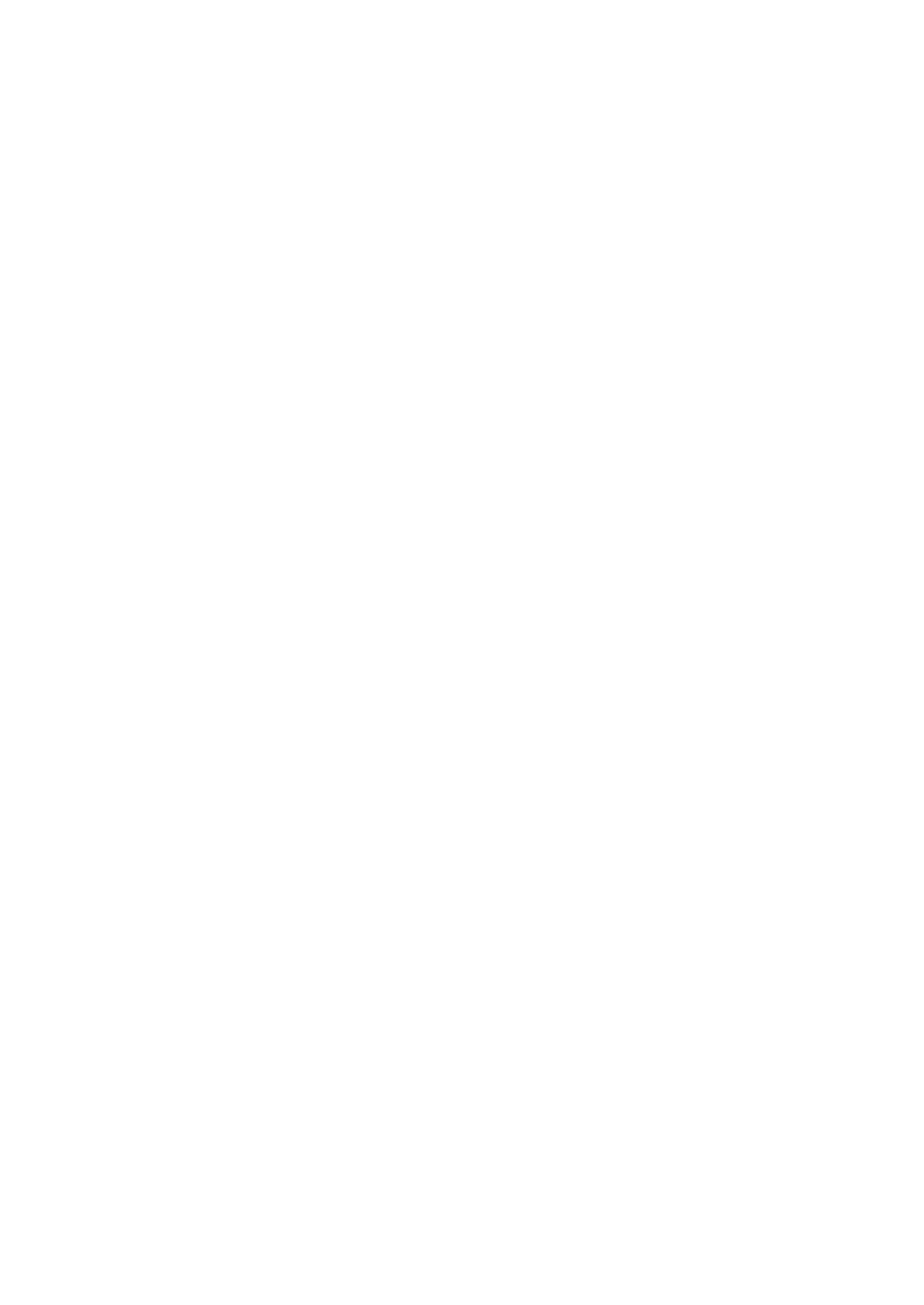# **TABLE OF CONTENTS**

| I.             |                                                                                                                                                                            |  |
|----------------|----------------------------------------------------------------------------------------------------------------------------------------------------------------------------|--|
| A.             |                                                                                                                                                                            |  |
| <b>B.</b>      |                                                                                                                                                                            |  |
| $C_{\bullet}$  |                                                                                                                                                                            |  |
| II.            |                                                                                                                                                                            |  |
| III.           | PARTIES' REQUESTS FOR FINDINGS AND RECOMMENDATIONS                                                                                                                         |  |
| A.             |                                                                                                                                                                            |  |
| <b>B.</b>      |                                                                                                                                                                            |  |
| IV.            |                                                                                                                                                                            |  |
| V.             |                                                                                                                                                                            |  |
| VI.            |                                                                                                                                                                            |  |
| A.             |                                                                                                                                                                            |  |
| 1.             |                                                                                                                                                                            |  |
| 2.             |                                                                                                                                                                            |  |
| 3.             |                                                                                                                                                                            |  |
|                |                                                                                                                                                                            |  |
| VII.           |                                                                                                                                                                            |  |
| A.             |                                                                                                                                                                            |  |
| <b>B.</b>      |                                                                                                                                                                            |  |
| 1.             |                                                                                                                                                                            |  |
| 2.             |                                                                                                                                                                            |  |
| 3.             |                                                                                                                                                                            |  |
| 4.             |                                                                                                                                                                            |  |
| $\mathbf{C}$ . |                                                                                                                                                                            |  |
| 1.             |                                                                                                                                                                            |  |
| (a)            |                                                                                                                                                                            |  |
| (b)            | Alleged failure to examine "all relevant economic factors and indices having a                                                                                             |  |
| 2.             | Claim under Articles $3.1$ and $3.2$ – Alleged failure to base the finding of price                                                                                        |  |
| 3.             | Claim under Articles $6.1$ and $6.2 -$ Alleged violation due to "change" in the "scope"                                                                                    |  |
| 4.             | Claim under Articles $3.5$ and $3.1$ – Alleged failure to develop specific evidence<br>linking imports to adverse volume and price effects upon the domestic industry, and |  |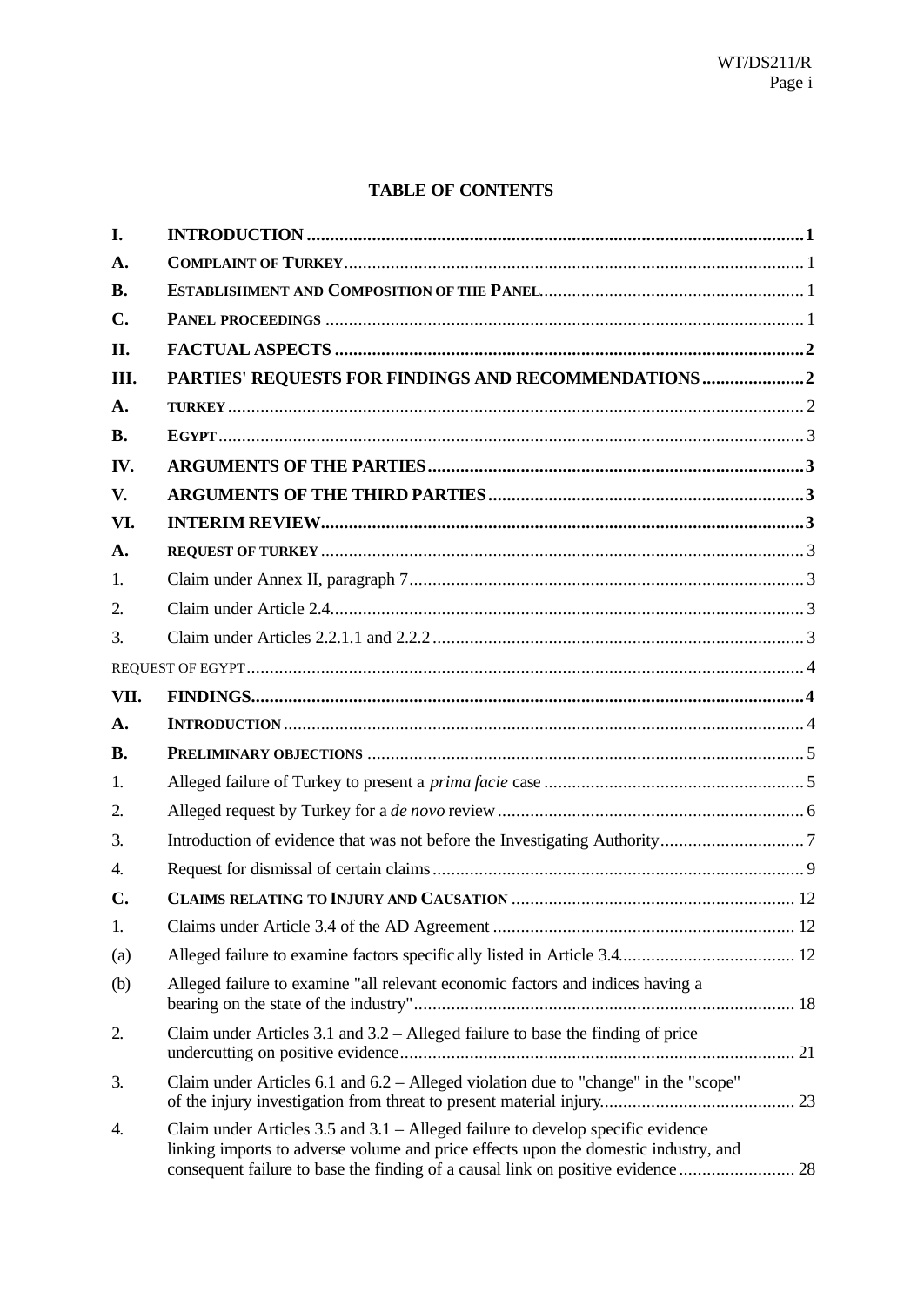| 5.  | Claim under Article $3.5$ – Alleged failure to take account of, and attribution to<br>dumped imports of, the effects of other "known factors" injuring the domestic   |  |
|-----|-----------------------------------------------------------------------------------------------------------------------------------------------------------------------|--|
| 6.  | Claim under Articles $3.5$ and $3.1$ – Alleged failure to demonstrate that the imports                                                                                |  |
| D.  | CLAIMS RELATING TO THE DUMPING INVESTIGATION - "FACTS AVAILABLE"  36                                                                                                  |  |
| 1.  |                                                                                                                                                                       |  |
| 2.  |                                                                                                                                                                       |  |
| 3.  | Claim under Article 6.8 and Annex II, paragraphs 5 and 6 - Resort to "facts"                                                                                          |  |
| (a) |                                                                                                                                                                       |  |
| (b) | Was the cost information requested by the IA on 19 August and 23 September 1999                                                                                       |  |
| (c) | Did the respondents "refuse access to" or "otherwise fail to provide" "necessary                                                                                      |  |
| 4.  | Claim under Article 2.2.1.1, 2.2.2 and 2.4 due to alleged unjustified resort to facts                                                                                 |  |
| 5.  | Claim under Article 6.1.1, Annex II, paragraph 6, and Article 6.2 - Deadline for                                                                                      |  |
| (a) |                                                                                                                                                                       |  |
| (b) |                                                                                                                                                                       |  |
| 6.  | Claim under Article 6.1.1, Annex II, paragraph 6, and Article 6.2 - Deadline for the                                                                                  |  |
| 7.  | Claim under Annex II, paragraph 7 due to the addition of 5 per cent for inflation to                                                                                  |  |
| 8.  | Claim under Annex II, paragraphs 3 and 7 due to failure to use Icdas' September -                                                                                     |  |
| 9.  | Claim under Annex II, paragraphs 3 and 7 due to calculation of the highest monthly                                                                                    |  |
| E.  |                                                                                                                                                                       |  |
| 1.  | Claim under Annex II, paragraph 1; Annex II, paragraph 6; and Article 6.7, Annex I,<br>paragraph 7 – Alleged failure to verify the cost data during the "on-the-spot" |  |
| 2.  | Claim under Article 2.4 - Request for detailed cost information late in the<br>investigation allegedly imposed an unreasonable burden of proof on the respondents 79  |  |
| 3.  | Claim under Article 6.2 and Annex II, paragraph 6 – Alleged denial of requests for                                                                                    |  |
| 4.  | Claim under Article 2.4 – Alleged failure to make an adjustment to normal value for                                                                                   |  |
| (a) |                                                                                                                                                                       |  |
| (b) |                                                                                                                                                                       |  |
| 5.  |                                                                                                                                                                       |  |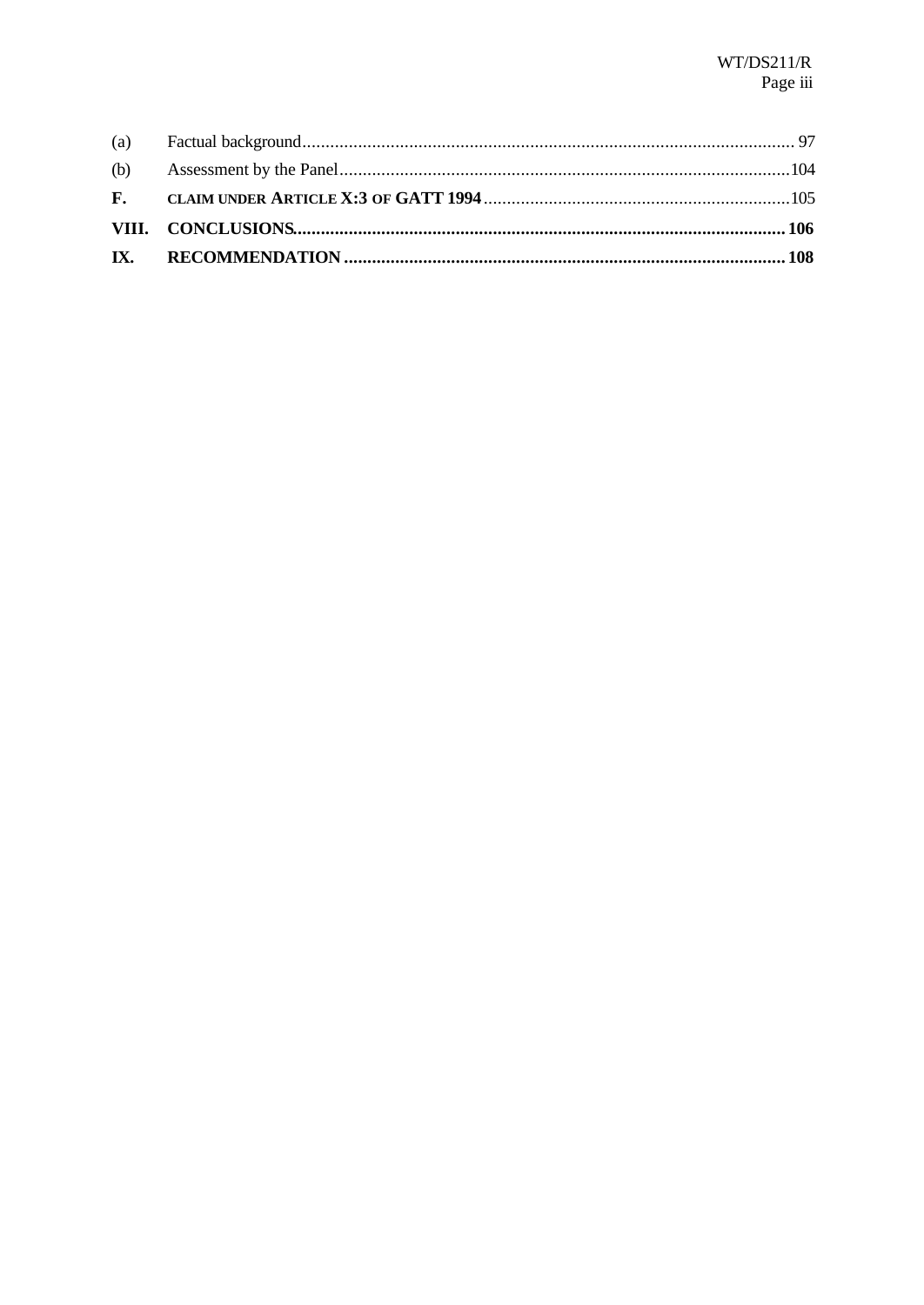# **LIST OF ANNEXES**

| <b>Annex 1</b>  | First written submissions of Turkey and Egypt – Executive summaries                                                |
|-----------------|--------------------------------------------------------------------------------------------------------------------|
| <b>Annex 2</b>  | First oral statements of Turkey and Egypt – Executive summaries                                                    |
| Annex 3         | Restatement by Turkey of its claims in response to a request from the<br>Panel                                     |
| <b>Annex 4</b>  | Turkey's and Egypt's responses to questions posed in the context of the<br>first substantive meeting of the Panel  |
| <b>Annex 5</b>  | Rebuttal submissions of Turkey and Egypt - Executive summaries                                                     |
| Annex 6         | Second oral statements of Egypt and Turkey – Executive summaries                                                   |
| <b>Annex 7</b>  | Concluding oral remarks of Turkey and Egypt                                                                        |
| <b>Annex 8</b>  | Turkey's and Egypt's responses to questions posed in the context of the<br>second substantive meeting of the Panel |
| <b>Annex 9</b>  | Third party oral statement of Chile                                                                                |
| <b>Annex 10</b> | Third party written submission, oral statement and responses to questions<br>of the European Communities           |
| <b>Annex 11</b> | Third party written submission and responses to questions of Japan                                                 |
| <b>Annex 12</b> | Third party written submission, oral statement and responses to questions<br>of the United States                  |
| <b>Annex 13</b> | Supplemental working procedures of the Panel concerning certain<br>business confidential information               |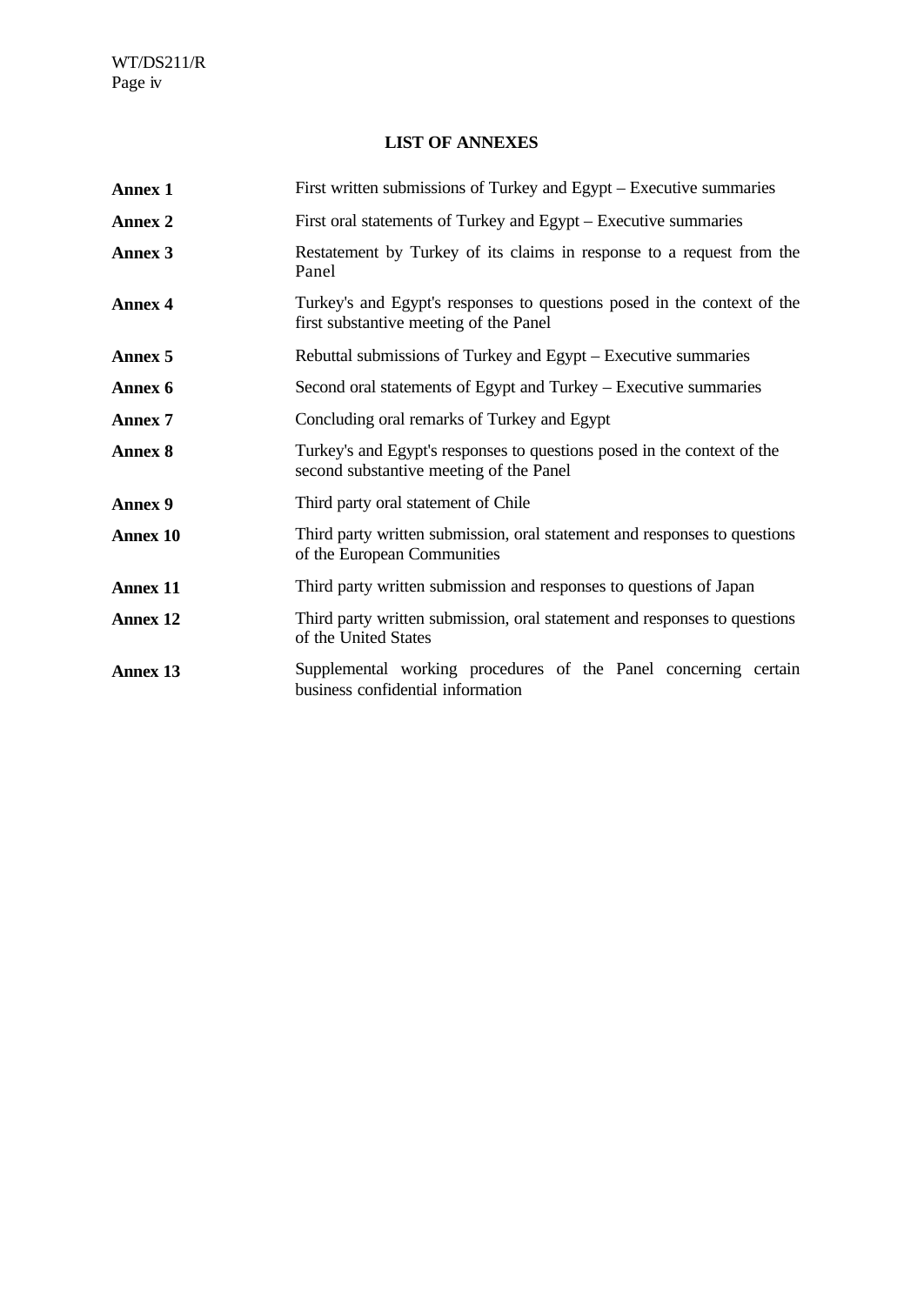# **I. INTRODUCTION**

#### **A. COMPLAINT OF TURKEY**

1.1 On 6 November 2000, Turkey requested consultations with Egypt pursuant to Article 4 of the Understanding on Rules and Procedures Governing the Settlement of Disputes ("the DSU"), Article XXIII of the General Agreement on Tariffs and Trade 1994 ("GATT 1994"), and Article 17.3 of the Agreement on Implementation of Article VI of the GATT 1994 ("the Anti-Dumping Agreement" or "the AD Agreement"), with regard to the definitive anti-dumping measures imposed by Egypt on imports of concrete steel reinforcing bar ("rebar") from Turkey<sup>1</sup>.

1.2 On 3-5 December 2000 and 3-4 January 2001, Turkey and Egypt held the requested consultations, but failed to reach a mutually satisfactory resolution of the matter.

1.3 On 3 May 2001, Turkey requested the establishment of a panel to examine the matter<sup>2</sup>.

#### **B. ESTABLISHMENT AND COMPOSITION OF THE PANEL**

1.4 At its meeting of 20 June 2001, the Dispute Settlement Body ("the DSB") established a panel in accordance with the request made by Turkey in document WT/DS/211/2 and Corr. 1, and in accordance with Article 6 of the DSU.

1.5 At that meeting, the parties to the dispute also agreed that the Panel should have standard terms of reference. The terms of reference therefore are the following:

"To examine, in the light of the relevant provisions of the covered agreements cited by Turkey in document WT/DS211/2 and Corr.1, the matter referred to the DSB by Turkey in that document, and to make such findings as will assist the DSB in making the recommendations or in giving the rulings provided for in those agreements."

1.6 On 18 July 2001, the parties agreed to the following composition of the Panel:

Chairman: Mr. Peter Palecka

Members: Mr. Daniel Moulis Mr. Virachai Plasai

1.7 Chile, the European Communities, Japan and the United States reserved their rights to participate in the panel proceedings as third parties.

#### **C. PANEL PROCEEDINGS**

1.8 The Panel met with the parties on 27-28 November 2001 and 25-26 February 2002. The Panel met with third parties on 27 November 2001.

1.9 On 21 May 2002, the Panel provided its interim report to the parties (*See* Section VI, *infra*).

 $1$  WT/DS/211/1.

 $2$  WT/DS/211/2 and Corr.1.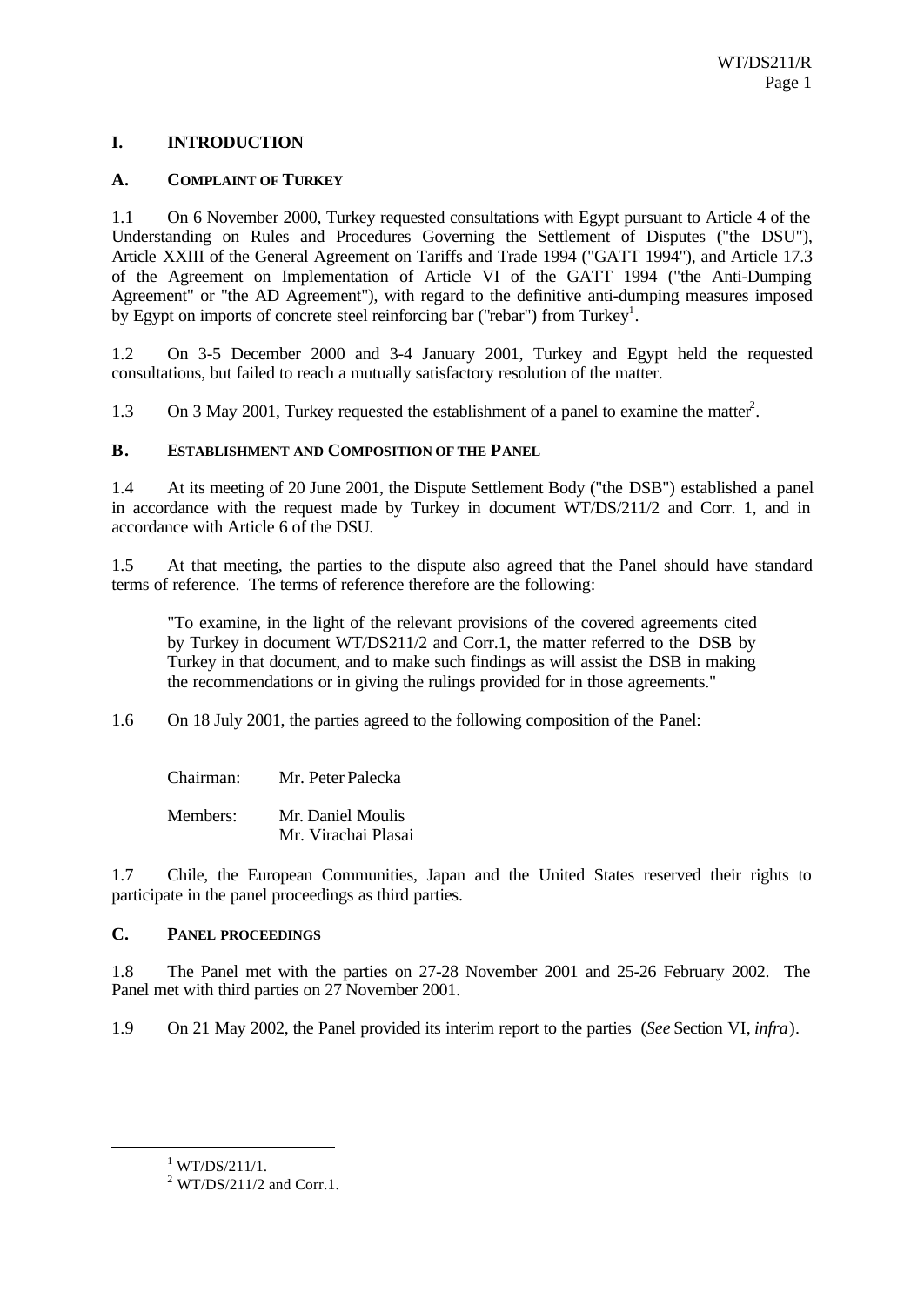# **II. FACTUAL ASPECTS**

2.1 This dispute concerns the imposition of a definitive anti-dumping measure by Egypt on imports of rebar from Turkey, imported under heading 72.14.00.00, and its subheadings, of the Harmonized Tariff Schedule of Egypt.

2.2 On 23 and 26 December 1998, two applications were filed, by Ezz Steel Company ("Al Ezz") and Alexandria National Iron and Steel Company ("Alexandria National") with Egypt's International Trade Policy Department ("the ITPD"), the Egyptian Investigating Authority ("IA"). The applicants alleged that imports of rebar originating in Turkey were being dumped in Egypt and threatened to cause material injury to the domestic industry since the second half of 1998. On 6 February 1999, a notice of initiation of an anti-dumping investigation was published in the Official Gazette of Egypt.

2.3 On 21 October 1999, Egypt published in the Official Gazette a notice concerning the imposition of definitive anti-dumping duties on imports of steel rebar originating in or exported from Turkey. The anti-dumping duties imposed were as follows:

| <b>Manufacturer/Exporter</b> | Duty $(\% )$ |
|------------------------------|--------------|
| Habas                        | 22.63        |
| Diler                        | 27           |
| Colakoglu                    | 45           |
| <b>ICDAS</b>                 | 30           |
| <b>IDC</b>                   | 61           |
| Ekinciler                    | 61           |
| Others*                      | 61           |

\*Egypt's published notice states that the "Others" rate was calculated according to the highest rate, and that according to Article 37.3 of the Regulation of Law No 161/1998 Concerning the Protection of the National Economy From the Effect of Injurious Practices in International Trade, should a company wish to commence exporting, the applicable rate would be the highest rate.  $3$ 

# **III. PARTIES' REQUESTS FOR FINDINGS AND RECOMMENDATIONS**

# **A. TURKEY**

l

3.1 Turkey requests the Panel to find that Egypt's anti-dumping duty investigation and final antidumping determination was inconsistent with Article X:3 of the GATT 1994 and with Articles 2.2, 2.4, 3.1, 3.2, 3.4, 3.5, 6.1, 6.2, 6.6, 6.7, and 6.8, and Annex II, paragraphs 1, 3, 5, 6, and 7, and Annex I, paragraph 7 of the Anti-Dumping Agreement, and that as a result the measures nullify and impair the benefits accruing to Turkey under the GATT 1994 and the Anti-Dumping Agreement.

 $3$  Exh. TUR-17, p.4.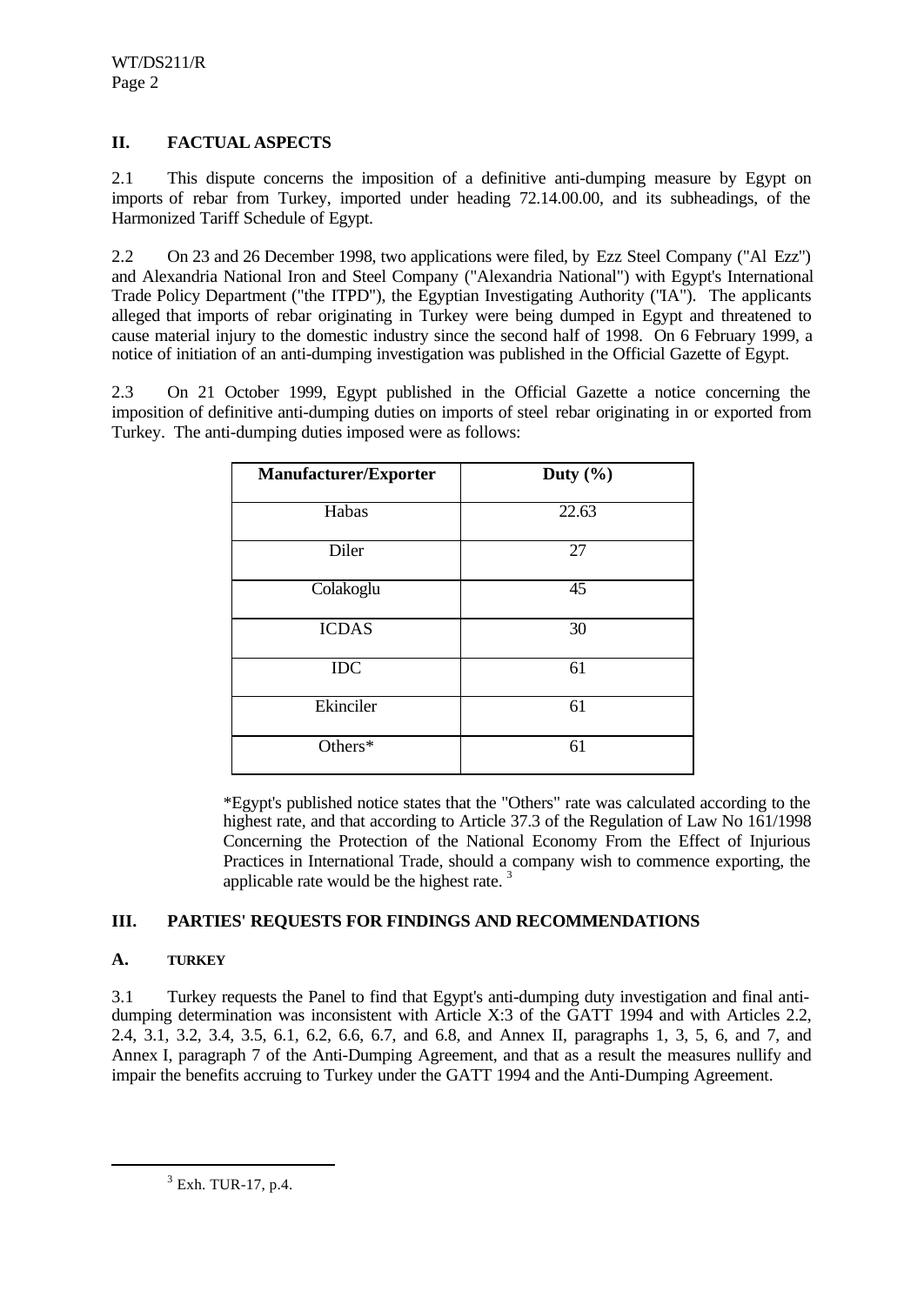# **B. EGYPT**

3.2 Egypt requests the Panel (1)to find that Egypt's anti-dumping measures on imports of rebar from Turkey are in compliance with Egypt's obligations under the GATT 1994 and the Anti-Dumping Agreement, and (2) thus to reject the claims as put forward by Turkey.

# **IV. ARGUMENTS OF THE PARTIES**

4.1 The arguments of the parties are set out in their submissions to the Panel. The parties' executive summaries of their submissions are attached to this Report as Annexes (*See* List of Annexes, page iv). Also attached as Annexes are the full texts of the parties' responses to questions posed by the Panel and by the other party.

# **V. ARGUMENTS OF THE THIRD PARTIES**

5.1 The arguments of the third parties, Chile, the European Communities, Japan and the United States, are set out in their submissions to the Panel, the full texts of which are attached to this Report as Annexes 9, 10, 11 and 12, respectively (*See* List of Annexes, page iv).

# **VI. INTERIM REVIEW**

6.1 On 21 May 2002, we submitted our interim report to the parties. Both parties submitted written requests for review of precise aspects of the interim report. Neither party requested an interim review meeting, and neither party submitted written comments on the other party's request for interim review.

#### A. REQUEST OF TURKEY

# **1. Claim under Annex II, paragraph 7**

6.2 In its request for interim review, Turkey stated that paragraph 7.300 mischaracterized the claim addressed therein as raising only the issue of the estimated rate of inflation in Turkey during the relevant period. Turkey maintains that this claim also raises the issue of arbitrary adjustments to submitted cost data in the context of facts available.

6.3 We have modified paragraph 7.300 to indicate that the estimated rate of inflation is the main issue raised by the claim. We note that the second aspect identified by Turkey, is addressed in paragraph 7.303, which we have not modified. Finally, we have modified paragraph 7.305 to take into account the second aspect of Turkey's claim.

# **2. Claim under Article 2.4**

6.4 In its request for interim review, Turkey questioned our characterization in paragraph 7.384 of the significance of references in certain companies' anti-dumping questionnaire responses to the treatment of credit costs in their cost accounting records.

6.5 We have modified paragraph 7.384 to remove the characterization referred to by Turkey.

# **3. Claim under Articles 2.2.1.1 and 2.2.2**

6.6 In its request for interim review, Turkey questioned the accuracy of the characterization in paragraph 7.423 of the IA's request for information concerning the issue of interest income offset, and of the responses of certain companies to that request. We have modified the punctuation of the sentence in question, and added a footnote, to clarify the nature of the information request referred to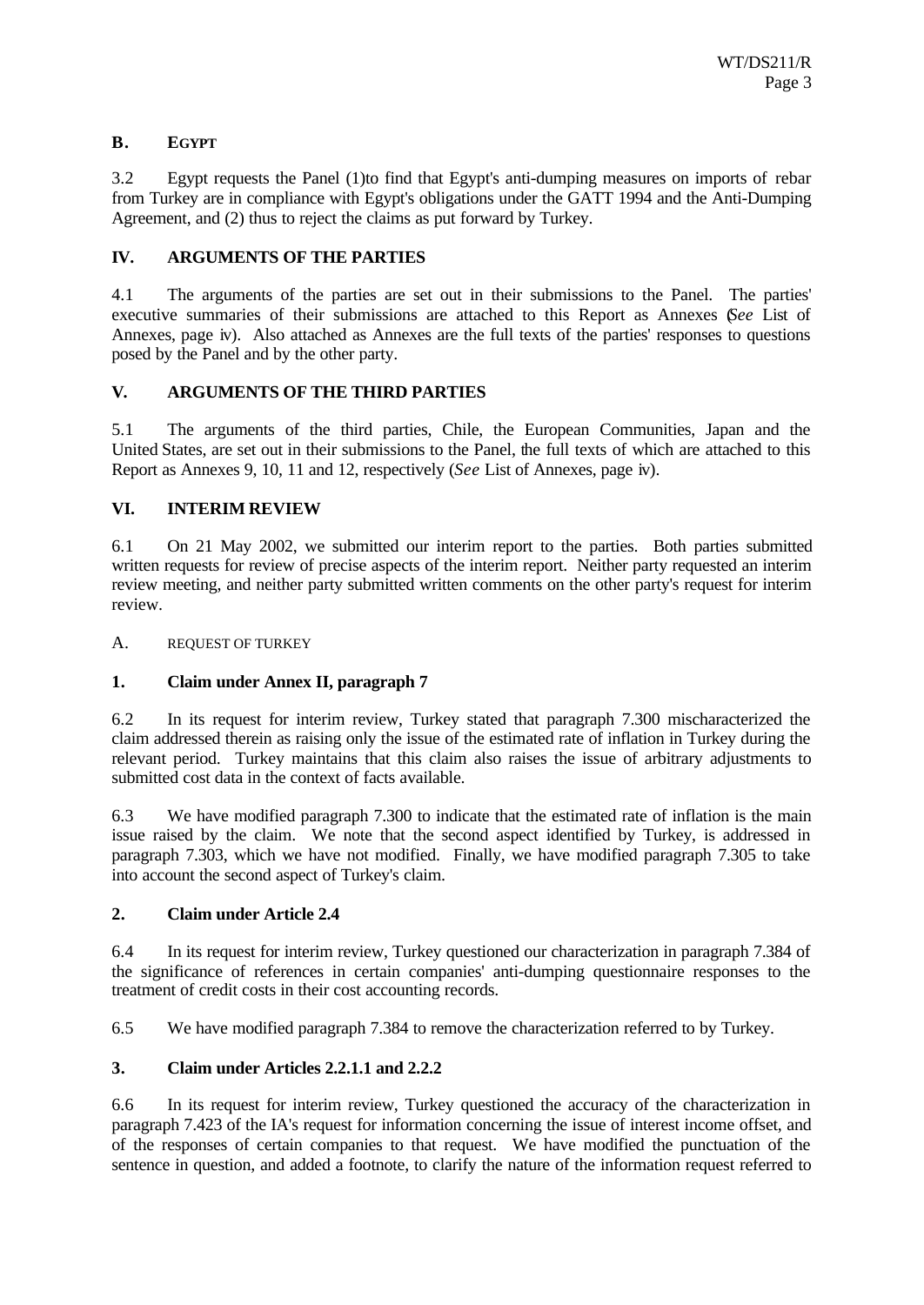in that paragraph. We also have modified paragraph 7.426 to refer to the point in the investigation at which the question of the relationship to production of interest income arose and how it was addressed by the respondent companies.

#### B. REQUEST OF EGYPT

6.7 In its request for interim review, Egypt identified certain erroneous references, in paragraphs 7.250 through 7.252 to two of the companies that were respondents in the anti-dumping investigation. We have modified these paragraphs to correct these errors.

C.

# **VII. FINDINGS**

# **A. INTRODUCTION**

7.1 Throughout these proceedings we have found ourselves confronted by having to address the relationship between, on the one hand, what an investigating authority is obligated by the provisions of the Anti-Dumping Agreement to do when conducting an anti-dumping investigation and making the required determinations, and on the other hand, what interested parties should themselves contribute to the process of the investigation, in the way of evidence or argumentation, for issues of concern to them to be considered and taken into account during the course of the investigation and in the determinations made by the relevant authorities.

7.2 We note in this respect that the AD Agreement appears to impose two types of procedural obligations on an investigating authority, namely, on the one hand, those that are stipulated explicitly and in detail, and which have to be performed in a particular way in every investigation, and, on the other hand, those that establish certain due process or procedural principles, but leave to the discretion of the investigating authority exactly how they will be performed. In our view, the first type of obligation must be performed by the investigating authority on its own initiative, and exactly as specified in the AD Agreement. There is no need for and no obligation on interested parties to raise these issues and obligations during the course of an investigation in order to protect their rights under the AD Agreement.

7.3 In respect of the second type of obligation, however, the actions of an interested party during the course of an investigation are critical to its protection of its rights under the AD Agreement. As the Appellate Body observed in *US – Hot-Rolled Steel<sup>4</sup>* , "in order to complete their investigations, investigating authorities are entitled to expect a very significant degree of effort to the best of their abilities from investigated exporters".<sup>5</sup> The Appellate Body went on to state that "cooperation is indeed a two-way process involving joint effort".<sup>6</sup> In the context of this two-way process of developing the information on which determinations ultimately are based, where an investigating authority has an obligation to "provide opportunities" to interested parties to present evidence and/or arguments on a given issue, and the interested parties themselves have made no effort during the investigation to present such evidence and/or arguments, there may be no factual basis in the record on which a panel could judge whether or not an "opportunity" either was not "provided" or was denied. Similarly, where a given point is left by the AD Agreement to the judgement and discretion of the investigating authority to resolve on the basis of the record before it, and where opportunities have been provided by the authority for interested parties to submit into the record information and arguments on that point, the decision by an interested party not to make such submissions is its own

<sup>4</sup> Appellate Body Report, *United States – Anti-Dumping Measures on Certain Hot-Rolled Steel Products from Japan("US – Hot-Rolled Steel"),* WT/DS184/AB/R, adopted 23 August 2001.

<sup>5</sup> *Ibid,* para.102.

<sup>6</sup> *Ibid*, para*.*104.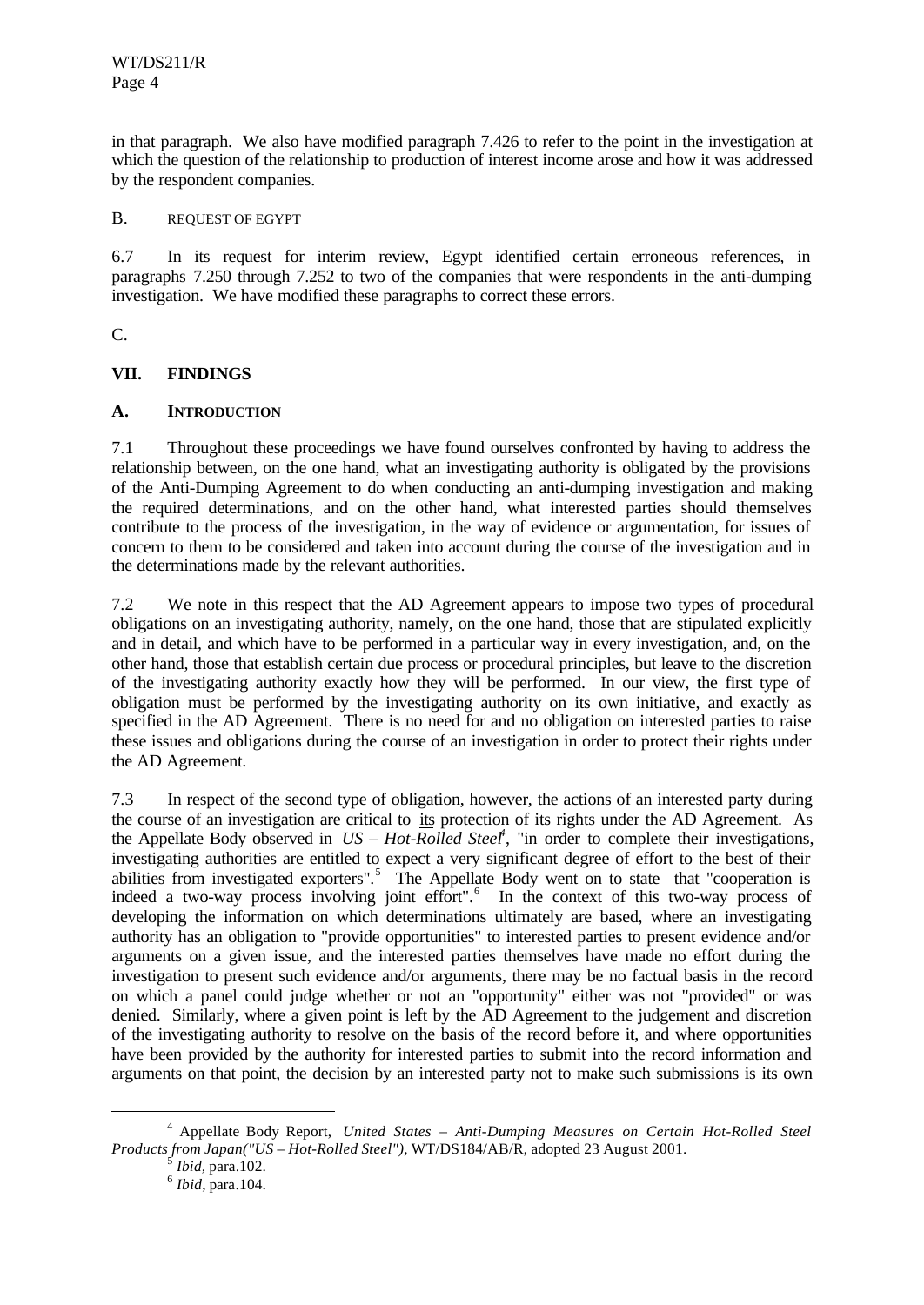responsibility, and not that of the investigating authority, and cannot later be reversed by a WTO dispute settlement panel<sup>7</sup>.

#### **B. PRELIMINARY OBJECTIONS**

7.4 Egypt raised three issues as preliminary objections, but did not request us to rule on these issues on a preliminary basis. Egypt's preliminary objections are (i) that Turkey has failed to present a *prima facie* case of a violation of the relevant Articles of GATT 1994 and of the AD Agreement, (ii) that Turkey is trying to lead us to conduct a *de novo* review of the evidence submitted to the Egyptian IA and to act contrary to the required standard of review as set out in Article 17.6(i) of the  $AD$  Agreement<sup>8</sup>, and (iii), that Turkey has introduced certain new evidence in the context of these proceedings which was not before the IA during the course of the investigation.<sup>9</sup> Egypt also requested us to dismiss certain claims as being outside our terms of reference.

#### **1. Alleged failure of Turkey to present a** *prima facie* **case**

7.5 Regarding Egypt's assertion that Turkey has failed to establish a *prima facie* case of violation, it is clear to us that whether a party raises the issue or not, in any WTO dispute the burden of proof is on the complaining party to make a *prima facie* case. We recall in this regard that in *EC - Hormones* the Appellate Body stated:

"The initial burden lies on the complaining party, which must establish a *prima facie* case of inconsistency with a particular provision of the SPS Agreement on the part of the defending party, or more precisely, of its SPS measure or measures complained about. When that *prima facie* case is made, the burden of proof moves to the defending party, which must in turn counter or refute the claimed inconsistency."<sup>10</sup>

# 7.6 The Appellate Body furthermore stated in *Korea - Dairy*:

"We find no provision in the DSU or in the *Agreement on Safeguards* that requires a panel to make an explicit ruling on whether the complainant has established a *prima facie* case of violation before a panel may proceed to examine the respondent's defence and evidence."<sup>11</sup>

7.7 We agree with the Appellate Body, and as we could find no such a provision in the AD Agreement either, we will refrain from making a ruling at this stage on whether Turkey has made a *prima facie* case or not, but will proceed by reviewing the substantive elements of Turkey's case before us.

<sup>7</sup> As the panel noted in, *United States – Anti-Dumping Measures on Certain Hot-Rolled Steel From Japan("US – Hot-Rolled Steel")*, "errors made during the investigation cannot be rectified in subsequent submissions before a WTO panel". (Panel Report, WT/DS184/R, adopted 23 August 2001 as modified by the Appellate Body, WT/DS184/AB/R, para.7.246.). Although this quotation was in respect of the investigating authority in that case, we find the principle involved to be relevant here.

<sup>&</sup>lt;sup>8</sup> First Written Submission of Egypt, p.16-18.

<sup>9</sup> *Ibid*, p.73.

<sup>10</sup> Appellate Body Report, *European Communities - Measures Concerning Meat and Meat Products (Hormones)("EC – Hormones")*, WT/DS26/AB/R, WT/DS48/AB/R, adopted 13 February 1998, DSR 1998: I, 135, para.98.

<sup>11</sup> Appellate Body Report, *Definitive Safeguard Measure on Imports of Certain Dairy Products("Korea – Dairy")*, WT/DS98/AB/R, adopted 12 January 2000, para.145.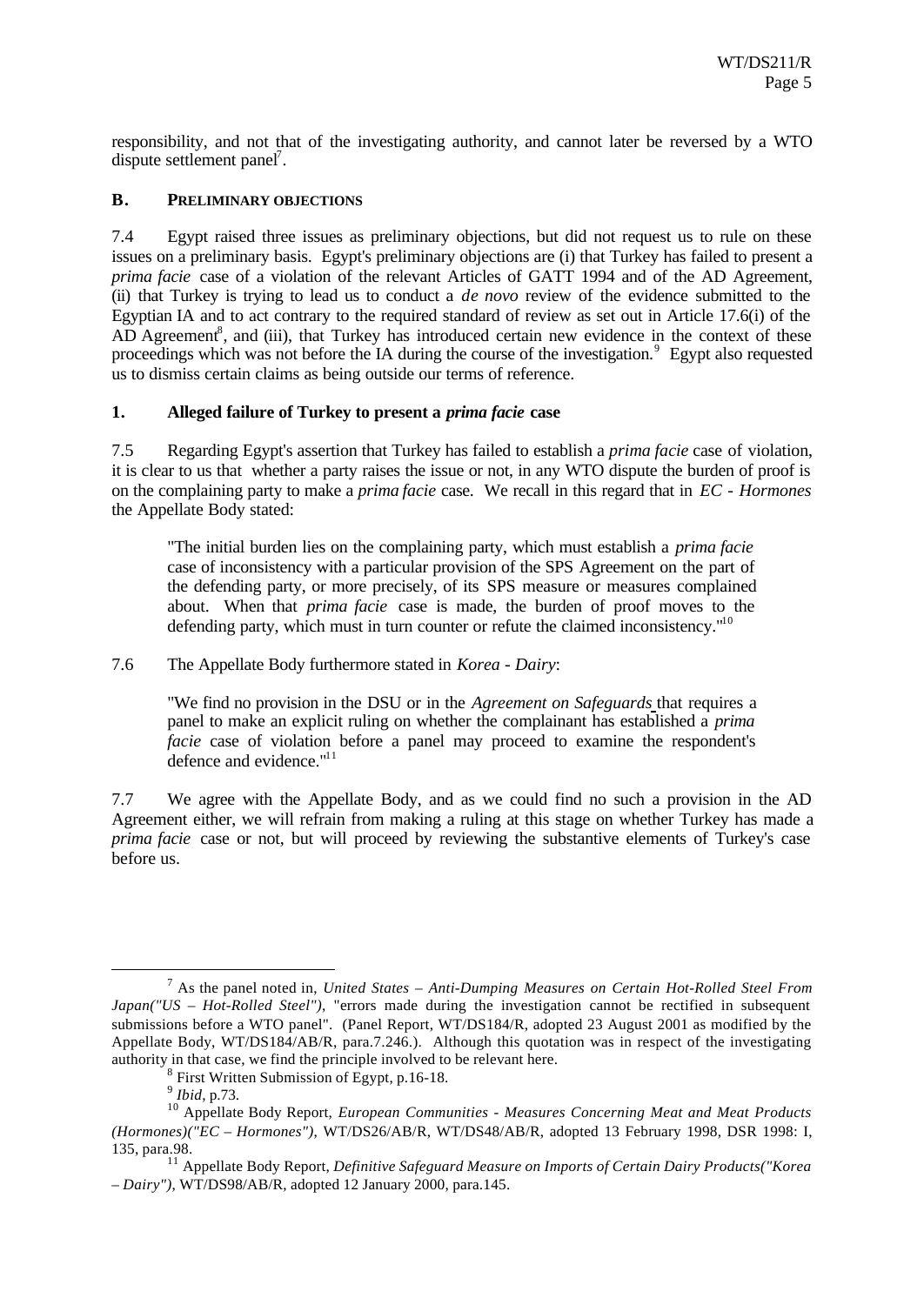#### **2. Alleged request by Turkey for a** *de novo* **review**

7.8 Concerning Egypt's assertion that Turkey is seeking a *de novo* review by the Panel of the evidence submitted to the IA, it is clear that in any dispute under the AD Agreement, a panel must adhere to the standard of review set forth in Article 17.6(i) of that agreement, which precludes a *de novo* review by a panel.

- 7.9 Article 17.6(i) of the AD Agreement provides:
- 7.10 "In examining the matter referred to in paragraph 5:

(i) in its assessment of the facts of the matter, the panel shall determine whether the authorities' establishment of the facts was proper and whether their evaluation of those facts was unbiased and objective. If the establishment of the facts was proper and the evaluation was unbiased and objective, even though the panel might have reached a different conclusion, the evaluation shall not be overturned;"

7.11 Although Article 17.6(i) of the AD Agreement specifically addresses this point, we also find guidance on this issue in the Appellate Body's comments on the provisions of Article 11 of the DSU in *EC – Hormones,* with reference to the "objective assessment" of the facts to be made by a panel:

> "So far as fact-finding by panels is concerned, their activities are always constrained by the mandate of Article 11 of the DSU: the applicable standard is neither *de novo* review as such, nor "total deference", but rather the "objective assessment of the facts". Many panels have in the past refused to undertake *de novo* review, wisely, since under current practice and systems, they are in any case poorly suited to engage in such a review. On the other hand, "total deference to the findings of the national authorities", it has been well said, "could not ensure an 'objective assessment' as foreseen by Article 11 of the DSU."<sup>12</sup>

7.12 We also note the ruling by the Appellate Body in  $US - Lamb$  where it is stated<sup>13</sup>:

"We wish to emphasize that, although panels are not entitled to conduct a *de novo* review of evidence, nor to *substitute* their own conclusions for those of the competent authorities, this does *not* mean that panels must simply *accept* the conclusions of the competent authorities."

7.13 This was confirmed in an anti-dumping context by the panel in *Guatemala – Cement II,* in which the panel stated:

"We consider that it is not our role to perform a *de novo* review of the evidence which was before the investigating authority in this case. Rather, Article 17 makes it clear that our task is to review the determination of the investigating authorities. Specifically, we must determine whether its establishment of the facts was proper and the evaluation of those facts was unbiased and objective."<sup>14</sup>

7.14 In light of the above, we are therefore conscious that we should not involve ourselves in a *denovo* review of the facts as submitted to the competent Egyptian authorities. Rather, our task is to

<sup>12</sup> *Ibid*, para.117.

<sup>13</sup> Appellate Body Report, *United States – Safeguard Measures on Imports of Fresh, Chilled or Frozen Lamb Meat from New Zealand and Australia("US – Lamb")*, WT/DS177/AB/R, WT/DS178/AB/R, adopted 16 May 2001, para.106.

<sup>14</sup> Panel Report, *Guatemala – Definitive Anti-Dumping Measures on Grey Portland Cement from Mexico("Guatemala Cement II")*, WT/DS156/R, adopted 17 November 2000, para.8.19.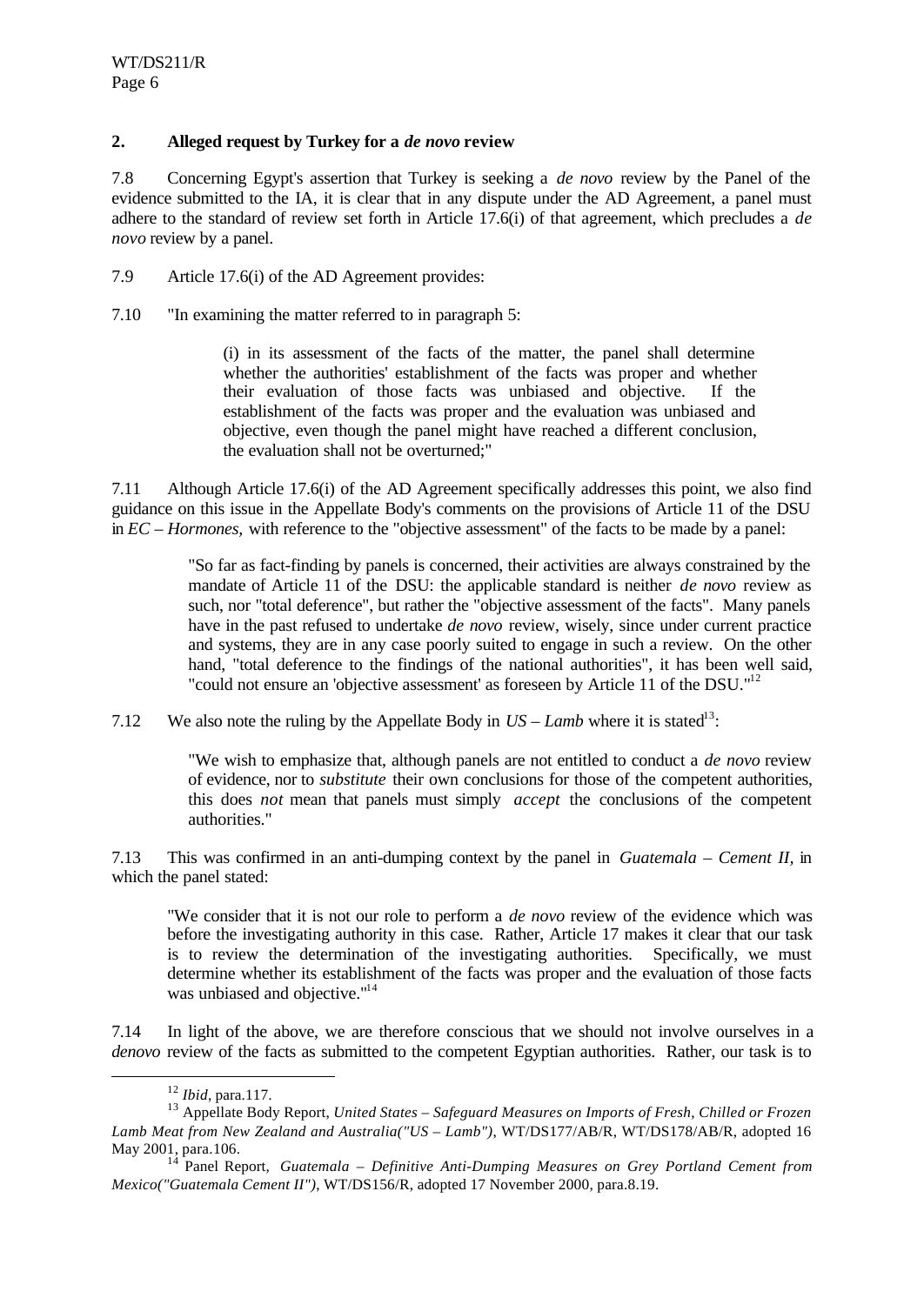review the determinations made by those authorities, in the light of the evidence of record that they had before them. As will become apparent, in the light of the facts of this case, we deem it necessary to undertake a detailed review of the evidence submitted to the IA to be able to determine whether an objective and unbiased investigating authority could have reached the determinations that Turkey challenges in this dispute.

#### **3. Introduction of evidence that was not before the Investigating Authority**

7.15 The third issue is Egypt's claim that evidence that was submitted by Turkey during this proceeding in an effort to demonstrate that the IA made errors in its analysis and determinations during the rebar anti-dumping investigation, which evidence was not before the investigation authority in that investigation, may not be examined by us.<sup>15</sup> Egypt, relying on Article 17.5(ii) of the AD Agreement, argues that we should reject this evidence as it was not made available to the Investigating Authority in the course of the investigation itself.

7.16 Article 17.5(ii) provides:

l

"The DSB shall, at the request of the complaining party, establish a panel to examine the matter based upon:

(ii) the facts made available in conformity with appropriate domestic procedures to the authorities of the importing Member."

7.17 As Turkey has confirmed that the mentioned evidence was not made available to the Investigating Authority in conformity with the appropriate domestic procedures, but was submitted for the first time in the context of the proceedings before us, Egypt argues that we should disregard it. Egypt finds support for its contention in the finding of the panel in *US – Hot-Rolled Steel<sup>16</sup>* where it was held that:

> "It seems clear to us that, under [Article 17.5(ii) of the AD Agreement], a Panel may not, when examining a claim of violation of the AD Agreement in a particular determination, consider facts or evidence presented to it by a party in an attempt to demonstrate error in the determination concerning questions that were investigated and decided by the authorities, unless they had been made available in conformity with the appropriate domestic procedures to the authorities of the investigating country during the investigation."

7.18 Turkey argues, in response to a written question posed by us during the First Substantive Meeting of the Panel with the Parties, $17$  regarding the status of the evidence in question and the legal

<sup>&</sup>lt;sup>15</sup> First Written Submission of Egypt, p.18 and 73. On page 73 the following documents are identified by Egypt: *AMM Weekly Steel Scrap Price Composite for 1998* – submitted by Turkey as Exh. TUR-13, and *Metal Bulletin – 1998 European Iron Steel Scrap Prices for 1998*, submitted by Turkey as Exh. TUR-14. In the Oral Presentation of Egypt to the Panel on 27 November 2001, Egypt further identifies the following documents as "new evidence" submitted by Turkey: An article from *The Dow Jones Commodity Service* – Report of 11 September 1997, titled "NKK Singapore to Build Steel Bar Mill for Egypt Steelmaker" and an article from *The Middle East Economic Digest* – Report of 6 March 1998, titled "Egypt: Alexandria National Iron and Steel Company (Both of these articles are referred to by Turkey in its First Written Submission under Claim C.2, but were not submitted by Turkey as exhibits.); the *Birmingham Steel Corporation, Securities and Exchange Commission (SEC)* "Form 10-Q", submitted by Turkey as Exh. TUR-19, and the *EFG-Hermes Study*, submitted by Turkey as Exh. TUR-32.

<sup>16</sup> Panel Report, *US – Hot-Rolled Steel*, para.7.6.

<sup>&</sup>lt;sup>17</sup> In Question 4 to Turkey of the *Written Questions by the Panel*, dated 28 November 2001, we asked Turkey: "Could Turkey please clarify the status of Exhibits TUR-13, TUR-14, TUR-19 and TUR-32, and also of the documents listed in footnote 16 and 17 of its First Written Submission, that is, were these documents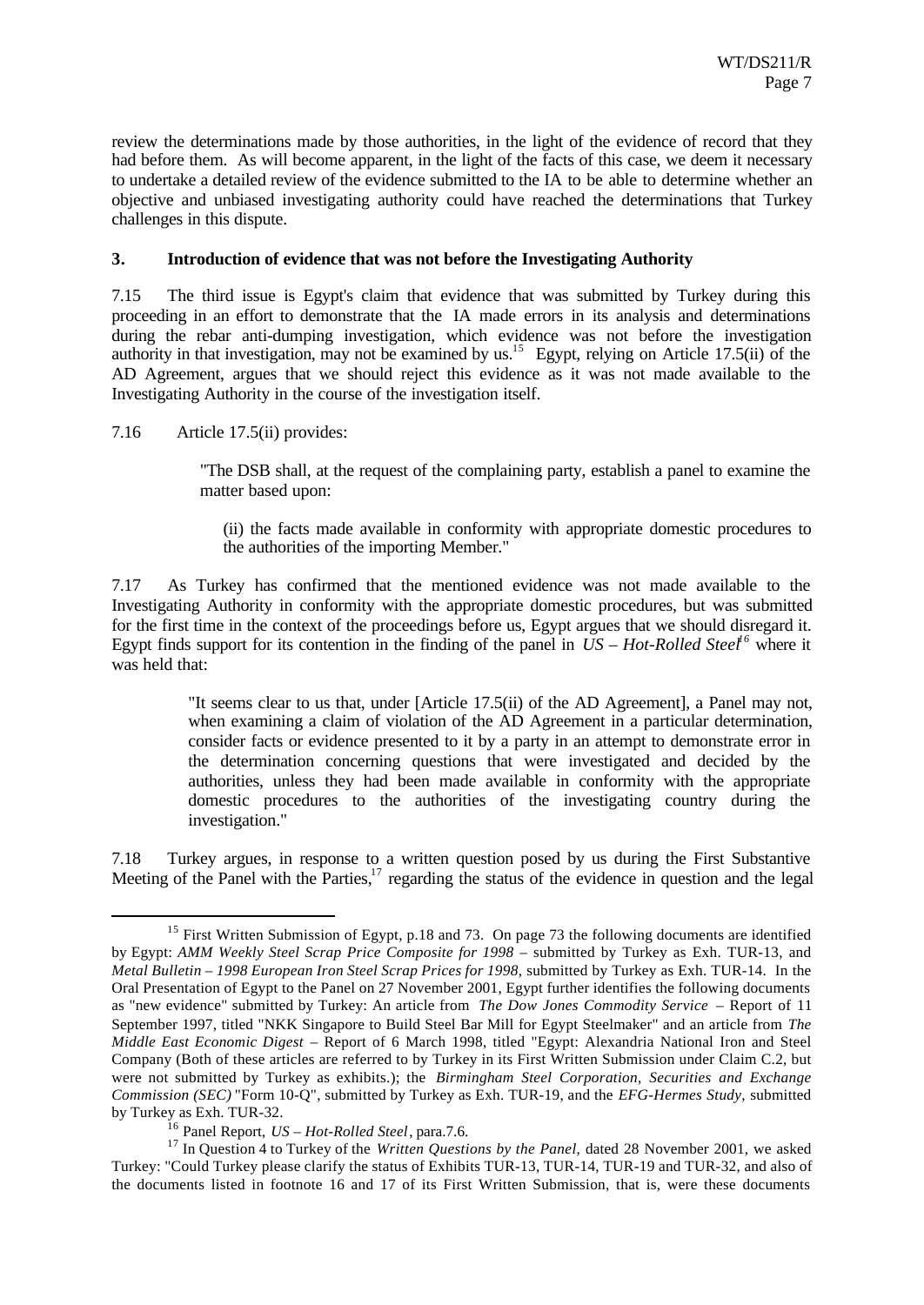l

basis on which we should take these documents into consideration, that the reason that this evidence was not submitted during the course of the investigation was that the Turkish exporters were under the impression that the injury investigation conducted by the Investigating Authority was with regard to "threat" of material injury and not "actual" material injury.<sup>18</sup>

7.19 Turkey also argues that if we should decide, in terms of Article 17.5(ii), that the record that we can take into account should ordinarily be limited to the facts made available to the Investigating Authority during the course of the investigation, we nevertheless should adopt the legal principle of taking "judicial notice" of certain other facts.<sup>19</sup> We are not aware of a principle of "judicial notice" at the WTO level. Certainly, we as Panelists have an awareness of matters pertaining to life, nature and society. But the question is not what we as Panelists know or ought to accept as being known by the IA. The question is what the IA did and was expected to do under the AD Agreement at the time of the investigation.

7.20 We note that, as the evidence proffered by Turkey and disputed by Egypt relates exclusively to the injury determination by the IA and the causal link between the injury and dumped imports, Article 3.5 of the AD Agreement also contains specific language addressing the issue of evidence. This article provides, in relevant part:

"The demonstration of a causal relationship between the dumped imports and the injury to the domestic industry shall be based on an examination of all relevant evidence *before the authorities*." (emphasis added)Furthermore, we agree with the statement by the panel in US - Hot-Rolled Steet<sup>20</sup>, that:

"The conclusion that we will not consider new evidence with respect to claims under the AD Agreement flows not only from Article 17.5(ii), but also from the fact that a panel is not to perform a *de novo* review of the issues considered and decided by the investigating authorities."

7.21 It is clear to us (and indeed, there is no disagreement on this point between the parties) that the evidence in question, which was proffered by Turkey in the dispute to challenge determinations made by the IA during the anti-dumping investigation, was not made available to the Investigating Authority in conformity with the appropriate domestic procedures during the investigation, as required by Article 17.5.(ii), and it is clear as well that consideration of new evidence of this sort can be construed as a *de novo* review, which is not permissible. We thus will not take this evidence into consideration when reviewing the measures of the determinations and actions of the Egyptian Investigating Authority.

submitted to the Egyptian Investigating Authority, and if so, when? If not, please provide legal argumentation regarding the basis on which the Panel could take these documents into consideration" – Annex 4-1.

<sup>18</sup> This aspect is addressed in Section VII.C.3, *infra.*

<sup>19</sup> On page 3 of its response of 7 December 2001 to Question 4 to Turkey of the *Written Questions by the Panel*, dated 28 November 2001, Turkey responded: "Both at the English and American common law, most proof in a court of law is presented by means of testimonial evidence or by the offering of real evidence. But there is an exception to the requirement that a party who relies on a certain proposition must prove it, and that exception is facts that can be 'judicially noticed'. In the United States, there is a federal rule of evidence permitting both trial courts and appellate courts to take 'judicial notice' of facts that are not subject to reasonable dispute because they are either (1) generally known; or (2) capable of accurate and ready determination by resort to sources whose accuracy cannot be reasonably questioned. … The first type of fact of which judicial notice may be taken is a fact that is 'so well known that it would be a waste of judicial resources to require proof; reasonably informed people simply could not differ as to the fact.' The second type of fact is 'one that is capable of ready verification through sources whose reliability cannot reasonably be questioned'." – Annex 4-1.

<sup>20</sup> Panel Report, *US – Hot-Rolled Steel,* para.7.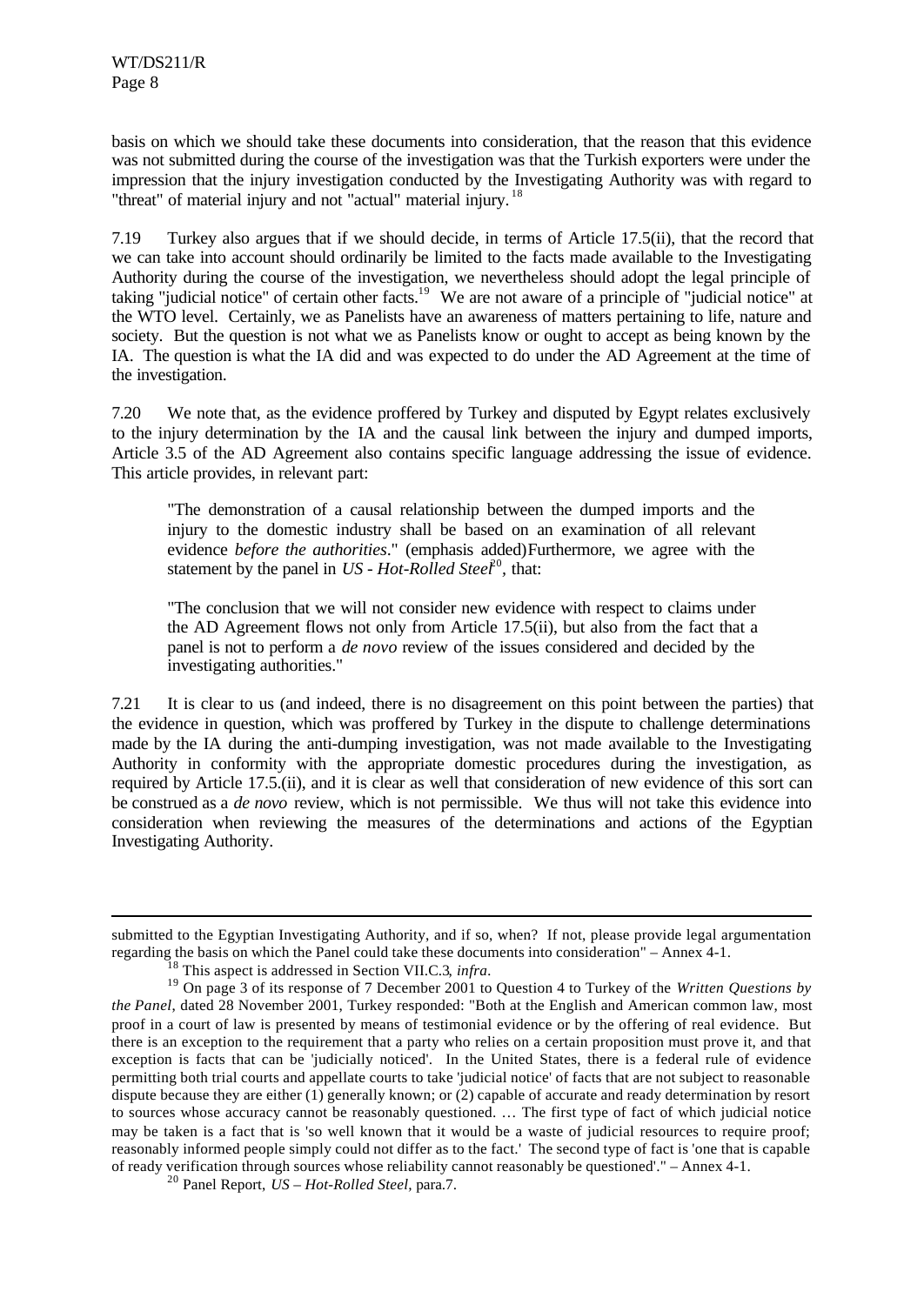#### **4. Request for dismissal of certain claims**

7.22 In addition to the above preliminary objections, Egypt also requests us to reject certain claims submitted by Turkey as Egypt asserts that these claims are not within the terms of reference of the Panel and are therefore not properly before us.<sup>21</sup>

7.23 As there seemed to be some differences between Turkey's claims, as reflected in its Request for Establishment of a Panel<sup>22</sup>, and its claims and legal argumentation in its First Written Submission, we requested Turkey during the First Substantive Meeting of the Panel with the Parties on 28 November 2001 to "set out in summary format its legal argumentation in support of each of its claims, i.e., listing the respective provisions of the Anti-Dumping Agreement and GATT 1994, and explaining briefly in the light of the Vienna Convention on the Law of Treaties how the cited factual circumstances constitute violations of those provisions".<sup>23</sup> Egypt, in its Rebuttal Submission, asserted that Turkey had "in its response of 7 December 2001 to the Panel's Questions, taken this opportunity to (1) introduce new claims; and (2) modify existing claims as regards injury and dumping that were not mentioned in the request for establishment of a Panel".<sup>24</sup>

7.24 In particular, Egypt objects to the following claims as set out in Turkey's response to our question:

- (a) That the IA did not consider factors affecting domestic prices under Article 3.4.
- (b) That Egypt violated paragraph 6 of Annex II of the AD Agreement by sending the letter of 19 August 1999 to the Turkish respondents.
- (c) That the IA violated Article 17.6(i) of the AD Agreement.
- (d) That the IA violated paragraph 3 of Annex II of the AD Agreement and Article X:3 of GATT 1994 in its selection of facts as facts available.<sup>25</sup>

7.25 In reviewing Turkey's Request for Establishment of a Panel<sup>26</sup> and its response to our Question 1, it is clear to us that, with the exception of Article 17.6(i), Turkey has explicitly cited in its Request for Establishment of a Panel all of the above-cited provisions allegedly violated by Egypt. However, it is also clear to us that the way in which some of the provisions are cited in Turkey's "restatement" of its claims<sup>27</sup> does not correspond to the same claims as set out in its Request for Establishment of a Panel. In light of this, we requested Egypt to provide us, in respect of each claim that it requests us to dismiss, the two-part analysis referred to in *Korea – Dairy<sup>28</sup>* and *EC – Bed Linen*<sup>29</sup>, that is, the asserted lack of clarity in the Request for Establishment of a Panel, and evidence of any resulting prejudice to Egypt's ability to defend its interest in this dispute due to such lack of clarity.<sup>30</sup>

<sup>&</sup>lt;sup>21</sup> Written Rebuttal of Egypt, dated 19 December 2001, p.14.

<sup>22</sup> WT/DS211/2 of 11 May 2001.

<sup>&</sup>lt;sup>23</sup> Question 1 to Turkey of the *Written Questions by the Panel*, dated 28 November 2001 Annex 4.1..

<sup>&</sup>lt;sup>24</sup> Written Rebuttal of Egypt, p.1.

<sup>25</sup> *Ibid.*

 $26$  WT/DS211/2, as amended.

<sup>27</sup> Written Response of Turkey, dated 7 December 2001, to Question 1 of *Questions by the Panel,* of 28 November 2001 – Annex 4.1.

<sup>28</sup> Appellate Body Report, *Korea - Dairy*, para.6.

<sup>29</sup> Panel Report, *European Communities – Anti-Dumping Duties on Imports of Cotton-Type Bed Linen from India ("EC – Bed Linen")*, WT/DS141/R, adopted 12 March 2001, as modified by the Appellate Body Report, WT/DS141/AB/R, para.6.26.

<sup>30</sup> Question 6 to Egypt of the *Written Questions by the Panel*, dated 27 February 2002 – Annex 4-2.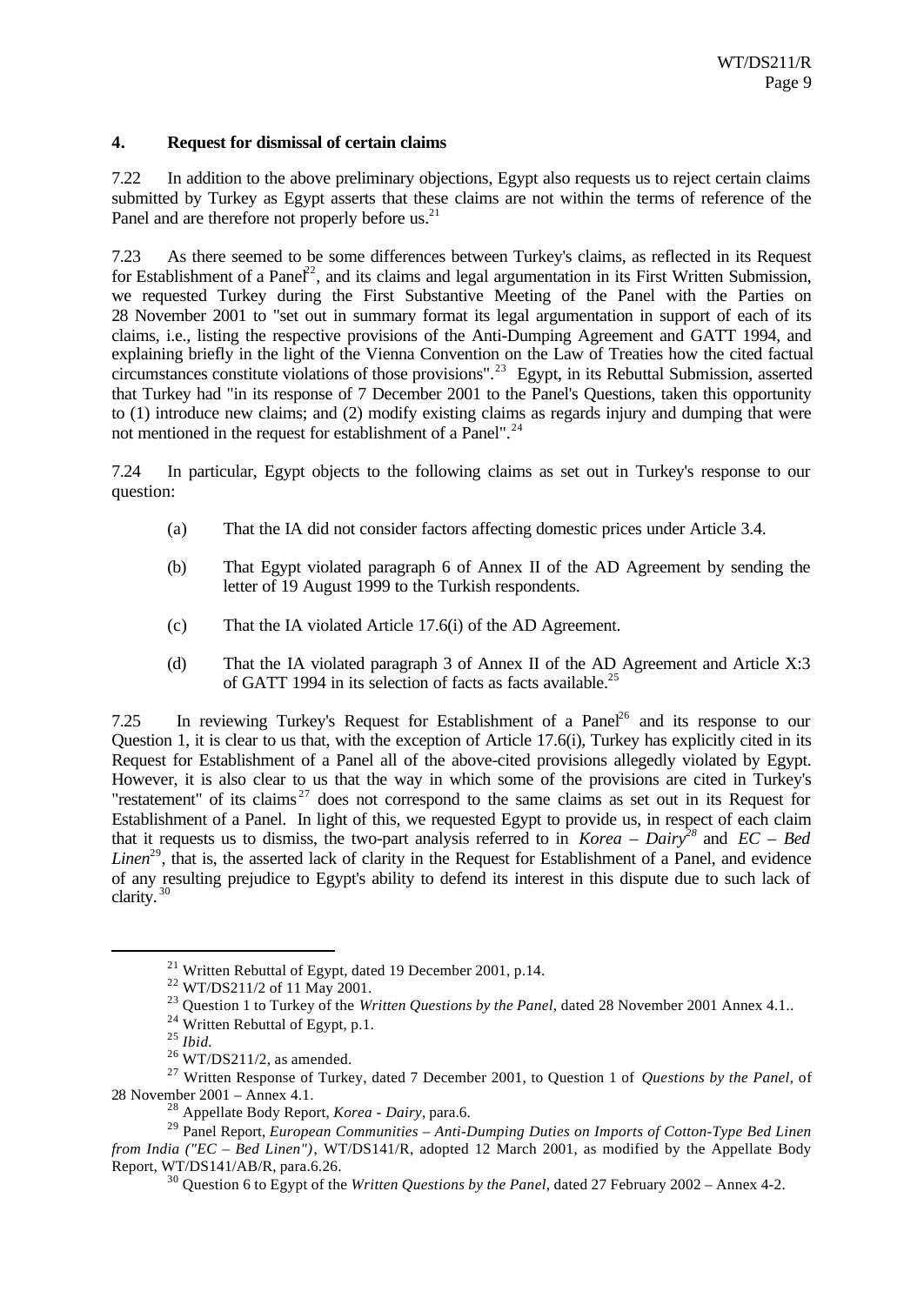7.26 In its response to our question, Egypt asserts that it was prejudiced with regard to the following claims: $31,32$ 

(a) Claims under Article 3.4 as regards "factors affecting domestic prices"

Egypt contends that Turkey presents the same arguments in relation to Article 3.4 and 3.5 and alleges a violation under Article 3.4 or 3.5 and that Turkey's claims in relation to these two provisions as stated in its Request for Establishment of a Panel at Claim 3 and 4 were not clarified in Turkey's First Submission, or subsequently. Egypt is of the view that Article 3.4 and 3.5 establish multiple obligations and if any violation with respect thereunder is not presented with sufficient clarity, the burden on the respondent becomes too onerous and both the Panel and the respondent are at risk of being misled as to which claims are in fact being asserted against the respondent. Egypt asserts that it was unclear as to which provision under Article 3 Turkey was presenting its argumentation with respect to "factors affecting domestic prices" and that Egypt was prejudiced as regards the preparation of its defence with respect to those particular factors.<sup>33</sup>

(b) Paragraph 6 of Annex II

Egypt contends that in its Request for Establishment of a Panel, Turkey claimed a violation of Annex II, paragraph 6, with respect to the deadline granted to the respondents to reply to the letter of 19 August  $1999^{34}$ , but that Turkey, in its restatement of claims<sup>35</sup>, additionally claimed that the sheer fact of sending the letter of 19 August 1999 also constituted a violation of paragraph 6. As paragraph 6 provides that an investigating authority should grant a party an opportunity to provide further explanations within a reasonable period as to why its information should not be rejected, Egypt fails to understand the basis for Turkey's claim as it provided no further explanation or clarification. As a result of the absence of any explanation of the claim, Egypt contends that its ability to defend its interest was severely prejudiced. <sup>36</sup>

(c) Paragraph 3 of Annex II and Article X:3 of GATT 1994

Regarding the alleged violation of Annex II, paragraph 3, Egypt contends that Turkey failed to identify the obligation contained in that provision that the IA would have violated in its selection of "facts available", therefore preventing Egypt from presenting a meaningful defence, as paragraph 3 relates to the circumstances in which the data submitted by respondents must be accepted or can be rejected. Egypt argues that this provision does not address the *selection* of facts available once it has been decided to reject the data submitted by the respondents. As the legal basis for this

<sup>31</sup> Response of Egypt, dated 13 March 2002, to Question 6 of the *Written Questions by the* Panel, of 27 February 2002 – Annex 8-2..

 $32$ <sup>32</sup> As these claims are the only ones addressed by Egypt in response to our question, we assume that these are the only issues which Egypt would like to pursue in this context and we therefore limit our analysis to these issues as well.

<sup>33</sup> Written Response of Egypt, dated 13 March 2002, to Question 6 to Egypt of the *Written Questions by the Panel*, of 27 February 2002 - Annex 8-2.

<sup>34</sup> Exh. TUR-11.

<sup>35</sup> Written Response, dated 7 December 2001, of Turkey to Question 1 to Turkey of the *Written Questions by the Panel*, of 28 November 2001 - Annex. 8-1.

<sup>36</sup> Written Response of Egypt, dated 13 March 2002, to Question 6 to Egypt of the *Written Questions by the Panel*, of 27 February 2002 – Annex 8-2.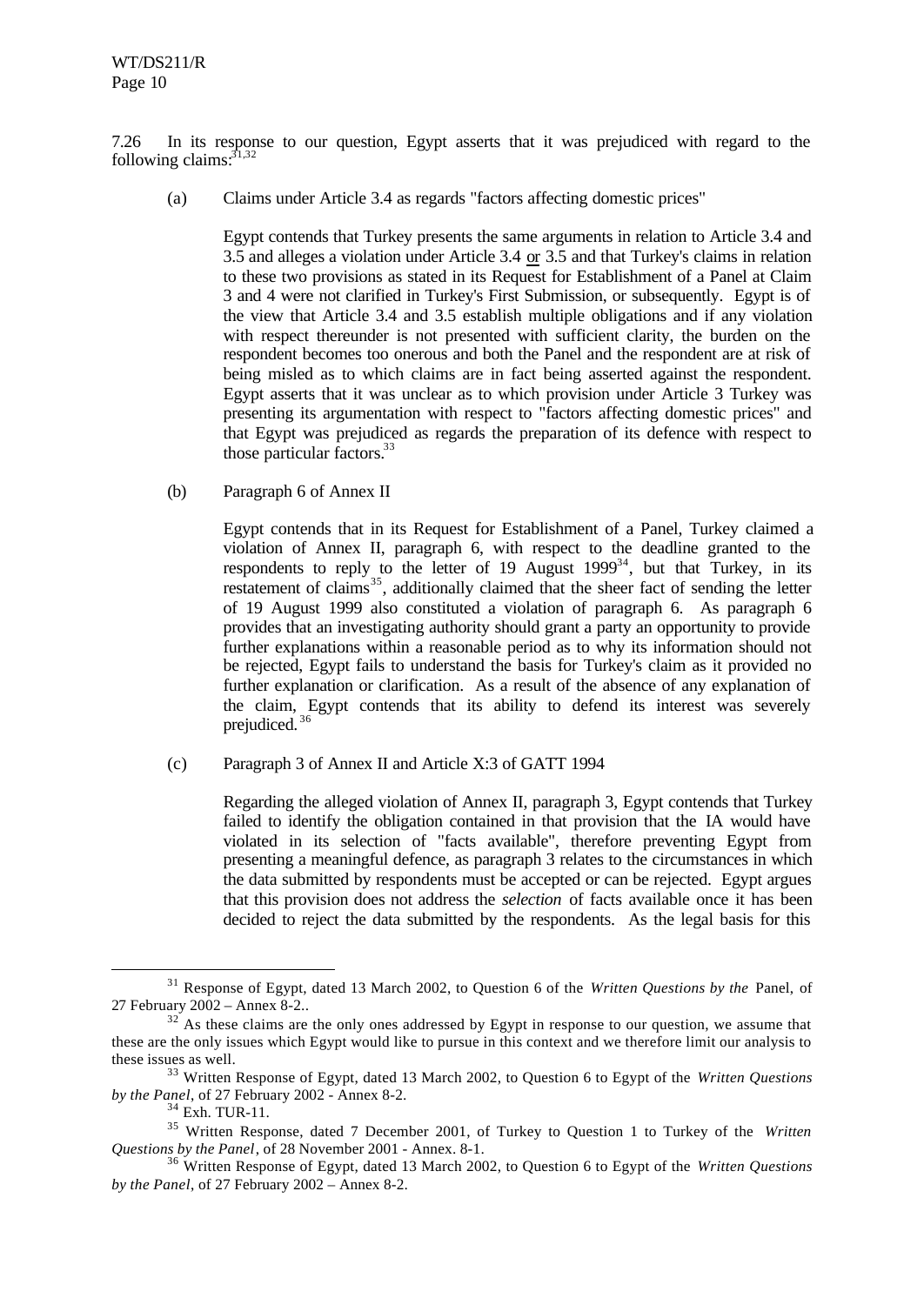claim is not clear to Egypt, and as Turkey did not provide any clarification, Egypt contends that its was severely prejudiced in respect to defending its rights.<sup>37</sup>

Regarding the alleged violation of Article X:3 of GATT 1994 is concerned, Egypt contends that the allegations of a violation were vague and unsubstantiated and that it is therefore not in a position to defend its interests. $38$ 

- (d) Failure to refer to the relevant treaty article in the Request for Establishment of a Panel
	- (i) Whether the Final Report contains findings or conclusions sufficient to satisfy the requirements of Article 12.2

Egypt contends that an Article 12.2 claim is not before us as it was not referred to in the Request for Establishment of a Panel, and through a reference to the finding of the panel in *EC – Bed Linen*, para. 6.15, asserts that if a treaty article is not mentioned in the request for establishment of a panel, such a claim is not before a panel. Egypt states that as a result, it did not prepare any defence on this claim. <sup>39</sup>

(ii) Whether the Panel can disregard evidence under Article 6.4

Egypt contends that although Turkey claims in its Rebuttal Submission that we should not consider evidence that was not provided to interested parties during the course of the investigation, such as the report on *Other Causes of Injury<sup>40</sup>*, a violation of Article 6.4 was not claimed by Turkey and is therefore not before us. $41$ 

(iii) Article 17.6(i) of the AD Agreement

Although Turkey alleges a violation of Article 17.6(i) of the AD Agreement, Egypt contends that this provision governs the standard of review to be applied by a panel when considering whether an investigating authority's establishment of the facts was proper and the evaluation unbiased and objective – it does not govern the rights and obligations of Members under the AD Agreement. Furthermore, Egypt asserts that Article 17.6(i) was not cited in the Request for Establishment of a Panel and is therefore not before us. 42

7.27 We address the issues raised by Egypt in relation to (a) and (d)(iii) above in Sections VII.C.1 and VII.D.2, *infra.*

7.28 Concerning the issues raised in (d)(i) and (d)(ii), we do not believe that Turkey has attempted to raise claims under Article 12.2 or under Article 6.4, and therefore we neither address nor dismiss such purported "claims".

7.29 With regard to the issues relating to paragraph 6 and paragraph 3 of Annex II under (b) and (c), we are of the view that the relevant issues addressed by these two provisions are so interrelated

- <sup>41</sup> *Ibid.*
- <sup>42</sup> *Ibid.*

<sup>37</sup> *Ibid.*

<sup>38</sup> *Ibid.*

<sup>39</sup> *Ibid.*

<sup>40</sup> Exh. EGT-6.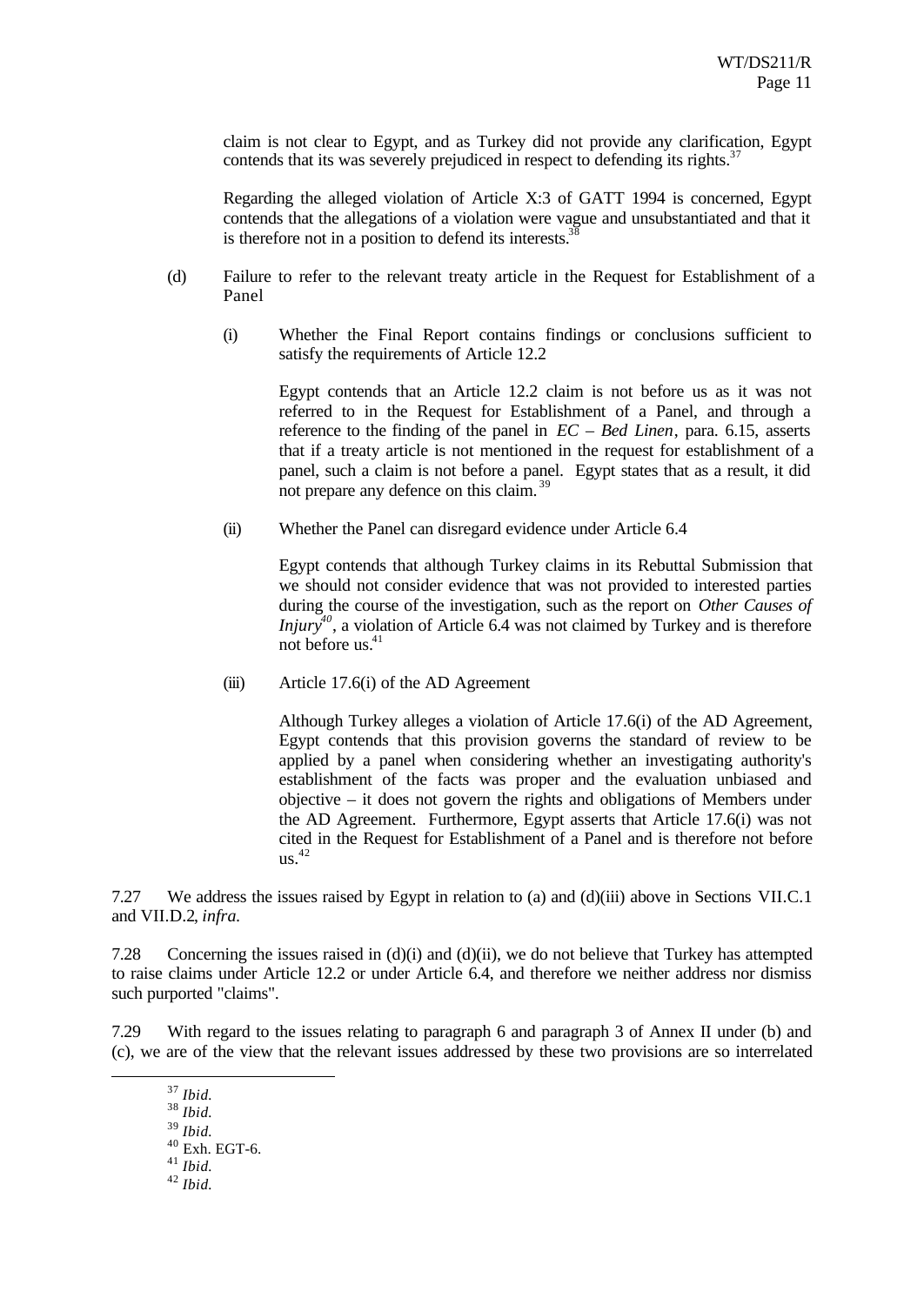l

that Egypt could not have been prejudiced in the preparation of its defence in the way in which Turkey presented its claims in this regard.

7.30 With regard to Egypt's objection regarding Article X:3 of GATT 1994, we consider that Turkey effectively abandoned its claim (set forth in paragraph 9 of its Request for Establishment of a Panel) that the IA's decision to resort to facts available violated Article X:3. In particular, Turkey made no arguments in this respect in any of its submissions to us. Furthermore, in response to a specific question on this point, Turkey indicated that its Article X:3 claim in the context of facts available concerns the selection of particular facts as "facts available", a point addressed in paragraph 11 of its Request for Establishment of a Panel. Paragraph 11 of the Request does not refer, however, to Article X:3.

7.31 Given Turkey's apparent abandonment of its claim that Egypt violated Article X:3 by reason of the IA's decision to resort to facts available<sup>43</sup>, we do not consider this claim further. As for Turkey's claim that the selection of particular facts as "facts available" violated Article X:3, it is clear that the Request for Establishment of a Panel makes no reference to this provision in this context. We consider significant here that, unlike paragraphs 3 and 6 of Annex II (items (b) and (c) above), Article X:3 is not related in any self-evident way to any of the other provisions cited by Turkey in paragraph 11 of its Request for Establishment of a Panel. Nor is this claim of violation of Article X:3 related in any way to Turkey's other claims of violation of this provision. We find that this claim is simply not specified in Turkey's Request for Establishment of a Panel, and that the specifications and justifications for its validity as a claim as presented by Turkey during the course of the dispute have not been clear or convincing. We therefore dismiss this claim and do not consider it further.

7.32 As for Turkey's claim of violation of Article X:3 due to the IA's alleged refusal to schedule a meeting with certain respondents, we address this claim in Section VII.F, *infra*.

# **C. CLAIMS RELATING TO INJURY AND CAUSATION**

# **1. Claims under Article 3.4 of the AD Agreement**

(a) Alleged failure to examine factors specifically listed in Article 3.4

7.33 Turkey claims that Egypt violated Article 3.4 by failing to examine all of the factors listed in Article 3.4 of the AD Agreement.<sup>44</sup> In particular, Turkey asserts that Egypt did not evaluate productivity, actual and potential negative effects on cash flow, employment, wages, growth and ability to raise capital or investments. Turkey also argues that the public versions of the Essential Facts and Conclusions Report and of the Final Report provide no evidence that there was a sufficient examination or evaluation of capacity utilisation or return on investment.

7.34 Egypt argues that the record of the investigation makes clear that all of the factors listed in Article 3.4 were considered by the IA. In its response to a question from the Panel<sup>45</sup> in the context of the First Substantive Meeting with the Parties<sup>46</sup>, Egypt presents a table indicating specific references in the Essential Facts and Conclusions Report and in the Final Report to the following factors listed in Article 3.4: sales, profits, output, market share, return on investments, capacity utilisation, prices,

<sup>43</sup> Written Response of Turkey, dated 7 December 2002, to Question 1 of the *Written Questions by the Panel*, of 28 November 2001 – Annex 4-1.

<sup>&</sup>lt;sup>44</sup> Statement by Turkey during the First Substantive Meeting of the Panel with the Parties, 27 November 2001, p.12, and Written Response of Turkey, dated 7 December 2001, to Question 1 of the *Written Questions by the Panel* of 28 November 2001 – Annex 4-1.

<sup>45</sup> Question 5 of Egypt of the *Written Questions by the Panel*, of 28 November 2001 – Annex 4-2.

<sup>46</sup> Written Response by Egypt, dated 7 December 2001, to Question 5 of the *Written Questions by the Panel*, of 28 November 2001 – Annex 4-2.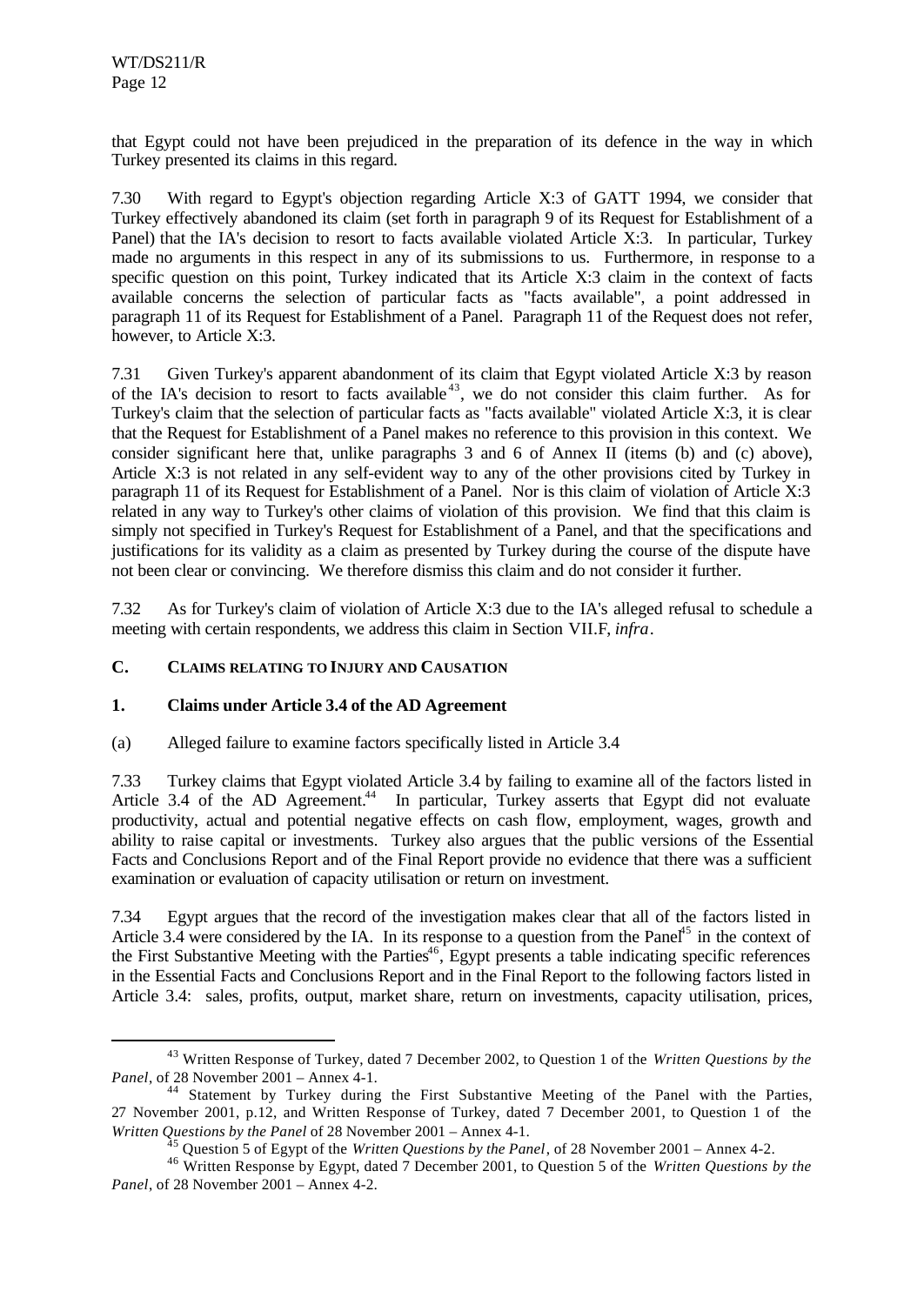dumping margin and inventories. In its Rebuttal Submission<sup>47</sup>, Egypt further states that "growth" (one of the factors alleged by Turkey not to have been addressed at all by the IA) was addressed by the information on "sales volume" and "market share", while "ability to raise capital" (another factor identified in Turkey's claim) is addressed by pre-tax profit as a percentage of shareholders' funds. Concerning the remaining factors alleged by Turkey not to have been considered at all, Egypt refers to the *Confidential Injury Analysis*, a submission containing Business Confidential Information which was provided to the Panel and to Turkey in accordance with the Supplemental Procedures Concerning Business Confidential Information that were adopted by the Panel.<sup>48</sup> According to Egypt, this *Analysis* forms part of the Final Determination in the rebar investigation, which must be distinguished from the Final Report. In particular, Egypt states that the *Confidential Injury Analysis* makes evident that the IA's analysis indeed covered "all of the factors listed in Article 3.4".<sup>49</sup>

7.35 Article 3.4 of the AD Agreement reads as follows:

"The examination of the impact of the dumped imports on the domestic industry concerned shall include an evaluation of all relevant economic factors and indices having a bearing on the state of the industry, including actual and potential decline in sales, profits, output, market share, productivity, return on investments, or utilization of capacity; factors affecting domestic prices; the magnitude of the margin of dumping; actual and potential negative effects on cash flow, inventories, employment, wages, growth, ability to raise capital or investments. This list is not exhaustive, nor can one or several of these factors necessarily give decisive guidance."

7.36 In evaluating this claim, we take note of and agree with the findings of previous panels<sup>50</sup> and the Appellate Body<sup>51</sup> that *all* of the factors listed in Article 3.4 must be addressed in every investigation. Egypt does not argue to the contrary. Rather, the issue raised by this claim is the nature of the consideration performed, as reflected in the Essential Facts and Conclusions Report, in the Final Report, and in the *Confidential Injury Analysis*, taken collectively. Two questions are raised in this regard: first, as a threshold matter, whether the IA addressed each of the listed factors at all; and second, if so, whether the evidence provided by Egypt to the Panel establishes that the consideration of those factors substantively satisfies the requirements of Article 3.4.

7.37 Turning first to the threshold question, i.e., whether each factor is addressed in some way in at least one of these documents, we find in the affirmative. We take note of the references in the *Essential Facts and Conclusions Report<sup>52</sup>* and *Final Report<sup>53</sup>* to sales, profits, output, market share, return on investments, capacity utilisation, prices, dumping margin, and inventories. There is no doubt that these factors were explicitly addressed by the IA. Similarly, we are satisfied that by addressing in the *Essential Facts and Conclusions Report* and the *Final Report* sales volume and

<sup>&</sup>lt;sup>47</sup> Written Rebuttal of Egypt, dated 19 December 2001, Section III.A.1.

<sup>48</sup> Attached hereto as Annex 13.

<sup>&</sup>lt;sup>49</sup> Statement by Egypt during the Second Substantive Meeting of the Panel with the Parties, 25 February 2002, p.13.

<sup>50</sup> *See* e.g., Panel Report, *European Communities – Anti-Dumping Duties on Imports of Cotton-Type Bed Linen from India* (*"EC – Bed Linen"*), WT/DS141/R, adopted 12 March 2001, as modified by the Appellate Body Report, WT/DS141/AB/R, par.6.159, and the Panel Report, *Mexico – Anti-Dumping Investigation of High Fructose Corn Syrup (HFCS) from the United States* (*"Mexico – Corn Syrup"*), WT/DS132/R and Corr.1, adopted 24 February 2000, par.7.128.

<sup>51</sup> *See,* e.g., Appellate Body Report, *Thailand – Anti-Dumping Duties on Angles, Shapes and Sections of Iron or Non-Alloy Steel and H-Beams from Poland ("Thailand – H-Beams")*, WT/DS122/AB/R, adopted 5 April 2001, para.128.

<sup>52</sup> Exh. TUR-15, *Essential Facts and Conclusions Report*, October 1999, p.29-32..

<sup>53</sup> Exh. TUR-16, *Final Report*, October 1999, p.35-39.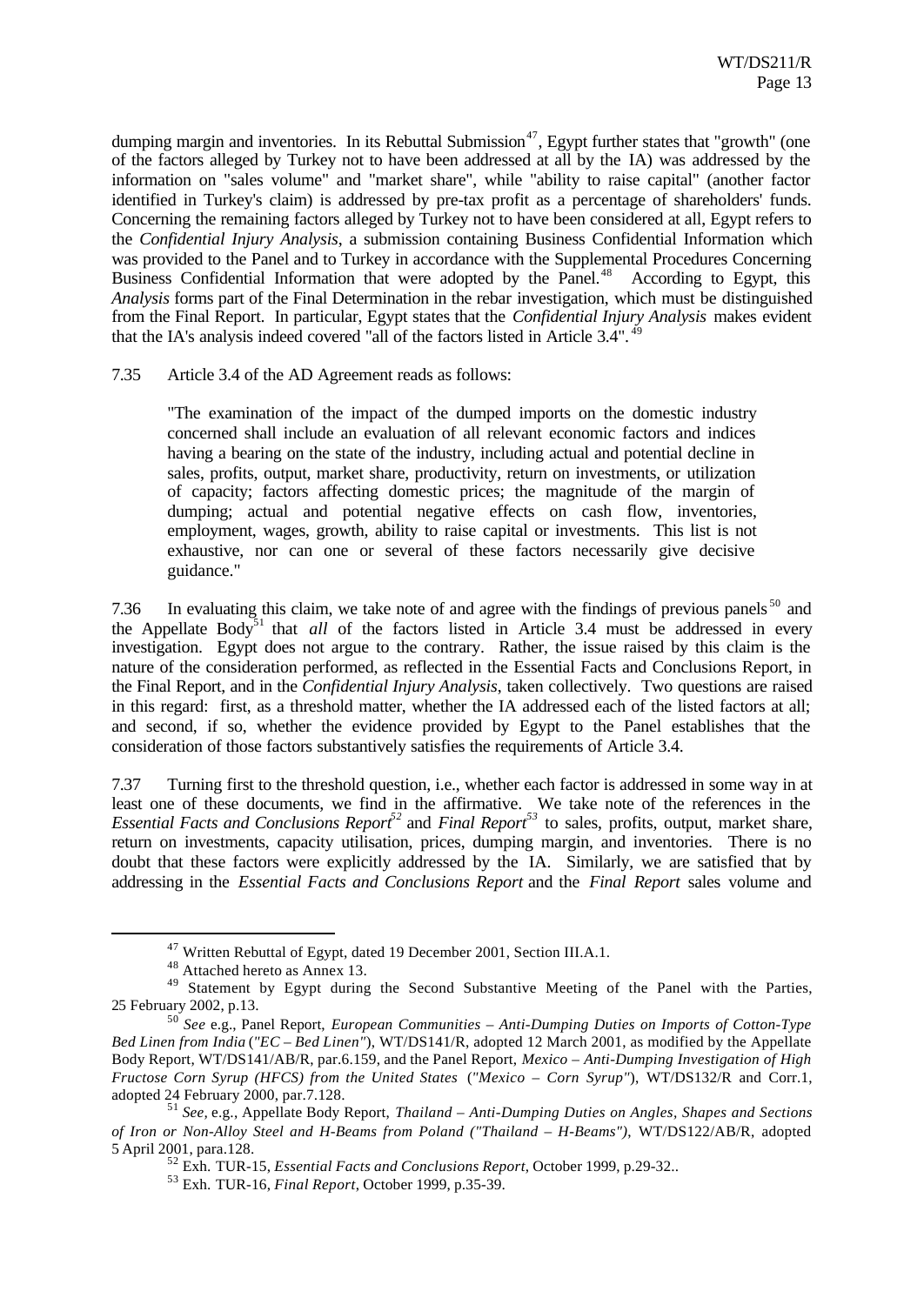l

market share, the IA addressed "growth", as Egypt argues in its Rebuttal Submission.<sup>54</sup> We therefore do not consider further the factor "growth" in the context of this claim. Thus, the focus of this claim is whether the remaining factors identified by Turkey are reflected in the *Confidential Injury Analysis*, and if so, whether their treatment in that document is sufficient to satisfy the requirements of Article 3.4. Concerning the *Confidential Injury Analysis*, we are mindful of the findings of the Appellate Body in *Thailand – H-Beams* that confidential information relied upon by an IA, even if not shared with respondents, should be taken into account by a panel when assessing compliance with Article  $3.4.^{55}$ .

7.38 Turning to its content, we note that the *Confidential Injury Analysis* contains data on, *inter*  $alia$ , cash flow, employment, wages, and productivity. Moreover, we accept, as argued by Egypt<sup>56</sup>, that by addressing in the *Confidential Injury Analysis* pre-tax profit as a percentage of shareholders' funds for Alexandria National and Al Ezz, the IA addressed in that *Analysis* "ability to raise capital". Thus, taken together, the *Essential Facts and Conclusions Report*, the *Final Report*, and the *Confidential Injury Analysis* demonstrate that the IA addressed, at least in some way, all of the factors listed in Article 3.4.

7.39 As noted above, however, this is only the threshold issue for our determination of whether the IA complied with the requirement of Article 3.4 in respect of the "examination" of all of the listed factors. Here, we recall the specific wording of the relevant part of that provision:

"The examination of the impact of the dumped imports on the domestic industry concerned shall include *an evaluation* of all relevant economic factors and indices…" (emphasis added)

Thus, in taking up the second issue raised by this claim, this language compels us to consider whether the IA's "examination" included an "evaluation" in the sense of Article 3.4 of each of the listed Article 3.4 factors that appear only in the *Confidential Injury Analysis*.

7.40 We note Egypt's basic argument that the *Confidential Injury Analysis* is proof that the IA "examined" all of the factors listed in Article 3.4 that are not reflected in the *Essential Facts and Conclusions Report* and in the *Final Report*, and that the IA thus satisfied the requirements of that Article. To recall, Turkey alleges that Egypt failed to "examine" productivity, actual and potential negative effects on cash flow, employment, wages, growth and ability to raise capital or investments, because these factors are not referred to in the *Essential Facts and Conclusions Report* or the *Final Report*. Turkey further argues that to the extent that data are included on some of these factors in the *Confidential Injury Analysis*, this "*Analysis*" consists of data only, and thus is not sufficient to constitute an "evaluation" in the sense of Article 3.4.

7.41 In this regard, we posed two very similar questions to Egypt concerning where in the record of the investigation the IA's consideration could be found or discerned of the factors identified by Turkey and which are not addressed in the *Essential Facts and Conclusions Report* and/or in the *Final Report* (actual and potential negative effects on cash flow, employment, wages, productivity, and ability to raise capital or investment)<sup>57</sup>,  $^{58}$ . Both times, Egypt referred us exclusively to the *Confidential Injury Analysis*. *<sup>59</sup>*. We emphasize that while (as we have found above) the *Confidential*

<sup>54</sup> Written Rebuttal Submission of Egypt, Section III.A.1.

<sup>55</sup> Appellate Body Report, *Thailand – H-Beams*, para.107 and 118.

<sup>56</sup> Written Rebuttal Submission of Egypt, Section III.A.1.

<sup>57</sup> Question 9 to Egypt and Question 3 to Both Parties of the *Written Questions by the Panel,* dated 27 February 2002 – Annex 8-2.

<sup>58</sup> As noted, we already have concluded above that "growth" effectively was addressed in the *Essential Facts and Conclusions Report* and the *Final Report*, and we thus do not consider that factor further here.

<sup>59</sup> Written Response of Egypt to Question 9 to Egypt and Question 3 to Both Parties of the *Written Questions by the Panel*, dated 27 February 2002 – Annex 8-2..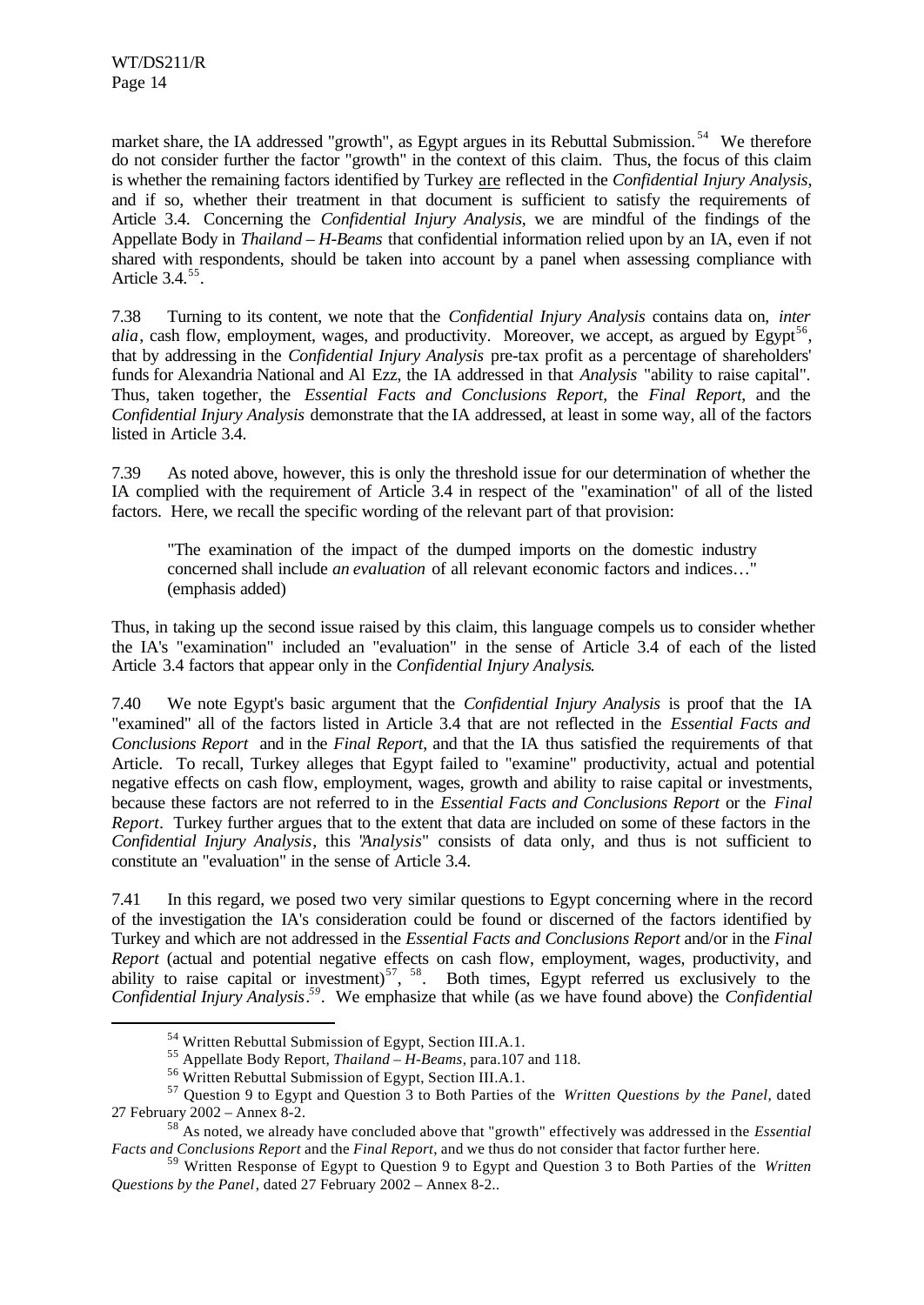*Injury Analysis* refers to and contains data on all of the factors listed in Article 3.4 (including those that are the subject of this claim), it contains no narrative, but rather consists only of tables of data concerning the various factors, for the domestic industry as a whole, and individually, for the two domestic producers (Al Ezz and Alexandria National)<sup>60</sup>. Egypt could not, or did not, provide any document of record other than the *Confidential Injury Analysis* in respect of the factors identified by Turkey. We therefore assume that these tables of data are the only documents of record reflecting or representing the IA's consideration of these factors.

7.42 The question before us, in respect of productivity, actual and potential negative effects on cash flow, employment, wages, and ability to raise capital or investments, therefore, is whether the mere presentation of tables of data, without more, constitutes an "evaluation" in the sense of Article 3.4.

7.43 We first consider the ordinary meaning of the word "evaluation". The Oxford English Dictionary defines "evaluation" as follows:

"(1) The action of appraising or valuing (goods, etc.); a calculation or statement of value. (2) The action of evaluating or determining the value of (a mathematical expression, a physical quantity, etc.), or of estimating the force of (probabilities, *evidence*)."<sup>61</sup>(emphasis added)

The Merriam-Webster's Collegiate Dictionary defines "evaluation" as follows:

"(1) To determine or fix the value of. (2) To determine the significance, worth, or condition of *usually by careful appraisal or study.*" *<sup>62</sup>*(emphasis added)

The Merriam-Webster's Thesaurus lists as synonyms for "evaluation" the following:

"(1) appraisal, appraisement, assessment, estimation, valuation (with related words: interpreting; judging, rating); (2) appraisal, appraisement, assessment, estimate, judgement, stock (with related words: appreciation; interpretation; decision)."<sup>63</sup>

7.44 We find significant that all of these definitions and synonyms connote, particularly in the context of "evaluation" of evidence, the act of analysis, judgement, or assessment. That is, the first definition recited above refers to "estimating the force of" evidence, evoking a process of weighing evidence and reaching conclusions thereon. The second definition recited above -- to determine the significance, worth, or condition of, usually by careful appraisal or study -- confirms this meaning.

<sup>60</sup> The factors for which data are presented in the *Confidential Injury Analysis*, for the industry as a whole and for Alexandria National and Al Ezz individually, are sales volume, sales revenue, cost of production, gross profit, selling and administrative expenses, cost of sales, profit before interest expenses, finance cost, and net profit, on a total basis and on a per ton basis, as well as cost of production, gross profit, selling and administrative expenses, cost of sales, total cost and net profit as a per cent of revenue, as well as number of employees and per cent change thereof, wages, production capacity, production volume, and capacity utilisation, number of shareholders and per cent change thereof, value of total assets and percent change thereof, volume of finished goods inventory and per cent change thereof, cash flow, and worker productivity. In addition, for the industry as a whole, the *Analysis* contains tables on return on investment, volume of total domestic sales, of dumped imports, of other imports and total domestic market, as well as per cent market shares of the domestic industry, the dumped imports and the other imports, "undercutting" (i.e., domestic industry price, Turkish imports' price, and percentage difference), price depression (domestic industry prices between 1996 and first quarter 1999), price suppression (total cost, domestic industry price, and total cost as a percentage of price, between 1996 and first quarter 1999), and output volume and sales value, and per cent changes, between 1996 and first quarter 1999.

<sup>61</sup> Oxford English Dictionary Online: http://dictionary.oed.com.

<sup>62</sup> Merriam-Webster's Collegiate Dictionary online: http://www.m-w.com.

<sup>63</sup> Merriam-Webster's Thesaurus online: http://www.m-w.com.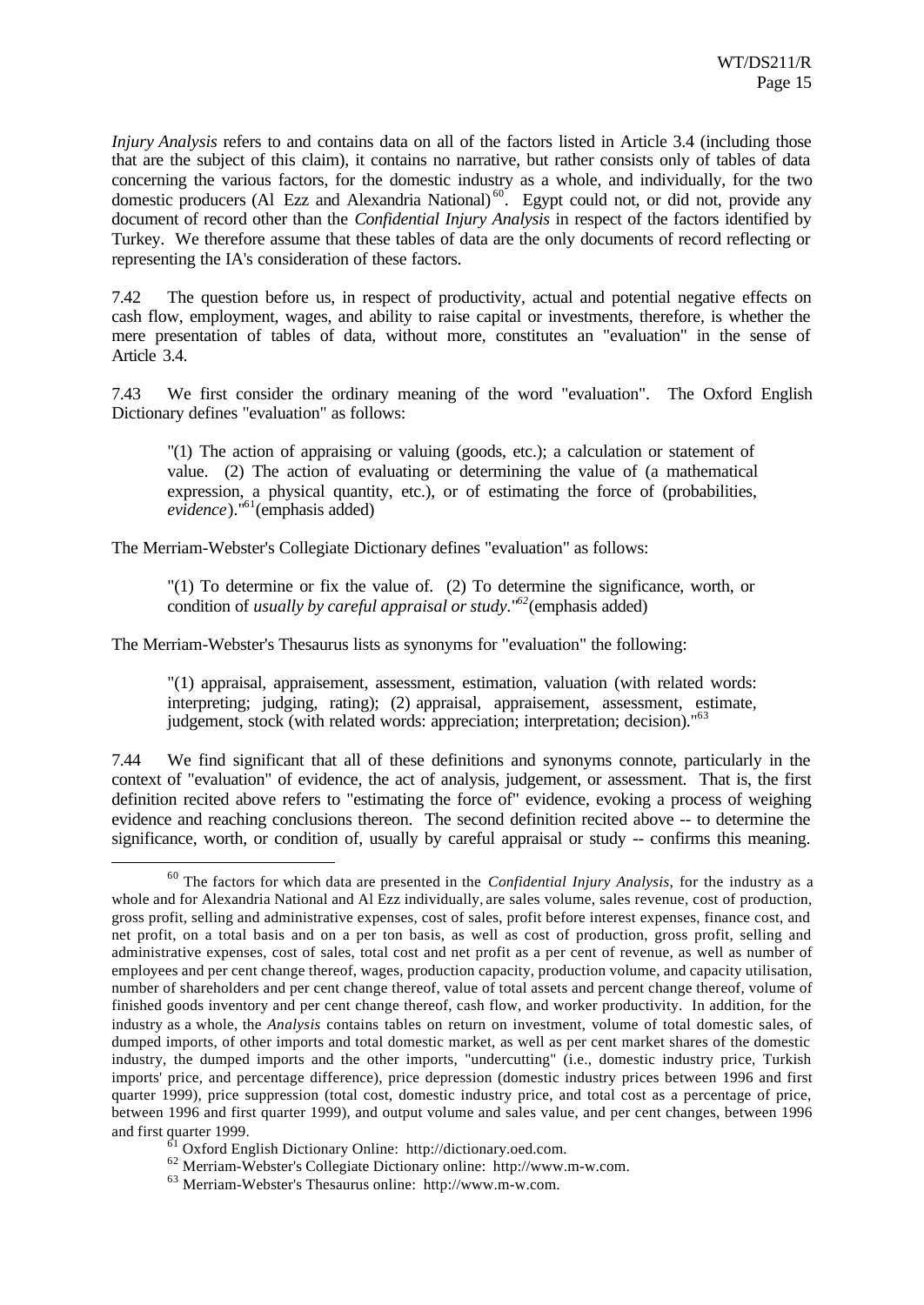Thus, for an investigating authority to "evaluate" evidence concerning a given factor in the sense of Article 3.4, it must not only gather data, but it must analyze and interpret those data.

7.45 We nevertheless do recognize that, in addition to the dictionary meanings of "evaluation" that we have cited, the definitions set forth above also refer to a purely quantitative process (i.e., calculating, stating, determining or fixing the value of something). If this were the definition applicable to the word "evaluation" as used in Article 3.4, arguably mere compilation of data on the listed factors, without any narrative explanation or analysis, might suffice to satisfy the requirements of Article 3.4. We find, however, contextual support in Article 17.6(i) of the AD Agreement for our reading that "evaluation" is something different from, and more than, simple compilation of tables of data. We recognize that Article 17.6(i) does not apply directly to investigating authorities, and that instead, it is part of the standard of review to be applied by panels in reviewing determinations of investigating authorities. However, Article 17.6(i) identifies as the object of a panel's review two basic components of a determination: first, the investigating authority's "establishment of the facts", and second, the investigating authority's "evaluation of those facts". Thus, Article 17.6(i)'s characterization of the essential components of a determination juxtaposes "establishment of the facts" with the "evaluation of those facts". That panels are instructed to determine whether an investigating authority's "establishment of the facts" was proper connotes an assessment by the panel of the means by which the data before the investigating authority were gathered and compiled. By contrast, the fact that panels are instructed to determine whether an investigating authority's "evaluation of those facts" was objective and unbiased, provides further support for our view that the "evaluation" to which Article 3.4 refers is the process of analysis and interpretation of the facts established in relation to each listed factor.

7.46 Our interpretation of the requirement of Article 3.4 to "evaluate" the factors and indices is consistent with that of panels in a number of past disputes. The panel in *Thailand – H-Beams* found in regard to the examination of the factors listed in Article 3.4 that:

"Article 3.4 requires the authorities properly to establish whether a factual basis exists to support a well-reasoned and meaningful analysis of the state of the industry and a finding of injury. This analysis does not derive from a mere characterization of the degree of "relevance or irrelevance" of each and every individual factor, but rather must be based on a thorough evaluation of the state of the industry and, in light of the last sentence of Article 3.4 [footnote omitted], must contain a persuasive explanation as to how the evaluation of relevant factors led to the determination of injury."<sup>64</sup>

7.47 In *U S – Hot-Rolled Steel*, the issue was whether the US investigating authority had violated Article 3.4 by failing to explicitly discuss, in its determination, certain factors for each year of the period of investigation. In that case, according to the panel, the authority had discussed each of the factors for the final two years of the three-year period of investigation, and only some of them for the first year of that period. The panel found that the determination explained the particular relevance of the second and third years of the period, and that the authority's failure to explicitly address each factor in its discussion of the first year of the period did not constitute a violation of Article 3.4<sup>65</sup>. That is, the panel found, *inter alia*, that each of the listed Article 3.4 factors was explicitly *discussed* in the authority's determination, and given the explanations provided in that determination for the particular emphasis on a part of the period of investigation, the *evaluation* of the facts was deemed adequate by the panel.

7.48 This contrasts sharply with the situation in the present case, where the Egyptian Investigating Authority appears to have gathered data on all of the listed Article 3.4 factors, as reflected in various documents of record (including the *Essential Facts and Conclusions Report*, the *Final Report* and the

<sup>64</sup> Panel Report, *Thailand – H-Beams,* para.7.236.

<sup>65</sup> Panel Report, *US – Hot-Rolled Steel*, paras.7.235-7.236.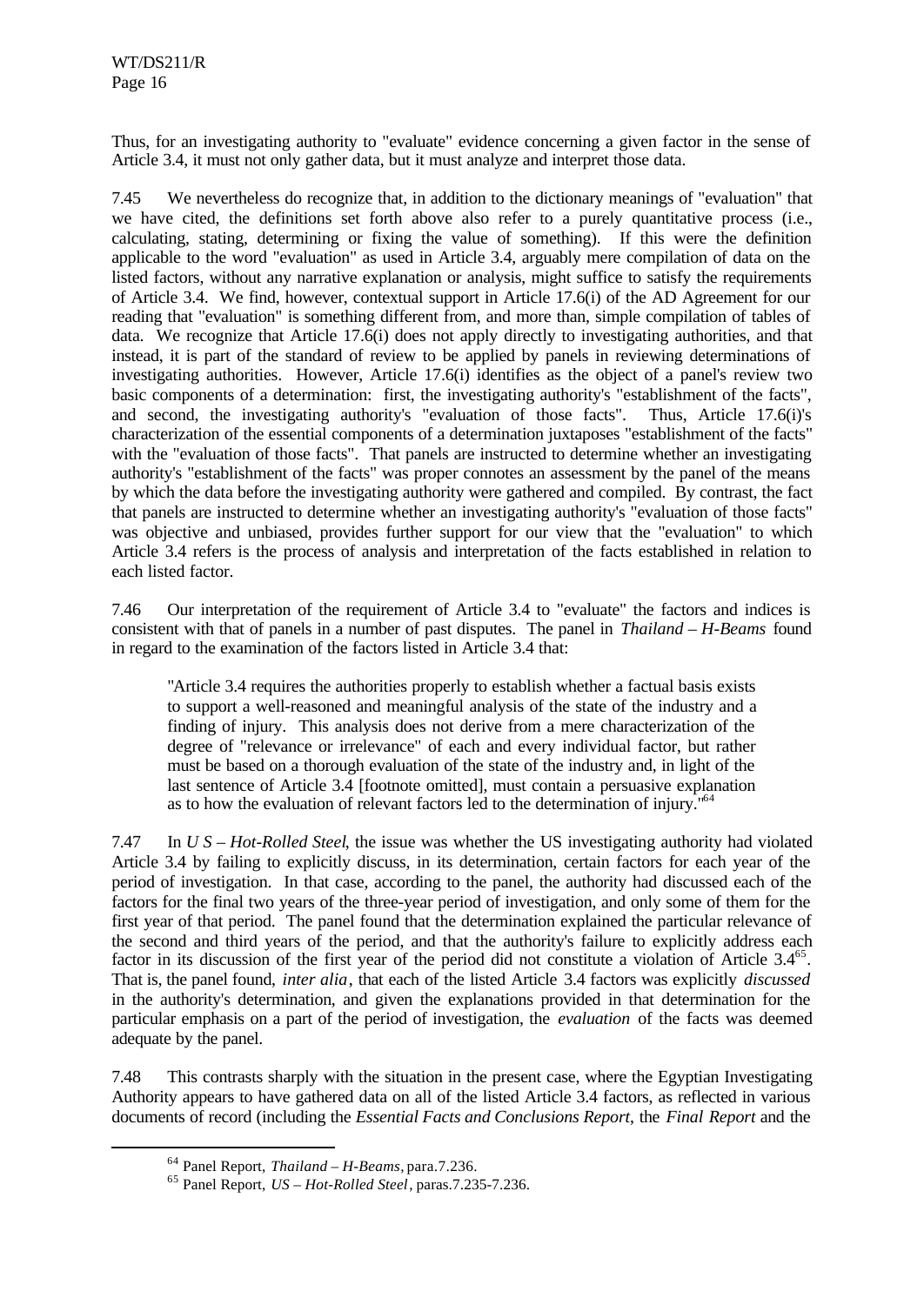*Confidential Injury Analysis*). Egypt has been unable, however, to adduce sufficient evidence to the Panel, in response to our specific requests, of the IA's evaluation of all of those factors in its written analyses. <sup>66</sup>

7.49 Here we must emphasize that in the context of an anti-dumping investigation, which is by definition subject to multilateral rules and multilateral review, a Member is placed in a difficult position in rebutting a *prima facie* case that an evaluation has *not* taken place if it is unable to direct the attention of a panel to some contemporaneous written record of that process. If there is no such written record -- whether in the disclosure documents, in the published determination, or in other internal documents -- of how certain factors have been interpreted or appreciated by an investigating authority during the course of the investigation, there is no basis on which a Member can rebut a *prima facie* case that its "evaluation" under Article 3.4 was inadequate or did not take place at all. In particular, without a written record of the analytical process undertaken by the investigating authority, a panel would be forced to embark on a *post hoc* speculation about the thought process by which an investigating authority arrived at its ultimate conclusions as to the impact of the dumped imports on the domestic industry. A speculative exercise by a panel is something that the special standard of review in Article 17.6 is intended to prevent. Thus, while Egypt attempts to derive support from the panel report in the *US – Hot-Rolled Steel* dispute for its position that Article 3.4 does not require an explicit written analysis of all of the factors listed therein<sup>67</sup>, to us, the findings in that dispute confirms our interpretation, in that what was at issue, was the substantive adequacy of the authority's written analysis of *each* of those factors.

7.50 Nor do we consider, as suggested by Egypt<sup>68</sup>, that the requirement of a written analysis of the Article 3.4 factors is exclusively governed by Article 12 of the AD Agreement (public notice and explanation of determinations). While Article 12 contains a requirement to *publish*, and to make available to the interested parties in the investigation, some form of a report on the investigating authority's determination, this is, as the Appellate Body has noted, a procedural requirement having to do with due process<sup>69</sup>, rather than with the relevant substantive analytical requirements (which in the context of this claim are found in Article 3.4).

<sup>66</sup> *See* para.7.41, *supra.*

<sup>&</sup>lt;sup>67</sup> Written Response, dated 13 March 2002, of Egypt to Question 9 to Egypt and Question 3 to Both Parties of the *Written Questions of the Panel,* of 27 February 2002 – Annex 8-2. Egypt contends in its response that "[t]he *Confidential Injury Analysis* therefore constitutes an evaluation of the factors that it covers in the sense of Article 3.4" and that this approach is consistent with the findings of the panel in *US – Hot-Rolled Steel.* However, the facts in the *US – Hot-Rolled Steel* dispute differ significantly from those in this dispute. In this dispute the allegation is that the IA did not properly evaluated all of the factors listed in Article 3.4 of the AD Agreement, whereas in the *US – Hot-Rolled Steel* case, all Article 3.4 factors were evaluated, but Japan claimed that the discussion did not sufficiently evaluate certain factors by failing to discuss date for all three years which comprised the period of investigation for the determination of injury – paras. 7.231-7.236 of the Panel Report, *ibid*.

<sup>68</sup> *Ibid,* response to Question 6 and 9 to Egypt.

<sup>69</sup> In the Appellate Body Report in *Thailand – H-Beams*, para.110, the Appellate Body stated that "… Article 12 establishes a framework of procedural and due process obligations concerning, notably, the contents of a *final determination*". We note that what is at issue before us is not the adequacy of the *final determination* or any other published document, as such, but rather, the adequacy of the *substance* of the analysis performed by the Egyptian investigating authority, in whatever document such analysis might be found. Moreover, the basic issue before the Appellate Body in *Thailand – H-Beams* was very different from that before us. In that appeal, the issue raised was whether the panel was limited by the language of Articles 3.1 and 17.6 to reviewing the Thai investigating authority's injury determination exclusively on the basis of facts and analysis discernible in documents that had been published or otherwise made available to the respondents in the investigation or their counsel, or whether in addition, the panel could and should take into account internal analysis memoranda and similar documents prepared by and for the exclusive use of the authority during the investigation, the contents of which were not discernible in any documents available to the respondents. Thus, the issue there was essentially about how a panel should address confidential information, an issue not before us in this dispute. Thus, while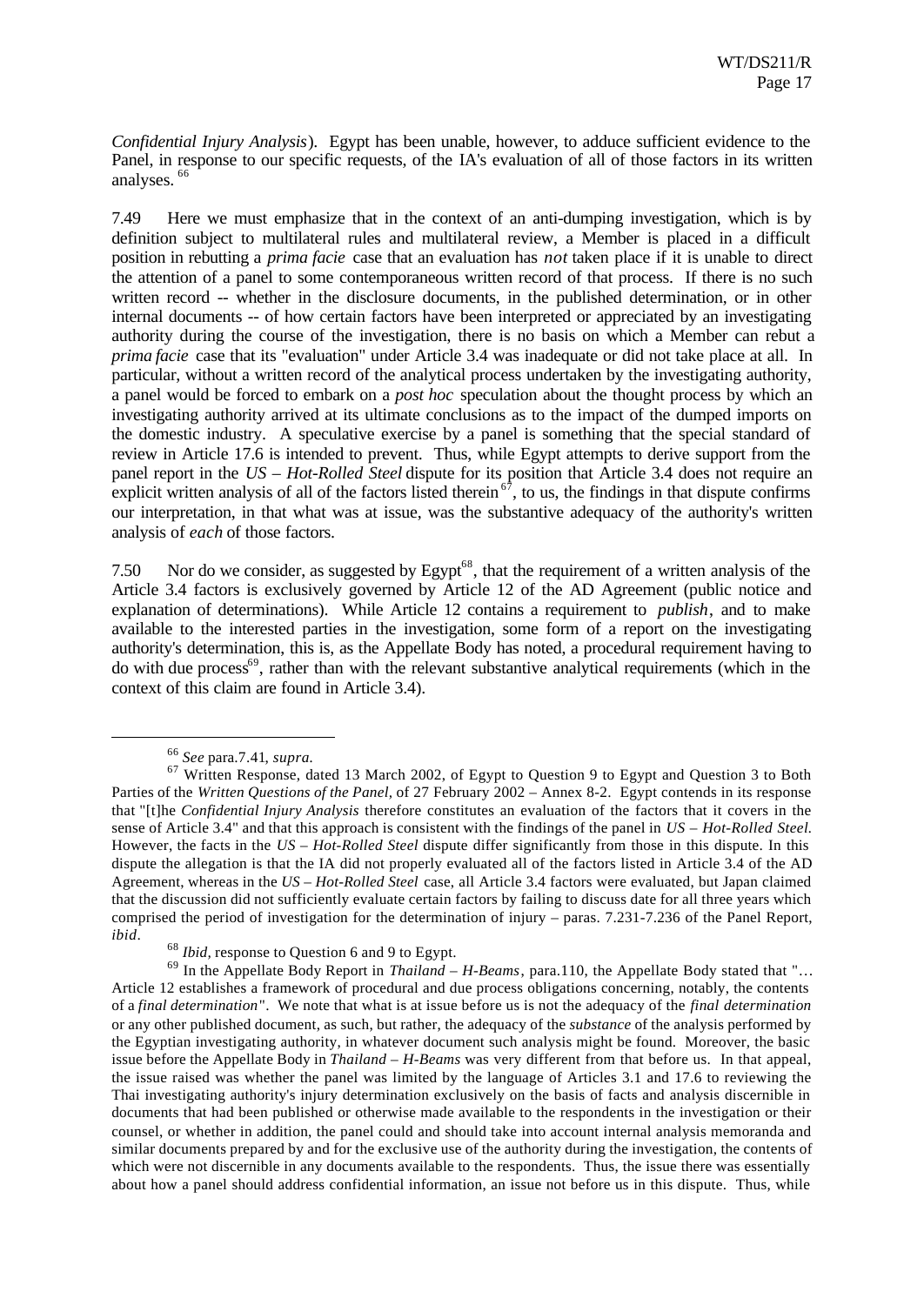l

7.51 On the basis of the above considerations, we find that while it gathered data on all of the factors listed in Article 3.4, the Egyptian investigating authority failed to *evaluate* productivity, actual and potential negative effects on cash flow, employment, wages, and ability to raise capital or investments. We therefore find that Egypt acted inconsistently with Article 3.4.

7.52 We turn finally to Turkey's argument that Article 3.4 was further violated because the IA's evaluation of "capacity utilisation" and of "return on investment" was inadequate. In respect of capacity utilisation, the IA's *Final Report* indicates, in sections 4.3.1 (sales), and 4.3.2 (production), respectively, that sales increased because domestic prices were reduced to compete with dumped imports, and that domestic production also increased, as the companies "attempt[ed] to increase production in order to reduce costs to be able to compete with the low-priced Turkish imports". The report also notes that the IA "concluded that the increase in production is attributed partly to starting new production lines in steel mills". Then, in Section 4.3.6 (production capacity), the *Final Report* states that "[n]o effect on industry capacity utilisation has been found". This statement that capacity utilisation was unaffected, although short, is consistent with the above-quoted statements that sales and production had increased, along with capacity. Given this context, we do not find that the IA failed to adequately evaluate capacity utilisation, and thus we do not find that Egypt violated Article 3.4 in this respect.

7.53 Concerning return on investment, the IA's *Final Report* notes in section 4.3.7 (return on investment) that there was "a decline in return on investment during the period of investigation". We note that this finding, although brief, is consistent with the longer discussion concerning net profits and losses in section 4.3.5 (profits). Given this context, we do not find that the IA failed to adequately evaluate return on investment, and thus we do not find that Egypt violated Article 3.4 in this respect.

(b) Alleged failure to examine "all relevant economic factors and indices having a bearing on the state of the industry"

7.54 Turkey claims a further violation of Article 3.4 by reason of the alleged failure by the Investigating Authority to examine "all relevant economic factors and indices having a bearing on the state of the industry", including, in particular, various factors allegedly affecting domestic prices and affecting profits.<sup>70</sup>

- 7.55 The factors identified by Turkey in this regard are:
	- (a) "The dramatic capacity expansion at the two major Egyptian rebar producers and its likely temporary effects on their cost structures";
	- (b) "The effects of the capacity expansions, which started production at the end of 1998, on competition between the Egyptian producers as they attempted to fill newly expanded order books";
	- (c) "Sharpening competition between Al Ezz and Alexandria National as Al Ezz sought to increase market share by capitalizing on its cost advantages over Alexandria National";
	- (d) "Falling prices for steel scrap, the primary raw material input at Al Ezz";

Egypt cites *Thailand – H-Beams* as support for its position in the present dispute, in our view that dispute pertains to a different issue entirely. To the extent that it may touch upon issues before us, it does not detract in any way from our interpretation of the substantive requirements of Article 3.4 – paras.98 *et al* of the Appellate Body Report.

<sup>70</sup> Written Response of Turkey, dated 7 December 2001, to Question 1 to Turkey of the *Written Questions by the Panel,* of 28 November 2002 – Annex 4-1.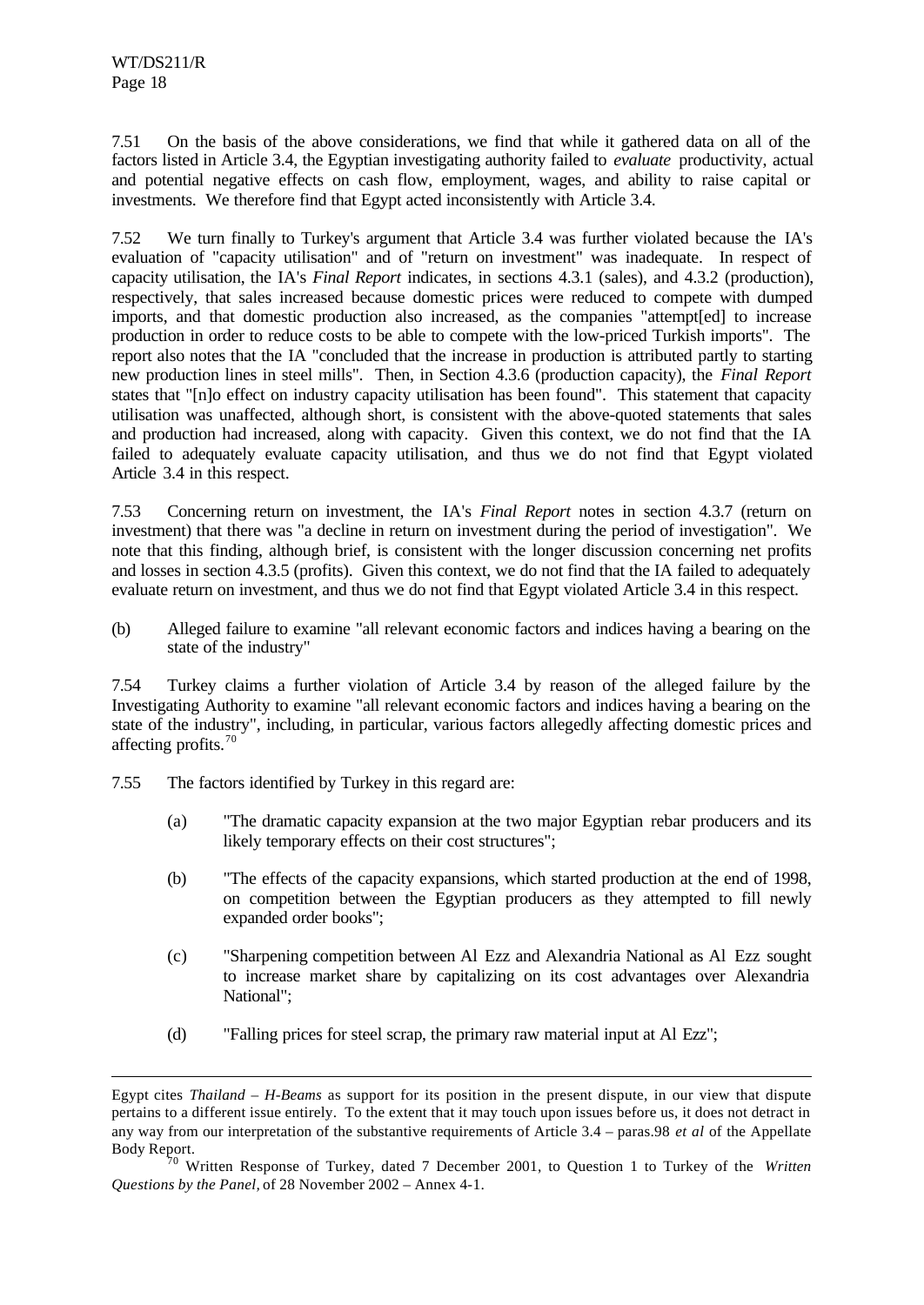- (e) "A sharp contraction in demand in January 1999, the very month in which prices for rebar fell";
- (f) "The effect of comparably priced, fairly traded imports".  $71$

7.56 According to Turkey, factor (a) has a bearing on cost of production and is therefore a "relevant factor" to the state of the industry. Factors (b)-(e) are, in Turkey's view, factors "affecting domestic prices" which either were not mentioned, or their effects on prices were not examined, or were not given any weight, in the investigating authority's analysis of why prices fell. Factor (f), Turkey states, may or may not have had an effect on prices, but Turkey argues that there was no support for a finding that dumped imports had a materially different effect on domestic prices than did other imports. In other words, Turkey claims that these are factors other than dumped imports that caused any injury experienced by the domestic industry<sup>72</sup>. In response to a question, Turkey clarified that factors (b) and (c) are subsumed in factor (a), in that they were alleged adverse effects of the capacity expansion, and that arguably, factor (d) was so subsumed as well.

7.57 Egypt argues that this claim by Turkey is misplaced and thus should be rejected, as in Egypt's view, it raises arguments concerning causation, and in particular has to do with the requirement not to attribute to dumped imports injury caused by other factors. According to Egypt, causation is exclusively regulated by Article 3.5, while Article 3.4 has to do exclusively with the *existence* of injury and not with its causes. Furthermore, Egypt argues, the investigating authority did examine a range of "other factors" in its investigation, but concluded that there were "'no other causes of injury' sufficient to break the causal relationship between the dumped imports and the injury to the domestic industry"<sup>73</sup>. In addition, Egypt argues that Turkey did not, either in the Request for Establishment of a Panel, its first oral submission or its first written submission, refer to "factors affecting domestic prices", and asks us to dismiss this aspect of this claim. Egypt further argues that, in any case, the IA considered as "factors affecting domestic prices", demand and raw material costs.

7.58 We consider first Egypt's request that we dismiss Turkey's claim as to "factors affecting domestic prices" on the grounds that this was not mentioned in the Request for Establishment of a Panel or in Turkey's initial submissions. We find no merit in this request for dismissal, and therefore reject it. First, we view this issue as an argument in support of a claim, not as a claim in itself. Second, as a factual matter, the Request for Establishment of a Panel refers, in the context of Turkey's Article 3.4 claim, to the "effect…of other, neutral factors that caused prices to fall". We see no difference in substance between this reference and the language "factors affecting domestic prices", and no possible basis on which Egypt could have been confused by Turkey's references to and arguments about, "factors affecting domestic prices". This issue is pursued as well in Turkey's submissions.

7.59 Turning to the substance of this claim, we note the text of the relevant part of Article 3.4:

<sup>72</sup> *Ibid*, p.22*.*

<sup>71</sup> *Ibid*, p.21-22. We note that in respect of this claim, Turkey's Request for Establishment of a Panel refers to some, but not all of the factors listed above. In particular, the Request for Establishment of a Panel states in this context that: "Such factors include, but are not limited to, a large-scale capacity expansion by the Egyptian rebar producers during the period of review, the effects of non-subject imports from third countries, falling world-wide prices for steel scrap and a sudden contraction in domestic demand in January 1999, when the [IA] found its first evidence of falling domestic prices". Egypt raised no objection to Turkey's reference in its arguments in respect of this claim to factors that were not explicitly referred to in the request for establishment. We posed a question to both parties on this point (Question 1 to Both Parties of the *Written Questions by the Panel*, of 27 February 2002.), and in response, Egypt indicated that where a request for establishment uses an inclusive expression in respect of the specific grounds for a claim, the complaining party can allege additional grounds in its arguments, so long as the party complained against has the opportunity to offer rebuttal arguments.

<sup>73</sup> First Written Submission of Egypt, Section III.B.2.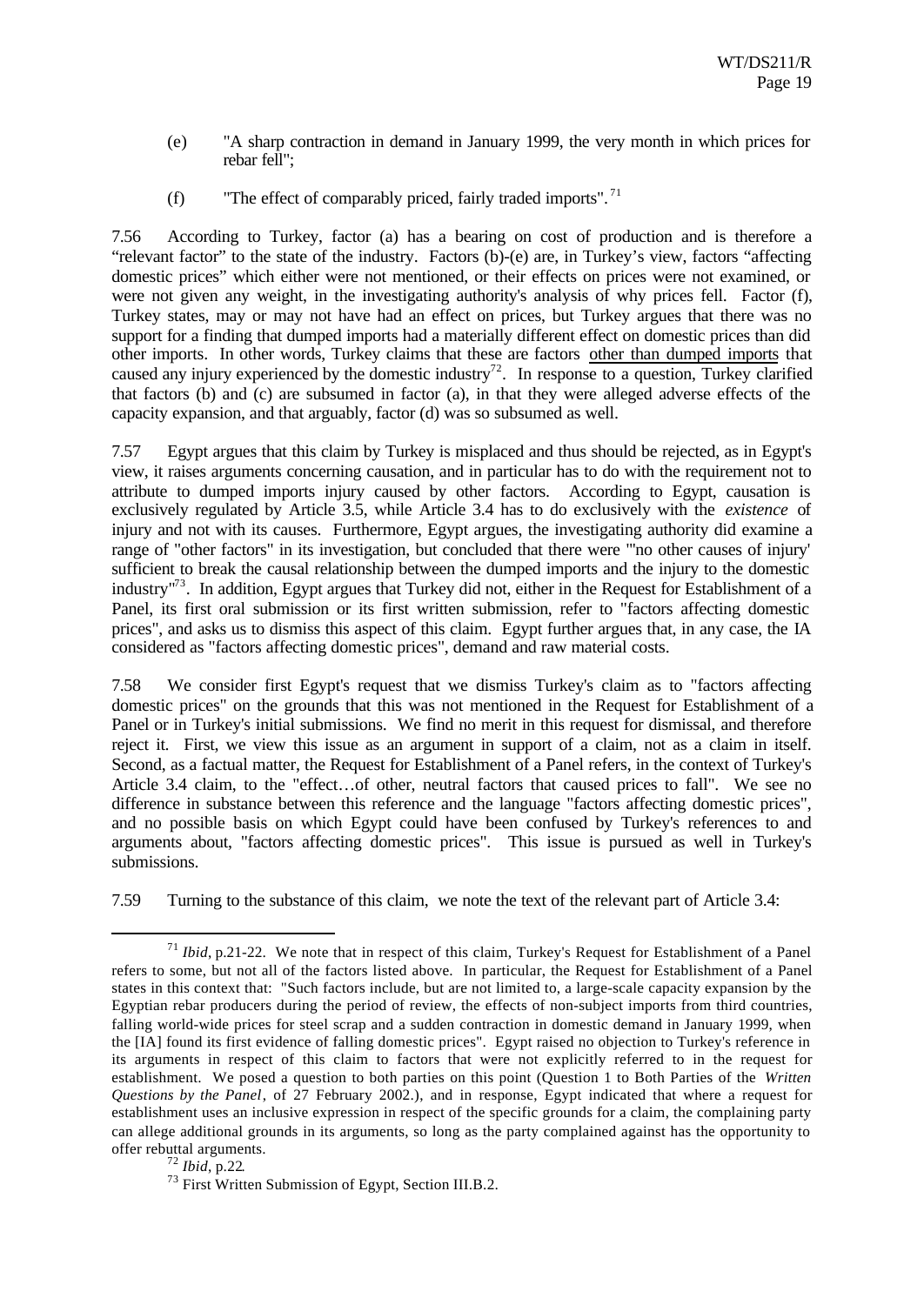"The examination of the impact of the dumped imports on the domestic industry concerned shall include an evaluation of all relevant economic factors and indices having a bearing on the state of the industry, including … *profits*, …; *factors affecting domestic prices*, … ." (emphasis added)

7.60 We recall that Turkey's claim is that Egypt violated Article 3.4 because the IA did not examine *all factors affecting profits*, and did not examine *all factors affecting domestic prices*. The above text indicates to us, however, a different requirement on an investigating authority. In particular, the text is straightforward in that the requirement is to examine all relevant factors and indices *having a bearing on the state of the industry*. The text then lists a variety of such factors and indices that are presumptively relevant to the investigation and must be examined, one of which is "profits". The text does not say, as argued by Turkey, "all factors affecting profits". To us, this text means that in its evaluation of the state of the industry, an investigating authority must include an analysis of the domestic industry's profits. Turkey has raised no claim that the IA failed to conduct such an analysis in the rebar investigation.

7.61 Another listed element is "factors affecting domestic prices". Here again, we note that contrary to Turkey's argument, the text does not read "all factors affecting domestic prices". Rather, what is required is that there be *an* evaluation of factors affecting domestic prices. This requirement is clearly linked to the requirements of Articles 3.1 and 3.2 for an "objective examination" of "the effect of dumped imports on prices in the domestic market for like products", which must involve a consideration of:

"whether there has been a significant price undercutting by the dumped imports when compared with the price of a like product of the importing Member, or whether the effect of such imports is otherwise to depress prices to a significant degree or prevent price increases, which otherwise would have occurred, to a significant degree."

In our view, this means that in its evaluation of the state of the industry, an investigating authority must in every case include a price analysis of the type required by Articles 3.1 and 3.2. Turkey has raised no claim that the IA failed to conduct such an analysis in the rebar investigation. In addition, in our view, an investigating authority must consider generally the question of "factors affecting domestic prices". In this regard, we note that in the rebar investigation, the IA considered the potential price effects of imports from third countries<sup>75</sup>, and noted as well that the market for rebar was price-driven, rather than technology- or specification-driven<sup>76</sup>.

7.62 Turkey's argument that Article 3.4 requires a full "non-attribution" analysis appears to stem from its reading of the term "having a bearing on" as having to do exclusively with causation, (i.e., as meaning factors *having an effect on* the state of the industry). There is another meaning of this term which we find more pertinent in the overall context of Article 3.4, however. In particular, the term "having a bearing on" can mean *relevant to* or *having to do with* the state of the industry<sup>77</sup>, and this meaning is consistent with the fact that many of the factors listed in Article 3.4 are descriptors or indicators *of* the state of the industry, rather than being factors *having an effect* thereon. For example, sales levels, profits, output, etc. are not in themselves *causes* of an industry's condition. They are, rather, among the factual indicators by which that condition can be judged and assessed as injured or not. Put another way, taken as a whole, these factors are more in the nature of *effects* than *causes*.

<sup>74</sup> Article 3.2 of the AD Agreement.

<sup>75</sup> Document on Public File: *Report on Other Causes of Injury for the document no 296 on 5/9/99, Case of Rebar Originating or Exported from Turkey,* non-officialtranslation. Submitted by Egypt as Exh. EGT-6.

<sup>76</sup> Exh. TUR-16, *Final Report*, para.4.3.5.3.

<sup>77</sup> For example, *Webster's New World Dictionary,* 2nd College Edition, 1986, at p.123, includes as a definition of "bearing": "relevant meaning, appreciation, relation [the evidence had no bearing on the case]".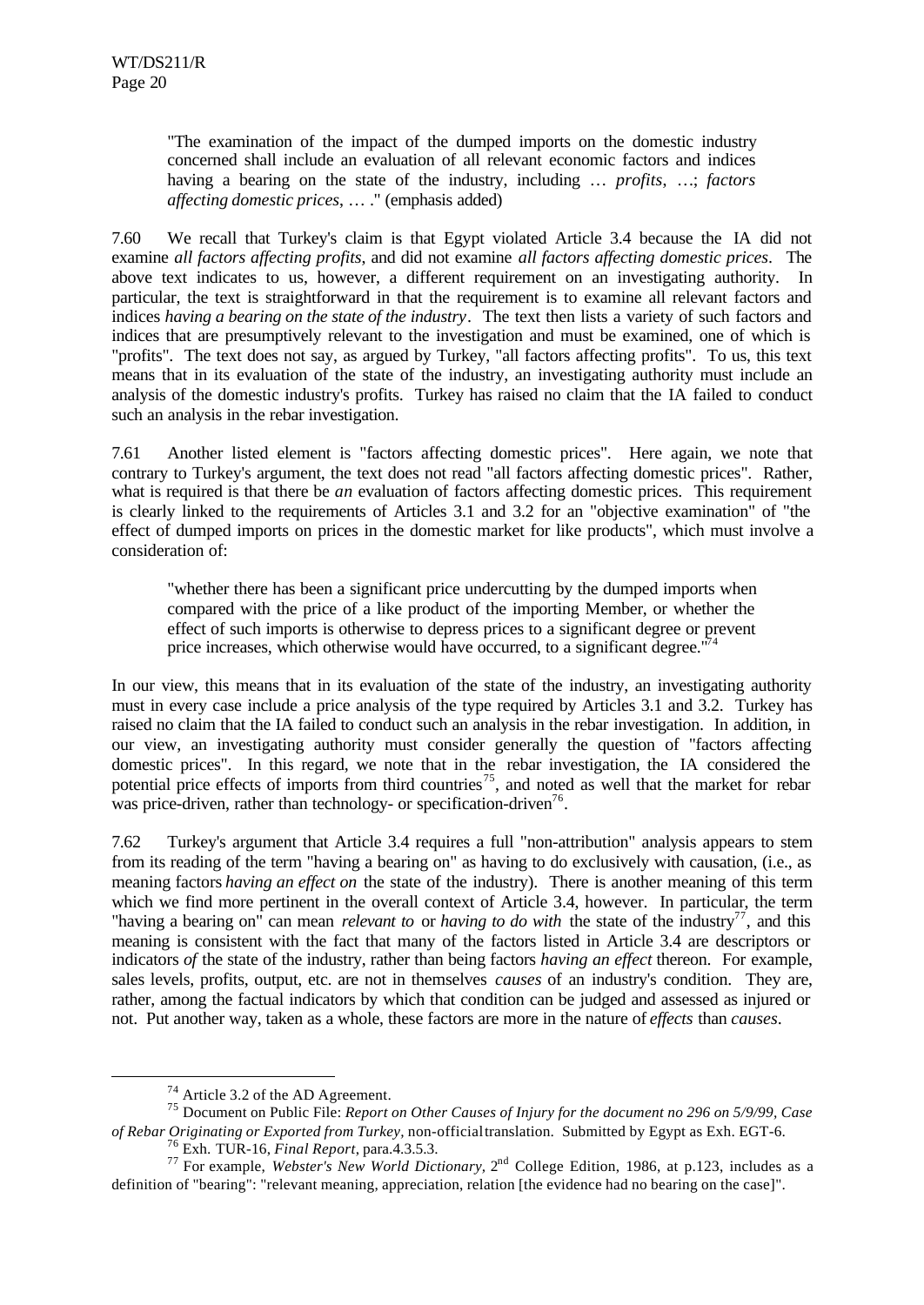7.63 This reading of "having a bearing on" finds contextual support in the wording of the last group of factors in Article 3.4, namely "actual and potential negative *effects on* cash flow, inventories, …" (emphasis added). Further contextual support is found in the cross-reference to Article 3.4 contained in the first sentence of Article 3.5: "… the *effects* of dumping as set forth in paragraph[] 4 [of Article 3]".(emphasis added)

7.64 We note in addition that if Turkey were correct that the full causation analysis, including nonattribution, were required by Article 3.4, this would effectively render redundant Article 3.5, which explicitly addresses causation, including non-attribution. Such an outcome would not be in keeping with the relevant principles of international treaty law interpretation, or with consistent practice in WTO dispute settlement.<sup>78</sup>

7.65 Moreover, even if we were to assume, *arguendo,* that Article 3.4 does require a causation and non-attribution analysis, the question would remain whether the IA was legally obligated to evaluate the particular "factors affecting profits" and "factors affecting domestic prices" referred to by Turkey before the Panel. Here we note simply that there is no such specific requirement in the text of Article 3.4. Whilst "factors affecting domestic prices" must be evaluated, there is no requirement to evaluate "all" such factors. Whether or not an evaluation of such factors was sufficient from the causal view point in any given case depends upon a consideration under Article 17.6 of the investigating authority's compliance with Article 3.5. We address causation issues generally, and the specific factors (a)-(f) asserted by Turkey, in Sections VII.C.4, VII.C.5 and VII.C.6, *infra*, which address Turkey's claims under Article 3.5.

7.66 For the foregoing reasons, we find that the IA was not required under Article 3.4 to examine and evaluate factors (a)-(f) listed above, and that Egypt thus did not act inconsistently with Article 3.4 on that basis.

# **2. Claim under Articles 3.1 and 3.2 – Alleged failure to base the finding of price undercutting on positive evidence**

7.67 Turkey claims that the IA's finding of price undercutting was not based on positive evidence as required by Article 3.1, because the IA failed to make a proper determination of price undercutting in accordance with Article 3.2. On price undercutting, Turkey's argument is that Egypt failed to accurately determine whether there was price undercutting by imports of rebar from Turkey because the Investigating Authority failed to make price comparisons on delivered-to-the-customer basis. Turkey elaborates that the *Essential Facts and Conclusions Report* does not reveal the channels of distribution for the domestic and imported product or where in the chain of distribution any actual price competition between those products takes place. Without knowing these facts, according to Turkey, it is impossible to ascertain whether the IA measured the price competition at the correct level of trade, thus violating the Article 3.2 requirement that an investigating authority "consider whether there has been a significant price undercutting by the dumped imports as compared with the price of a like product in the importing country …".

7.68 Turkey further argues, on the basis of its examination of the *Confidential Injury Analysis*, that the price undercutting analysis is further flawed by the fact that the prices used for the domestic side were the weighted-average revenue per unit of domestic rebar producers, and for the import side, were the weighted-average unit customs entered value. According to Turkey, in addition to being flawed due to the level of trade at which it was made, this comparison was flawed, because the IA did not

<sup>78</sup> Appellate Body Report, *United States – Standards for Reformulated and Conventional Gasoline ("US – Gasoline")*, WT/DS2/AB/R, adopted 20 May 1996, DSR 1996:I,3. On page 23 of the Appellate Body Report it is stated: "… One of the corollaries of the 'general rule of interpretation' in the *Vienna Convention* is that interpretation must give meaning and effect to all the terms of the treaty. An interpreter is not free to adopt a reading that would result in reducing whole clauses or paragraphs of a treaty to redundancy or inutility."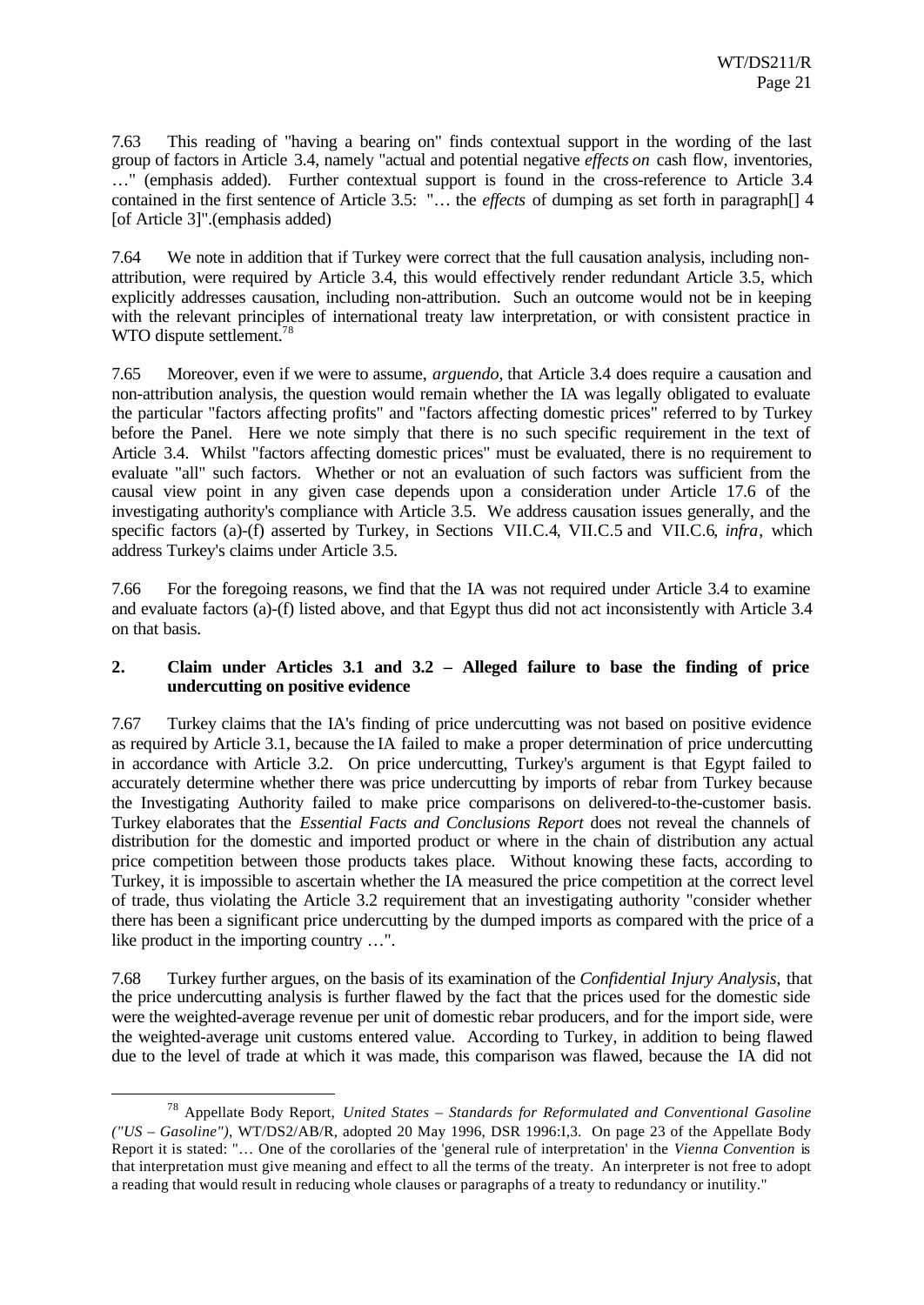look at "prices" or ensure that it was comparing prices for the same product. According to Turkey, rebar prices vary by size, with thinner rebar commanding a higher price per unit due to higher production cost. Given this, comparing one weighted average "basket" to another, without knowing whether the composition of each basket is the same, cannot, according to Turkey, yield an accurate assessment of price undercutting.

7.69 Egypt responds <sup>79</sup> that contrary to Turkey's claim, the *Essential Facts and Conclusions Report* makes clear that the price comparison was made at the same level of trade (ex-factory for domestic goods, and ex-importer's store for the dumped imports). Egypt states that Turkey would prefer that the comparison be done at a different level of trade (delivered to the customer), but that there is no such legal requirement. Egypt further argues that such a comparison would ignore the fact that importers and exporters do not sell on a delivered basis. Thus, according to Egypt, the undercutting analysis was performed properly and on the basis of positive evidence, such that Egypt complied with Articles 3.1 and 3.2.

7.70 We understand the legal basis of Turkey's claim to be that, to satisfy the requirements of Article 3.2, a price undercutting analysis must be made on a delivered-to-the-customer basis, as it is only at that level that any such undercutting can influence customers' purchasing decisions, and that in addition, and in any case, for such an analysis to be based on positive evidence as required by Article 3.1, an investigating authority must justify its choice of the basis for the price comparison it makes. In Turkey's view, the IA used the wrong basis for price comparison, and did not adequately explain and justify its choice of that basis in the *Essential Facts and Conclusions Report*<sup>80</sup>, in violation of Articles 3.1 and 3.2. Turkey finds further support for its claim that the price undercutting finding violated Article 3.1 in the fact that the average unit customs value of imports was compared with the unit revenue of domestic rebar sales.

7.71 We recall that Article 3.1 provides in relevant part that:

"A determination of injury … shall be based on positive evidence and involve an objective examination of … the effect of the dumped imports on prices in the domestic market for like products, … ."

7.72 Article 3.2 provides in relevant part that:

"With regard to the effect of the dumped imports on prices, the investigating authorities shall consider whether there has been a significant price undercutting by the dumped imports as compared with the price of a like product of the importing Member, or whether the effect of such imports is otherwise to depress prices to a significant degree or prevent price increases, which otherwise would have occurred, to a significant degree … ."

7.73 On the basis of the plain text of Article 3.2, we find no requirement that the price undercutting analysis must be conducted in any particular way, that is, at any particular level of trade. Therefore, we find that Turkey has not established that there was a legal obligation on the IA to perform the price undercutting analysis in the way asserted by Turkey. Rather, we find that an objective and unbiased investigating authority could have performed an undercutting analysis on the basis used by the IA. We therefore find that the IA's price undercutting finding is not inconsistent with Article 3.2.

<sup>79</sup> First Written Submission of Egypt, p.39.

<sup>80</sup> We note that the price undercutting discussion in the *Final Report* is identical to that in the *Essential Facts and Conclusions Report.*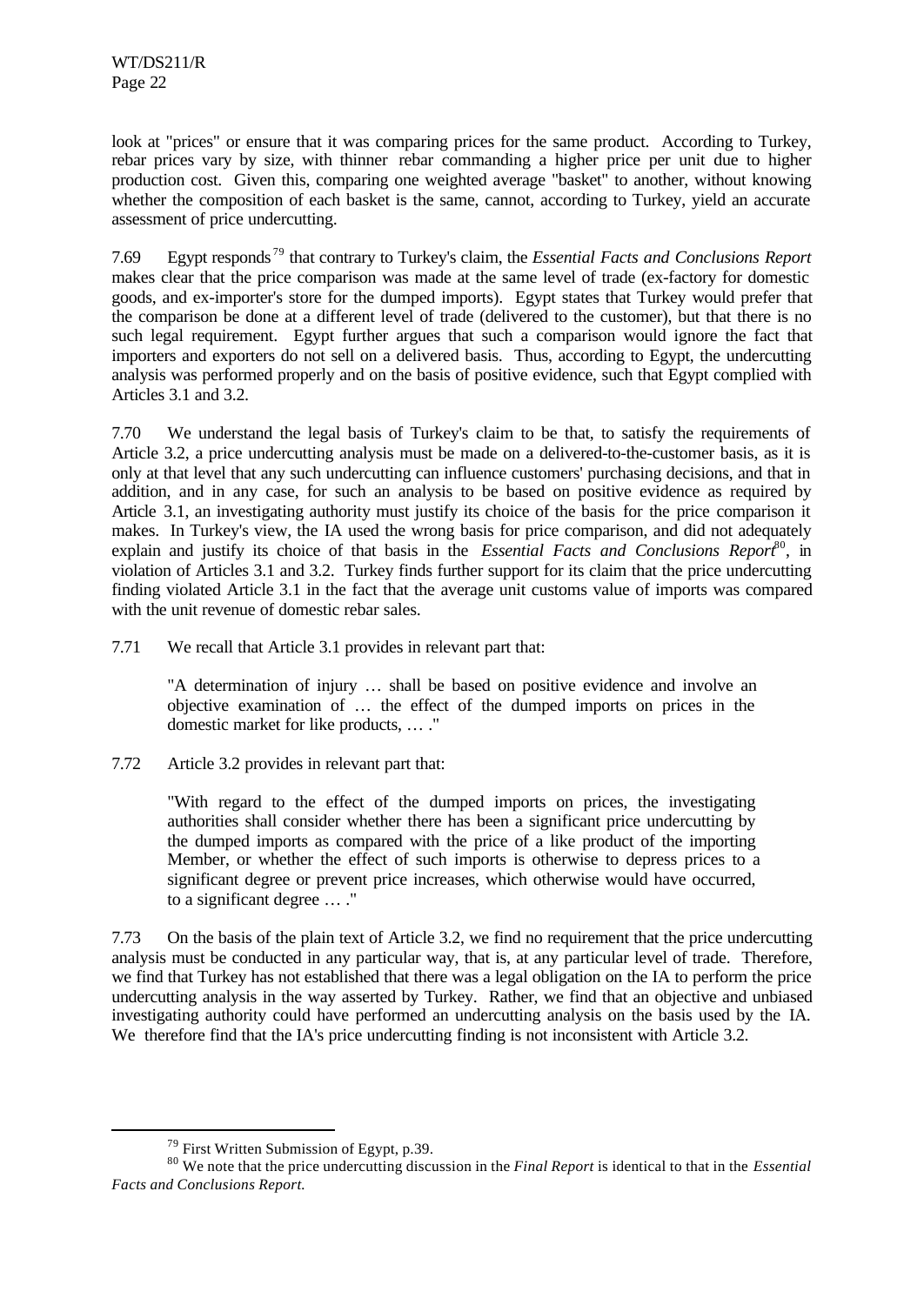7.74 In respect of the claim of violation of Article 3.1, we take note of the following passage in the *Essential Facts and Conclusions Report*<sup>81</sup> (repeated verbatim in the *Final Report*<sup>82</sup>):

"In considering price undercutting, the Investigating Authority will normally seek to compare prices at the same level of trade (the ex-factory and ex-importers' store levels), to ensure that differences in distribution costs and margins do not confuse the impact of dumping. Accordingly, the Investigating Authority's position is generally to compare importers' prices, which involve similar cost elements to those in the Egyptian manufacturer's ex-factory price, but do not include cost elements relating to the distribution of goods.

With regard to price undercutting, the Investigating Authority compared prices at the same level of trade. … ."

7.75 While we need not, and do not, opine on the exact nature of the "positive evidence" requirement of Article 3.1, we note that even if we accept, *arguendo,* Turkey's interpretation thereof, the above-quoted passage from the *Essential Facts and Conclusions Report* makes clear that the IA's reports are not, as Turkey implies, devoid of any explanation for the choice of the level of trade at which prices were compared. Moreover, we note that there are any number of bases on which a price undercutting analysis could be performed, and we do not find the IA's justification of the basis that it used to be illogical on its face or not objective, nor do we see in it any evidence of bias. Concerning the undercutting-related information in the *Confidential Injury Analysis*, Turkey has pointed to no record evidence to substantiate its arguments concerning the existence or nature of any product differentiation of rebar generally or as between imports and the domestic product, or any effect thereof on prices. Indeed we note in this regard the statement by three of the respondents in their 28 September 1999 letter to the IA that "as the [IA] well knows, respondents do not break out costs by diameter<sup>83</sup>, suggesting that diameter differences had an immaterial effect on costs.

7.76 On the basis of the foregoing considerations, we find that Turkey has not established that an objective and unbiased investigating authority could not have found price undercutting on the basis of the evidence of record. We therefore find that Turkey has not established that the IA's price undercutting finding was not based on "positive evidence" in violation of Article 3.1.

#### **3. Claim under Articles 6.1 and 6.2 – Alleged violation due to "change" in the "scope" of the injury investigation from threat to present material injury**

7.77 Turkey alleges that Egypt changed the "scope" of the injury investigation from threat of material to present material injury, without informing Turkey and after the deadline for submitting factual information in the investigation. Turkey claims that by doing so, Egypt violated Article 6.1 by failing to give Turkey notice of the information required by the IA, and Article 6.2 by failing to give Turkey a full opportunity to defend its interests.<sup>84</sup>

7.78 Turkey asserts, in particular, that the *Initiation Report* referred exclusively to threat of injury, and did not mention present material injury. Turkey argues that on that basis, Turkish companies provided evidence and arguments only in respect of the question of threat (i.e., the factors and considerations referred to in AD Article 3.7). Turkey argues that the IA then changed the scope of the injury investigation, after the deadline for submitting factual information and arguments had passed,

<sup>81</sup> Exh. TUR-15, *Essential Facts and Conclusions Report*, para.4.2.1.

<sup>82</sup> Exh. TUR-16, *Final Report*, para. 4.2.1.

<sup>83</sup> Exh EGT-3, p.2b.

<sup>84</sup> Written Response, dated 7 December 2002, of Turkey to Question 1 to Turkey of the *Written Questions by the Panel,* of 28 November 2001, p.25 – Annex 4.1.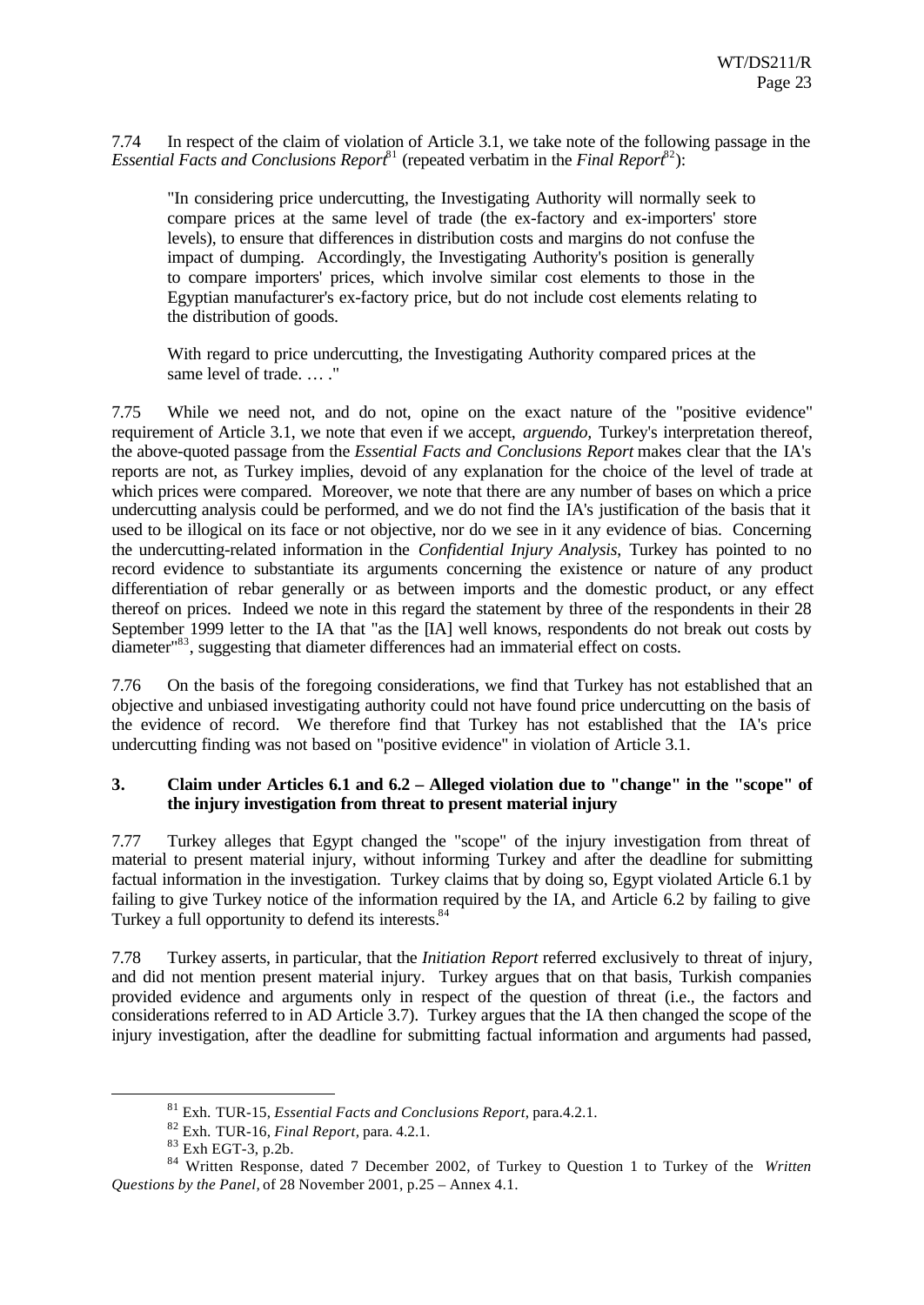meaning that the Turkish companies did not have an adequate opportunity to submit information and comment on the question of present material injury, in violation of Articles 6.1 and 6.2.

7.79 Egypt responds <sup>85</sup> that the IA presented in sufficient detail in the *Essential Facts and Conclusions Report* its findings and conclusions with respect to material injury, but that this is not the issue raised by this claim. Rather, according to Egypt, the issue is whether the IA was under an obligation to inform the Turkish respondents that it had changed the scope of the injury investigation from threat to present material injury during the course of the investigation. Egypt cites the panel report in *Guatemala – Cement II* in support of the proposition that no such obligation exists. According to Egypt, the issue raised by Turkey's claim is nearly identical to that addressed in *Guatemala – Cement II*. Egypt argues that in that case, Mexico claimed that Guatemala had violated Articles 6.1, 6.2 and 6.9 of the AD Agreement by changing the basis of the injury determination from a preliminary determination of threat of material injury to a final determination of present material injury without informing the respondents. Egypt notes that the panel found that "[n]o provision of the AD Agreement requires an investigating authority to inform interested parties, during the course of the investigation, that it has changed the legal basis for its injury determination."<sup>86</sup>

7.80 Egypt also argues that the *Notice of Initiation*, <sup>87</sup> which was published in Egypt's Official Gazette, referred to evidence of material injury starting to occur as of that time, and that in addition, the fact that the investigation covered present material injury was reflected in a facsimile dated 17 July 1999 from the IA to counsel for three of the respondents.<sup>8</sup>

7.81 Article 6.1 provides in relevant part:

"All interested parties in an anti-dumping investigation shall be given notice of the information which the authorities require and ample opportunity to present in writing all evidence which they consider relevant in respect of the investigation in question."

7.82 Article 6.2 provides in relevant part:

"Throughout the anti-dumping investigation all interested parties shall have a full opportunity for the defence of their interests."

7.83 As we understand Turkey's claim, the alleged violation of the Article 6.2 obligation to provide interested parties with a full opportunity for the defence of their interests is at least partially dependent on its claim that Article 6.1 was violated. That is, the alleged failure to be given notice of the information required by the authorities meant, according to Turkey, that the respondents did not have a full opportunity for the defence of their interests.

7.84 We start therefore by considering whether, as a factual matter, it is clear that the scope of the investigation was limited to threat of injury initially, but was thereafter changed, as alleged by Turkey, to an investigation relating to present material injury. We note in this regard first that the published *Notice of Initiation*<sup>89</sup> states that as of the time of initiation, there was evidence that injury was occurring. Furthermore, the (foreign) manufacturers' and exporters' questionnaires<sup>90</sup>, which were sent by the IA shortly after the investigation was initiated, state explicitly that "the investigation of injury will cover the period from 1996 to 1998. As for the threat of injury, it will cover the period from 1999 to 2000". While these questionnaires then went on to pose specific questions to the foreign manufactures and to the exporters concerning some of the factors and issues addressed by Article 3.7,

<sup>&</sup>lt;sup>85</sup> First Written Submission of Egypt, p.41.

<sup>86</sup> First Written Submission of Egypt, Section III.B.8, quoting *Guatemala – Cement II,* para.8.237.

<sup>87</sup> Exh. EGT-7.3.

 $88$  Exh. EGT-8.

<sup>89</sup> *Ibid,* par.4, p.2.

<sup>&</sup>lt;sup>90</sup> Exhs. TUR-3 and TUR-2, Sections 1.8 and 1.5, respectively.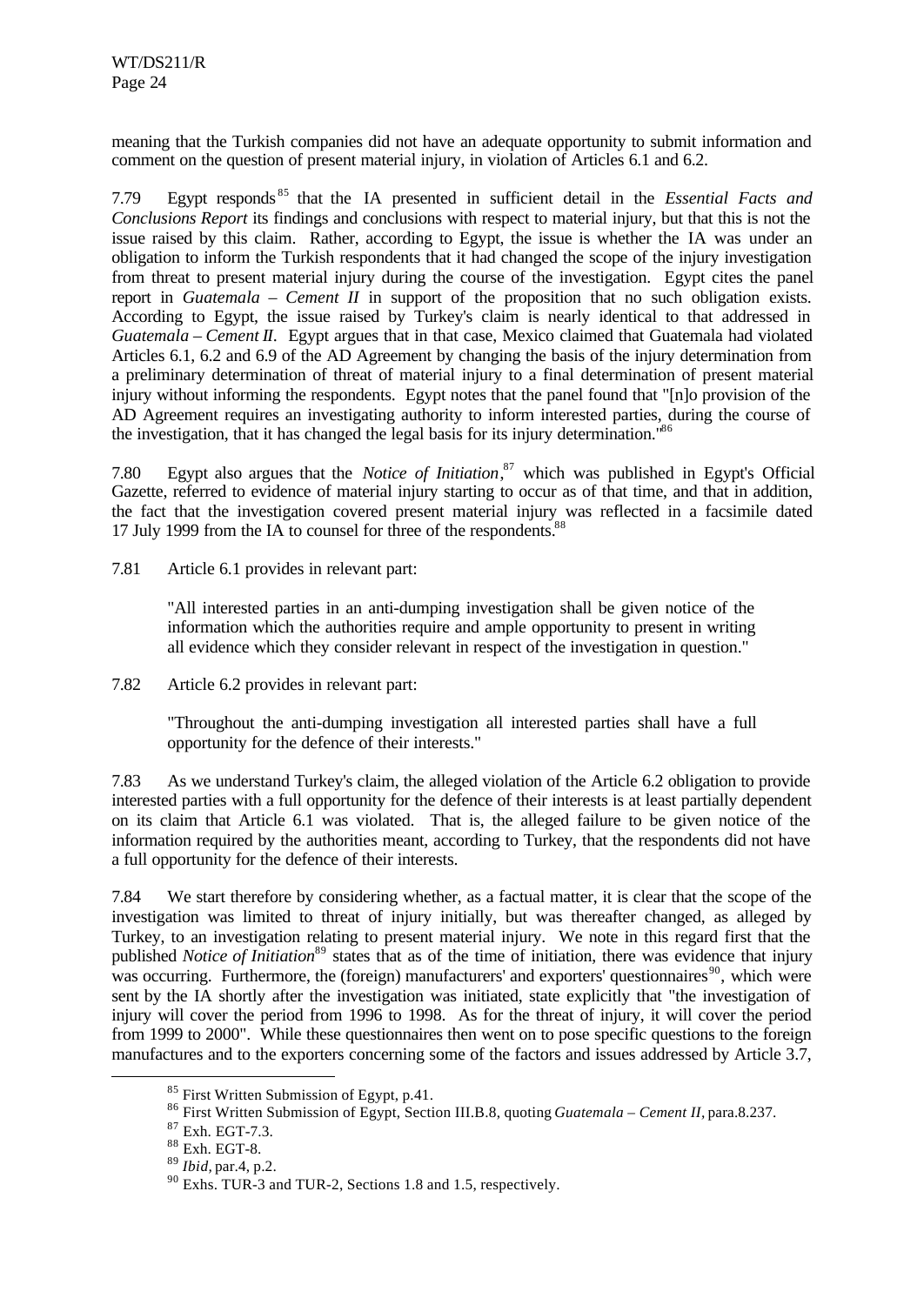this is not in itself determinative. Indeed, it is logical, given that these factors have primarily to do with the likelihood of further increases in dumped imports, which is information in the hands of the foreign producers and exporters, that the requests for data on these factors would be directed to those foreign producers and exporters. By the same token, it is logical that requests for data on the Article 3.4 factors, information which is in the hands of the domestic industry, would be directed at the domestic producers, rather than the foreign producers and exporters.<sup>91</sup> The IA's *Final Report* alludes to this point as well, quoting from the fax sent to counsel for three of the respondents on 17 July 1999 $92$  in connection with the scope of the injury investigation which stated:

"At initiation, it is normal practice to cover both whether injury has commenced or whether it is threatened through the imports. Because of the requirements on threat of injury, it is also normal practice to include questions on this matter in the questionnaire sent to overseas exporters or producers."<sup>93</sup>

7.85 Thus it is clear to us that a possible determination based on present material injury was, from the outset, within the scope of the investigation. For all of the foregoing reasons, we do not find that Turkey has established as a factual matter that the scope of the investigation was changed.

7.86 Nor do we find that Turkey has established as a factual matter that the IA failed to inform the Turkish respondents of the information required of them, or denied them the opportunity for the full defence of their interests. As noted, the questionnaires sent to the foreign producers and the exporters indicated that the injury investigation covered both present material injury and threat thereof, and identified the particular injury-related information requested of those interested parties by the IA. Three of the respondents then subsequently, and in addition, submitted a written brief, *after* the due date for responses to questionnaires, which presented various legal and factual arguments concerning injury issues.<sup>94</sup> There is no evidence to suggest, nor does Turkey claim, that the IA refused to consider this submission or objected to it in any way. To the contrary, the IA appears to have accepted this submission without objection or difficulty. <sup>95</sup>

7.87 Furthermore, while counsel for these same respondents complained in comments on the *Essential Facts and Conclusions Report* about the alleged change in the scope of the investigation, implying that the respondents had learned only in that report that present material injury was at issue, ("For ITPD to assert, *now, long after the Notice of Initiation was issued*, that this case concerns injury rather than threat is to move the goalposts while the game is underway<sup>"96</sup> (emphasis added)), in fact these respondents were explicitly informed by the IA in the fax dated 17 July  $1999^{97}$ , in response to an inquiry that had been made at verification, that the injury investigation covered both present material

<sup>91</sup> Here it should be emphasized that requests for *data* and *information* by an investigating authority in an investigation are simply that. It is perfectly understandable that an investigating authority would request the various pieces of information that it must consider in an anti-dumping investigation from the interested parties having possession of that information. In our view, such information requests are not the same as the opportunities for interested parties to present arguments in respect of the legal and factual issues in an investigation.

<sup>92</sup> Exh. EGT-8.

<sup>93</sup> Exh. TUR-16, *Final Report*, para.4.5.7.

<sup>94</sup> Exh. TUR-18. This submission was made by respondents Habas, Diler and Colakoglu on 21 May 1999. The responses to the manufacturer's and exporter's questionnaires were due on or about 7 April 1999 (the day that most of them were submitted), i.e., 37 days after having been sent to them.

<sup>&</sup>lt;sup>95</sup> Moreover, the document identified by Egypt as being from the Public File of the investigation (Exh. EGT-6) addresses some of the arguments presented in that written brief, indicating that the IA took it into account in its injury analysis.

<sup>96</sup> Exh. TUR-20, p.17.

<sup>97</sup> Exh. EGT-8.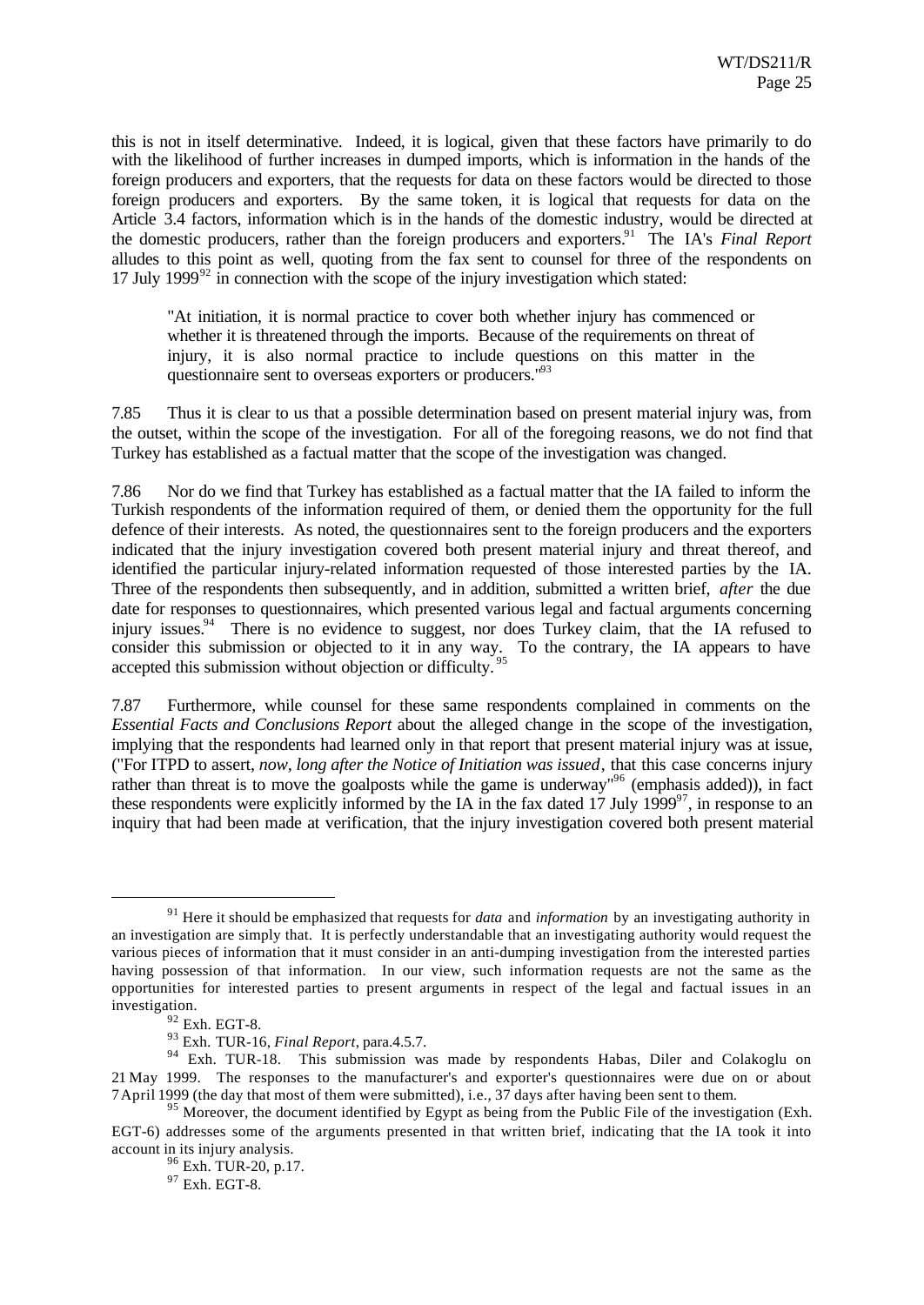l

injury and threat.<sup>98</sup> These respondents implicitly confirmed their awareness of this fact in their 15 September 1999 submission on cost<sup>99</sup>, in which they stated that "...[g]iven the clear fact that the Egyptian industry *is not materially injured* by Turkish exports, coupled with our earlier evidence concerning threat…we urge the ITPD to terminate these proceedings with a negative determination of *material injury or threat thereof*" (emphasis added). We note that this assertion that the industry was not materially injured was accompanied by no argumentation or evidence, however. Nor had these respondents made any attempt, upon receiving on 17 July 1999 explicit confirmation that the injury investigation covered present material injury as well as threat, to submit any such pertinent argumentation or evidence. We find significant that these respondents did not themselves take the initiative to try to protect their interests by requesting an opportunity to submit argumentation and evidence, or by simply presenting a submission, as they had done, apparently successfully, in respect of threat of material injury.<sup>100</sup> In short, we find no evidence that the respondents were "denied" the opportunity to present pertinent arguments on present material injury, nor that they ever attempted to do so.

7.88 Here, we emphasize that the language of the provision at issue creates an obligation on the IA to *provide opportunities* for interested parties to defend their interests. In the situation that is the subject of this claim, there is no evidence that such an opportunity was not *provided*. Rather, the evidence shows that the respondents did not in fact intervene (or even attempt to do so) on this issue. Failure by respondents to take the initiative to defend their own interests in an investigation cannot be equated, through WTO dispute settlement, with failure by an investigating authority to provide opportunities for interested parties to defend their interests.

7.89 We must stress that the foregoing factual analysis of the record evidence concerning the scope of the injury investigation accepts, *arguendo*, Turkey's implicit interpretation of AD Article 3.7. In particular, Turkey's legal premise appears to be that where an injury investigation is limited to threat of material injury, the factors and considerations referred to in AD Article 3.7 are the *only* ones that must be examined by the IA.

7.90 Article 3.7 of the Anti-Dumping Agreement provides as follows:

"A determination of a threat of material injury shall be based on facts and not merely on allegation, conjecture or remote possibility. The change in circumstances which would create a situation in which the dumping would cause injury must be clearly foreseen and imminent. [footnote omitted.] In making a determination regarding the existence of a threat of material injury, the authorities should consider, *inter alia*, such factors as:

(i) a significant rate of increase of dumped imports into the domestic market indicating the likelihood of substantially increased importation;

<sup>&</sup>lt;sup>98</sup> The 17 July 1999 fax states in this regard: "At the recent meeting in Turkey with the investigation team, you raised the question about the dumping investigation … whether this investigation concerned material injury arising from the importation of allegedly dumped goods from Turkey or threat of material injury arising from the same cause … ."

<sup>99</sup> Exh. TUR-34A, -34B and -34C, cover letter, p.2, footnote 1.

<sup>&</sup>lt;sup>100</sup> The threat of injury submission was made on 21 May 1999, one day after the IA had informed these respondents that the deadline for any further questionnaire responses on the subject of threat of injury had been the due date for the questionnaires (Exh. TUR-31, p.2), a date already in the past. In presenting the threat submission, these respondents stated that it was not a response to the questionnaire, but was an "independent evidentiary submission" as foreseen in AD Article 6.1. There is no evidence that this submission was rejected. To the contrary, the document from the Public File (Exh. EGT-6) addresses certain arguments made in that submission.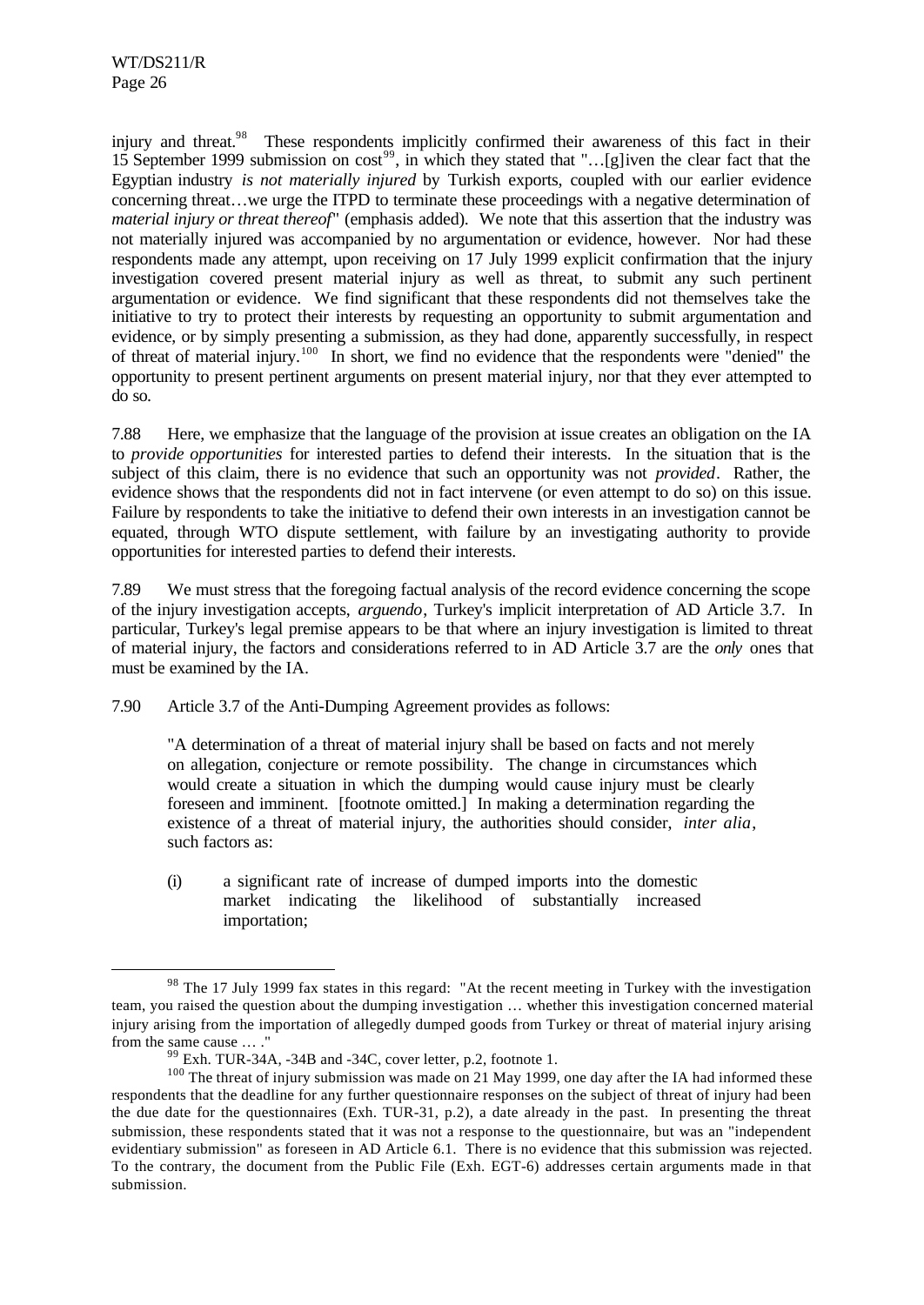- (ii) sufficient freely disposable, or an imminent, substantial increase in, capacity of the exporter indicating the likelihood of substantially increased dumped exports to the importing Member's market, taking into account the availability of other export markets to absorb any additional exports;
- (iii) whether imports are entering at prices that will have a significant depressing or suppressing effect on domestic prices, and would likely increase demand for further imports; and
- (iv) inventories of the product being investigated.

No one of these factors by itself can necessarily give decisive guidance but the totality of the factors considered must lead to the conclusion that further dumped exports are imminent and that, unless protective action is taken, material injury would occur."

7.91 Thus, the text of this provision makes explicit that in a threat of injury investigation, the central question is whether there will be a "change in circumstances" that would cause the dumping to begin to injure the domestic industry. Solely as a matter of logic, it would seem necessary, in order to assess the likelihood that a particular change in circumstances would cause an industry to begin experiencing present material injury, to know about the condition of the domestic industry at the outset. For example, if an industry is increasing its production, sales, employment, etc., and is earning a record level of profits, even if dumped imports are increasing rapidly, presumably it would be more difficult for an investigating authority to conclude that it is threatened with imminent injury than if its production, sales, employment, profits and other indicators are low and/or declining.

7.92 This logic-based conclusion finds explicit support in the plain text of the AD Agreement. In particular, the title of Article 3, "Determination of Injury", carries footnote 9 which provides that:

"Under this Agreement, the term 'injury' shall, unless otherwise specified, be taken to mean material injury to a domestic industry, threat of material injury to a domestic industry, or material retardation of the establishment of such an industry and shall be interpreted in accordance with the provisions of this Article." (emphasis added)

In other words, where the unmodified term "injury" appears in the AD Agreement, it encompasses all forms of injury – present and threatened material injury as well as material retardation of the establishment of an industry.

7.93 Applying this definition to Article 3.1, it is clear that any injury investigation, whether the question is present material injury, threat thereof, or material retardation, must "involve an objective examination of both (a) the volume of the dumped imports and the effect of the dumped imports on prices in the domestic market for like products, *and* (b) the consequent impact of these imports on domestic producers of such products" (emphasis added). It is in turn Article 3.4 which governs "the examination of the impact of the dumped imports on the domestic industry". Thus, in short, the Article 3.4 factors must be examined in every investigation, no matter which particular manifestation or form of injury is at issue in a given investigation.

7.94 This indeed is the reasoning applied and the conclusion reached by the panel in *Mexico – Corn Syrup.<sup>101</sup>* There, the allegation by the United States was that the Mexican investigating authority

<sup>101</sup> Panel Report, *Mexico – Anti-Dumping Investigation of High Fructose Corn Syrup (HFCS) from the United States ("Mexico – Corn Syrup")*, WT/DS132/R and Corr.1, adopted 24 February 2000, paras.7.111- 7.143.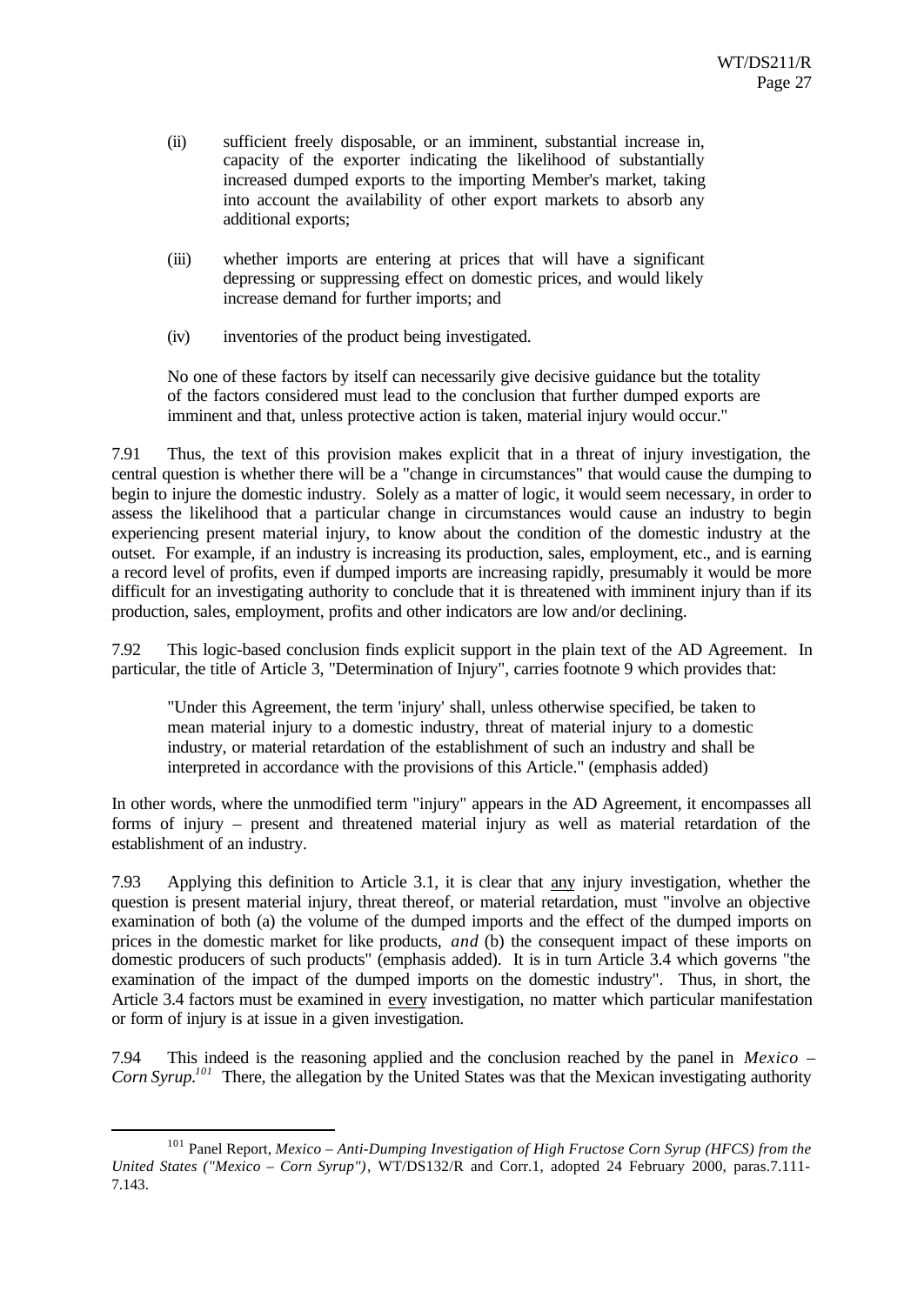considered the Article 3.7 factors to the exclusion or near exclusion of the Article 3.4 factors. The panel found that:

"The text of the AD Agreement requires consideration of the Article 3.4 factors in a threat determination. Article 3.7 sets out *additional* factors that must be considered in a threat case, but does not eliminate the obligation to consider the impact of dumped imports on the domestic industry in accordance with the requirements of Article 3.4" (emphasis added)."<sup>102</sup>

7.95 Thus, no matter what the initial or final scope of the injury investigation is, the Article 3.4 factors would need to have been examined in either a case of present material injury or of threat of material injury. The only difference would have been that the information and argumentation relating to the Article 3.7 factors would have become less relevant or non-relevant if the basis for the injury investigation was changed from threat to present material injury.

7.96 It may indeed be the case that an investigating authority so clearly misleads interested parties on the relevance to its investigation of the issues of present material injury and threat, or denies them opportunities to address these issues, as to provides the basis for a claim of violation of Articles 6.1 and 6.2. The circumstances of this case fall short of that possibility. On the basis of the foregoing considerations, we find that Turkey has not established that Egypt violated Articles 6.1 and 6.2, in respect of the scope of the injury investigation and the notice thereof provided to the Turkish respondents.

# **4. Claim under Articles 3.5 and 3.1 – Alleged failure to develop specific evidence linking imports to adverse volume and price effects upon the domestic industry, and consequent failure to base the finding of a causal link on positive evidence**

7.97 Turkey argues that the principal indicator of injury relied upon by Egypt in its affirmative injury determination was falling prices and profitability in 1998 and 1999, and that the price decline was attributed to price underselling by imports from Turkey. According to Turkey, however, the IA failed to develop "positive evidence" that dumped imports had an effect on domestic prices, or any impact on the domestic industry. According to Turkey, this constituted a violation of the "positive evidence" requirement of Article 3.1, which in turn meant that Egypt also violated the requirement of Article 3.5 to demonstrate that the dumped imports were, through the effects of dumping, causing injury within the meaning of the AD Agreement.<sup>103</sup>

7.98 Turkey argues that the specific positive evidence that imports caused domestic prices to fall would include evidence that purchasers considered Turkish imports to be the price leaders in the market, evidence of specific sales lost by the domestic industry to Turkish imports, or evidence that domestic producers dropped their prices, or had to retract planned price increases, because customers cited, in price negotiations with the domestic producers, availability of rebar from Turkey at lower prices. According to Turkey, the mere existence of increases in the volume of dumped imports is insufficient evidence of an injurious impact on the domestic industry, as is the existence of some price underselling, where the domestic industry is increasing its sales volume and market share.

7.99 Egypt argues that on the basis of the data and information available, the IA determined that the volume of dumped imports increased over the period and that this had a significant effect on the price of the domestic rebar, and that the IA also examined the consequent impact on the domestic producers and found *inter alia* that because the industry is sensitive to volume changes, it had to lower prices to meet the competition from the dumped imports and to retain sales. Egypt further

<sup>102</sup> *Ibid*, para.7.137.

<sup>103</sup> Written Response, dated 7 December 2001, to Question 1 to Turkey, of the *Written Questions by the Panel,* of 28 November 2001, p.20 – Annex 4-1.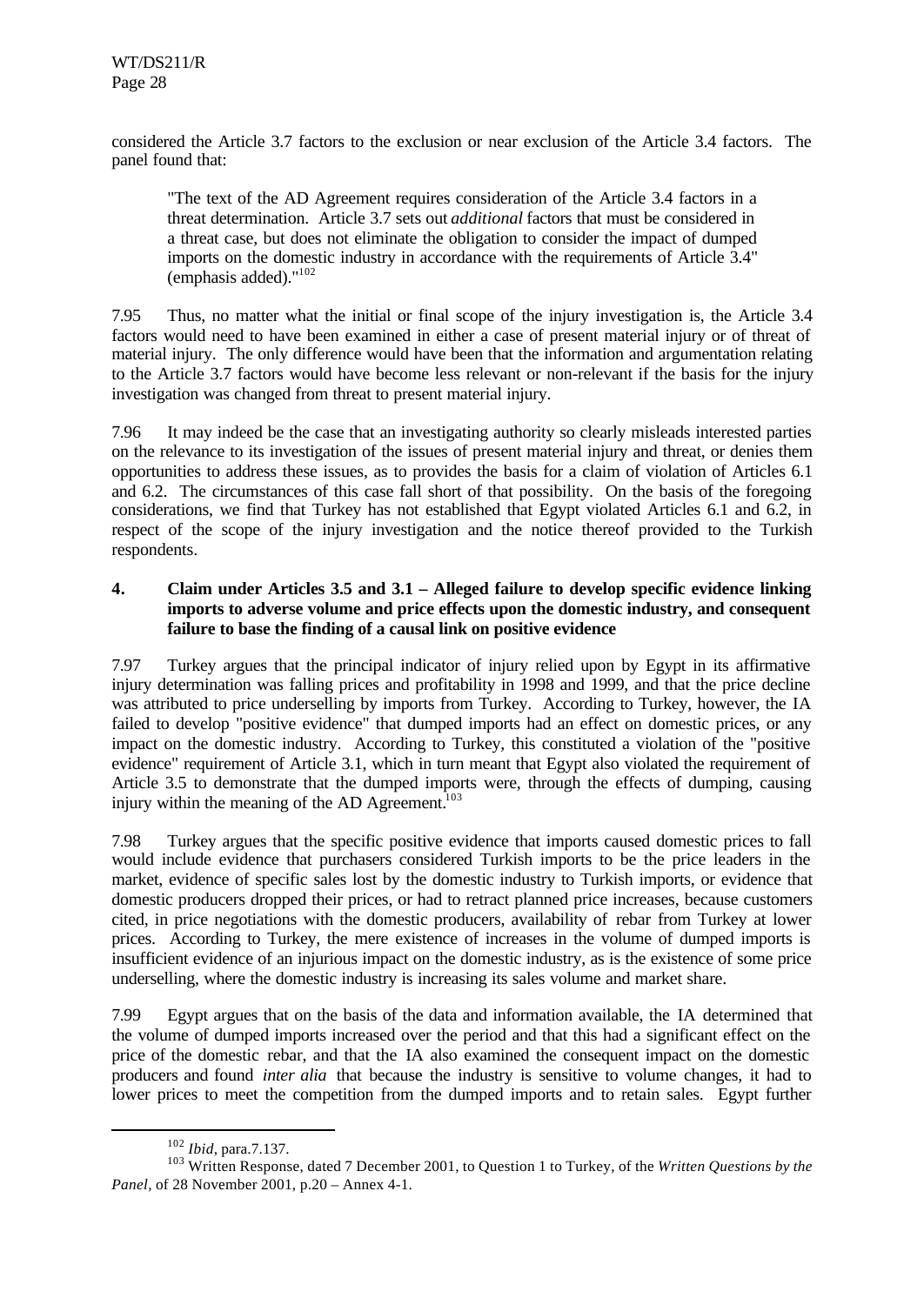argues that there is no requirement in any provision of the AD Agreement that the particular kinds of evidence referred to by Turkey be gathered and analyzed.

7.100 To recall, Article 3.1 provides as follows:

"A determination of injury for purposes of Article VI of GATT 1994 shall be based on positive evidence and involve an objective examination of both (a) the volume of the dumped imports and the effect of the dumped imports on prices in the domestic market for like products, and (b) the consequent impact of these imports on domestic producers of such products."

7.101 Article 3.5 provides in relevant part as follows:

"It must be demonstrated that the dumped imports are, through the effects of dumping, *as set forth in paragraphs 2* and 4, causing injury within the meaning of this Agreement. The demonstration of a causal relationship between the dumped imports and the injury to the domestic industry shall be based on an examination of all relevant evidence before the authorities. … ." (emphasis added)

7.102 We note that neither of the provisions cited above refers to any of the particular kinds of evidence that Turkey argues should have been gathered and examined, or indeed to any kind or type of evidence at all. It is clear that Article 3.1 provides overarching general guidance as to the nature of the injury investigation and analysis that must be conducted by an investigating authority. Article 3.5 makes clear, through its cross-references, that Articles 3.2 and 3.4 are the provisions containing the specific guidance of the AD Agreement on the examination of the volume and price effects of the dumped imports, and of the consequent impact of the imports on the domestic industry, respectively. Thus, any reference in the AD Agreement to the particular kinds of evidence referred to by Turkey in respect of the volume and price effects of the dumped imports presumably would be found, if anywhere, in Article 3.2. This provision contains no such reference, which may explain why Turkey does not also allege a violation of Article 3.2 in respect of this claim.

7.103 In this connection, while Turkey objects to the nature of the price undercutting analysis performed by the  $IA^{104}$ , Turkey does not claim that the IA failed entirely to consider whether there had been price undercutting. Similarly, while Turkey questions the accuracy of some of the data concerning the volume of imports that was relied upon by the  $IA^{105}$ , Turkey does not challenge the IA's basic finding that the imports of rebar from Turkey increased in volume.

7.104 Nor is there any indication in the record (and again Turkey makes no such argument before us) that, during the course of the investigation, the Turkish respondents made any argument that the IA should consider the sorts of evidence that form the subject of this claim, or themselves offered any such evidence. Thus, it is undisputed both that the IA gathered and analyzed the kinds of information that *are* specifically required by the plain language of the AD Agreement, and that the respondents made no attempt during the course of the investigation to complement or expand that information with additional sorts of evidence that are not specifically referred to by the AD Agreement, but which Turkey now asserts in this dispute settlement proceeding that the IA was obligated to consider.

7.105 In short, we do not believe that there is a basis for us to find a violation of the AD Agreement in respect of a kind of evidence or analysis not explicitly required or even mentioned by the AD Agreement, where there is no evidence in the record of the investigation to suggest that such an analysis was necessary, or that any interested party pursued the issue during the investigation. Here again, this is a situation where the respondents made decisions during the investigation (which they

<sup>104</sup> Section VII.C.2, *supra.*

 $105$  Written Rebuttal of Turkey, p.8-9.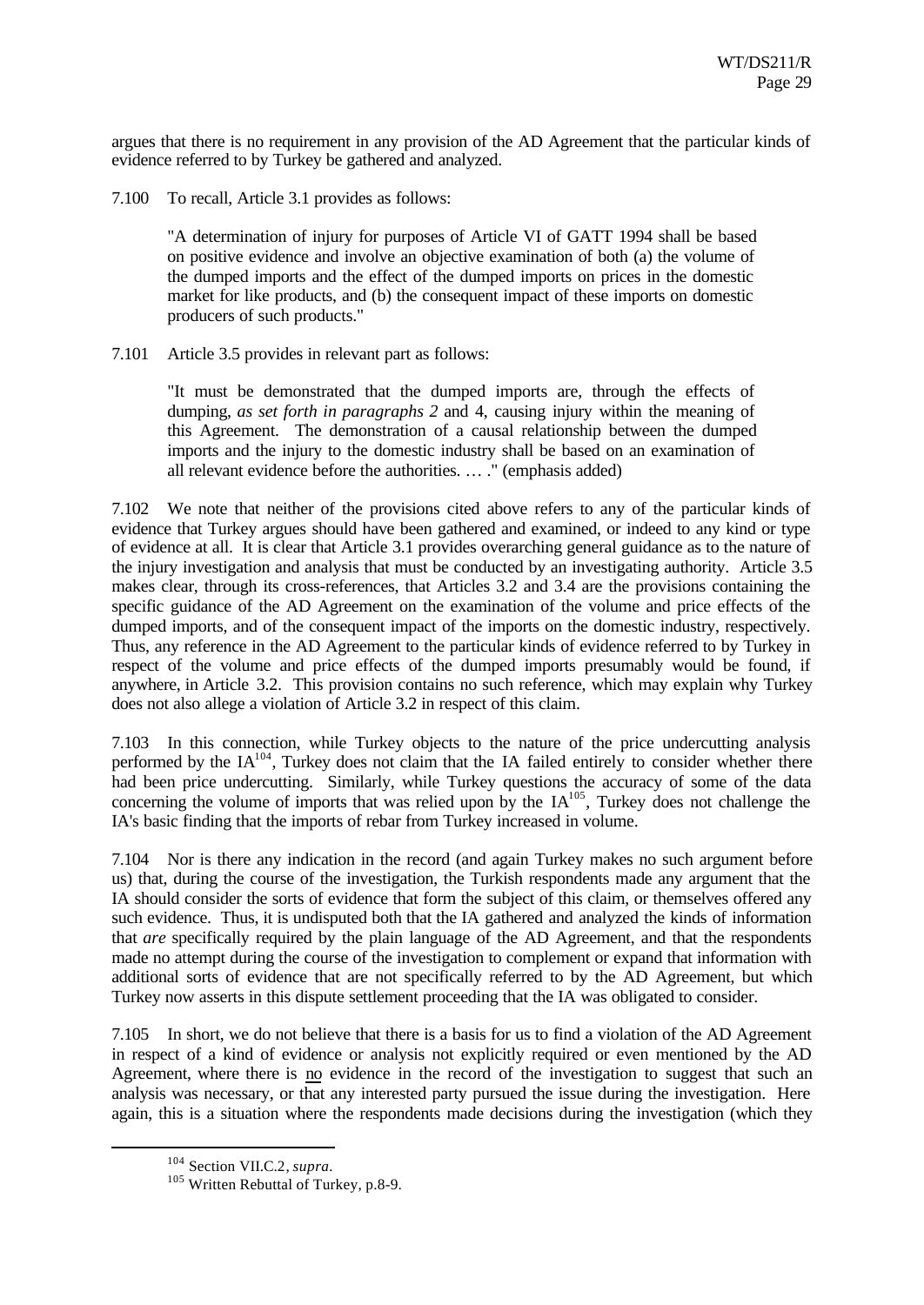apparently now regret) *not* to raise specific arguments in defence of their interests in the context of the mandatory price effects analysis, the particular details of which are left by the AD Agreement to the discretion of the investigating authority. It is not within our mandate to reverse through the dispute settlement process the consequences of those respondents' decisions made during the course of the investigation as to which arguments they would present.

7.106 On the basis of the foregoing considerations, we find that Turkey has not established that Egypt violated the "positive evidence" requirement of Article 3.1 by virtue of the IA's not developing certain specific kinds of evidence, nor has Turkey established that, as a consequence, Egypt violated the requirement of Article 3.5 to demonstrate a causal relationship between the dumped imports and the injury to the domestic industry.

#### **5. Claim under Article 3.5 – Alleged failure to take account of, and attribution to dumped imports of, the effects of other "known factors" injuring the domestic industry**

7.107 Turkey claims that Egypt violated Article 3.5 by failing to take account of, and by attributing to dumped imports, the effects of other "known factors" that were at the same time injuring the domestic industry.

7.108 The particular "known factors" identified by Turkey are the same as those identified in connection with its claim under Article  $3.4^{106}$ ), namely:

- (a) "The dramatic capacity expansion at the two major Egyptian rebar producers and its likely temporary effects on their cost structures";
- (b) "The effects of the capacity expansions, which started production at the end of 1998, on competition between the Egyptian producers as they attempted to fill newly expanded order books";
- (c) "Sharpening competition between Al Ezz and Alexandria National as Al Ezz sought to increase market share by capitalizing on its cost advantages over Alexandria National";
- (d) "Falling prices for steel scrap, the primary raw material input at Al Ezz";
- (e) "A sharp contraction in demand in January 1999, the very month in which prices for rebar fell";
- (f) "The effect of comparably priced, fairly traded imports".

We recall, as noted above, Turkey's clarification that factors (b), (c) and arguably (d) are subsumed in (a) as adverse effects of capacity expansion.  $107$ 

7.109 Egypt argues that throughout the course of the investigation, the IA examined all evidence that was provided by interested parties, including evidence concerning capacity expansion, competition between domestic producers, falling prices for raw materials, domestic demand, and the effect of non-dumped imports. On the basis of this examination, Egypt argues, the IA found that there were "no other causes of injury" sufficient to break the causal relationship between the dumped imports and the injury to the domestic industry. <sup>108</sup>

<sup>106</sup> Section VII.C.1(b), *supra.*

<sup>107</sup> Para.7.50, *supra.*

<sup>&</sup>lt;sup>108</sup> First Written Submission of Egypt, p.28.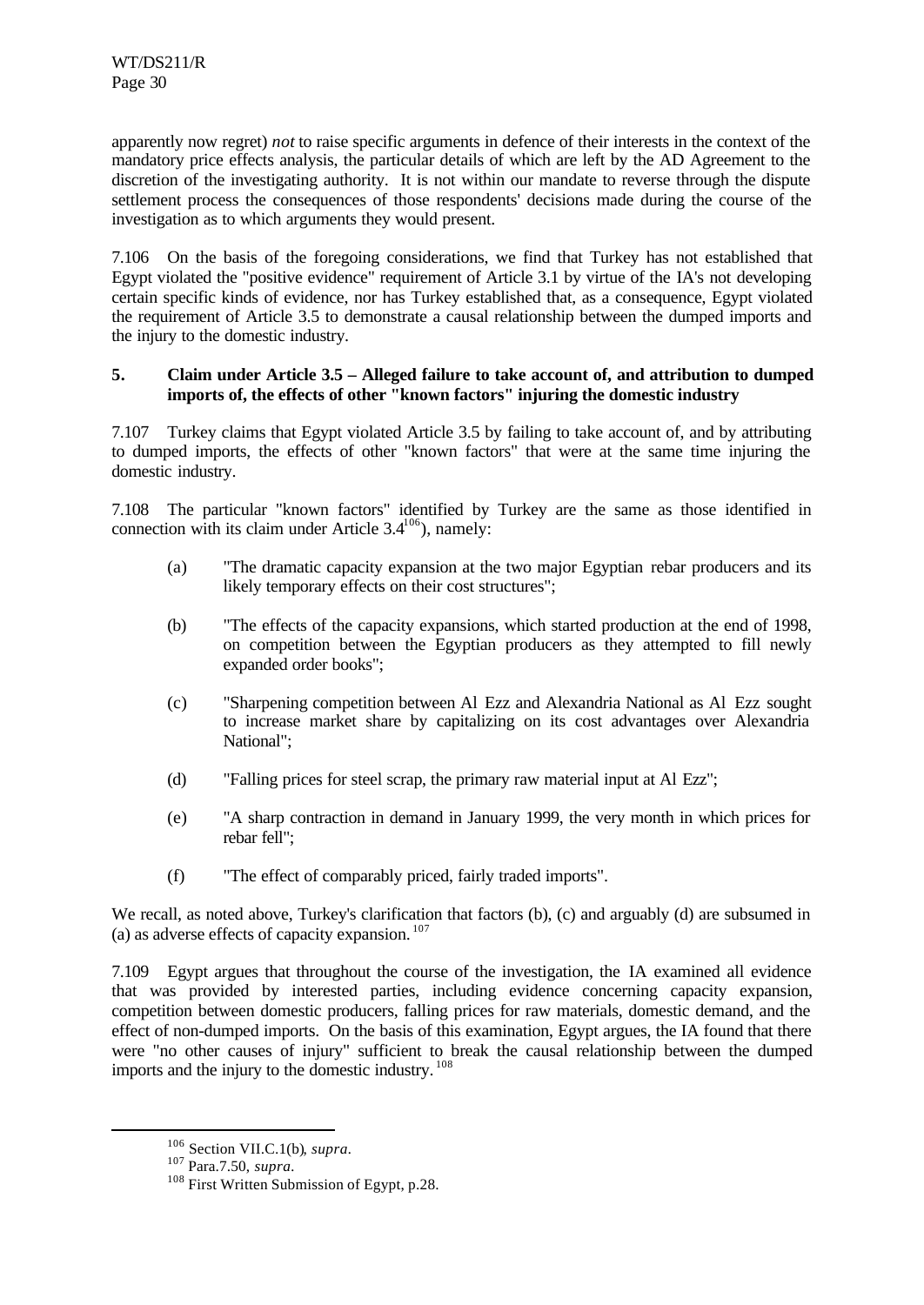7.110 Before turning to the substance of this claim, we note that in response to a request from the Panel for certain documents, Egypt submitted a document which it identified as being part of the public file of the investigation, and which, according to Egypt, contains some of the detailed analysis performed by the IA in respect of a number of the "other factors" that it considered during the investigation. According to Egypt, this document was available for inspection upon request during the investigation (27 January 1999-21 October 1999).<sup>109</sup> The document contains sections on "shrinkage of demand", "non-dumped imports", "costs and administrative expenses", and "competition", in addition to several others.<sup>110</sup>

7.111 This document was not given to Turkey during the course of the investigation<sup>111</sup>, (although Egypt claims that it was in the Public File to which Turkey could have had access during that period), and Turkey states that it did request information from the Public File during the consultations that began this dispute, but was informed that as the investigation was closed, no further access to the Public File was possible.<sup>112</sup>

7.112 It is not within our terms of reference to consider issues that arose in the context of dispute settlement consultations, and therefore we do not pursue that question further. We do take note, however, that the published *Notice of Initiation*<sup>113</sup> specifically refers to the public file to which all interested parties could have access, and we further note that Turkey does not assert that any Turkish respondents ever sought access to that file during the investigation and was denied such access.

7.113 Turkey considers that the Panel should not rely on the public file document as evidence of the IA's consideration of certain other factors possibly causing injury. While Turkey acknowledges, in the light of the Appellate Body ruling in *Thailand – H-Beams* that Egypt can rely on evidence not referred to in the IA's published reports, it nevertheless maintains that Egypt can rely only on documents that were shared with or otherwise made available to the respondents<sup>114</sup>. It is not clear to us what distinction Turkey is making here, as our reading is that *Thailand – H-Beams* addresses and resolves both of these issues, to the effect that we can take into account the public file document.

7.114 Turning to the substance of the issue raised by this claim, we first recall the relevant language of Article 3.5:

"The authorities shall also examine any known factors other than the dumped imports which at the same time are injuring the domestic industry, and the injuries caused by these other factors must not be attributed to the dumped imports. Factors which may be relevant in this respect include, *inter alia*, the volume and prices of imports not sold at dumping prices, contraction in demand or changes in the patterns of consumption, trade-restrictive practices of and competition between the foreign and domestic producers, developments in technology and the export performance and productivity of the domestic industry."

7.115 As this provision makes clear, while it is mandatory to consider "known" factors other than the dumped imports which at the same time are injuring the domestic industry and to ensure that any such injury is not attributed to those imports, it also is clear that the particular list of factors contained in Article 3.5 is illustrative only. This is indicated by the language preceding this list: "Factors which

<sup>&</sup>lt;sup>109</sup> Exh. EGT-6 and cover note to List of Exhibits attached to the Written Response of Egypt to Questions of the Panel, dated 12 December 2001.

<sup>110</sup> *Ibid*, p.1-4 and 6.

<sup>&</sup>lt;sup>111</sup> Written Rebuttal Submission of Turkey, p.1.

<sup>&</sup>lt;sup>112</sup> Oral Statement by Turkey during the Second Substantive Meeting of the Panel with the Parties on 25 February 2002.

 $11<sup>3</sup>$  Exh. EGT-7.3, Section 12.

<sup>&</sup>lt;sup>114</sup> Statement by Turkey during the Second Substantive Meeting of the Panel with the Parties on 25 February 2002, Section I.B.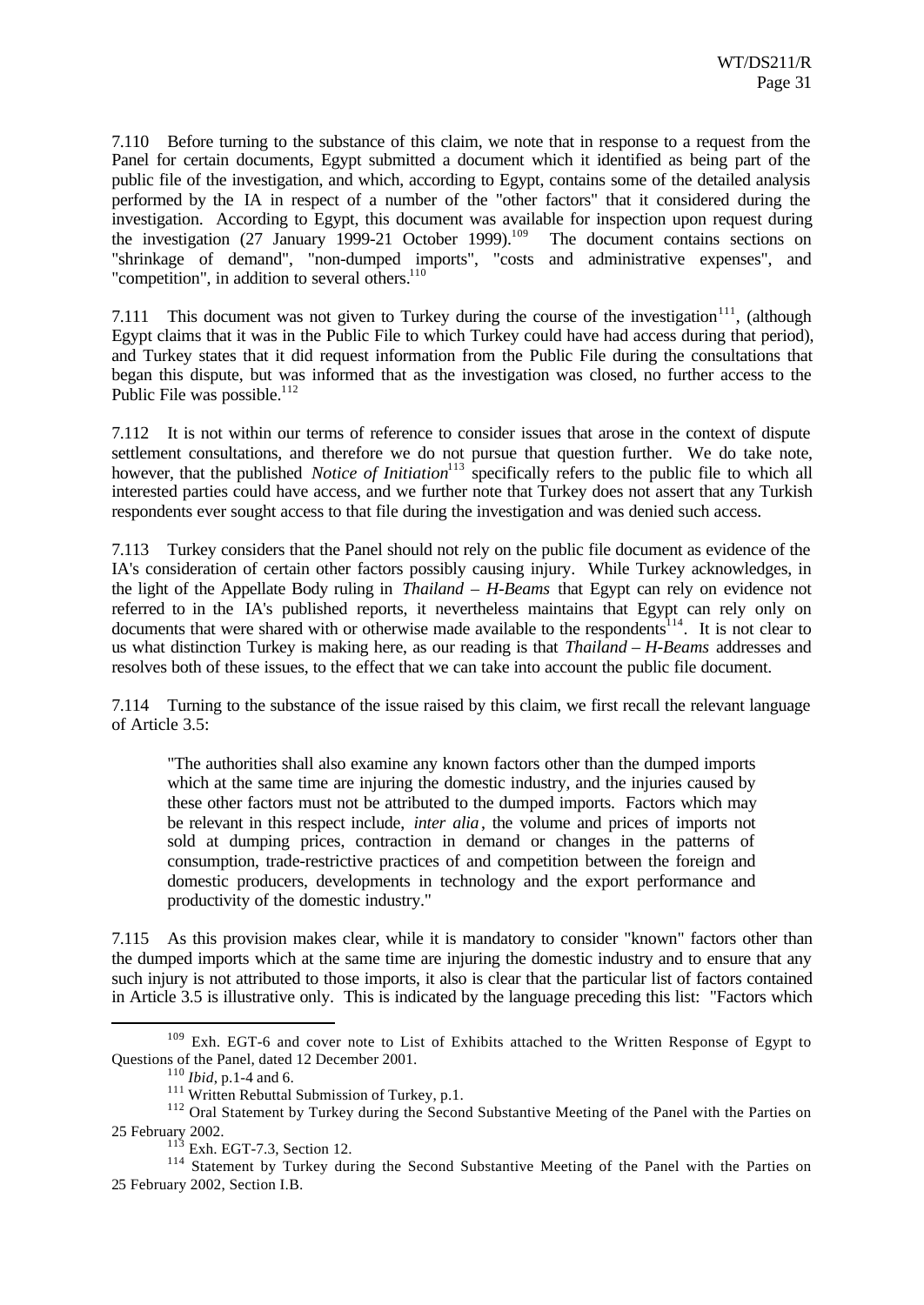may be relevant in this respect *include*, *inter alia*, …" (emphasis added). Nor does Turkey argue to the contrary. Rather, Turkey argues that the particular factors that it refers to in this dispute were wholly responsible for any injury suffered by the Egyptian domestic industry, that these factors were or should have been "known" to the IA, and that the IA in making its affirmative injury and causation determination improperly attributed the injury caused by the other factors to the dumped imports.

7.116 We start by considering whether, as a factual matter, Turkey is correct that the IA failed to examine the "other" factors identified by Turkey in this dispute. Turning to the first of these factors, capacity expansion, we note that both the IA's *Essential Facts and Conclusions Report*<sup>115</sup> and the *Final Report*<sup>116</sup> mention the fact of the industry's capacity expansion, although not its magnitude, and states that the industry did not reduce production to meet import competition, but rather reduced its prices to maintain capacity utilisation, and to try to cover its costs. The reports then conclude that there was "no effect" on capacity utilisation (i.e., that there was no change in capacity utilisation). Thus, it appears that the IA found the industry's capacity expansion to be a neutral factor in its injury and causation analysis. Moreover, we note that while the issue of the industry's capacity expansion was raised by certain respondents during the investigation, the only detailed arguments that were presented in this regard, which were in the submission on threat of material injury of Habas, Diler and Colakoglu, were to the effect that even after the industry's capacity expansion, the industry had *insufficient* capacity to meet domestic demand.<sup>117</sup> The only other reference by any respondent to the capacity expansion, which can be found in the Turkish Government's comments on the *Essential Facts and Conclusions Report*, consists of a simple assertion to the effect that the new investments made by the Egyptian producers were largely responsible for the decline in those producers' profits and return on investment. $118$ 

7.117 Concerning Turkey's argument that the capacity expansion would have had a large effect on the industry's costs of production, which should have been pursued by the IA during the investigation, we note that the data on the industry's costs, as contained in the *Confidential Injury Analysis*, the source for the data referred to in the IA's *Essential Facts and Conclusions Report* and its *Final Report*, shows in fact that unit costs of production declined consistently over the period of investigation. Thus, the record evidence does not seem to bear out factually the hypothesis posed by Turkey.<sup>119</sup>

7.118 In respect of the decline in scrap prices, in its *Final Report*, the IA acknowledges the arguments made on this point during the investigation, but implies that one comment is illogical and notes that the other is not supported by the evidence. In particular, the Government of Turkey stated in its comments to the IA on the *Essential Facts and Conclusions Report* that the IA had failed to comply with the requirement to properly analyze known factors other than imports because it did not:

" … take into consideration decreasing international market prices of scrap in 1998, while establishing a causal relationship between the domestic market prices in Egypt and the export prices of goods originating in Turkey. In fact, as the prices of scrap –

117 Exh. TUR-20, p. 9. The submission refers to, and attaches, secondary source documents reporting that demand for steel in Egypt was growing rapidly due to a boom in the construction industry, and that the Egyptian market was "growing ahead of supply", such that imports were filling an "otherwise-unfilled demand".

<sup>118</sup> Exh. TUR-30, Section 4.

l

<sup>119</sup> Upon receiving the *Confidential Injury Analysis*, Turkey raised the further argument that the industry's financing cost had increased at the time of the capacity expansion, and that this increase was what was responsible for the industry's loss of profits **-** *See* Written Rebuttal of Turkey, p23-24. As noted in the discussion of scrap prices in paragraphs, *infra*, however, unit revenues declined significantly between 1997 and first quarter 1999, particularly between 1998 and first quarter 1999, indeed by more than the increase in financing costs. Thus, we believe that an objective and unbiased investigating authority could have reached the conclusion reached by the Egyptian IA in respect of these trends.

<sup>&</sup>lt;sup>115</sup> *Ibid*, Section 4.3.2.4 and 4.5.4.

<sup>116</sup> *Ibid,* Section 4.3.2.2, 4.3.2.3 and 4.6.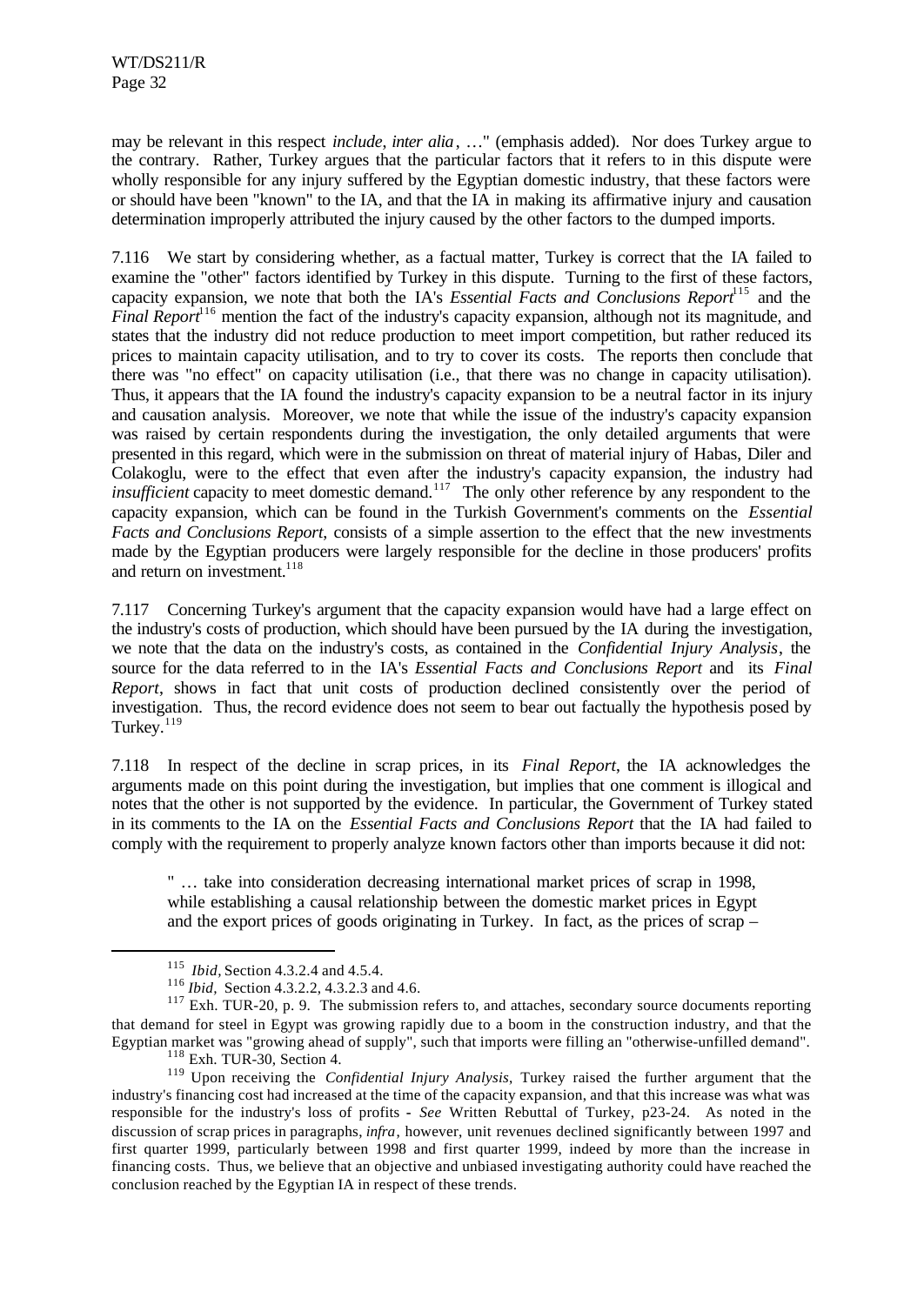which establishes the majority of the rebar costs – decreased so did the prices of rebars in the Egyptian market, as in most of other countries.

The decline in domestic producers' profits and return on investment cannot be related to Turkish exports, either. *Other than the decrease of scrap prices*, this decline can only be associated with the new investments made by the Egyptian producer in the recent years, which ITPD mentioned in paragraph 4.3.2.4 of the Report."<sup>120</sup> (emphasis added)

7.119 Similarly, Habas, Diler and Colakoglu argue in their comments on the *Essential Facts and Conclusions Report* that scrap prices were declining and the pricing in Egypt for rebar simply reflected the drop in input prices.

7.120 In the *Final Report*, the IA notes the first comment that "loss of profits were due to the decrease in scrap prices", and notes that:

"Normally, a decrease in the price of a raw material would increase profits. However, in this case, the domestic producers necessarily had to reduce prices so as to meet import competition. Thus, the loss of profits were found to be cause [sic] by meeting the price competition rather than due to the reduction in scrap prices Further, the amount of decrease in prices was greater than the amount of decrease of scrap prices."<sup>121</sup>

7.121 We note that the data on the industry's unit costs and unit revenues contained in the *Confidential Injury Analysis* – which was the source for the data reflected in the *Essential Facts and Conclusions Report* and the *Final Report* – show the pattern alluded to by the IA in the above passage. In particular, unit revenues and unit costs declined over the period of investigation, particularly at the end thereof, but the decline in unit revenues outpaced that in unit costs, resulting in a reduction in gross profits. Selling and administrative costs also declined, but not enough to offset the reduction in gross profit, meaning that profit before interest expense also declined. Thus, the IA's description in its reports of the trends in costs versus rebar prices is consistent with the financial data on the industry.

7.122 Concerning the effects of intra-industry competition, Turkey's argument appears to be somewhat inconsistent, in that Turkey seems to be arguing both that the new capacity would have brought about cost increases at both domestic producers that would have increased their price competition with each other, and that Al Ezz was the lower-cost producer and thus was simply outcompeting Alexandria National. While this factor does not seem to be explicitly referred to in the IA published reports, it is mentioned in the document identified as being from the Public File of the investigation, and in that context the IA notes that there was virtually no difference in the prices charged by the two companies. Moreover, it is not clear to us which data in the *Confidential Injury Analysis* would necessarily signify "the effects of intra-industry competition" as such. Indeed, as noted above, overall the industry's costs declined steadily over the period of investigation, and yet industry profits declined as unit revenues declined. Here we recall that, pursuant to the AD Agreement, the IA must evaluate the condition of the domestic industry overall.

7.123 Concerning the alleged sharp contraction in demand in January 1999, which according to Turkey exactly coincided with falling rebar prices, we note that the IA considered the first calendar quarter of 1999 as a whole, rather than month-by-month. There is no requirement the AD Agreement concerning how the time periods within a period of investigation should be broken out analytically.

<sup>120</sup> Exh. TUR-30, Section 4.

<sup>121</sup> Exh. TUR-16, *Final Report*, para.4.3.5.3.

<sup>&</sup>lt;sup>122</sup> Article 3 of the AD Agreement.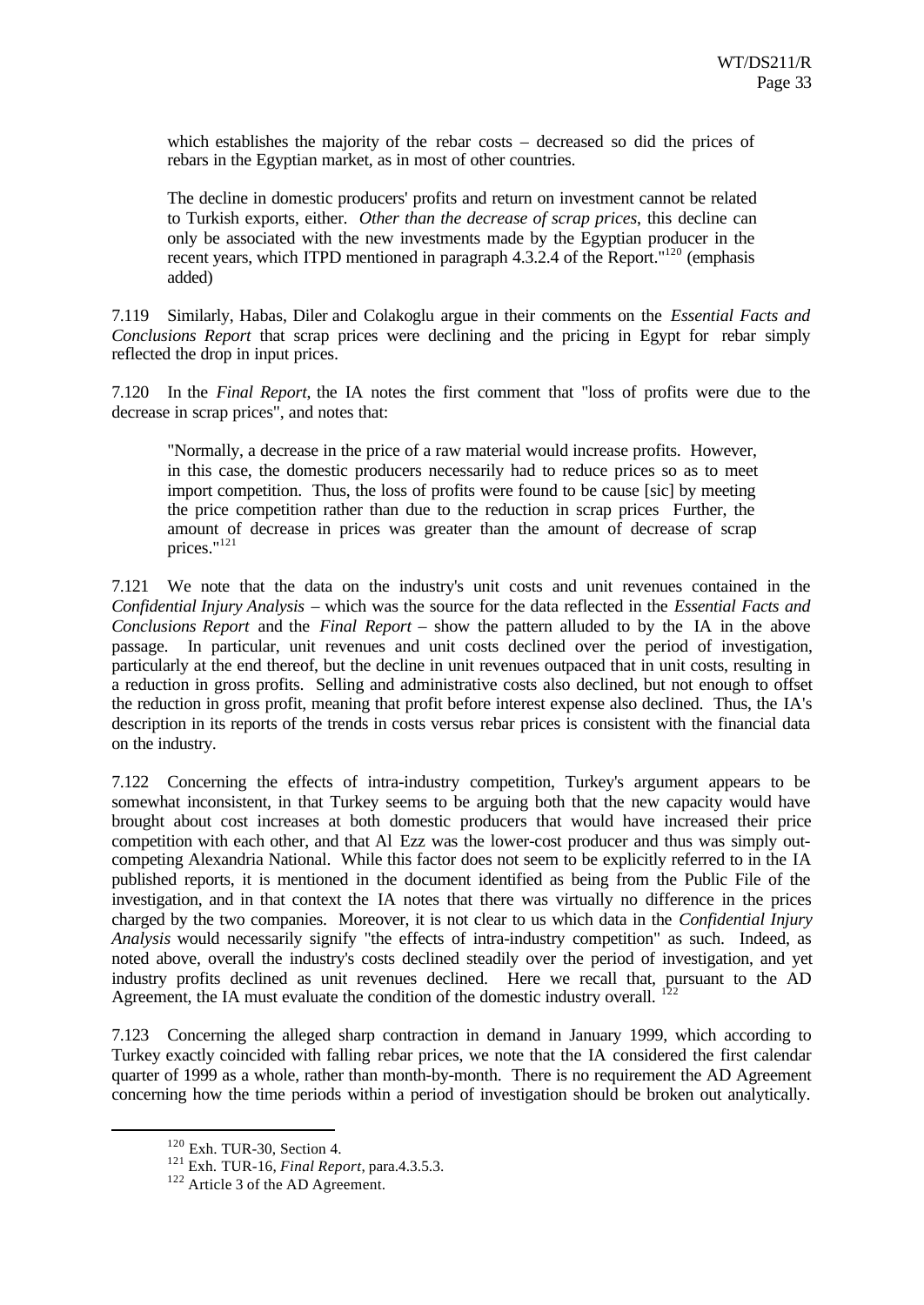Given that economic data frequently are prone to short-term fluctuations, in our view it could be imprudent for investigating authorities to base significant aspects of their findings and conclusions on data for extremely short periods. Indeed, this seems to have been the point of view, during the investigation, of the respondents that made a separate threat of injury submission. In particular, in that submission's discussion of "other economic factors", in respect of domestic rebar sales data, these respondents restated published government data on a "three-month rolling average basis (to smooth out some of the seasonal fluctuation, such as the annual dip in December) …"<sup>123</sup>. In addition, as noted above, these respondents' general argument, made in their submission of 20 May 1999 (i.e., four months after the asserted decline in demand) was that rebar demand in Egypt was "booming". The data in the *Confidential Injury Analysis* show that demand in the first quarter of 1999 was running at a level comparable to that in 1998, and considerably higher than that in 1996 and 1997, and that at the same time imports from Turkey and domestic sales were increasing. Furthermore, the document from the Public File shows that the IA did examine whether there had been a contraction in demand during the period of investigation and concluded on the basis of the record evidence that there had not been. Thus, in our view, an unbiased and objective investigating authority could have reached the conclusion that was reached by the IA in the rebar investigation on the basis of the facts of record on this issue.

7.124 Finally, concerning the effects of "comparably-priced, fairly-traded imports", Turkey argues that the imports from Saudi Arabia and Libya were similar in volume, and comparable in price, to the imports from Turkey. Turkey asserts that given this situation, there was no basis for the IA to conclude that the imports from Turkey were causing injury while those from Saudi Arabia and Libya were not. The relevant passage from the *Final Report* states:

"Market share of the domestic rebar industry declined in 1998 and increased in the first quarter of 1999 due to reduction in the price to combat dumped prices. All of this had a negative impact on the profitability of the domestic producers. The market share of third country imports declined and Turkish rebar imports replaced the market share of third country imports."<sup>124</sup>

The import data contained in the IA's published reports appear to be consistent with the above description. In particular, the volume of imports from third countries, taken as a whole, declined from roughly 700,000 tons per year in 1996-1998 to 43,400 tons in the first quarter of 1999 (extrapolated to an annual level of roughly 174,000 tons), while the imports from Turkey, which had dropped from 145,000 tons in 1996 to zero in 1997, rebounded to 210,000 tons in 1998 and stood at 73,600 tons in the first quarter of 1999, an annual extrapolated rate of 294,000 tons. Thus, by the end of the period of investigation, the volume of dumped imports was considerably greater than the total volume of imports from all other sources. Given these statistics, and in particular the fact that as of the end of the period of investigation, the imports from Turkey had risen to a significantly higher level than the imports from all other countries combined, which were sharply declining, the factual basis for Turkey's argument is not clear to us. Furthermore, the document from the Public File indicates that the IA did consider, and rejected, the more detailed arguments concerning the alleged effects of the imports from Saudi Arabia and Libya that had been raised by the three respondents in their threat of injury submission. $125$ 

7.125 To summarize, we have taken careful note of the factors asserted by Turkey to have been "other known factors" in the sense of Article 3.5. We also have taken note of the discussions of those factors by the IA in the investigation in its published reports and in the document from the public file, and compared those discussions with the related underlying data of record. As a factual matter, as discussed above, we find that the IA did in fact explicitly discuss in its published reports most of the

<sup>123</sup> Exh. TUR-18, p.8.

<sup>124</sup> *Ibid,* Section 4.3.4.5.

 $125$  Exh. TUR-18.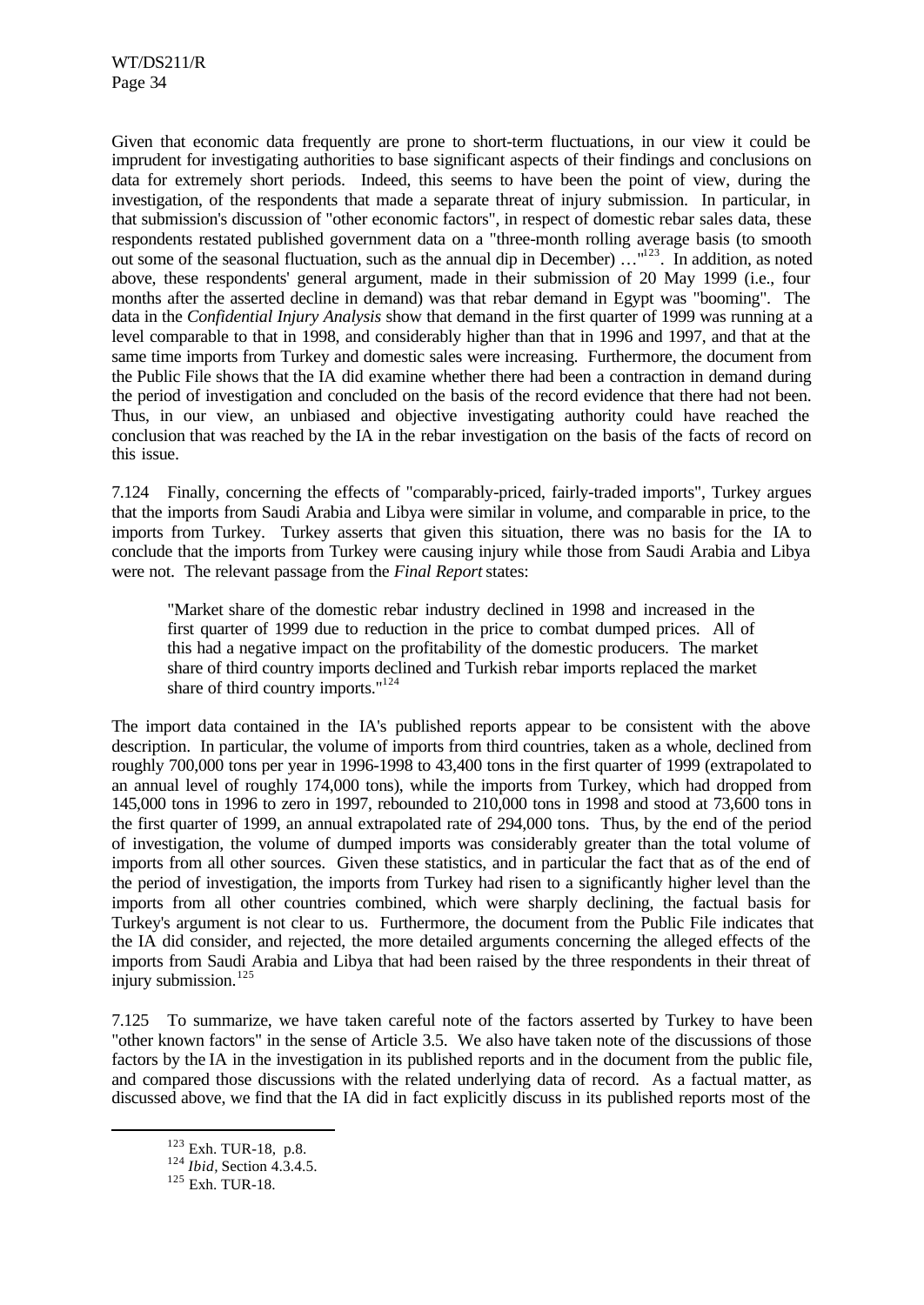"other factors" identified by Turkey, a number of which are identified by Turkey as being essentially the same, and covered the remainder of these factors (namely possible effects of intra-industry competition and of any contraction in demand) in the document from the Public File. On the basis of the data of record, we find no evidence that the IA's consideration of those factors, including its conclusions about them, were biased or not objective.

7.126 It is clear that Turkey has reached different conclusions than the IA concerning certain evidence of record, and Turkey invites us to do the same. We recall, however, that we are bound by the requirements of Articles 17.5 and 17.6 of the AD Agreement to consider, on the basis of the evidence that was before the investigating authority during the investigation, whether the establishment of the facts in respect of any factor was improper, and whether the evaluation of any factor was biased or non-objective. That is, we are precluded from basing our findings on our own *de novo* review of the record evidence, and our own conclusions about each factor and the existence of injury and causation overall. We are, rather, to consider whether the conclusions reached in the investigation *could* have been reached by an objective and unbiased investigating authority on the basis of its analysis of the evidence of record at the time of the determination. For the reasons discussed above, we find that this standard has been met, and thus that Turkey has not established that the IA's evaluation of the possible causation of injury by factors other than the dumped imports was inconsistent with Article 3.5.

#### **6. Claim under Articles 3.5 and 3.1 – Alleged failure to demonstrate that the imports caused injury "through the effects of dumping"**

7.127 Turkey claims that because the period of investigation (POI) for dumping ended on 31 December 1998, and most of the injury found by the IA occurred in the first quarter of 1999, the IA failed to demonstrate that dumping and injury occurred at the same point in time such that there was a link between the imports that were specifically found to be dumped and the injury found, violating Articles 3.5 and 3.1. $^{126}$  In particular, according to Turkey the largest price and profitability declines occurred in first quarter 1999, but the IA made no finding that imports were sold at less than normal value during that period, nor is there any evidence linking the effect of the dumped imports on prices in the domestic market for like product, or linking these imports to the effects on domestic producers. Turkey further argues that by failing to link the imports in 1998 to the injury in 1999, the IA failed to demonstrate "that the dumped imports are, through the effects of dumping, … causing injury within the meaning of this Agreement"<sup>127</sup>, in violation of Article 3.5.

7.128 We turn first to the factual basis for this claim by Turkey. In particular, Turkey's argument seems largely to rest on its view that there was a differentiation or demarcation as to the nature or extent of the injury found by the IA to exist in 1998 (the period of investigation for the dumping investigation) as compared to first quarter 1999 (the final portion of the period of investigation for the injury investigation). Our review of the *Final Report*, however, shows no hint of such a differentiation. Rather, the Report refers to declines in various indicators in both 1998 and 1999 without reference to any particular qualitative change or shift from the one period to the next. We note that the IA found present material injury during the period of investigation on the basis of those declines. Therefore, there is substantial simultaneity in the period of investigation for dumping and the period during which injury was found.<sup>128</sup>

7.129 Moreover, Turkey's approach rests on the quite artificial assumption that the market instantly absorbs, and reacts to, imports the moment they enter the territory of the importing country. Such an

<sup>126</sup> Written Response, dated 7 December 2001, of Turkey to Question 1 to Turkey of the *Written Questions by the Panel*, of 28 November 2001, p.24 – Annex 4-1.

<sup>127</sup> *Ibid*, p.24.

<sup>128</sup> See *Recommendation Concerning the Periods of Data Collection for Anti-Dumping Investigations*, G/ADP/6, adopted 5 May 2000 by the Committee on Anti-Dumping Practices.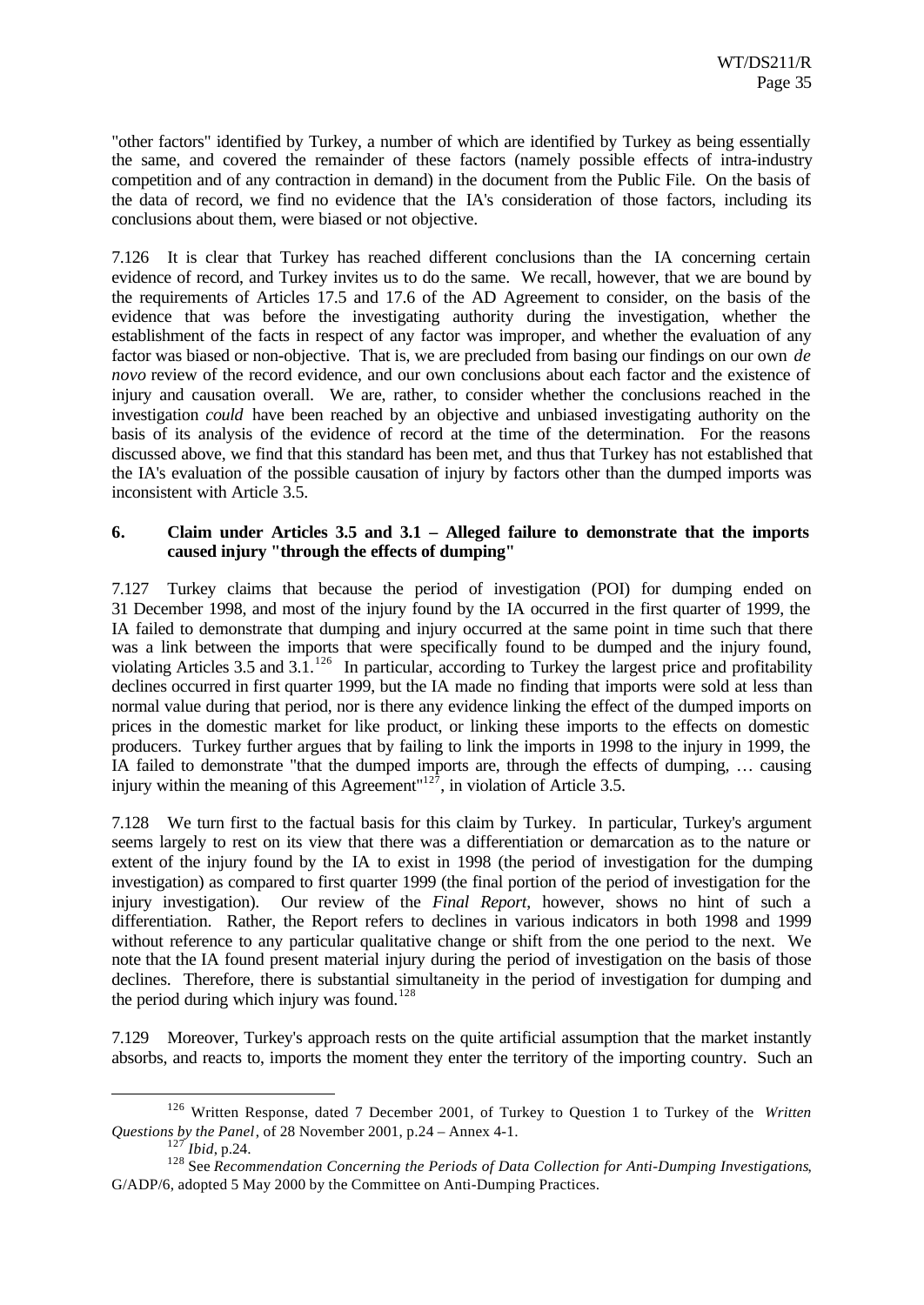assumption implicitly rests on the existence of so-called "perfect information" in the market (i.e., that all actors in the market are instantly aware of all market signals). Turkey did not establish a *prima facie* case that such a condition existed in the Egyptian market for rebar during the period covered by the investigation.

7.130 In addition, neither of the articles cited in this claim, nor any other provision of the AD Agreement, contains any specific rule as to the time periods to be covered by the injury or dumping investigations, or any overlap of those time periods.

7.131 In fact, the only provisions that provide guidance as to how the price effects and effects on the domestic industry of the dumped imports are to be gauged are (as cross-referenced in Article 3.5), Articles 3.2 (volume and price effects of dumped imports), and Article 3.4 (impact of the dumped imports on the domestic industry). Neither of these provisions specifies particular time periods for these analyses. (We note that Turkey's specific claims in respect of the price effects analysis and the analysis of the effects of the dumped imports on the domestic industry are addressed in Sections VII.C.4 andVII.C.5, *supra*.)

7.132 For the foregoing reasons, we find that Turkey has not established that the IA was obligated by Articles 3.1 and 3.5 to perform an analysis and make a finding of the type asserted by Turkey in respect of whether the imports caused injury "through the effects of dumping". We thus find that Turkey has not established that Egypt violated Articles 3.5 and 3.1 in this respect.

# **D. CLAIMS RELATING TO THE DUMPING INVESTIGATION – "FACTS AVAILABLE"**

## **1. Factual background**

7.133 The dumping-related claims in this dispute all turn on one key event in the dumping investigation, namely a request sent by the IA to all respondents on 19 August 1999<sup>129</sup> ("the 19 August request") for certain cost-related information. The chronology of events was that in its questionnaires sent to foreign manufacturers and exporters in late January or early February 1999, the IA requested certain information pertaining to the cost of producing rebar.<sup>130</sup> In June 1999, subsequent to receiving the questionnaire responses, the IA conducted on-the-spot verifications at the respondents' premises in Turkey. The verifications covered only the price data, and not the cost data, reported in those responses. Then on 19 August 1999, the IA sent each of the respondents that had submitted a questionnaire response<sup>131</sup> a letter indicating that the IA had certain concerns about the accuracy of the cost data reported in the questionnaire responses, in particular about whether the cost data fully reflected the effects of the hyperinflation then prevailing in Turkey. The IA informed the respondents that it therefore intended to adjust the reported costs to reflect the monthly rate of inflation, and to perform the profitability test on the basis of the adjusted costs, unless the respondents provided, by 1 September 1999 (i.e., 13 days later), certain specified additional cost-related information and explanations. The respondents all requested extensions of time, of varying lengths, to respond. In response to these requests, the IA extended the deadline for all of the respondents by 14 days, i.e., to 15 September 1999. No follow-up or other requests for further extensions were made by any respondent.

<sup>129</sup> Exh. TUR-11.

 $130$  Exh. TUR-3.

<sup>&</sup>lt;sup>131</sup> One Turkish respondent, Ekinciler, did not respond to the questionnaire and thus did not receive a cost-related letter from the IA on 19 August 1999.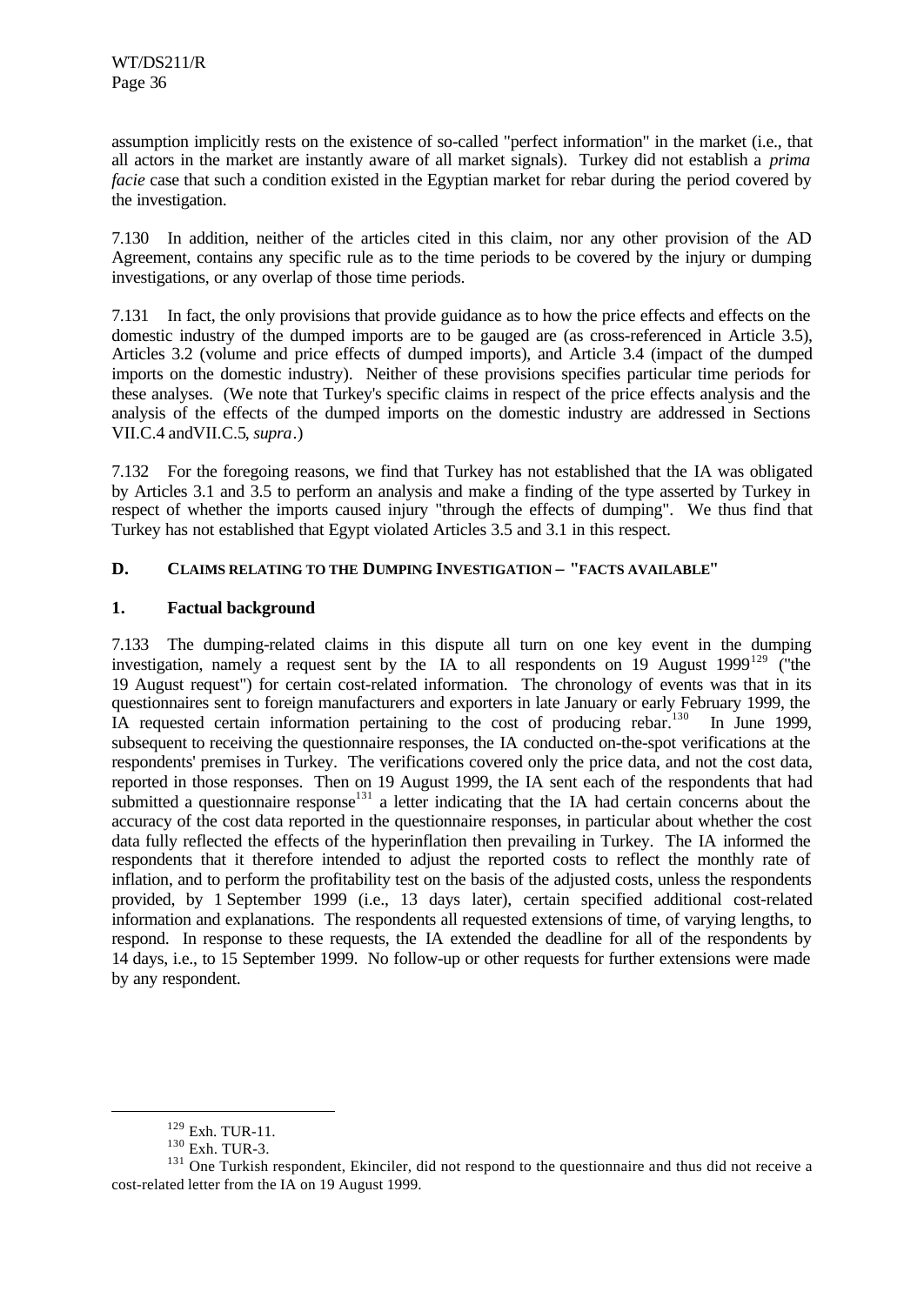### **2. Claim under Article 17.6(I)**

7.134 Turkey claims that the IA's determination of the facts in the rebar investigation was not "proper", nor was its evaluation of the facts "objective" and "unbiased" within the meaning of Article 17.6(i).

7.135 We recall that the full text of Article 17.6(i) of the AD Agreement provides:

"[I]n its assessment of the facts of the matter, the panel shall determine whether the authorities' establishment of the facts was proper and whether their evaluation of those facts was unbiased and objective. If the establishment of the facts was proper and the evaluation was unbiased and objective, even though the panel might have reached a different conclusion, the evaluation shall not be overturned."

7.136 Turkey's specific claim in this context is that the IA's findings that the respondents' cost of production did not include the effects of hyperinflation in Turkey, which was put by the IA at 5 per cent per month, were speculative and contrary to all the facts on the record.<sup>132</sup> Turkey asserts that:

"The only support for the Investigation Authority's supposition in this regard is the undisputed fact that Turkey's economy was experiencing high inflation during the period of investigation. However, hyperinflation in the economy as a whole certainly does not mean that each sector and product group is experiencing inflation at the same rate. This is particularly true of industries, like the Turkish rebar industry, that import most of their raw materials and where the raw material input is a commodity product subject to significant swings in price.

…

The Investigating Authority's findings that respondents' costs did not include the effects of inflation, which the Investigating Authority put at 5 % per month, were contrary to all of the facts on the record. For this reason, the Investigating Authority's determination of the fact was not "proper," nor was its evaluation of the facts "objective" and "unbiased" within the meaning of Article  $17.6(i)$ ."<sup>133</sup>

7.137 Egypt contends that Article 17.6(i) of the AD Agreement governs the standard of review to be applied by a panel when considering whether the Investigating Authority's establishment of the facts was proper and the evaluation unbiased and objective. Egypt further asserts that Article 17.6(i) does not govern the rights and obligations of Members under the AD Agreement. Egypt also contends that this claim was not cited in the Request for Establishment of a Panel<sup>134</sup> and as a consequence, this claim is not within the terms of reference of the Panel and must be rejected.<sup>135</sup>

7.138 Turkey contests Egypt's view by referring to the Appellate Body finding in *US – Hot-Rolled Steel* where it states that Article 17.6(i) imposes certain substantive obligations upon investigating authorities:

"Article 17.6(i) of the Anti-Dumping Agreement also states that the panel is to determine, first, whether the investigating authorities "establishment of the facts was proper" and, second, whether the authorities' " evaluation of the facts was unbiased and objective." Although the text of Article 17.6(i) is couched in terms of an

<sup>132</sup> Written Response, dated 7 December 2001, of Turkey to Question 1 to Turkey of the *Written Questions by the Panel*, of 28 November 2001, p.30 – Annex 4-1.

<sup>133</sup> *Ibid*, p.31.

 $134$  WT/DS211/2, as amended.

<sup>&</sup>lt;sup>135</sup> Second Written Submission of Egypt, p.14.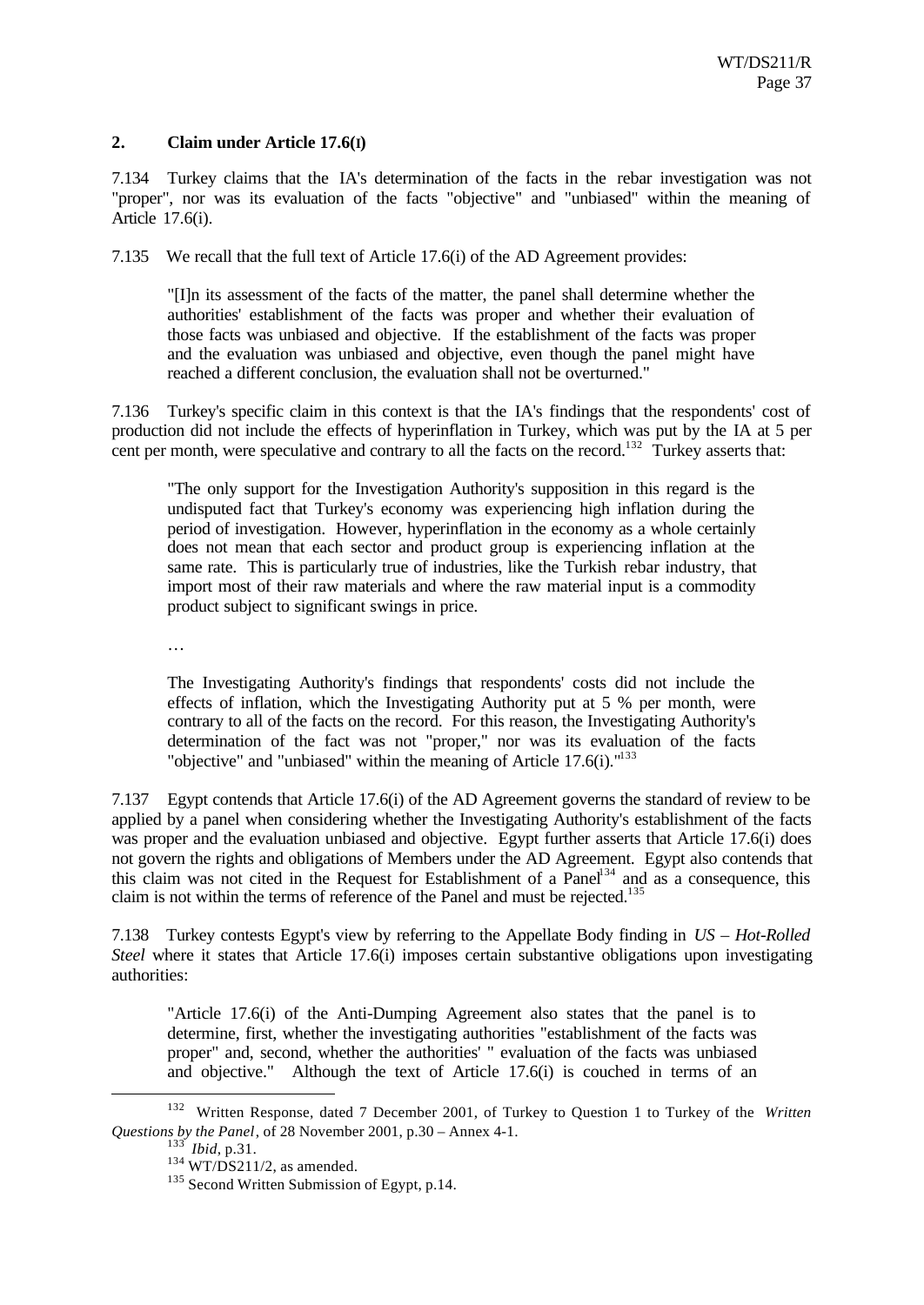obligation on panels – panels "shall" make these determinations – the provision, at the same time, in effect defines when investigating authorities can be considered to have acted consistently with the Anti-Dumping Agreement in the course of their "establishment" and "evaluation" of the relevant facts. In other words, Article 17.6(i) sets forth the appropriate standard to be applied by panels in examining the WTO consistency of the investigating authorities' establishment and evaluation of the facts under other provisions of the Anti-Dumping Agreement.<sup>"136</sup>

7.139 Turkey also refers to Claim 1 in its Request for Establishment of a Panel where it stated that "the Egyptian investigative authority … rendered determinations of injury and dumping in its investigation without *proper establishment of the facts* and based on an evaluation of the facts that was neither *unbiased nor objective*" and to Claim 9 where it stated that "[t]he factual basis cited by the [Investigating Authority] for seeking large amounts of supplemental cost information late in the antidumping proceeding were unfounded … . The [Investigating Authority's] subsequent decision to rely on 'facts available' was based on *an improper determination of the facts* in the investigation and on an evaluation of the facts that was neither *unbiased nor objective*. Thus, Turkey asserts that contrary to Egypt's views, Turkey put a violation of Article 17.6(i) squarely in issue in its request for this Panel<sup>"137</sup> and that the claim is properly before us.

7.140 Turkey further argues that:

"It is not clear, under the Agreement, that Turkey must allege violation of a separate substantive obligation under the Agreement in order to make this claim. Turkey believes there is a violation of the Agreement if, in reaching its final determination on any issue, the investigating authorities' establishment of the facts is improper or its evaluation of the facts fails to meet the test of objectivity and lack of bias.

However, to the extent that the panel considers that it may only review a violation of Article 17.6(i) in the context of a separate substantive claim, we note that in Section II.D of the restatement of our claims, where reference to Article 17.6(i) is made, Turkey's claim is that Egypt's decision to apply "facts available" was a violation of both Article 6.8 and Article 17.6(i) of the Agreement because that decision was based on an improper determination of the facts and upon an evaluation of the facts that was neither unbiased nor objective. Thus to the extent that the Panel considers that Article 17.6(i) merely sets forth a standard of review for Panel consideration of other substantive violations, then we invite the Panel to consider this claim in connection with our claimed violation of Article 6.8."<sup>138</sup>

7.141 Turning first to whether a claim of violation of Article 17.6(i) is properly before us, we note first that Article 17.6(i) is not listed in Turkey's Request for the Establishment of a Panel<sup>139</sup>, either in the list of Articles allegedly violated, or in Claims 1 or 9, as referred to by Turkey<sup>140</sup>, as an article of the AD Agreement which was alleged by Turkey to be violated by Egypt. While certain language similar to that in Article 17.6(i) is contained in certain paragraphs of the Request for Establishment of a Panel, that provision is never mentioned. It is well-established that in WTO dispute settlement, it is always necessary, at a minimum, for the particular Articles of an agreement which are the subject of

<sup>&</sup>lt;sup>136</sup> Statement by Turkey at the Second Substantive Meeting of the Panel with the Parties, p.12.

<sup>137</sup> *Ibid*, p.13.

<sup>138</sup> Response of Turkey to Question 2 to Turkey of the *Written Questions by the Panel*, dated 14 March 2002 – Annex 8-1.

 $139$  WT/DS211/2, as amended.

<sup>140</sup> Written Response, dated 7 December 2001, to Question 1 to Turkey of the *Written Questions by the Panel*, of 28 November 2002 – Annex 4-1.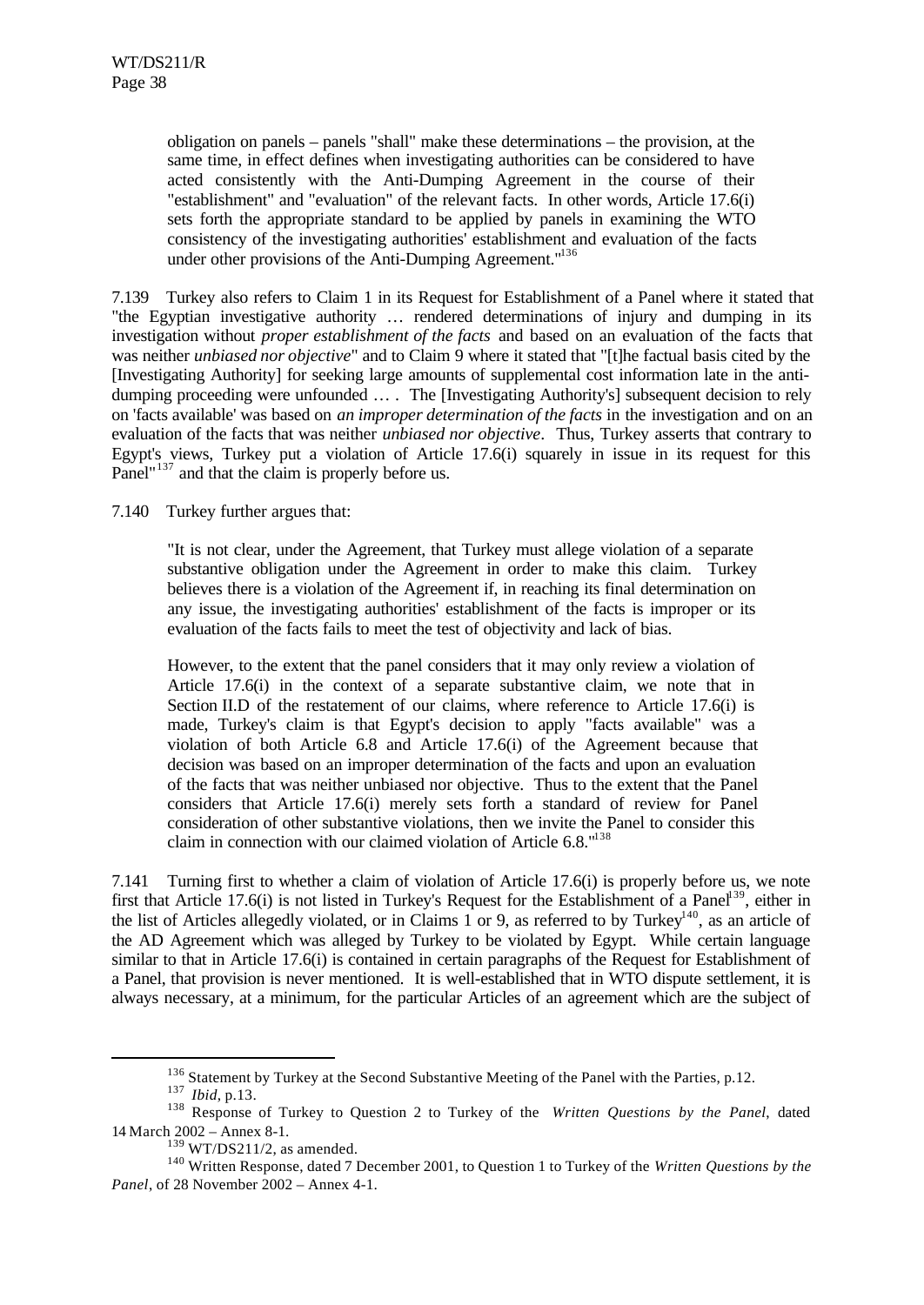any claim to be cited explicitly in the request for establishment of a panel.<sup>141</sup> Given the absence of any such explicit citation, we dismiss this claim as being outside our terms of reference.

7.142 Furthermore, while, given our dismissal of this claim on procedural grounds, we need not rule on whether a violation of Article 17.6(i) can be the subject of a claim by a party in a dispute, we have considerable doubts in this regard. What is clear nevertheless, and in any case, is that Article 17.6(i) lays down the standard which a panel has to apply in examining the matter referred to it in terms of Article 17.5 of the AD Agreement. As such, we are of course bound by it in our consideration of the claims in this dispute.

### **3. Claim under Article 6.8 and Annex II, paragraphs 5 and 6 - Resort to "facts available"**

7.143 Turkey claims that "[b]ecause the basis for initially questioning and then rejecting Turkish respondents' costs was unfounded", the IA's resort to facts available was unjustified. According to Turkey, the Turkish respondents provided all 'necessary information' and certainly did not 'impede' the investigation".  $\frac{142}{12}$  Turkey argues that the rationale for requesting the additional cost data – namely that the originally-reported data did not appear to reflect the high inflation the prevailing in Turkey – was purely speculative, in that hyperinflation in an economy does not necessarily mean that each sector or group experiences inflation at the same rate, in particular industries like the rebar industry which import most of their raw materials and where those materials are commodity products subject to significant swings in price. According to Turkey, the respondents demonstrated in their responses to the IA's 19 August request for cost information that there was nothing "missing" from the respondents' reported costs. Moreover, Turkey states, the Government of Turkey had provided official inflation statistics that showed that inflation did not increase by 5 per cent per month in 1998, but that in a number of months, inflation did not exceed 2.5 per cent. Thus, according to Turkey, because the basis for requesting and then rejecting the cost data was factually unfounded, the IA's resort to "facts available" was unjustified under Article 6.8. Turkey further claims that resort to "facts available" was inconsistent with Annex II, paragraphs 5 and 6, in that the respondents had acted to the best of their ability, in that the IA had failed to inform certain respondents that their information was being rejected, and had failed to give them an opportunity to provide further explanations.<sup>143</sup>

7.144 Egypt argues, first, that Turkey is requesting the Panel to perform a *de novo* review of the evidence that was before the IA, in that, according to Egypt, Turkey's arguments essentially reproduce those made by the respondents during the investigation in respect of cost of production and hyperinflation. Egypt states that the standard of review set forth in Article 17.6(i) does not allow panels to engage in such *de novo* review. According to Egypt, the Panel must limit its review of the decision to rely in part on "facts available" to whether the facts were properly established and whether the conclusions reached were unbiased and objective. Further, Egypt argues, the decision to partially use "facts available" was in compliance with Article 6.8 and Annex II of the AD Agreement. In this

<sup>141</sup> *See*, Appellate Body Report, *European Communities – Regime for the Importation, Sale and Distribution of Bananas ("EC – Bananas* III*")*, WT/DS27/AB/R, adopted 25 September 1997, DSR 1997:II, 591, para.143, Appellate Body Report, *Korea – Definitive Safeguard Measure on Imports of Certain Dairy products ("Korea – Dairy"),* WT/DS98/AB/R, adopted 12 January 2000, para.124, and *European Communities – Anti-Dumping Duties on Imports of Cotton-Type Bed Linen from India ("EC – Bed Linen")*, WT//DS141/R, adopted 12 March 2001, as modified by the Appellate Body, p.9-10.

<sup>142</sup> Turkey's Written response of Turkey, dated 7 December 2001, to Question 1 of the *Written Questions by the Panel*, of 28 November 2001, p.31 – Annex 4-1.

 $143$ <sup>Turkey</sup> also claims that the IA's resort to facts available was inconsistent with Articles 2.4, 2.2.1.1, and 2.2.2 of the Anti-Dumping Agreement, and with Article X:3 of the GATT. These claims are addressed separately, in Sections VII.D.4 and VII.B.4. In its Request for Establishment of a Panel, Turkey also refers to alleged violations of paragraphs 3 and 7 of Annex II in the context of the IA's resort to facts available. Turkey's arguments in its submissions indicate, however, that the allegations of violation of these provisions are in connection with the information used as facts available, and not with the resort to "facts available" as such. These claims are addressed in Sections VII.D.7-VII.D.9. *infra*.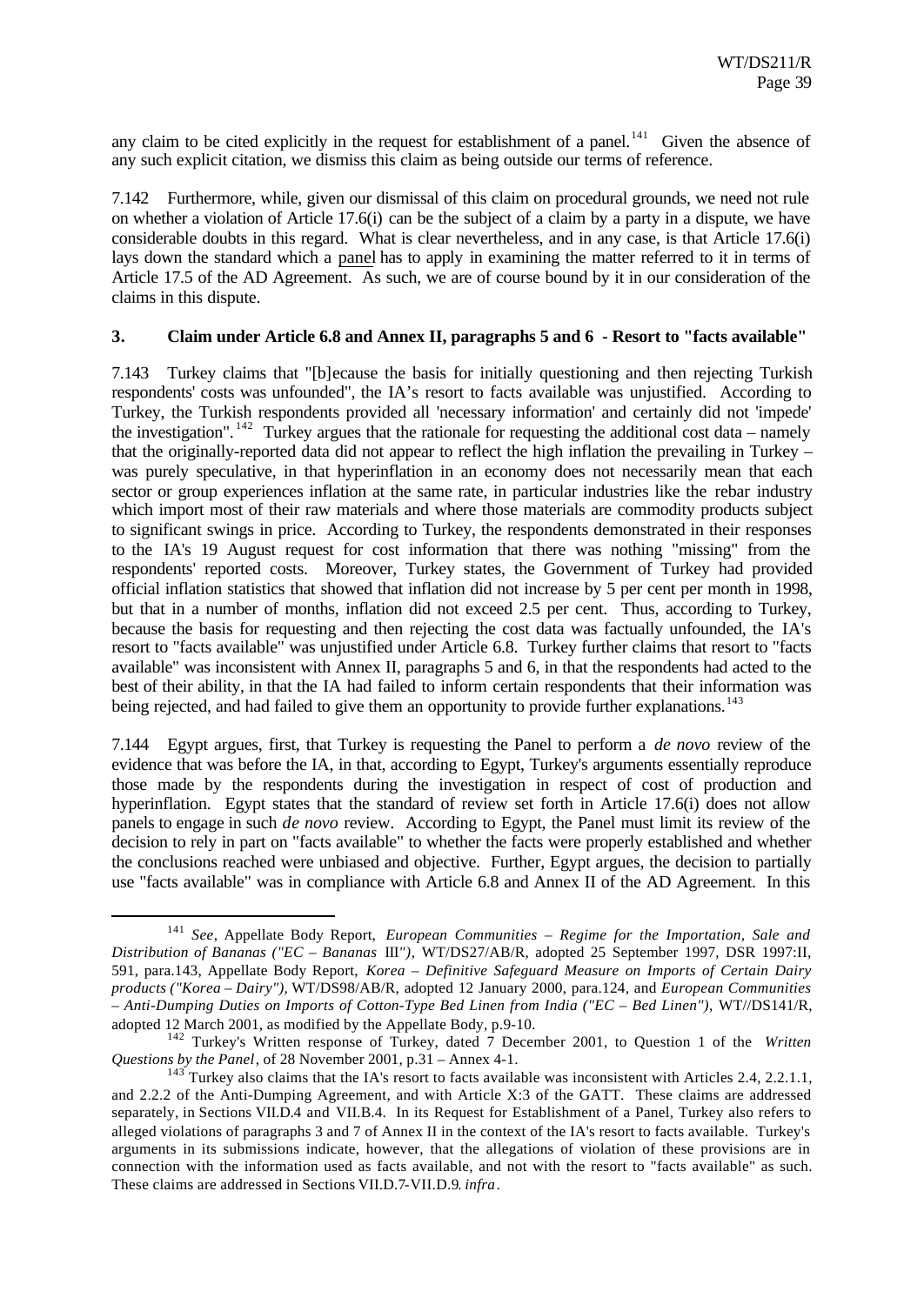regard, Egypt argues that the cost data as originally reported were incomplete and unusable, and that the respondents failed to submit the additional information, in particular supporting evidence and reconciliation sheets, requested by the IA on 19 August, and that in addition, three of them subsequently refused to submit any further information when they were informed that their responses to the 19 August request were deficient. Finally, Egypt argues, the data and allegations presented by the respondents concerning costs were contradicted by the evidence on the record.

(a) Article 6.8 and Annex II

7.145 Article 6.8 of the AD Agreement governs the use of "facts available" by an investigating authority and provides:

"In cases in which any interested party refuses access to, or otherwise does not provide, necessary information within a reasonable period or significantly impedes the investigation, preliminary and final determinations, affirmative or negative, may be made on the basis of the facts available. The provisions of Annex II shall be observed in the application of this paragraph."

7.146 Article 6.8 therefore addresses the dilemma in which investigating authorities might find themselves - they must base their calculations of normal value and export price on some data, but the necessary information may not have been submitted. Article 6.8 identifies the circumstances in which an IA may overcome this lack of necessary information by relying on facts which are otherwise available to the investigating authority.

7.147 It is clear to us that according to the wording of Article 6.8, an investigating authority may disregard the primary source of information and resort to the facts available only under the specific conditions of Article 6.8. An IA may therefore resort to "facts available" only where a party: (i) refuses access to necessary information; (ii) otherwise does not provide necessary information within a reasonable period; or (iii) significantly impedes the investigation.

7.148 Egypt does not assert, nor do we find an indication in the record, that the IA considered that any of the Turkish respondents "significantly impede[d]" the investigation. In fact, Egypt states that its reasons for resort to facts available in respect of Habas, Diler and Colakoglu were that these companies "refused access to necessary information" and "failed to provide necessary information", and that in respect of Icdas and IDC, the reason was that these companies "otherwise failed to provide necessary information".<sup>144</sup> We will thus have to consider whether, as indicated by Egypt, the Turkish respondents refused access to necessary information, and/or failed to provide necessary information.

7.149 The IA explained its decision to resort to facts available in paragraph 1.6.5 of the *Final Report*, as follows:

"Because parties did not provide all the data required, the Investigating Authority decided to proceed with the investigation procedures and calculate margins of dumping in accordance with Article 6.8 of the Anti-dumping Agreement which provides that:

[quotation of Article 6.8 omitted]

l

Article 27 of the [Egyptian Anti-Dumping] Regulation provides that:

<sup>144</sup> Written Response, dated 7 December 2001, to Question 9 to Egypt of the *Written Questions by the Panel*, of 28 November 2001 – Annex 4-2.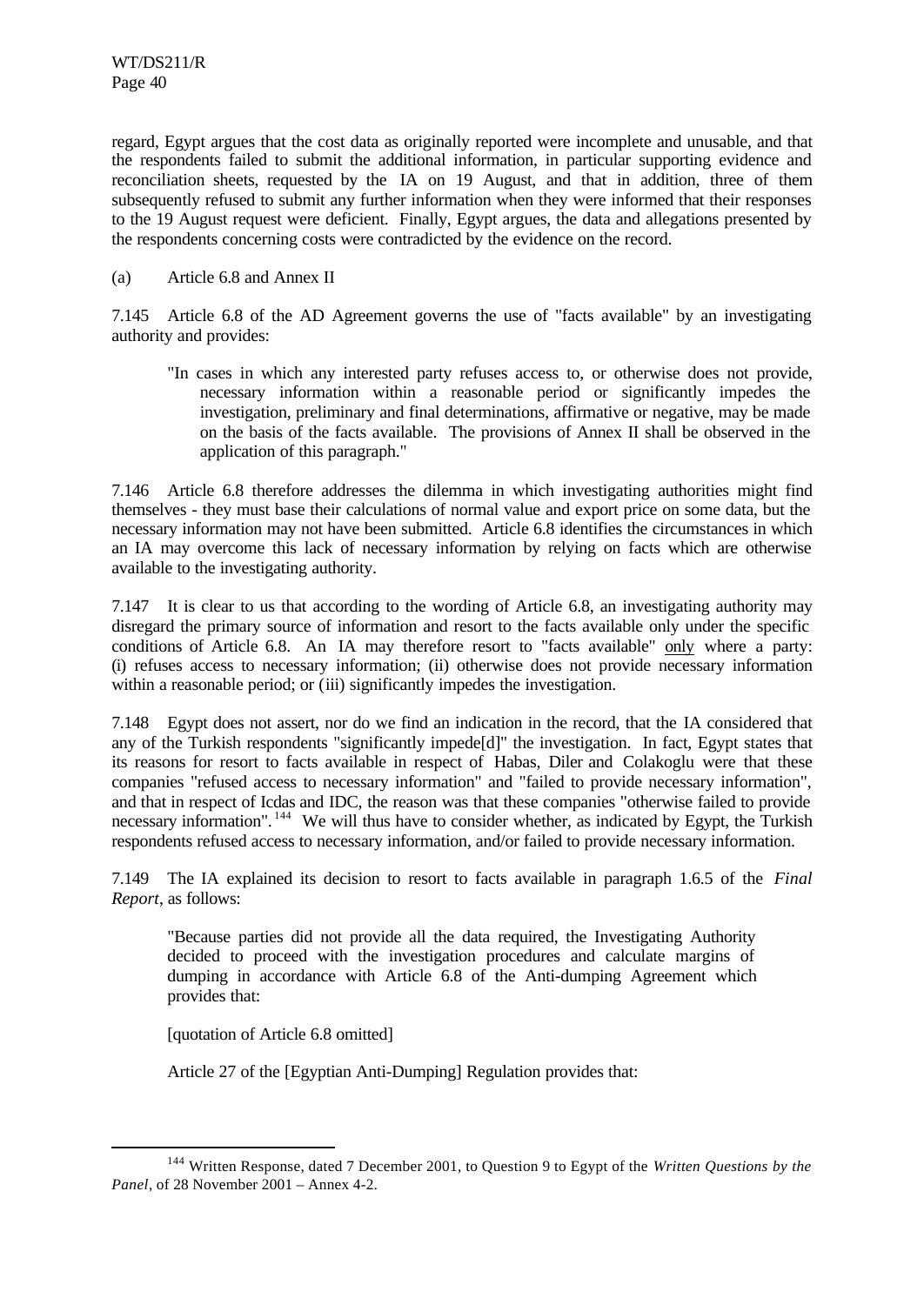'In case of absence of the data required, failure to submit data within the time-limit or non-cooperation with the Investigating Authority, the Investigating Authority may proceed in the investigation procedures and come to conclusions according to the best information available …'

And Article 35 of the Regulation states that:

'In cases where there is no sufficient data to determine the export price or the normal value, the Investigating Authority may determine them on the basis of the best information available'." $145$ 

7.150 These statements appear to confirm that the IA based its decision to resort to "facts available" in terms of Article 6.8 on respondents' "not provid[ing] … necessary" information. We therefore start our analysis by examining the concept of "necessary information" in the sense of Article 6.8, and then consider whether necessary information in that sense was requested by the IA, but not provided by the respondents.

7.151 Article 6.8 refers to "necessary" information, and not to "required" or "requested" information. As this provision itself does not define the concept of "necessary" information, we consider whether there is guidance on this point anywhere else in the AD Agreement, in particular in Annex II, given Article 6.8's explicit cross-reference to it.

7.152 In this regard, we find significant the specific wording of that cross-reference: "[t]he provisions of Annex II *shall* be observed in the application *of this paragraph*" (emphasis added). In other words, the reference to "this paragraph" indicates that Annex II applies to Article 6.8 in its entirety, and thus contains certain substantive parameters for the application of the individual elements of that article. The phrase "shall be observed" indicates that these parameters, which address both when facts available can be used, and what information can be used as facts available, must be followed.

7.153 Our view of the relationship of Annex II to Article 6.8 is consistent with that of the Appellate Body in *United States – Hot-Rolled Steel*. In that case, the Appellate Body stated that Annex II is "incorporated by reference" into Article  $6.8$ ,  $^{146}$  i.e., that it forms part of Article 6.8. In similar vein, the Appellate Body also referred to the "collective requirements" of Article 6.8 and certain provisions of Annex II.<sup>147</sup> The panel in *Argentina – Ceramic Tiles* came to a similar conclusion.<sup>148</sup>

7.154 It is clear that the provisions of Annex II that address what information can be used as facts available (which, along with the other provisions of Annex II, "shall be observed") have to do with ensuring the reliability of the information used by the investigating authority. This view may further be confirmed, as foreseen in Article 32 of the Vienna Convention on the Law of Treaties<sup>149</sup>, by the negotiating history of Annex II. In particular, this Annex was originally developed by the Tokyo Round Committee on Anti-Dumping Practices, which adopted it on 8 May 1984 as a

<sup>145</sup> Exh. TUR-16, *Final Report*, para.1.6.5.

<sup>146</sup> Appellate Body Report, *US – Hot-Rolled Steel,* para*.75.*

<sup>147</sup> *Ibid*, para.82.

<sup>148</sup> Panel Report, *Argentina – Definitive Anti-Dumping Measures on Imports of Ceramic Floor Tiles from Italy ("Argentina – Ceramic Tiles"),* WT/DS189/R, adopted 5 November 2001.

 $149$ Art. 32 of the Vienna Convention of the Law of Treaties provides:

<sup>&</sup>quot;Recourse may be had to supplementary means of interpretation, including the preparatory work of the treaty and the circumstances of its conclusion, in order to confirm the meaning resulting from the application of article 31, or to determine the meaning when the interpretation according to article 31:

<sup>(</sup>a) leaves the meaning ambiguous or obscure; or

<sup>(</sup>b) leads to a result which is manifestly absurd or unreasonable".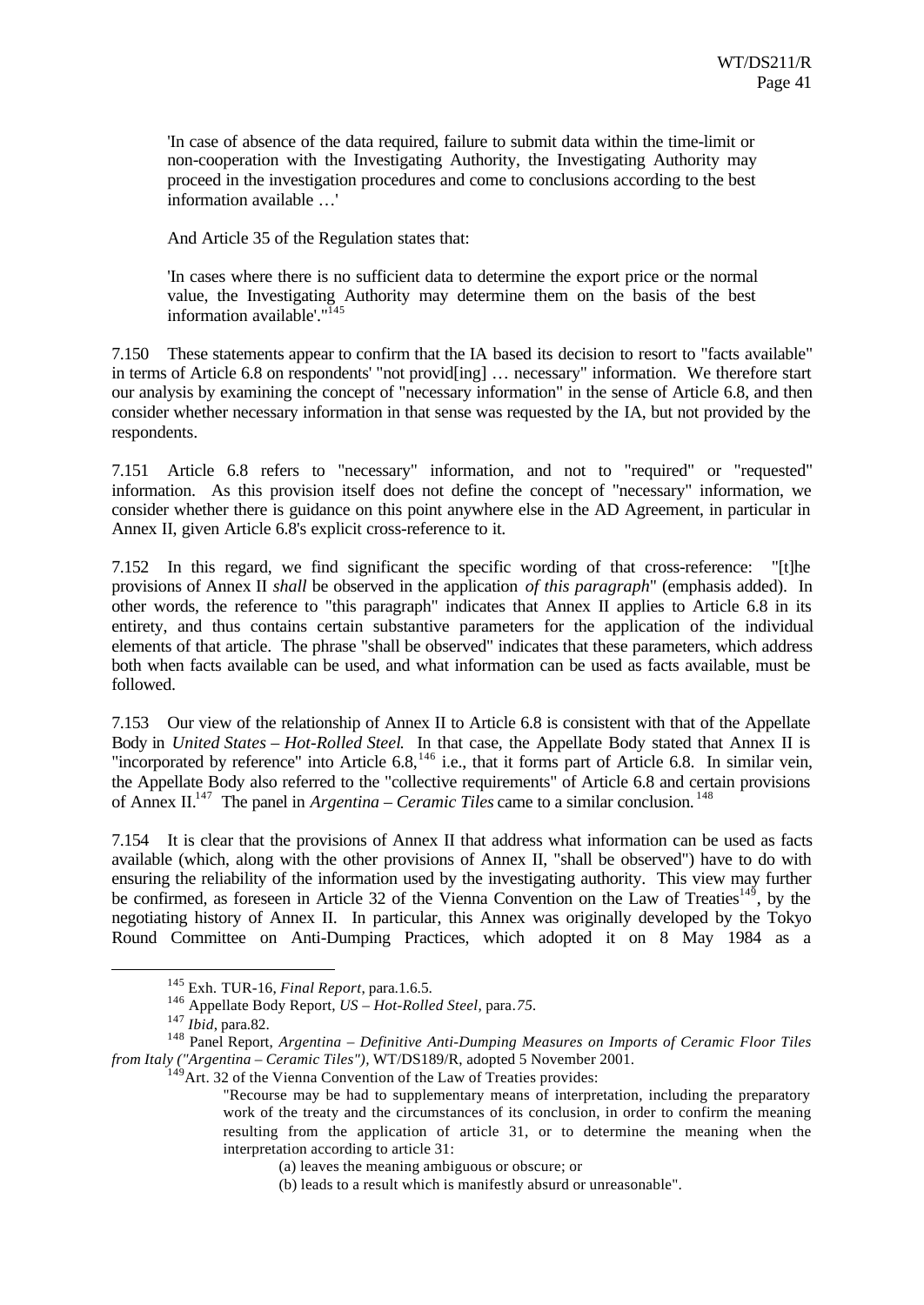"Recommendation Concerning Best Information Available in Terms of Article 6:8".<sup>150</sup> During the Uruguay Round negotiations, the substantive provisions of the original recommendation were incorporated with almost no changes as Annex II to the AD Agreement. A preambular paragraph to the original recommendation, which was not retained when Annex II was created, in our view, provides some insight into the intentions of the drafters concerning its application. This paragraph reads as follows:

"The authorities of the importing country have a right and an obligation to make decisions on the basis of the best information available during the investigation from whatever source, even where evidence has been supplied by the interested party. The Anti-Dumping Code recognizes the right of the importing country to base findings on the facts available when any interested party refuses access to or does not provide the necessary information within a reasonable period, or significantly impedes the investigation (Article 6:8). However, all reasonable steps should be taken by the authorities of the importing countries to avoid the use of information from unreliable sources."

To us, this preambular language conveys that the *full* package of provisions in the recommendation, applicable in implementing Article 6:8 of the Tokyo Round Anti-Dumping Code, was intended, *inter alia,* to ensure that in using facts available (i.e, in applying Article 6:8), information from unreliable sources would be avoided.

7.155 On the question of the "necessary" information, reading Article 6.8 in conjunction with Annex II, paragraph 1, it is apparent that it is left to the discretion of an investigating authority, in the first instance, to determine what information it deems necessary for the conduct of its investigation (for calculations, analysis, etc.), as the authority is charged by paragraph 1 to "specify … the information required from any interested party". This paragraph also sets forth rules to be followed by the authority, in particular that it must specify the required information "in detail", "as soon as possible after the initiation of the investigation", and that it also must specify "the manner in which that information should be structured by the interested party in its response". Thus, there is a clear burden on the authority to be both prompt and precise in identifying the information that it needs from a given interested party. In addition, paragraph 1 refers to a "reasonable" time-period for providing requested information. We note that in this dispute, we have resolved in connection with other claims Turkey's allegations that the IA's requests for cost information were not sufficiently prompt or precise, and that insufficient time was allowed for responding.<sup>151</sup> Thus, we do not consider these issues further here.

7.156 Having concluded that, subject to the requirements of Annex II, paragraph 1, it is left to the discretion of the investigating authority to specify what information is "necessary" in the sense of Article 6.8, we now consider what provisions of Annex II are relevant in respect of determinations that an interested party has "refused access to" or "otherwise has failed to provide" such information. In terms of the issues raised in the present claim, we find that two of the key such provisions are paragraphs 3 and 5 of Annex II.

7.157 Annex II, paragraph 3 provides:

"All information which is verifiable, which is appropriately submitted so that it can be used in the investigation without undue difficulties, which is supplied in a timely fashion, and, where applicable, which is supplied in a medium or computer language requested by the authorities, should be taken into account when determinations are made. If a party does not respond in the preferred medium or computer language but

 $150$  ADP/21.

<sup>151</sup> *See*, Sections VII.D.5, VII.D.6 and VII.E.1, *infra.*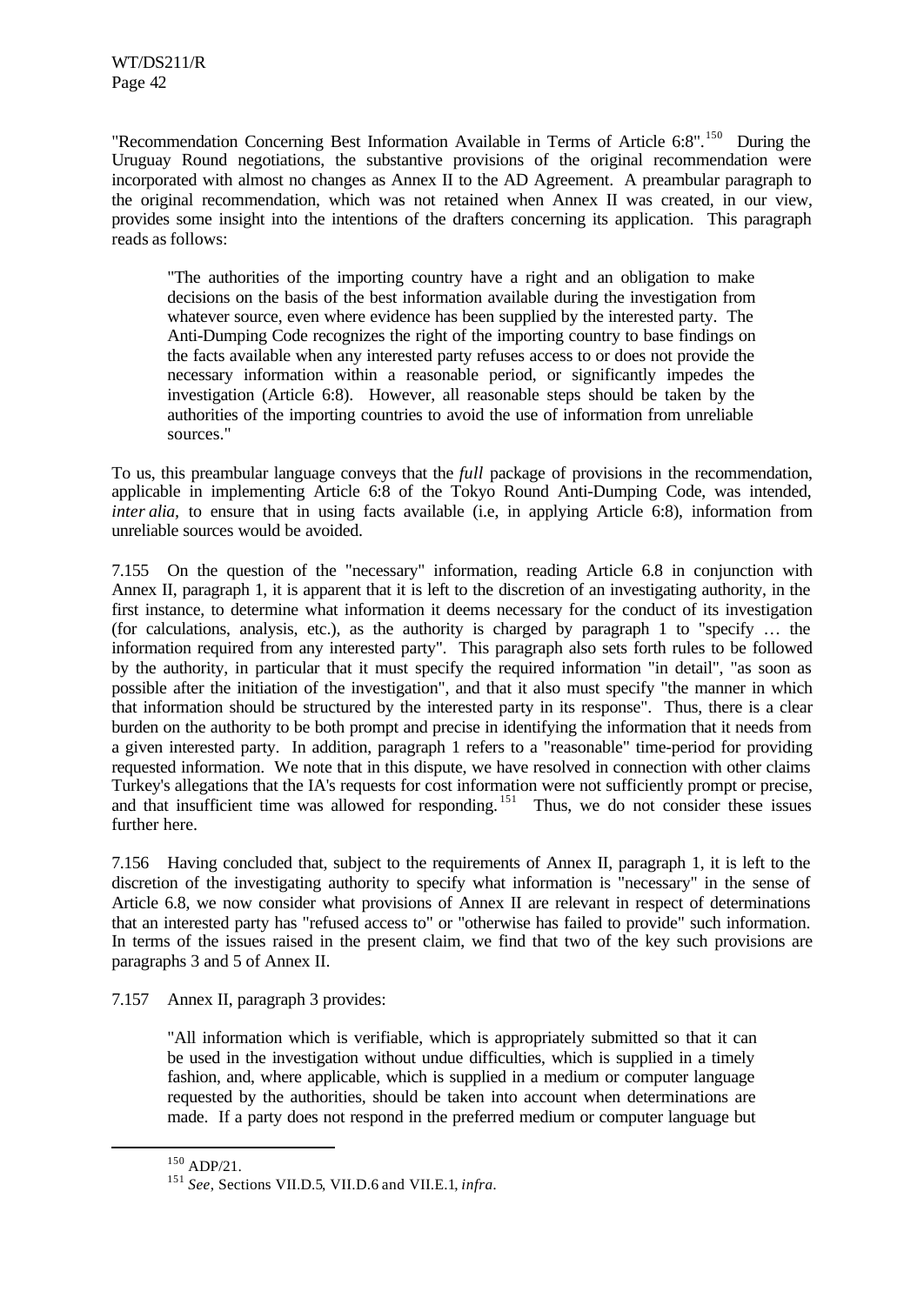the authorities find that the circumstances set out in paragraph 2 have been satisfied, the failure to respond in the preferred medium or computer language should not be considered to significantly impede the investigation."

7.158 Annex II, paragraph 5 provides:

"Even though the information provided may not be ideal in all respects, this should not justify the authorities from disregarding it, provided the interested party has acted to the best of its ability."

7.159 These two paragraphs together thus provide key elements of the substantive basis for an IA to determine whether it can justify rejecting respondents' information and resorting to facts available in respect of some item, or items, of information, or whether instead, it must rely on the information submitted by respondents "when determinations are made". Some of the elements referred to in these paragraphs have to do with the inherent quality of the information itself, and some have to do with the nature and quality of the interested party's participation in the IA's information-gathering process. Where all of the mentioned elements are satisfied, resort to facts available is not justified under Article 6.8

7.160 We consider that in the present dispute, the determining factor in the IA's decision to resort to facts available, and thus the central aspect of Turkey's claim in respect of this decision, is the "verifiability", in the sense of paragraph 3, of the cost information submitted by the respondents, and note in this regard Turkey's objection to what it sees as the IA's conducting a "mail-order verification".<sup>152</sup> That is, there seems to be no issue in respect of appropriateness of the manner in which the information was submitted or whether thereby using it would involve undue difficulties, nor is there an issue in respect of the medium or computer language. We note that, in regard to the quality of the information, paragraph 5 provides that information that may not be "ideal in all respects" nevertheless should be used provided the submitter has acted to the best of its ability. We address Turkey's claim in respect of the language "to the best of its ability" in paras. 7.239, *et seq.*, *infra*, and focus here rather on the relationship of the phrase "not ... ideal in all respects" to the concept of "verifiability" in paragraph 3.

7.161 As we have noted, paragraphs 3 and 5, in addition to some of the other provisions of Annex II, have to do with assessing whether the information submitted by interested parties must be used. Thus, paragraph 5 is a complement to paragraph 3 and the two must be read together in considering the IA's obligations in respect of submitted information. In particular, we believe that under the pertinent phrases in these two paragraphs taken together, information that is of a very high quality, although not perfect, must not be considered unverifiable solely because of its minor flaws, so long as the submitter has acted to the best of its ability. That is, so long as the level of good faith cooperation by the interested party is high, slightly imperfect information should not be dismissed as unverifiable. $153$ 

7.162 In the context of this dispute, we find the provisions of paragraph 1 also to be relevant as to the "verifiability" of the information ultimately submitted by each respondent. In particular, the factual issue that culminated in the IA's resort to facts available began with the IA's doubts as to the accuracy of the cost data as originally submitted, and its 19 August request for "source data and [] audited financial data *establishing the accuracy* of the summary data that you supplied".<sup>154</sup> In other

<sup>152</sup> *See*, e.g., Section VII.E.1.

<sup>&</sup>lt;sup>153</sup> We note that there is an interplay between the concepts of acting to the best of one's ability in Annex II, paragraph 5, and "refusing access to" necessary information or "significantly impeding" an investigation in Article 6.8. That is, the behaviour of the interested party is relevant to the right to use facts available in a given situation.

 $154$  Exh. TUR-11.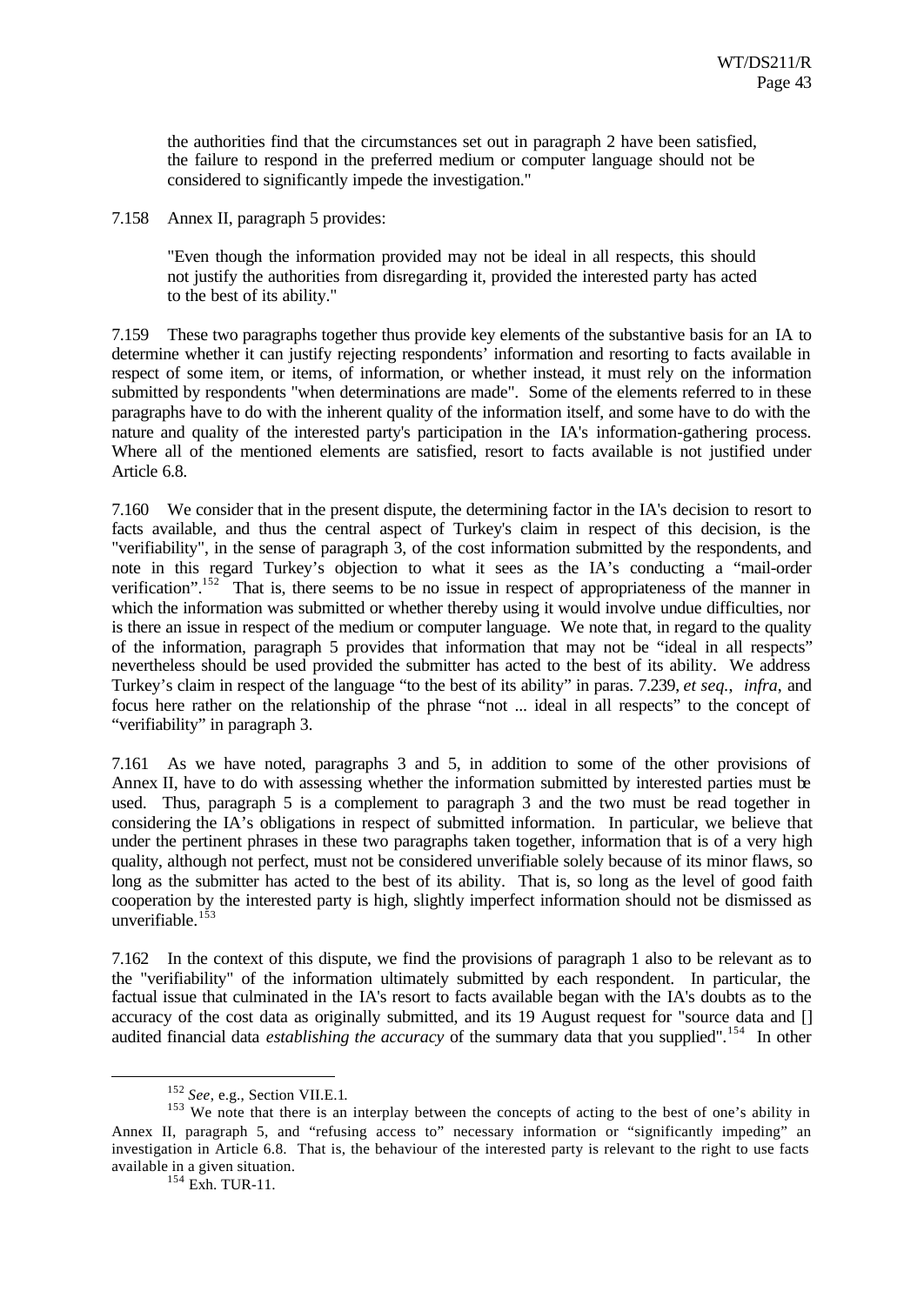words, the IA specified in detail in the 19 August letter what information it considered necessary in order to be able to verify the cost data as reported in the respondents' questionnaire responses.

7.163 In assessing whether Article 6.8 was violated in this case, we also must consider whether the IA complied with paragraph 6 of Annex II. In particular, Turkey claims that the IA failed to notify two of the respondents, IDC and Icdas, that their information was being rejected, and failed to given them an opportunity to provide further explanations, as required by this provision. According to Turkey, for this reason as well, the IA's resort to facts available in respect to these respondents violated Article 6.8.

7.164 In sum, to understand in this dispute whether the IA was justified in relying on facts available for cost of production and constructed normal value, pursuant to Article 6.8, we will need to consider whether the information provided by each of the five respondents concerning their costs of production was "verifiable" in the sense of Annex II, paragraphs 3 and 5, and whether the IA provided the notice and opportunity for explanation required by Annex II, paragraph 6. To determine this, we will consider the following questions. In the first instance, did the IA clearly specify the information that it needed in order to satisfy itself as to the accuracy of the respondents' cost of production data (i.e., did the IA specify what it needed to verify the reported cost data)? Did each respondent provide the information that had been specified? In doing so, what were the nature and extent of any flaws in the information that was provided? Did each respondent, in providing information in response to the requests, act to the best of its ability? Finally, was each respondent informed that its information was being rejected, and given an opportunity to provide further explanations?

7.165 We now turn to a detailed review of the facts of the rebar investigation, including the nature of the information submitted by each of the Turkish respondents and the actions of those respondents and the IA. Only by applying the analytical framework that we have set out above to the specific facts of this case can we make a judgement as to whether for each respondent the IA respected the requirements of Article 6.8 in conjunction with the cited paragraphs of Annex II.

## *(i) Colakoglu, Diler and Habas*

7.166 Colakoglu, Diler and Habas responded to the Manufacturers Questionnaire and on 7 April 1999 submitted to the IA their responses, through the same legal counsel. <sup>155</sup> Their responses to Appendix 2 of the Manufacturer's Questionnaire relating to sales in the domestic market to independent customers during the period 1 January 1998 to 31 December 1998 contained information relating only to those sales that were identical in physical characteristics, closest in time and closest in quantity to the Egyptian sales. Furthermore, these producers also reported in their responses monthly average costs of production of rebar only for the months in which they had sales to Egypt, in response to the information requested in Annex 9 to the Manufacturers Ouestionnaire.<sup>156</sup>

7.167 On 10 May 1999 counsel for these three producers sent a fax to the IA regarding procedural issues, enquiring, *inter alia*, "[i]f there will be supplemental questions, when such questions would be issued".<sup>157</sup> The IA responded on 20 May 1999 that:

"Before the visit (verification), each company will be advised of the items which the Egyptian Authority wishes to verify and further information that will be sought. In general, the information which is missing is the supporting documentation on which claims for adjustments are based. It is usual for this type of information and explanations to be provided during the verification visit, where the information in the industry response has been sufficient, as it has in this case. Without the supporting

<sup>&</sup>lt;sup>155</sup> First Written Submission of Turkey, p.26.

<sup>156</sup> *Ibid.*

<sup>157</sup> Exh. TUR-36.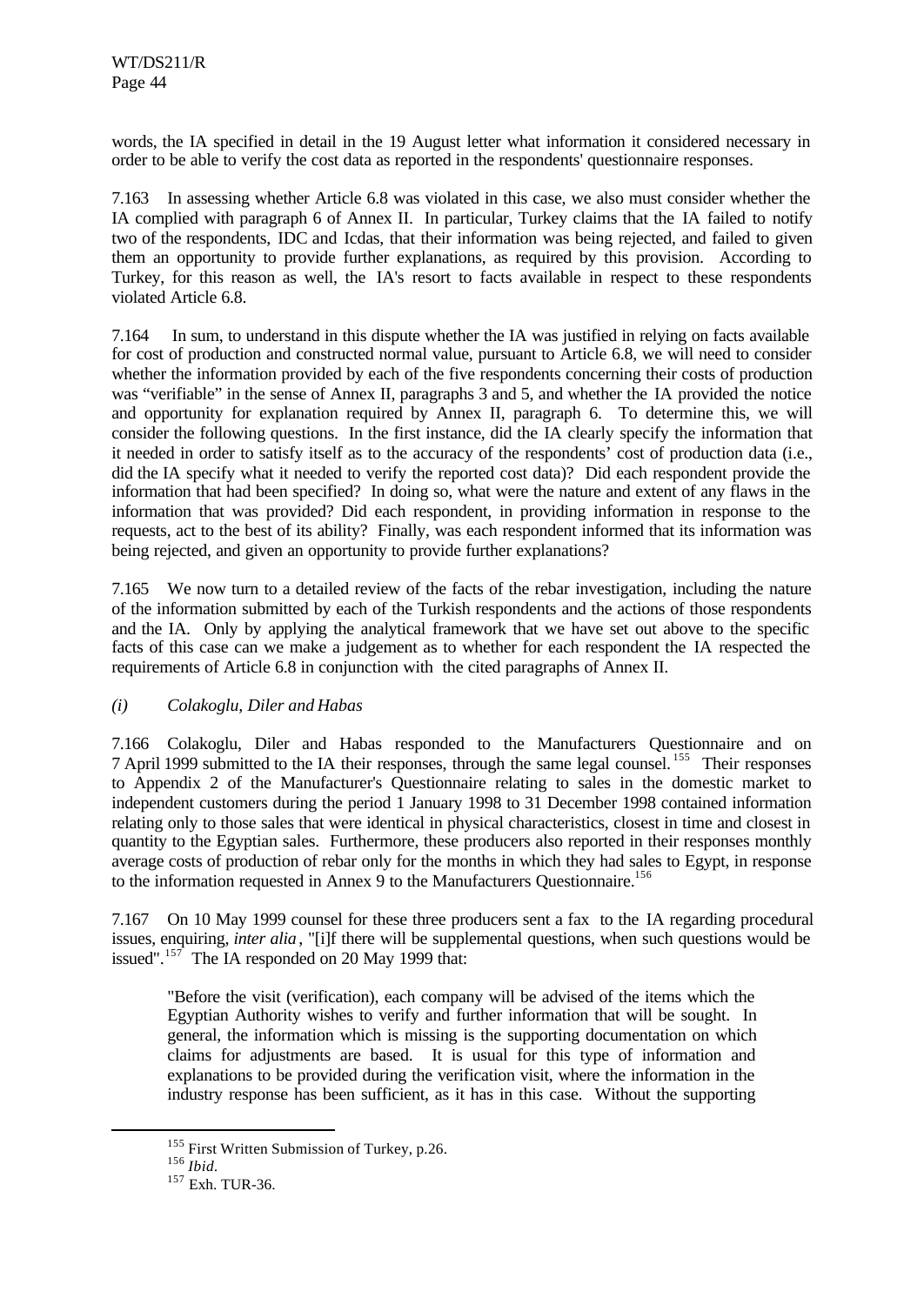data which is requested in the questionnaire however adjustments are not normally allowed."

7.168 The on-site verification of the information submitted by the three producers in response to the Manufacturer's Questionnaire was conducted in Turkey from 11 to 18 June 1999.<sup>158</sup> In the verification reports relating to these three producers, no discrepancies between the information submitted and the verified information were noted by the  $IA.159$  It is common cause that the verification was limited to export sales and domestic sales and that the reported data on cost of production were not verified.<sup>160</sup>

7.169 On 12 August 1999 the IA sent faxes to all five respondents, including Habas, Diler and Colakoglu, regarding certain adjustments to their export prices and home market prices. These three producers responded to this fax and provided certain requested information and explanations, as well as comments, on 13 August  $1999$ <sup>161</sup>

7.170 On 19 August 1999 the IA sent letters by fax, the operational parts of which were identical, to all five Turkish producers.<sup>162</sup> In these letters the IA informed the producers that:

"The Investigating Authority has reviewed the cost and sales data that [name of company] has submitted thus far in this proceeding. In reviewing this data, the Investigating Authority has identified a number of concerns that are identified below.

As a threshold matter, the Investigating Authority is aware that during the period of investigation, Turkey was experiencing hyperinflation on the order of roughly 5 percent per month. The Investigating Authority would , therefore, expect to see in the data submitted by [company name] a substantial increase during the period of investigation both in the home market sales prices and in the cost of production. The Investigating Authority has reviewed the data submitted by [company name], and it appears that the data is not consistent with the inflationary conditions experienced in Turkey during the subject period. [The IA then gives details of cost data of materials, labour, manufacturing overhead and selling, general and administrative costs ("SG&A") as submitted by the three producers and noted that these cost elements all showed a decrease during the subject period, despite the inflationary conditions.] The costs reported included no finance cost, yet the income statement that [company name] supplied indicated significant financing expenses. The costs reported include a deduction for "interest expense", the Investigating Authority would need an explanation for this cost and why it is deducted from cost of production.

…

l

The above data reported by [company name] indicate that your reported costs do not reflect the inflation in effect. The Investigating Authority, therefore, intends to adjust the cost data reported by [company name] and eliminate those home market sales that are determined to be not in the ordinary course of trade.

In the event you disagree with the proposed course of action, we require that you supply the Investigating Authority with source data and with audited financial data establishing the accuracy of the summary data that you supplied. We also require that

<sup>&</sup>lt;sup>158</sup> First Written Submission of Turkey, p.29.

<sup>&</sup>lt;sup>159</sup> Exh. TUR-6(Diler), TUR-7(Colakoglu) and TUR-8(Habas), respectively.

<sup>&</sup>lt;sup>160</sup> Verification Reports by the IA, submitted by Turkey as Exh. TUR-4(Icdas), TUR-5(IDC), TUR-6(Diler), TUR-7(Colakoglu) and TUR-9(Habas), respectively.

 $161$  Exh. TUR-25.

<sup>162</sup> Exh. TUR-11.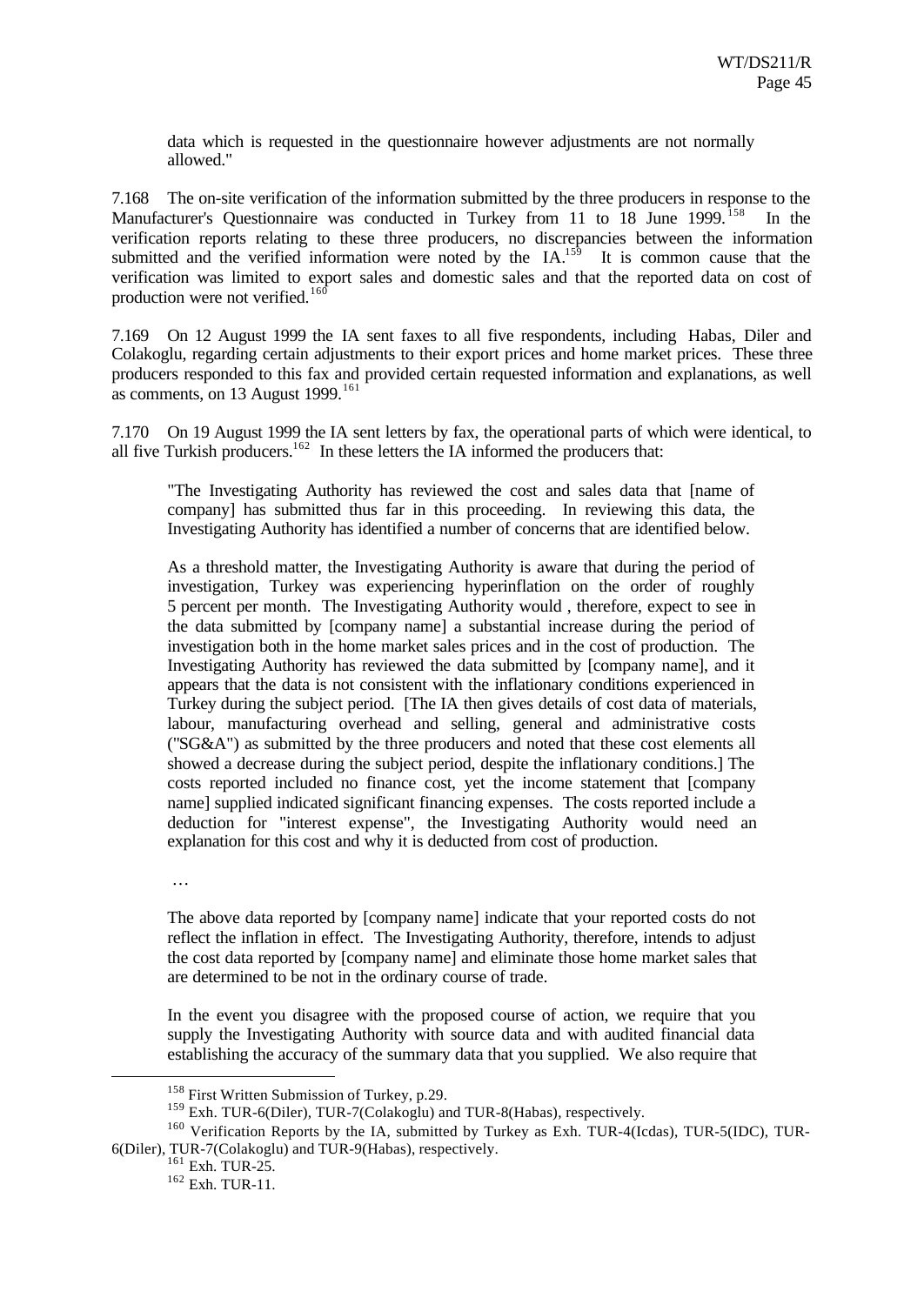you provide a full and complete explanation regarding the issues set forth above. In addition, you must reconcile the costs that you submitted to the audited financial statement. Attached hereto is a list of the data required by [company name] in the event you propose a modification of the Investigating Authority's approach.

The Investigating Authority intends to conclude this investigation in the near future. Therefore, any response to this letter must be accompanied by the data identified in the attached list and must be received by the Investigating Authority no later than September  $1<sup>st</sup>$ , 1999. Any response received after that date may be rejected by the Investigating Authority.

List of supplemental materials required accompanying any response to this letter.

*1. Basic Source Documents.*

[Company's name] audited financial statements, including all footnotes, covering full calendar years 1997 and 1998, and any draft or interim financial statements and footnotes covering [different periods for different companies].

The annual or semi-annual submissions made to the Turkish tax authorities for full calendar years 1997 and 1998.

A chart of accounts for full year 1998 and the first half of 1999.

Cost of production data prepared in accordance with app. 9A for the months [different months for the different companies].

*2. Accounting Practices*

Provide a written summary of the basic books used in your accounting system. Use a diagram if possible.

Provide a review of the accounting system using the basic books summary, chart of accounts, and the financial statements. Show how sales and expenses are posted to the various ledgers and statements  $(i.e.,$  demonstrate the manner in which source documents for sales and expenses flow into the financial statements via accounting vouchers, journals, subsidiary ledgers, and general ledger accounts).

Provide a complete list of the types of computer reports generated and/or available in the ordinary course of business. Provide samples of each of these reports.

*3. Merchandise*

Provide a complete list of all products sold during the period of investigation, and a list of the internal accounting codes for these products that were used to record costs, sales, or expenses.

*4. Materials*

A. Provide the material inventory ledgers for the subject merchandise showing the raw materials, work in process, and finished goods inventory showing the balance and activity in the accounts for each month during 1998 and an explanation of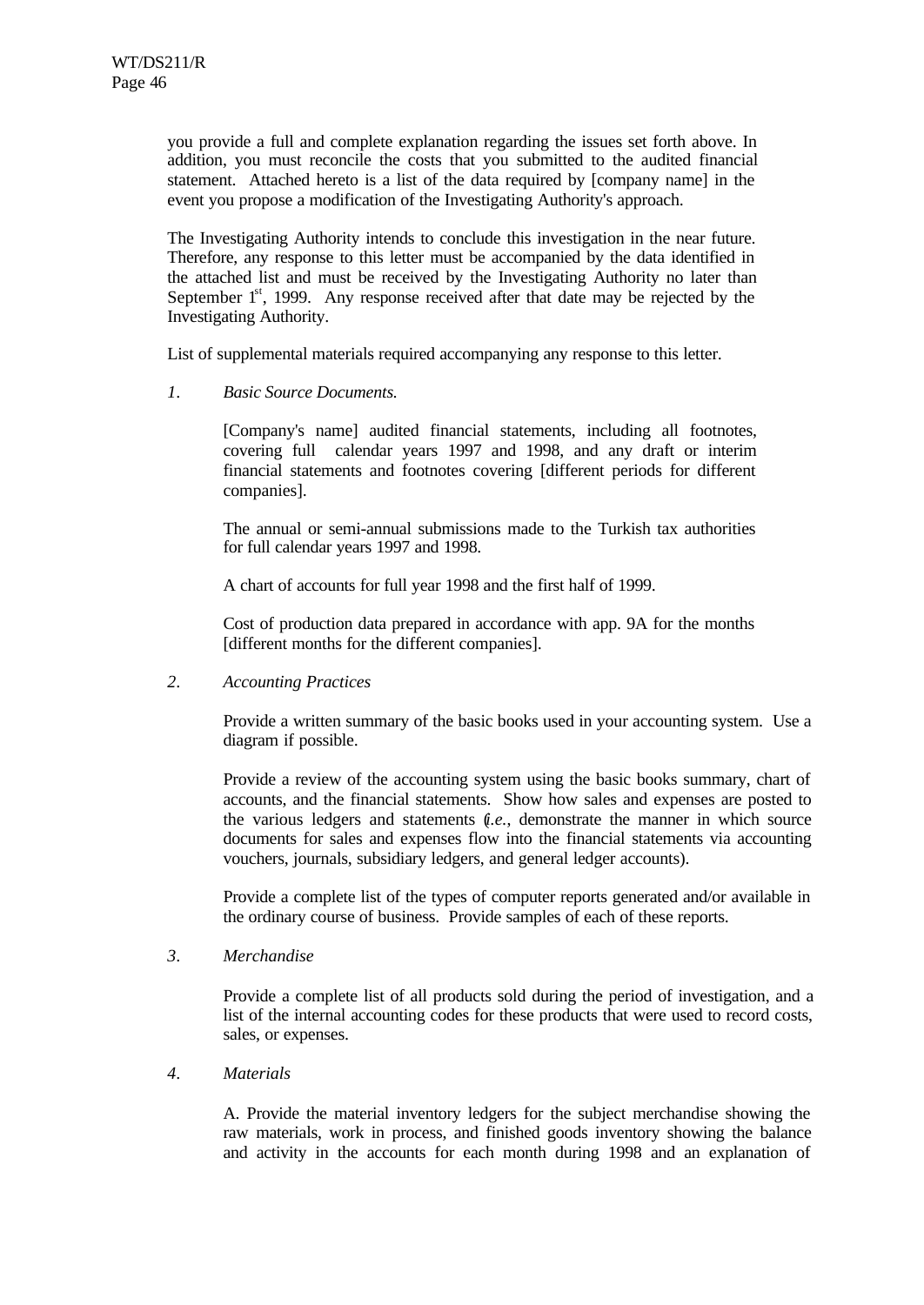whether and how inventory values are adjusted for inflation in [company name] accounting records.

B. Reconcile the total value from the inventory ledgers for the months of [different months for each company] to [company name] general ledger and financial statement.

C. Provide a copy of all material purchase orders placed during the months of [different months for each company]. A copy of the appropriate pages from the payments ledger showing payment for those purchases.

D. A worksheet reconciling the materials costs that you submitted in your summary to the Investigating Authority to the company's audited financial statement.

#### *5. Labour*

A. Explain whether any adjustments have been made in [company name] accounting records to recognize the inflation that occurred during this time.

B. Explain the basis on which labour was allocated to the subject merchandise.

C. Reconcile the labour costs reported for [different months for each company] to the general ledger and to the financial statement, and provide supporting documents, including bank statements for those months.

*6. Overhead*

A. Explain whether any adjustments have been made to account for the inflation that occurred during this time.

B. Provide a complete list of all expenses included in the category "overhead" which you provided in your summary to the Investigating Authority.

C. Provide a complete list of all depreciation expenses and reconcile those expenses to the summary which you provided to the Investigating Authority for the months of [different months for each company].

D. Specifically explain whether your recorded depreciation expenses take into account the inflation that occurred during this time.

#### *7. Complete sales listing*

A. Provide the complete sales journal for the subject merchandise for the months of [different months for each company]. Provide a worksheet for [different months for each company] which reconciles the monthly sales total to the financial statement sales total.

B. Using the worksheets developed for the previous step, reconcile the total reported export and home-market sales to sales journal(s), summary entries in the general ledger based on sales journals, and the financial statements for [different months for each company]. Show how the sales listing flows to subsidiary ledgers, the general ledger, and the financial statements for 1998."<sup>163</sup>

<sup>163</sup> Exh. TUR-11.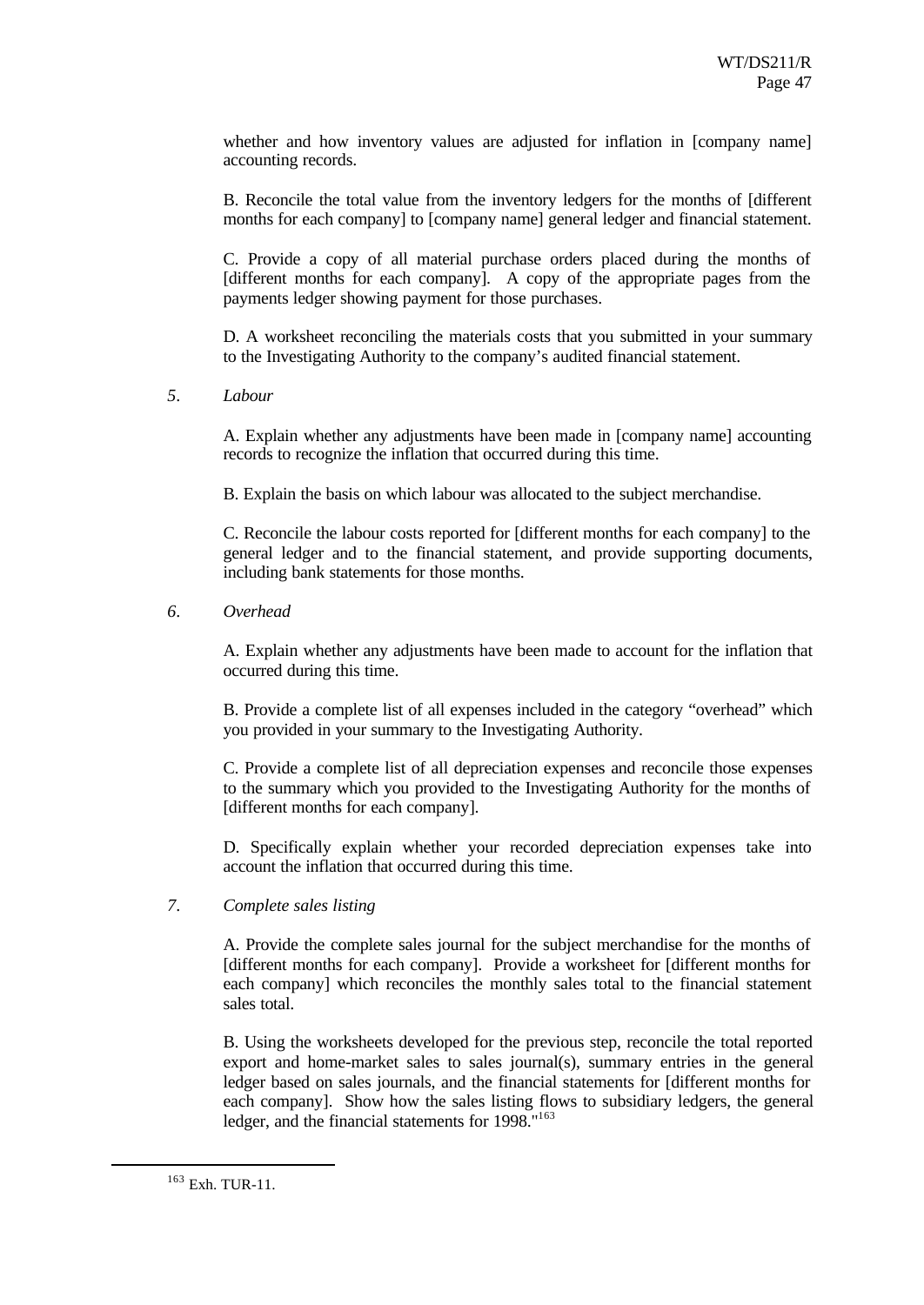7.171 Counsel representing these three producers requested on 23 August 1999 an extension of 51 days, to 22 October 1999, of the time-period of 13 days originally provided for the submission of responses to the IA's letter. The stated reasons for requesting the extensions were that Turkey had suffered a major earthquake on 17 August 1999, with consequent absence of key employees attending to their families or helping with relief efforts, as well as the fact that these companies were scheduled to undergo verifications in EU and Canadian antidumping investigations within the following 35 days.<sup>164</sup> Icdas requested on 26 August 1999 an extension of 40 days, until 11 October 1999, and IDC requested an extension until 15 October 1999. The IA informed all five producers, on 26 August 1999, that an extension had been granted to 15 September 1999, that is, an extension of 14 days.

7.172 On 15 September 1999 the counsel for the three producers, Habas, Diler and Colakoglu, submitted their responses to the 19 August 1999 letter.

7.173 The IA informed these producers by letter dated 23 September 1999 that certain requested information and underlying documents had still not been submitted. In all three cases, for example, concerning material costs, for which the IA in the 19 August letter had requested data and supporting documents (purchase orders, payment ledgers, etc.) regarding raw material purchases, the respondents had submitted only information relating to billets, i.e., providing their internal transfer prices of the billets they themselves had produced, rather than the requested information on the raw materials used to make the billets.<sup>165</sup>

7.174 In the 23 September 1999 letters, the IA requested the three producers to address the deficiencies in the responses they had submitted on 15 September 1999.

7.175 Specifically, with respect to **Habas** the IA requested the following:

"*1. Basic data:*" The IA requested Habas to provide the total monthly quantity of billets/rebars produced during the period of investigation.

"*2. Materials:*" According to the IA no information was submitted for auxiliary materials used in the production process in attachment no 4 (to the 15 September response) and the IA requested a complete monthly list of all raw materials used to produce rebars and the percentage each represent of the finished product. The information requested was set out in an annex. According to the annex, the information to be submitted under the heading "materials used" was to be broken down into scrap, graphite, ferro alloys, electrodes etc, and "labour" into sub-headings "From scrap to billet" and "From billet to rebar" and the same with regard to "overhead". The other cost items requested were the same as in the format attached to the original Manufacturer's Questionnaire."

7.176 The IA also requested that supporting documents such as purchase orders, purchase invoices, and production line documents that show the total cost of producing billets as well as rebars, be submitted and that all these documents should also be fully translated.

7.177 The IA requested that the allocation base of material used for each size, should also be submitted.

<sup>&</sup>lt;sup>164</sup> First Written Submission of Turkey, p.37.

<sup>&</sup>lt;sup>165</sup> According to Turkey "the original responses of each producer put the IA on notice that each company was reporting its internal cost of billet as the reported raw material cost. Footnote 91 in Turkey's First Written Submission.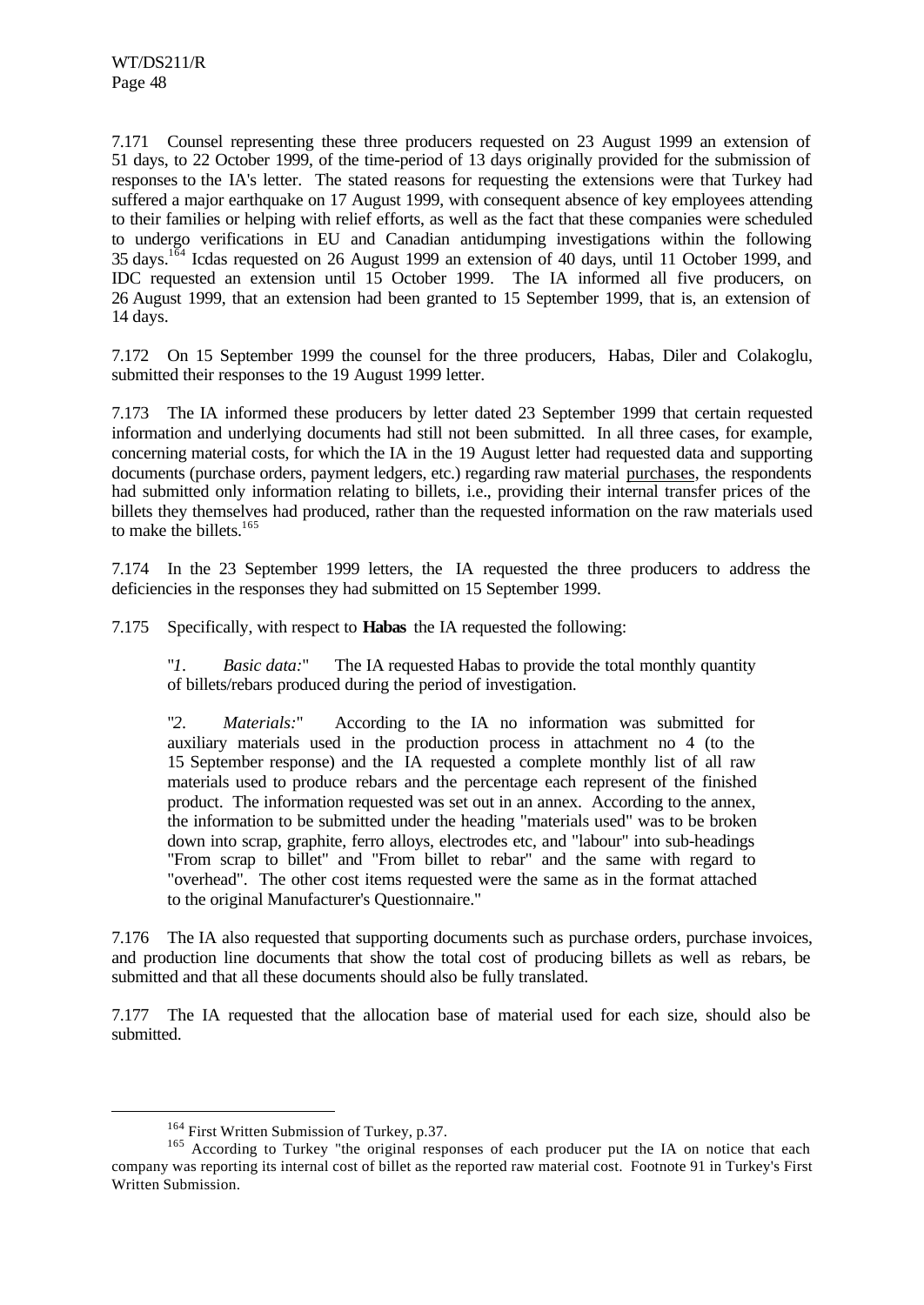"*3. Labour:*" The IA requested that the costs of goods sold (COGS – attachment no. 10 to the response of 15 September) be translated and that supporting documents like sample payroll records or time cards be furnished. These documents should also be translated.

*"4. Overhead:*" The IA requested that the total amounts of factory overhead (item by item) and how they were allocated to each size, be provided.

"*5. SG & A:I*" The IA requested that the total amount of SG & A (item by item) and the allocation basis of these amounts to each size, be submitted.

"*6. Complete sales listing:*" The IA requested the total sales quantity for each size.

"*7. Interest expense:*" The IA requested a list identifying separately interest expense from interest income."

7.178 The IA also informed Habas that:

"Generally speaking, most documents provided were in Turkish. A full translation should be attached to each document, for example, a detailed manufacturing cost and packing cost reconciliation.

Please provide us with a full explanation demonstrating how and where the high inflation rate is already included in all cost elements during the POI.

The above-mentioned items no. 4,7 should be submitted within 2 days."

7.179 The information other than items 4 and 7 was to be submitted within five working days from 23 September 1999. The IA did not indicate what the consequences would be if these deadlines were not met.

7.180 With respect to **Colakoglu**, the IA requested almost exactly the same information. The only difference was that under the heading "Overhead", Colakoglu was also requested to furnish a translation of documents that it had submitted in Turkish.

7.181 In the case of **Diler**, almost exactly the same information as that requested from Colakoglu, was requested, except that under the heading "Basic data", Diler was requested to provide the total monthly quantity of scrap purchased (domestic listed separately from imported scrap), billets produced, billets sold (domestic listed separately from exported billet) and rebars produced during the period of investigation (by size).

7.182 In response to the IA's requests, counsel to these three producers informed the IA on 28 September 1999 that:

"The previously submitted responses of Colakoglu, Diler and Habas to the ITPD questionnaire are complete and accurate. … .

Responses which were entirely complete in April 1999 remain so today.

….

The documents provided on 13 September in response to the questionnaire of 19 August 1999 are translated in sufficient detail to enable ITPD to ascertain their contents. Many of these documents had been previously given and translated in full;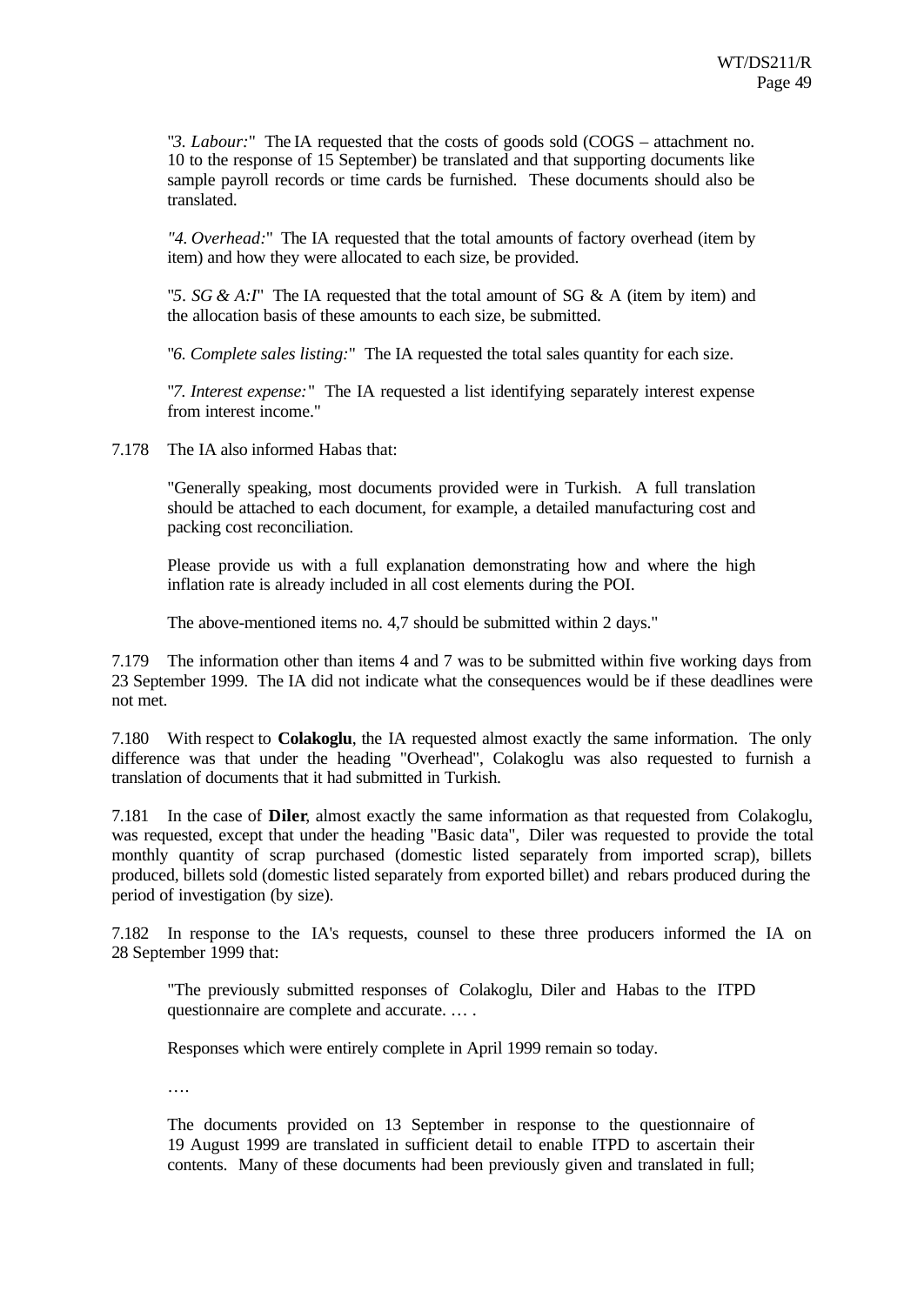for example, financial statements had been previously given in full translation, so we did not provide duplicative translation. Similarly, the packaging cost reconciliations sought in the 23 September letter were in fact provided during the verification, when ITPD fully verified packing costs and inspected, translated, and copied original documents.

If ITPD remains unable to locate the original translations or to identify the pages of the 15 September response where translations are provide, or if ITPD requires any additional explanations, we will be pleased to come to Cairo to review these documents with ITPD. Such a meeting could be arranged after the third week of November, if desired. Before that time, counsel's time is fully booked, but we would expect ITPD to afford us this scheduling courtesy in view of the events herein since verification was concluded.

With reference to ITPD's request for additional information in the ITPD letter of 23 September, we note that ITPD is requiring responses to the letter 'within 2 days' for certain items and 'no later than 5 working days' for other items.

International courier service from Turkey to Egypt requires 2 days. Therefore it is physically impossible to provide documentation within 2 days. Furthermore, even a 5-day time-limit is unreasonable; no respondent could possibly provide factual responses in such a period of time. Thus the time limits set for this questionnaire response are unreasonable and impossible to meet, and hence in violation of GATT AD Code [sic], Art 2.4 ('unreasonable burden of proof') and Art 6.1 (respondents shall be given 'ample opportunity to present evidence …').

In particular, with reference to 'Attachment 1' of ITPD's 23 September letter,: ITPD has not previously requested this type of information. It thus amounts to a new cost questionnaire. The question is extremely burdensome; respondents estimate that, if the questions were properly posed(sic), it would take at least a month to provide the answers. ….

….. Colakoglu, Diler and Habas object to what is blatantly a mail order verification. …

If ITPD does not understand any of our submissions or wants more explanation, we are willing to meet with ITPD in Cairo to explain anything about which ITPD has questions.

Colakoglu, Diler and Habas have answered every question of the questionnaire, …

As of the end of the verification, the factual record is complete.

In short, Colakoglu, Diler and Habas stand by their responses and demand a calculation based on their responses as submitted."

7.183 On 28 September 1999, the IA responded to this letter, informing the counsel for the three respondents that "we note that you did not fully respond to the following items: materials, labour, overhead, SG&A, interest expense and detailed cost sheet. Therefore, the ITPD will use other data provided by your clients which were satisfactory, but will use facts available for the above-mentioned  $\frac{1}{1}$ tems."<sup>166</sup>

<sup>166</sup> Exh. EGT-13-6.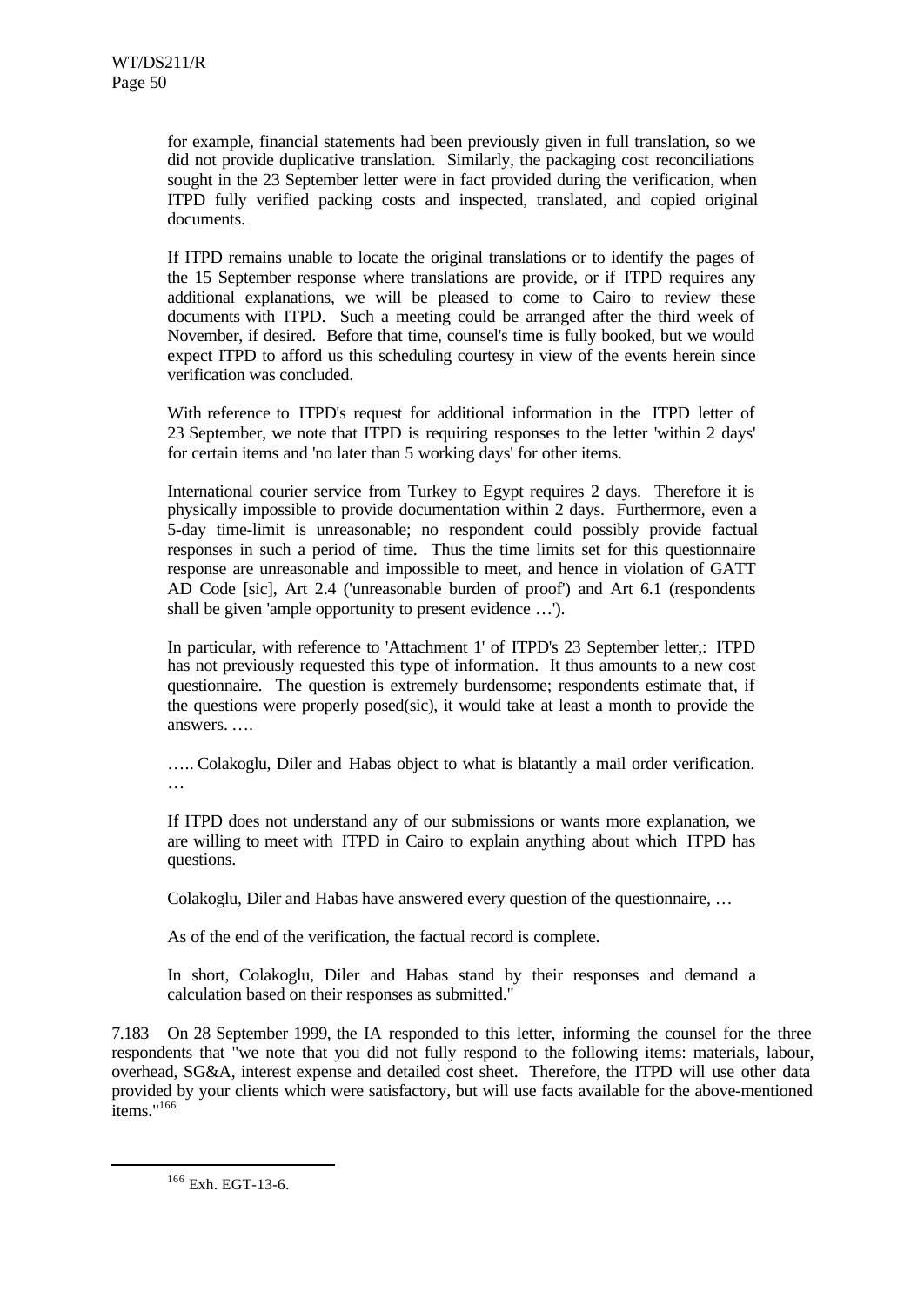7.184 On 28 September 1999, counsel for these three companies responded to the IA's letter of 28 September, informing the IA that they:

"reiterate that they are absolutely entitled to a decision based on their own data. They answered the questionnaire, received no supplemental questions, and successfully underwent verification. Questionnaires subsequent to verification are *ultra vires* and cannot be the basis for facts available. … . Furthermore, respondents' submissions of 15 September fully support and verify the accuracy of respondents' reported costs. … Colakoglu, Diler and Habas are therefore entitled to a margin calculation based on their own numbers, as submitted. Any other outcome – in particular, any 'facts available' outcome – would be unlawful. $167$ 

7.185 In a letter dated 5 October 1999 to counsel for these three producers, the IA referred to that counsel's previous suggestion of a "possible" meeting in Cairo to explain the data submitted by Colakoglu, Diler and Habas and stated that "any further comments or explanations regarding the request of ITPD for supplemental information should have been included in your responses, the deadline for which has passed. We will consider any further information to be untimely. … ."

7.186 Concerning the three respondents as a group, in the IA's Essential Facts and Conclusions Report of October 1999<sup>168</sup> under the heading: "The IA's Request for Supplemental Information", the IA stated that:

"On September 15, 1999, respondents Habas, Diler and Colakoglu responded to the Investigating Authority with some incomplete data and argued that the Investigating Authority's request for additional data was procedurally improper. These respondents argued that the Investigating Authority is prohibited from requesting further data and that, following a verification, the Investigating Authority is required to accept all data submitted by respondents that the Investigating Authority did not find to be inaccurate as a result of the verification. The data provided on September 15 were incomplete and some of them were untranslated, so on September 23, 1999, these respondents were requested to complete the data and translations required. On September 28, 1999, respondents replied that they had previously submitted all data required on September 15, 1999."<sup>169</sup>

7.187 Under the heading "Normal Values" the IA commented as follows:

"The Investigating Authority applied partial facts available to calculate the normal value for Habas, Diler and Colakoglu. These respondents failed to respond completely to the Investigating Authority's requests for information. On this point, each of these respondents submitted responses to the Investigating Authority's initial questionnaire and participated in a verification of those responses. Following these verifications, the Investigating Authority issued follow-up requests for information seeking supplemental cost and sales data. These respondents did not provide complete responses to the Investigating Authority's requests. The Investigating Authority forwarded two additional requests for the respondents to complete the responses; however, the requested information was not provided. … As part of this investigation, the Investigating Authority requested that respondents supply source documents supporting certain of its claims of material, labor and overhead costs. Respondents were also requested to reconcile certain costs to their financial

<sup>167</sup> Exh. EGT-9.

 $168$  Exh. TUR-15.

<sup>169</sup> Exh. TUR-15, *Essential Facts and Conclusions Report*, para. 1.6.2.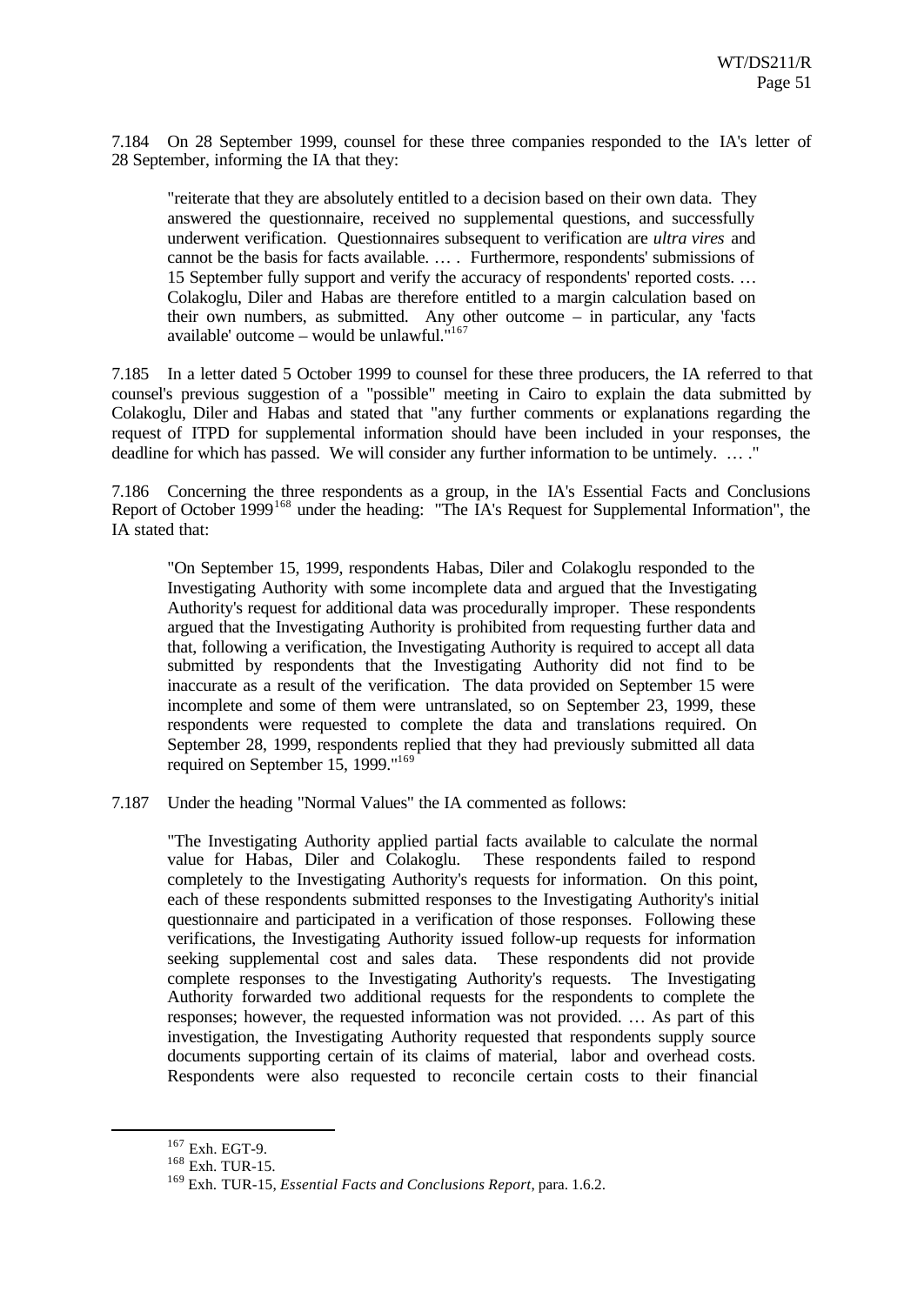statements covering the investigations period. Respondents declined to provide the necessary data."<sup>17</sup>

7.188 Concerning the three respondents individually, the IA commented as follows in the *Essential Facts and Conclusions Report* with regard to the failure of each to submit the requested information and/or supporting documentation.

7.189 Regarding **Habas**, the IA commented as follows:

"Although the Investigating Authority twice requested full costs of production for the entire POI, the company only provided costs for two selected months, and there is no evidence on the record that these were representative of the period."<sup>171</sup>

7.190 Regarding **Diler**, the IA commented as follows:

"… Diler did not provide sufficient information for the Investigating Authority to confirm the monthly specific costs of materials, labor, or overhead during the period of investigation despite being requested to do so."<sup>172</sup>

7.191 Regarding **Colakoglu**, the IA commented as follows:

"… Colakoglu did not provide sufficient information for the Investigating Authority to confirm the monthly specific costs of materials, labor, or overhead during the period of investigation despite being requested to do so."<sup>173</sup>

7.192 In comments on the *Essential Facts and Conclusions Report*, counsel for these three producers asserted that "… respondents have submitted complete sales and cost databases which were verified or reconciled to financial statements", "… the respondents' post-verification submissions were fully responsive to ITPD's inquiries – even though those inquiries were, themselves, ill-founded in law and in fact – and as such they provide compelling reason for ITPD to correct the manifest error in the use of facts available and, instead, to issue a final determination in accordance with respondents' databases as submitted and without change", and with reference to the information submitted on 15 September 1999, that "[i]ndeed, the submission was in many respects more than what ITPD had requested, and there were adequate translations for each and every single document".  $174$ Counsel did not address the specific issues raised by the IA regarding incomplete information.

7.193 In the *Final Report*, issued in October 1999, the IA stated, under the heading "Complete or Incomplete Sales/Cost Responses":

"We note that these three respondents' [referring to Colakoglu, Diler and Habas] repeated assertion that they 'have submitted complete sales and cost databases which were verified or reconciled to financial statements' is simply incorrect. The sales databases were verified. As for the cost databases being reconciled to financial statements, we requested their trail balances and, when the respondents provided them on September 15, 1999, along with a claim that '[t]rial balances do not contain quantity (tonnage) data, so they will not reveal any information concerning unit costs. Moreover, trial balances are company-wide, and will generally not reveal anything of particular relevance concerning rebar production'. We subsequently requested English translations but never received them. However, in their October 15, 1999

<sup>170</sup> *Ibid,* para*.*3.2.1.1.

<sup>171</sup> *Ibid*, para.3.2.2.1.

<sup>172</sup> *Ibid*, para.3.2.3.1.

<sup>173</sup> *Ibid*, para.3.2.4.1.

<sup>174</sup> Exh. TUR-20.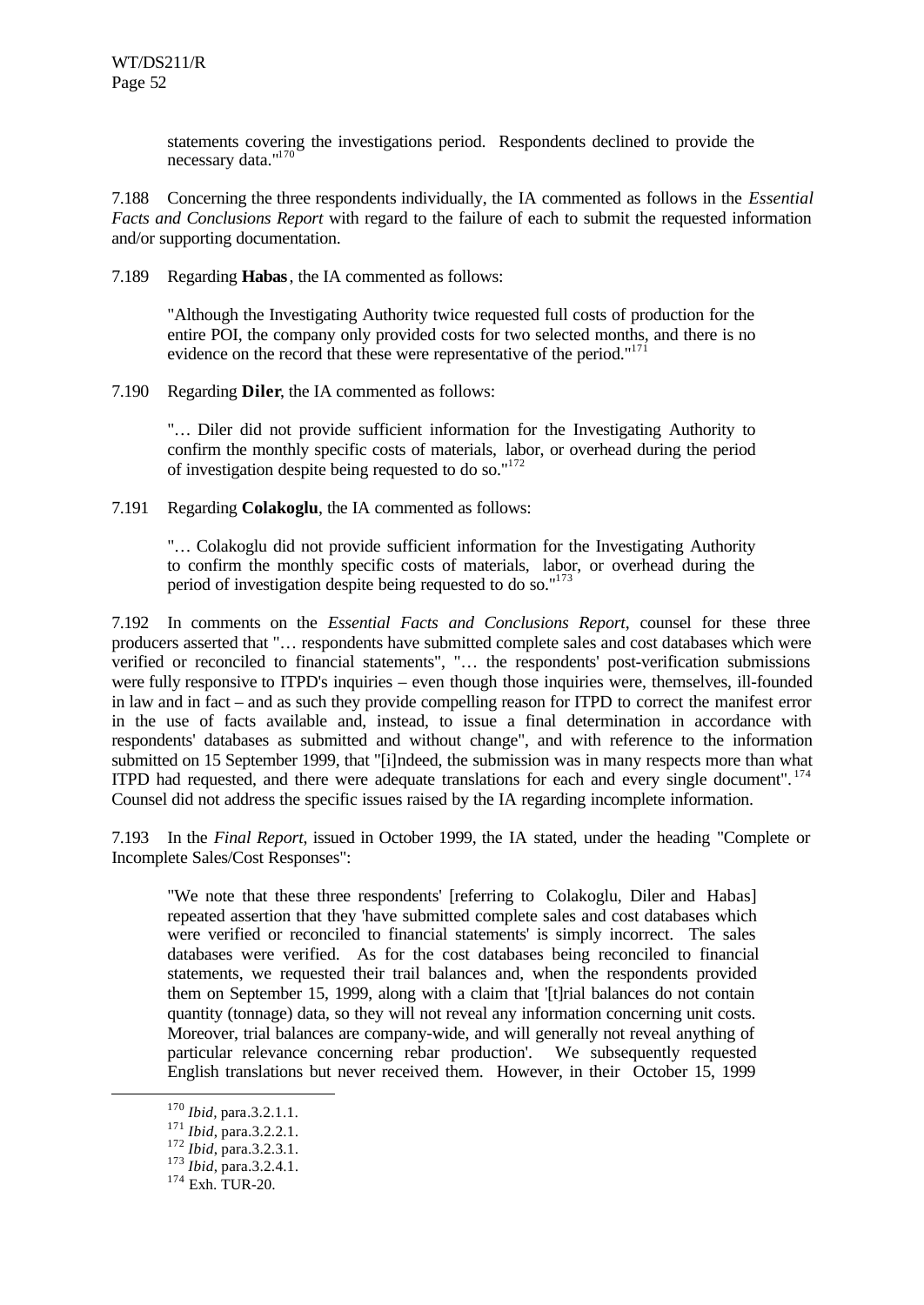comments respondents assert that they 'clearly and unequivocally reconciled their monthly conversion – labor and overhead – to their trial balances, and thence to the general ledger'. This latter statement is somewhat disingenuous in light of the September 15 statement, regardless, since we never received the requested translations, this information was not usable. Thus, it is simply incorrect that the cost databases were reconciled to financial statements.

….

The Department points out that all cost information was requested for the entire 12 month period in the original questionnaire, but only selected costs were provided; one firm provided detailed cost data for only 4 months, corresponding to the 4 months of Egyptian sales, and a second firm provided detailed cost data for only 2 months of the period. Although the three firms provided 12 months of material, labor and overhead costs, for all three firms these responses were unusable for various reasons: they were limited to materials, labor, and overhead, there was no supporting evidence, no clarifications, and no narrative or further explanations, there were no detailed breakouts of these cost elements such as overhead, and various documents were not translated into English, all of which the Department had requested. Although in response to supplemental requests for information to cure these deficiencies the respondents provided various additional supporting evidence and further arguments about previously furnished data, they failed to provide much of the above necessary information, clarifications, supporting evidence and translations. In sum, the responses remained deficient in many respects; the Department used respondents' data whenever it was sufficient, and only used partial facts available for data that were missing, deficient, or inadequate. "

7.194 Under the heading "Normal Values", with reference to Colakoglu, Habas and Diler, the IA commented as follows:

"These respondents did not provide complete responses to the Investigating Authority's requests. …. As part of this investigation, the Investigating Authority requested that respondents supply source documents supporting certain of their claims of material, labor and overhead costs. Respondents were also requested to reconcile certain costs to their financial statements covering the investigation period. Respondents declined to provide the necessary data.

…

These respondents have argued that the data that they submitted was sufficient and those facts (sic) available should not be applied. However, the submissions of these respondents are deficient in several respects. For example, the Investigating Authority requested copies of invoices and purchase orders for purchases of scrap made by respondents during the investigation period. The Investigating Authority considers these source documents important to determine the reliability of the submitted data. These three respondents refused to provide any such evidence of the cost of scrap, or, in fact, of any other materials. …

As another example the Investigating Authority requested that the respondents reconcile reported labor costs with the companies' financial statements. None of these respondents supplied the requested reconciliation or explained why such reconciliation could not be provided. Similarly, the Investigating Authority requested that the respondents reconcile monthly sales amounts to the companies' financial statements. Once again, neither the data nor an adequate explanation was provided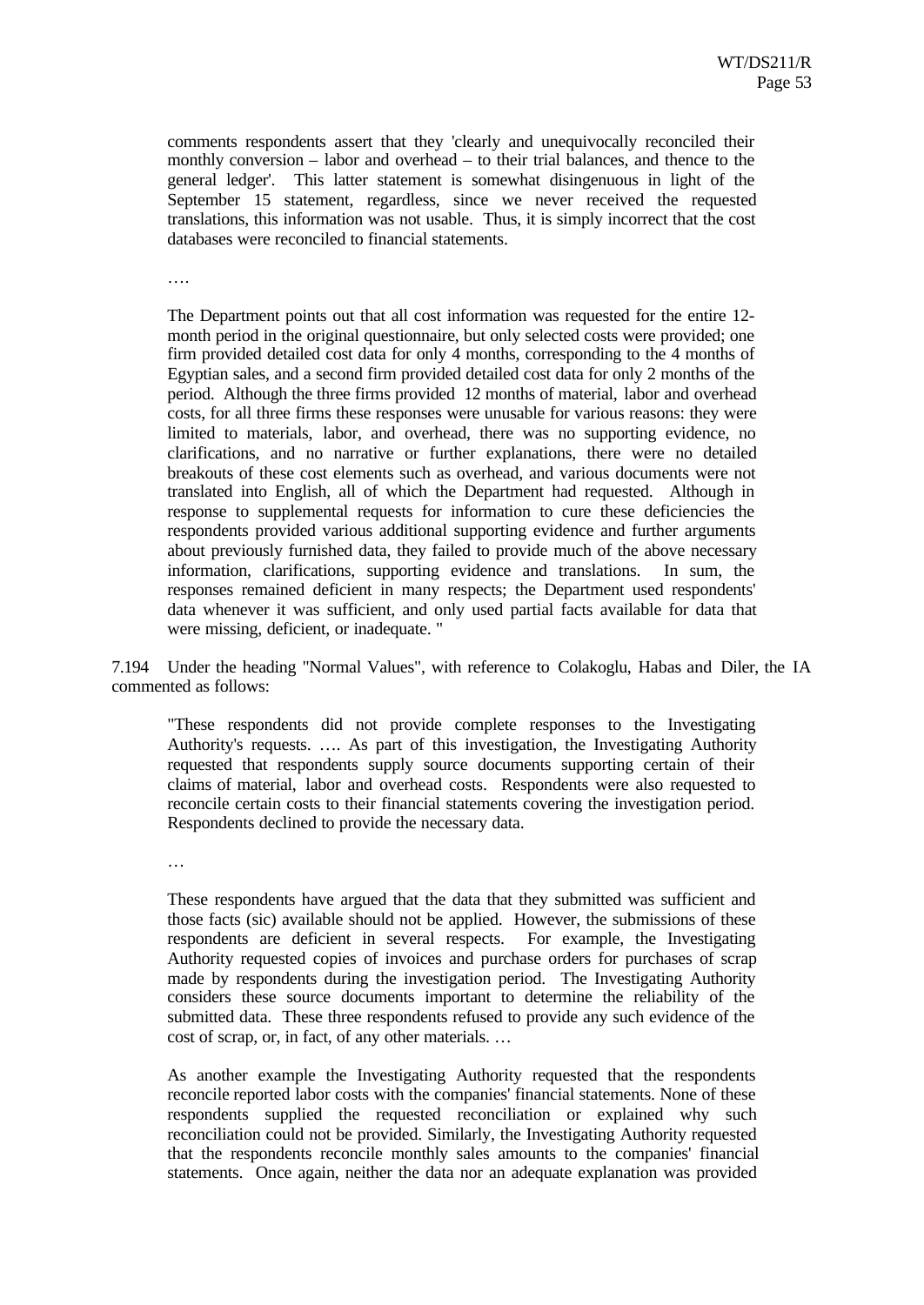by these companies. Further, the Investigating Authority requested that translations be provided for the materials submitted by respondents, however, several of the documents were provided with no such translations."<sup>175</sup>

7.195 In its *Final Report* the IA did not add to its comments in the *Essential Facts and Conclusions Report* relating to the individual producers.

#### *(ii) Icdas and IDC*

7.196 As indicated in paragraph 7.170, *supra*, these two companies received basically the same letter, dated 19 August 1999, as Colakoglu, Diler and Habas, from the IA. The contents of the letter are set forth in that paragraph.

7.197 Both of these companies also received, on request, an extension from the IA for the submission of their responses to the 19 August 1999 request, from 1 September 1999 to 15 September 1999.<sup>176</sup>

### **Icdas**

7.198 On 15 September 1999 Icdas submitted to the IA its response to the 15 August 1999 request.

7.199 The IA responded to Icdas's 15 September submission on 23 September 1999, by stating that:

"1. Attachment 8 has not been received

2. Attachment 9 is unclear, please provide us depreciation expenses for Sep., Oct. and Nov. 1998 translated into English.

The above-mentioned items should be submitted within five working days."

7.200 Attachment 8 (which concerned labour costs) and the depreciation expenses breakdown, translated into English, were faxed by Icdas to the IA on 27 September 1999 and sent by courier on 28 September 1999.<sup>177</sup> According to Turkey, Icdas "responded fully to this information request in a timely manner and received no other indication from the IA that its response on September 15, 1999 was otherwise incomplete or unusable".<sup>17</sup>

7.201 In its *Essential Facts and Conclusions Report* of October 1999, the IA stated:

"Icdas … provided incomplete data and most of the data submitted were not supported by evidence."<sup>179</sup>

7.202 The IA further stated, under the heading "Comparison of the Net Home Market Price to the Cost of Production":

'… Icdas did not provide sufficient information for the Investigating Authority to confirm the monthly specific costs of materials, labor, or overhead during the period of investigation despite being requested to do so.'

<sup>175</sup> . Exh. TUR-16, *Final Report*, para.3.2.1.1. to 3.2.1.5.

<sup>176</sup> *See* para.7.171, *supra.*

<sup>&</sup>lt;sup>177</sup> Exh.TUR-40.

<sup>&</sup>lt;sup>178</sup> First Written Submission of Turkey, p.68.

<sup>179</sup> Exh.TUR-15, para.1.6.2.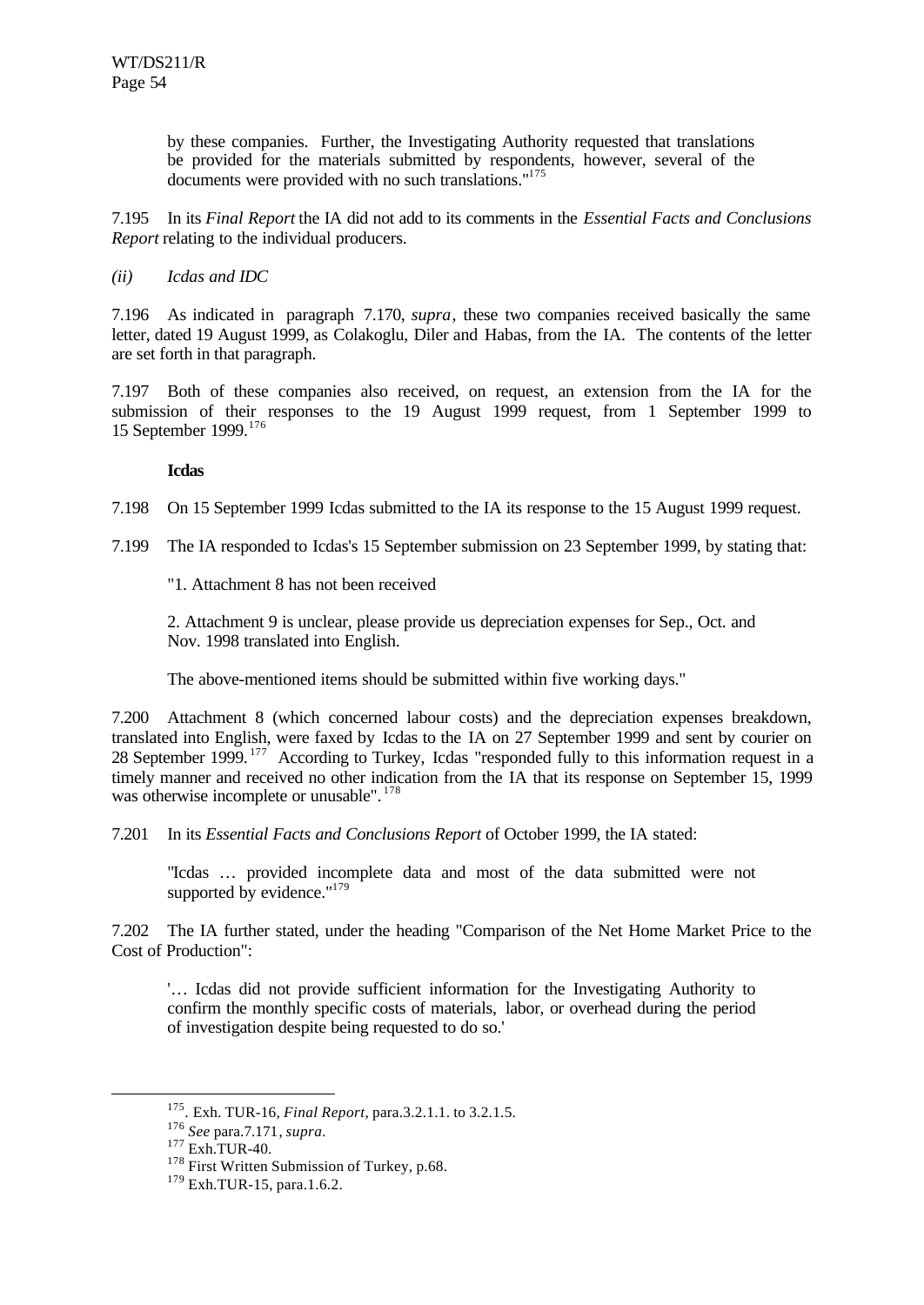7.203 In response to these statements in the *Essential Facts and Conclusions Report*, Icdas stated in its 14 October 1999 comments thereon that:

"Icdas timely responded to the Department's additional request for information dated August 19, 1999 and provided all the necessary information to the Department. In its letter No. 629 dated September 23, 1999, the Department listed outstanding issues in Icdas' responses dated September 15, 1999 and this remaining items are timely submitted to the department. If there would have been any other missing information, the Department should have notified Icdas to provide this missing or incomplete information in its letter No. 629. In the Report the department does not clearly state what information is found missing or incomplete."<sup>180</sup>

7.204 In its *Final Report* the IA stated that "Icdas and IDC provided incomplete data and most of the data submitted were not supported by evidence".<sup>181</sup> Although, as recounted above, the IA addressed in detail in the *Final Report* the failure of Colakoglu, Diler and Habas to submit certain requested information, no such detail was included in respect of Icdas or IDC.<sup>182</sup>

7.205 Instead, concerning Icdas' compliance with the 19 August request, the *Final Report* states:

"On September 23, 1999, the Department requested a missing document and several documents to be translated into English.  $\frac{183}{183}$  (emphasis added)

…

As for Icdas' claim that it 'provided all the necessary information' in response to the Department's August 19, 1999 request and that the 'remaining items are[sic] timely submitted' in response to the Department's September 23, 1999 request, that is incorrect. In fact, the firm did not furnish (1) the requested breakdown of labour and overhead costs, (2) the requested supporting documents for labour and overhead costs, (3) the requested allocations and allocation methodologies for materials, overhead, and SG&A, and (4) the requested reconciliations of submitted data to its financial statement. In addition, its explanation of how inflation was reflected/included in its costs was inadequate and unsupported."<sup>184</sup>

#### **IDC**

7.206 In response to IDC's submission of the information requested in the 19 August 1999 letter, on 23 September, the IA requested IDC to:

"… provide the following within five working days:

1.Interest expense: Furnish a list identifying separately interest expenses from interest income.

2.In worksheet 2 (factory cost and profit for domestic sales per ton) it is unclear whether the materials listed are scrap or billets, please specify.

3. Fill in the enclosed cost of production sheet for Aug., Sep., and Oct. 1998.

<sup>180</sup> Exh. TUR-26, p.3.

<sup>181</sup> Exh.TUR-16, para.1.6.2.

<sup>182</sup>*Ibid,* p.12-15.

<sup>183</sup> *Ibid,* para.3.1.7.10.

<sup>184</sup> *Ibid*, para.3.1.7.15.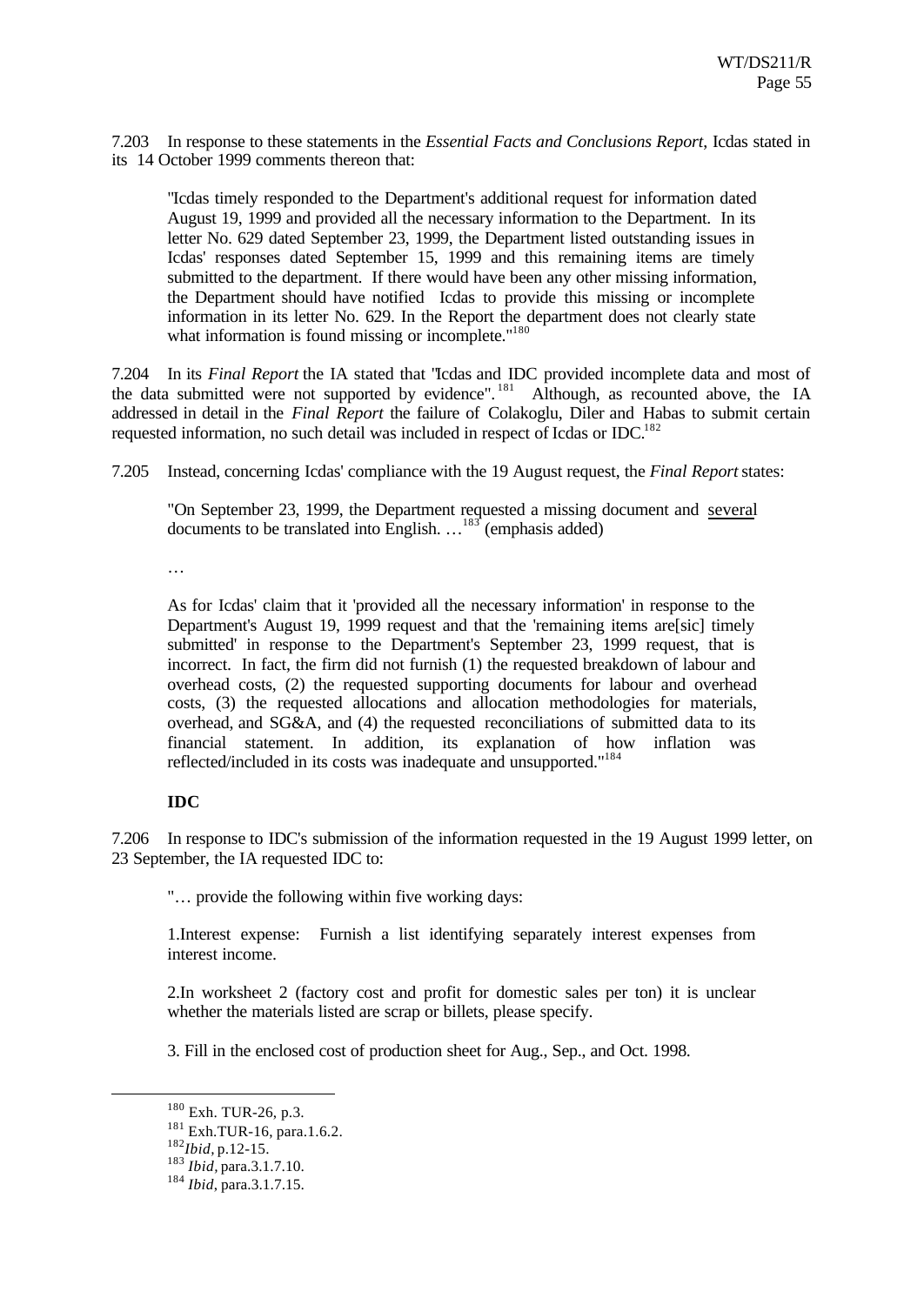Item 1 should be submitted within 2 days."<sup>185</sup> <sup>186</sup>

7.207 IDC faxed information on interest expense to the IA on 25 September, the due date. When informed by the IA that the fax had not been received, IDC resent it on  $29$  September 1999.<sup>187</sup>

7.208 On 28 September 1999, IDC faxed the information on the cost of production for the months of August, September and October 1998 to the IA. In the fax IDC also noted that the "production costs given in Worksheet 2 are calculated from scrap to rebar basis" and that "[m]aterials listed are the same as the cost of production sheets attached for item 3 (Cost of production sheets)".<sup>188</sup>

7.209 On 28 September 1999 the IA requested IDC to submit a list identifying separately interest expenses from interest income showing the difference between both interest expense and interest income per ton during 1998 on a monthly basis, with a note "[y]our effort will be appreciated if we According to Turkey, IDC faxed the requested receive the above-mentioned immediately".<br>information to the IA on 29 September 1999.<sup>189</sup>

7.210 As noted above, the IA issued its *Essential Facts and Conclusions Report* on 5 October 1999, applying "facts available" to IDC. In that report, as indicated above, the IA stated that "Icdas and IDC provided incomplete data and most of the data submitted were not supported by evidence". The IA also stated that:

"For materials, labor and overhead, since the company did not adequately demonstrate or support its claim that inflation was included, as facts available, since these costs varied significantly during the period, we used the highest cost for each element during the period to reflect the inclusion of inflation costs.<sup>"190</sup>

7.211 The IA did not identify in the *Essential facts and Conclusions Report* any particular document or other information that had been requested by the IA, but not submitted by IDC.

7.212 On 15 October 1999 IDC commented regarding the *Essential Facts and Conclusions Report* that:

"Up to today, IDC has always become(sic) cooperative with your Authority and have always given all information and supporting documents you requested. Therefore, facts available clause should not have been used. As you know, IDC has never refused your any request of any information. We have given all correct information and documents to you on time and informed you to contact us anytime you need more clarification and explanations."<sup>191</sup>

7.213 IDC attached to this letter "Worksheet 1: Cost of Production (From Billet to Rebar) for 1998", "Worksheet 2: Calculation of Financial Expenses for Constructed Normal Value Table and Constructed Normal Value table for IDC". Worksheet 1 contains the cost of production from billet to rebar for the months of August, September and October 1998 and is the same information that was faxed to the IA on 28 September 1999, except that in this document ex-factory sales prices and profits were added. Worksheet 2 contains information relating to interest expense (but not interest income), a

<sup>185</sup> Exh. EGT–13-1-2.

<sup>&</sup>lt;sup>186</sup> The cost of production sheet referred to, is identical to Attachment No 1 to the 23 September letters to Colakoglu, Diler and Habas.

 $187$  First Written Submission of Turkey, p.44.

<sup>188</sup> Exh. TUR-41.

<sup>189</sup> *Ibid.*

<sup>190</sup> Exh. TUR-15, para.3.2.6.1.

<sup>191</sup> Exh.TUR-27.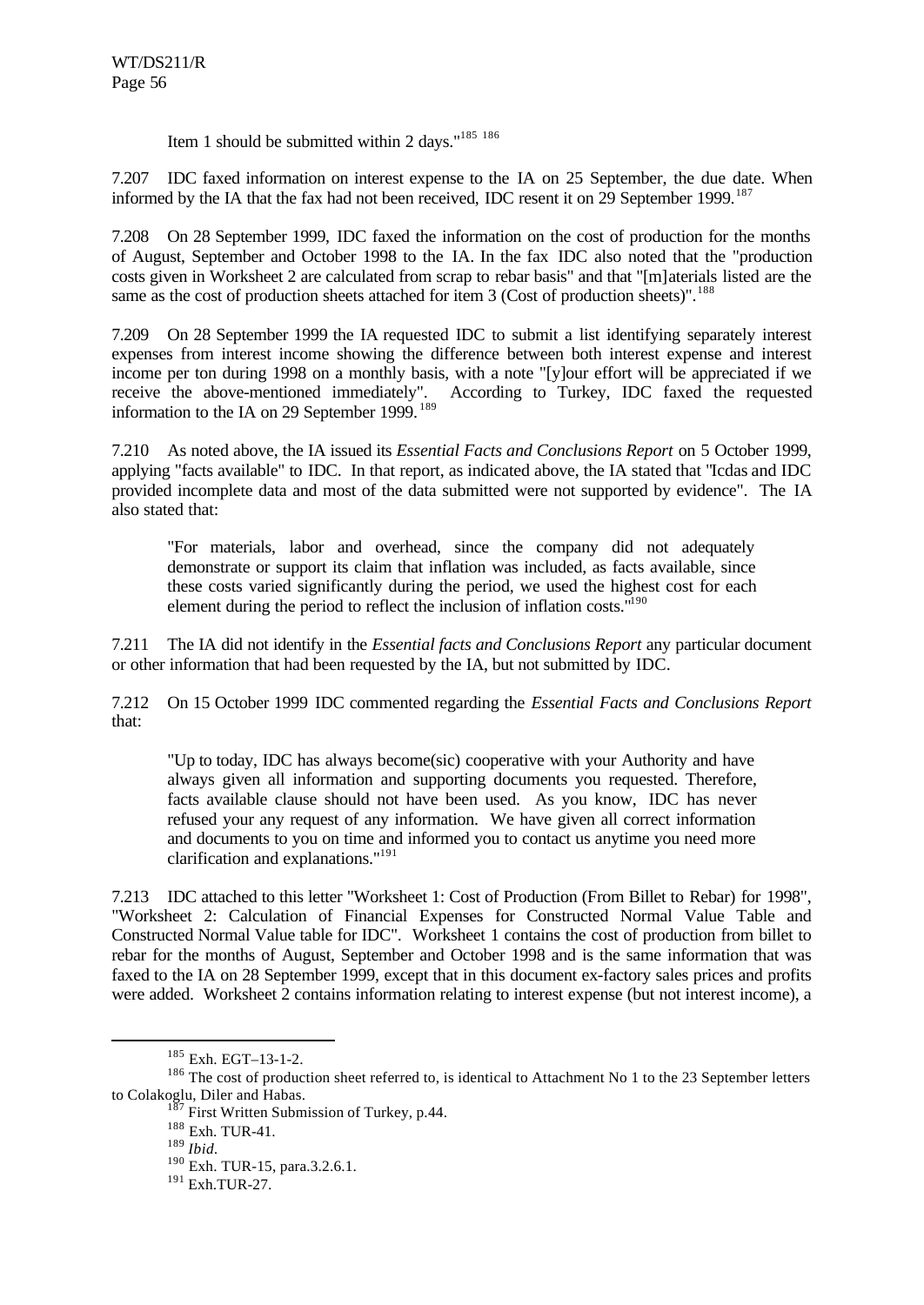list of productions items subject to interest expense, and a constructed normal value for IDC for the three months of August, September and October 1998.

7.214 In its *Final Report* the IA repeated that:

"Icdas and IDC provided incomplete data and most of the data submitted were not supported by evidence."<sup>192</sup>

7.215 Turkey takes strong issue with this characterization, alleging that all of the information requested by the IA, most importantly that provided on 15 September in response to the IA's 19 August request, as well as the further information provided in response to the IA's 23 September request, was submitted within the time-periods set by the IA.

7.216 The IA did not refer in the *Final Report* to any specific requested document or information not submitted by IDC. However, the IA stated that:

"With its comments on the Essential Facts Report Izmir (IDC) attached information which the Department, because it determines that this is new information untimely submitted, will not consider in this investigation."<sup>193</sup>

(b) Was the cost information requested by the IA on 19 August and 23 September 1999 "necessary information"?

7.217 We recall that the parties have submitted extensive arguments regarding the validity of the IA's rationale for seeking the detailed cost information. Turkey claims that "because the basis for initially questioning and then rejecting Turkish respondents' costs was unfounded, resort to facts available was unjustified under Article 6.8 of the Agreement". On the other hand, we note that the IA justified its request for the cost data as necessary to enable it to determine whether the respondents had made sales of comparison merchandise in the home market at prices that were below the cost of production, in accordance with Article 34 of the Egyptian Regulations. This provision, which essentially mirrors the provisions of Article 2.2 and 2.2.1 of the Anti-Dumping Agreement, allows investigating authorities to construct a normal value if sales of the like product in the domestic market of the exporting country are below costs of production plus SG&A. Egypt argues that the IA was not in a position to make this determination because the required information to enable it to make the determination was not submitted by the respondents in their responses to the initial questionnaire. On its face, this justification for seeking the detailed cost information appears plausible to us, given, as noted, that a below-cost test is explicitly provided for in Articles 2.2 and 2.2.1 of the AD Agreement. Thus, the requested information would seem to be "necessary" in the sense of Article 6.8.

7.218 As to the specific basis for the IA's 19 August request, the IA stated in that request that it was seeking the additional, detailed cost data because it was aware that Turkey was a country with a hyperinflationary economy, with inflation averaging "roughly 5 per cent per month". The IA indicated that it would have expected to see the effect of this hyperinflation reflected in the different cost elements reported by the respondents in the original questionnaire responses. The IA maintained this position throughout the process.

7.219 The parties are in agreement that the cost figures reported by the respondents did not reflect the increases one would normally have expected in a hyperinflationary economy. However, in their responses to the 19 August and 23 September information requests, the respondents provided a number of explanations for this in respect of scrap, labour and depreciation, the main cost elements questioned by the IA as not reflecting hyperinflation. According to the respondents, the international

<sup>192</sup> Exh.TUR-16, para.1.6.2.

<sup>193</sup> Exh.TUR-16, p.30.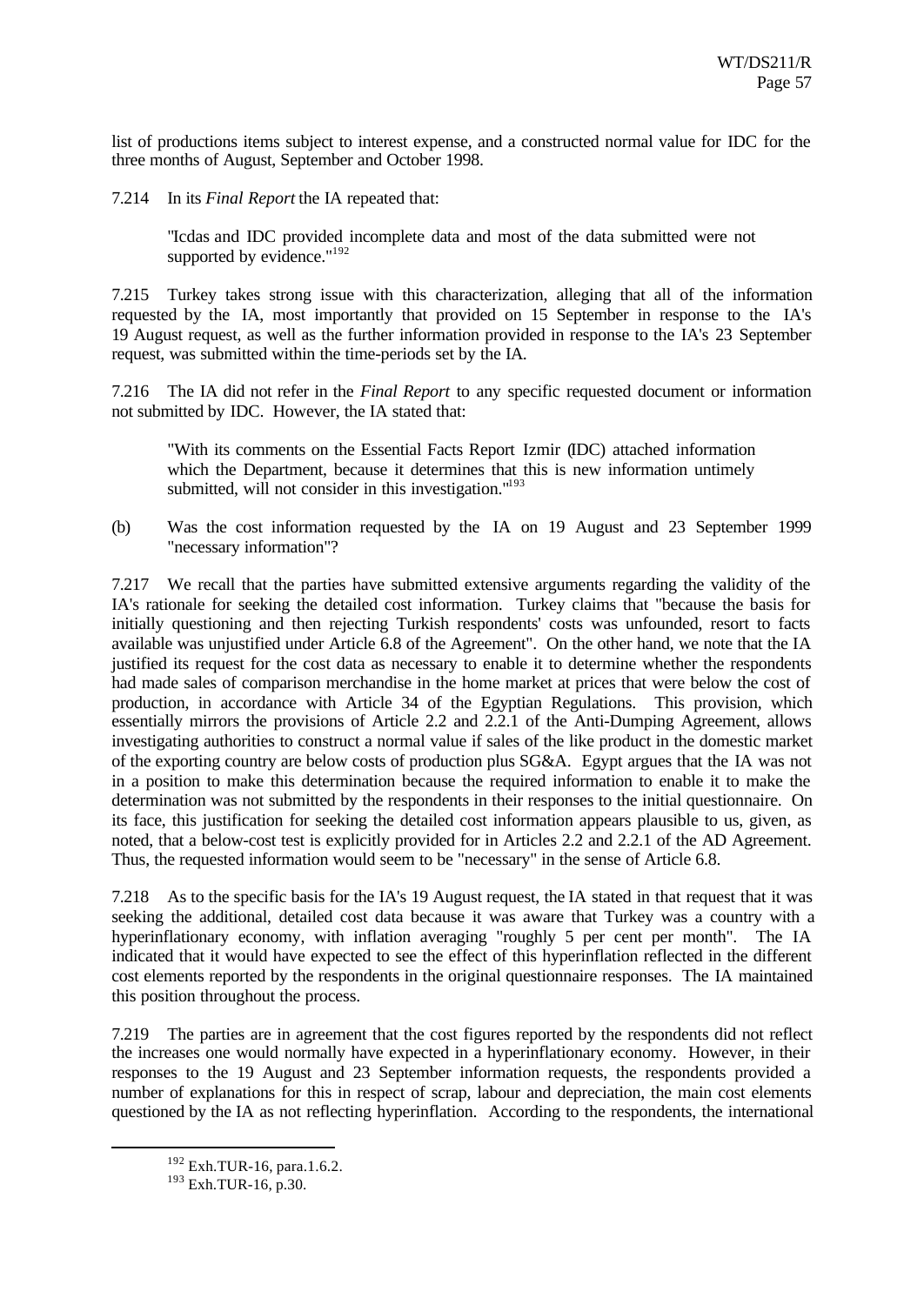price of steel scrap (accounting for 60 per cent of the cost of producing rebar), fixed in US dollar terms, declined substantially during the POI; labour rates were fixed once a year after negotiations with trade unions; and the revaluation of assets for purposes of depreciation was also done once a year through the application of "uplift factors" published by the Turkish Government. The respondents insisted that the cost data that they submitted were their actual figures, reflecting their actual costs of production during the POI. These arguments by the respondents were repeated in their respective comments on the *Essential Facts and Conclusions Report*<sup>194</sup>, as well as by the Government of Turkey in its comments.<sup>195</sup>

7.220 Turning first to scrap cost, the IA rejected the data and explanation on world steel scrap prices submitted by the three respondents, stating:

"… [r]espondents' information on world scrap prices was expressed in annual terms (prices at the end of a year were lower than prices at the beginning of the year), it was not useful in determining price movements during the investigation period (calendar 1998). When the Department examined monthly domestic rebar and purchased scrap prices throughout the period (another respondent in this investigation submitted monthly scrap prices), a very different picture emerged. … The sharp decline, which respondents implied was sustained throughout the period, was in fact, limited to 3 out of 12 months of the investigation period, …. .

Thus, the Department had a reasonable basis for its concern whether domestic costs fully reflected the high inflation."<sup>196</sup>

7.221 As it was not clear to us to which company "another respondent in this investigation" referred, we requested Egypt during the Second Substantive Meeting of the Panel with the Parties to clarify the matter.<sup>197</sup> Egypt indicated that this "other respondent" was Alexandria National Steel, which had submitted the information in response to a telephonic request made by the IA "in order to verify the veracity" of the claim by the Turkish respondents that scrap prices had collapsed throughout the period of investigation.<sup>198</sup>. At our request Egypt provided the scrap cost information as submitted by Alexandria National Steel. <sup>199</sup> The document consists of two parts: one part sourced, from the *Metal Bulletin* of March 1999, which reflects iron and steel scrap prices, fob Rotterdam, for three categories of scrap -- "HMS 1<sup>"200</sup>, "HMS 1&2" and "shredded" on specific dates covering the period January to December 1998, excluding March and June 1998. The price information gives a minimum and a maximum price per date and per category. The second part of the document consists of prices computed by Alexandria National Steel from the underlying *Metal Bulletin* data. According to Egypt, the IA's "assessment of the evolution of scrap prices was based on the 'source reference' in the second page of EX-EGT-12, and not on the prices mentioned on the cover page of the Alexandria National".

7.222 Egypt asserts before us that the evidence submitted by Alexandria National Steel reveals that the Turkish respondents' claim that scrap prices declined throughout the investigation period was factually wrong. $^{201}$  Egypt states:

Annex 8-3.

<sup>194</sup> Exh. TUR-20 and TUR-27.

<sup>195</sup> Exh. TUR-30.

<sup>196</sup> Exh. TUR-16, p.12-13.

<sup>197</sup> Question 2 to Egypt of the *Written Questions by the Panel,* dated 27 February 2002 – Annex 8-2.

<sup>198</sup> Written Response of Egypt to the *Two Follow-Up Written Questions by the Panel* of 3 April 2002 –

<sup>199</sup> Exh. EGT-12.

<sup>&</sup>lt;sup>200</sup> Our understanding is that "HMS" refers to "heavy melting scrap".

<sup>&</sup>lt;sup>201</sup> Written Response of Egypt to the *Two Follow-Up Written Questions by the Panel* of 3 April 2002 –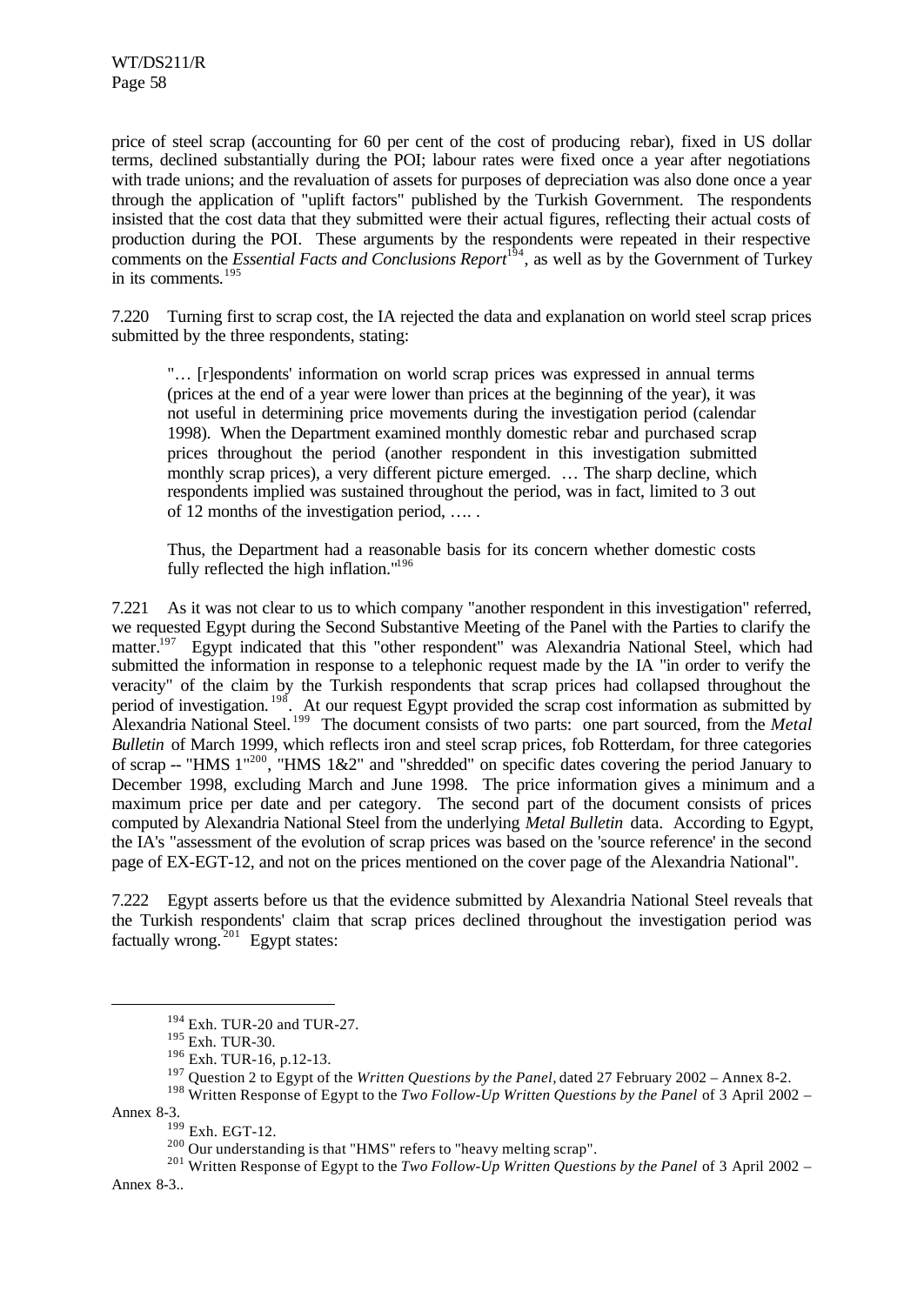"Indeed, as explained in the *Final Report*, scrap prices were found to be fairly constant for the first seven months of the investigation period. During the next three months, prices collapsed. Then, prices started to recover in the last two months on the investigation period. In other words, the 'sharp decline' was in fact limited to three out of twelve months."

7.223 Turkey commented on Egypt's response on our questions and states that:

"As the panel can clearly see by a review of … the second page of EX-EGT-12, HMS1&2 scrap prices declined steeply between January 1998 (\$114 – 116 per ton) and April 1998 (\$96 - \$97 per ton) and continued their decline into July 1998 (to \$92 -\$94 per ton). This is an overall decline of 19%, hardly evidence of scrap price stability during the first seven months of the year. Scrap prices for HMS 1 show similar declines – from \$123 - \$124 per ton in January 1998 to \$105 - \$107 per ton in April 1998 and \$98 –\$ 99 in July (an overall decline of 20%). Prices then dropped from August to October (\$70 - \$72 per ton) or a further decline of 23% from January levels. …"<sup>202</sup>

7.224 We have a slightly different reading from that of Turkey of the scrap price data submitted by Alexandria National. In particular, we note that for each of the categories "HMS1" and HMS1&2", prices declined from January through end-February, then were essentially stable from March through mid-July, then declined again from mid-July through end-September, then rose from October through December. Prices in December 1998 were nevertheless considerably lower than in January 1998 in all categories. The IA's characterization that the trend in scrap prices as reported by Alexandria National Steel showed "sharp declines" in only three out of the twelve months of 1998, was essentially borne out by the data. Nevertheless, it is somewhat incomplete given the large end-pointto-end-point decline that took place over the period.

7.225 Turning to the evidence on scrap prices that was submitted by the Turkish respondents in questionnaire responses and other submissions, we note that in general these data also show considerable declines from the beginning to the end of the period of investigation, although again with a certain amount of fluctuation during that period. For example, the data reported by Icdas show that there was a sustained decrease in the scrap prices during the POI, with the month of August the only exception. The scrap price paid by Icdas for locally sourced and imported scrap decreased from US\$129.44 in January 1998, to US\$85.81 in November 1998.<sup>203</sup> In particular, the price dropped between January and March, was relatively steady in April through July, then rose slightly in August, and dropped again in September through November. The prices of scrap reported by IDC (sourced in Turkey) also reflect a decrease from US\$134 in January 1998, to US\$85 in December 1998<sup>204</sup>. However, these data show a substantial decrease in April, some recovery in May, June and July, and then a monthly decrease to December 1998.<sup>205</sup> The scrap cost data "sourced from Colakoglu<sup>n206</sup> also reflect a decrease in scrap prices in Turkish Lire over the POI, although with increases in different months compared with the data reported by Icdas and IDC. The overall trend is the same, however, namely that the price of scrap decreased from the beginning to the end of the POI.

7.226 Turning to the questions of labour costs and depreciation, the IA stated here again that the expected effects of hyperinflation were not evident, causing it to doubt the accuracy of these costs as

<sup>203</sup> Exh. EGT-7.1.

<sup>202</sup> Written Comments by Turkey on Egypt's Response to Certain *Questions Posed by the Panel*, dated 9 April 2002, Annex 8-3 – Annex 8-3.

<sup>204</sup> *Ibid.*

<sup>205</sup> *Ibid.*

<sup>206</sup> *Ibid.*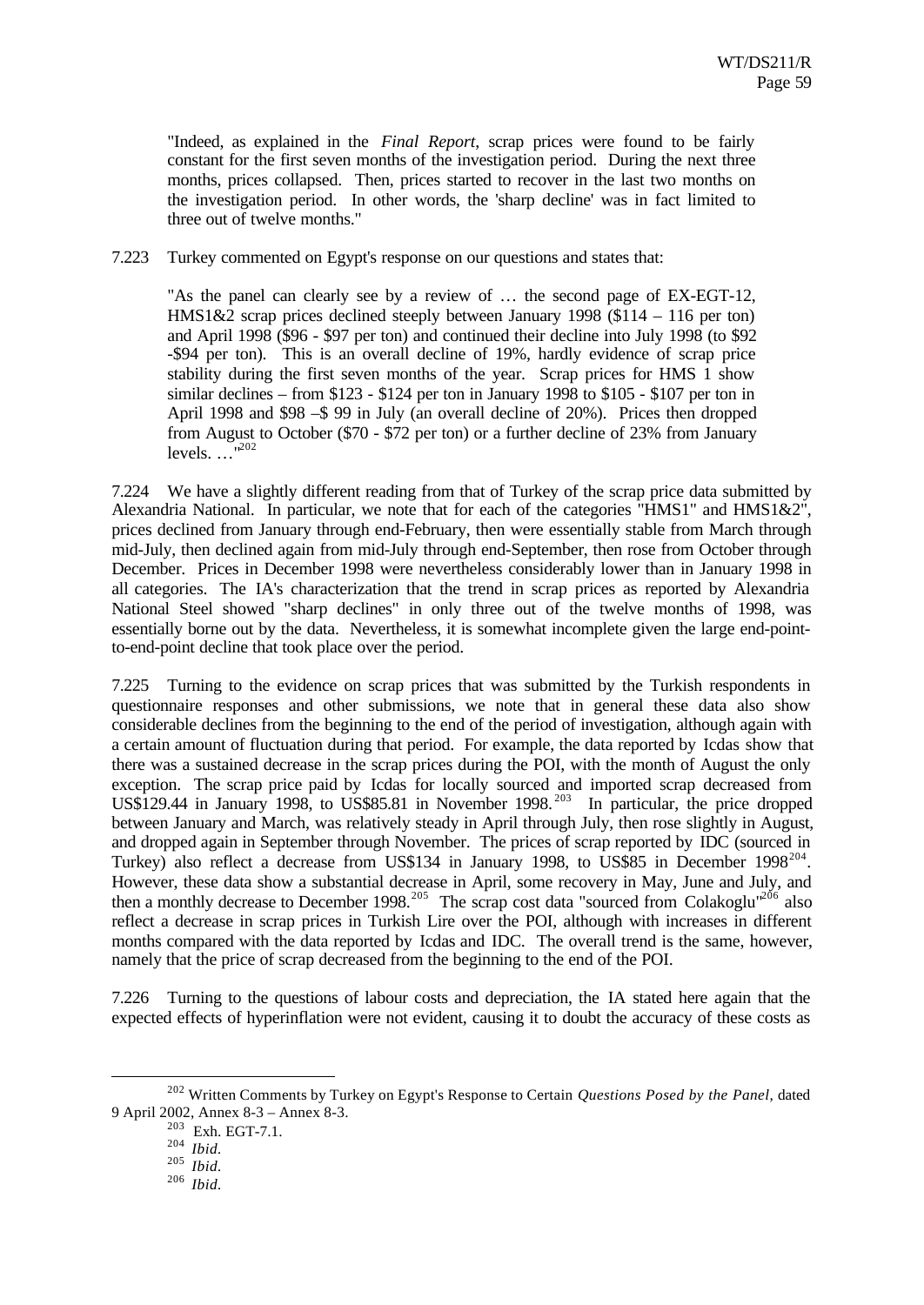reported in the responses to the original questionnaire, and leading it to seek additional information and supporting documentation in respect of these costs.

7.227 Turkey argues that the three respondents, Colakoglu, Diler and Habas "explained" in their 15 September submissions and elsewhere that labour contracts are renegotiated once per year, and that depreciation expenses are adjusted at year-end for inflation, meaning that inflation would not be expected to cause these costs to vary from one month to another. According to Turkey, this "factual" information further undermines the IA's rationale for requesting the detailed cost information, as it "proves" that the effects of inflation on the three respondents' costs were not as presumed by the IA.

7.228 The parties also have divergent views concerning the general Turkish inflation rate during the POI. Throughout the process, the IA referred to an estimated inflation rate of 5 per cent per month in Turkey during that period,<sup>207</sup> which it said was derived from statistics sourced from the Turkish State Institute of Statistics.<sup>208</sup> In its comments on the *Essential Facts and Conclusions Report*, the Turkish Government objected to the use of an inflation rate of 5 per cent per month and submitted evidence (also from the Turkish State Institute of Statistics) showing that the inflation rate was less than 5 per cent per month during the POI.<sup>209</sup> The IA rejected the evidence and argument put forward by the Turkish Government, stating that: "[s]ince the referenced exhibit constitutes new, untimely information, the Department will not consider it in this investigation." Nevertheless, it should be noted that Turkey did not at the time and does not now contest the fact that the Turkish economy was "hyperinflationary" during the POI. Thus, there seems to be no disagreement between the parties that the actual monthly rate of inflation during the POI, whatever its exact level, was high. We thus see no basis on which to conclude, as contended by Turkey, that the factual evidence submitted by the Government of Turkey, even if it had been accepted, would have "disproved" the IA's hyperinflation premise for seeking the detailed cost data.

7.229 Further, in reference to inflation, the parties have submitted arguments concerning the significance of the fact that the Turkish respondents do not prepare their financial statements in accordance with International Accounting Standards 29 ("IAS 29"), applicable to economies with hyperinflation. This issue was not raised by Egypt during the investigation, although the audited financial statements of Habas, Diler and Colakoglu, which indicate that they do not apply IAS 29, were submitted by those companies in their 15 September submissions.<sup>210</sup> No direct reference to IAS 29 relating to Icdas and IDC could be found in the documents of record submitted to us.<sup>211</sup> Egypt argues that the auditors' reports support the view of the IA that the data submitted by the respondents did not reflect the effects of inflation<sup>212</sup>. However, the auditors' reports make clear in all instances that there was not consensus in Turkey on the use of IAS 29. The auditors' notes to the financial

<sup>207</sup> Letter of 19 August 1999 to the respondents, p.21 and 23 of the *Essential Facts and Conclusions Report*, and p.16 of the *Final Report*.

<sup>208</sup> Exh. EGT 7-7.

<sup>209</sup> Exh. TUR 30.

<sup>210</sup> Exh. TUR-34A, TUR-43B and TUR-34C, respectively.

<sup>&</sup>lt;sup>211</sup>. On page 56 of its First Written Submission, Egypt states that Icdas did not submit its audited accounts, although the IA did not request Icdas to submit its audited financial statements in its request of 19 August 1999, or in any subsequent requests. We could therefore not find any reference to IAS 29 with regard to Icdas in the record. In the case of IDC, we could not find any reference to IAS 29 in the translated sections of its audited financial statements, which were submitted by Egypt as Exh. EGT-15.

<sup>212</sup> In its Rebuttal Submission (at p. 29), Turkey objects to Egypt's arguments regarding IAS 29 as being a *post hoc* rationalisation by Egypt of the anti-dumping determination, and requests the Panel to disregard it, as "errors made during the investigation cannot be rectified in subsequent submission before a WTO panel". As the relevance of IAS 29 to this dispute is at best dubious, there would seem to be no need for the Panel to further address this point. (In any case, the information regarding IAS 29 was submitted by the respondents themselves and is used by Egypt only as confirmation of the IA's view that the cost data of the respondents did not reflect hyperinflation and is only an argument in support of its position. That said, Turkey does appear to be correct factually that IAS 29 did not figure in the IA's reasoning as set forth in its reports.)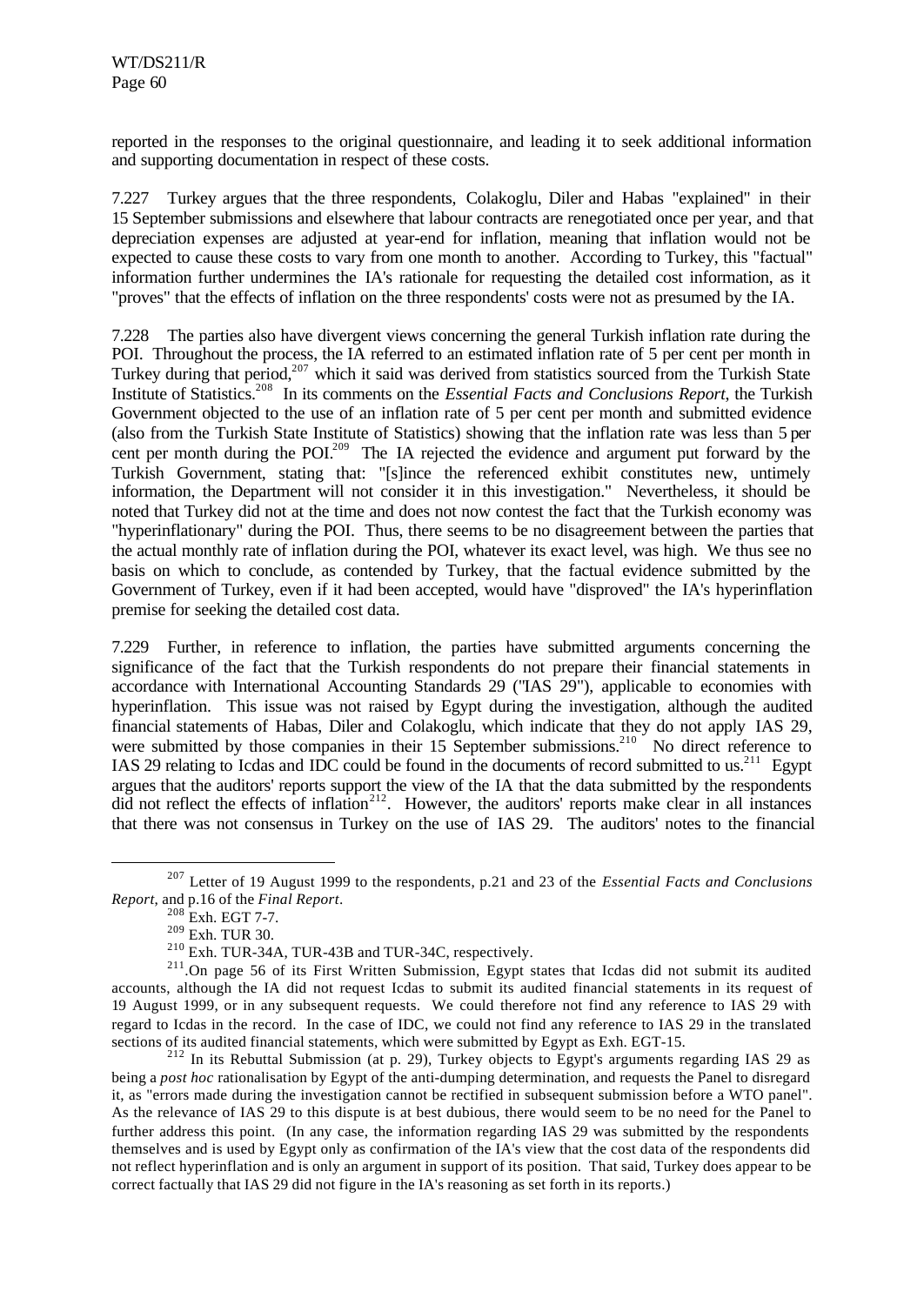statements of two of the companies indicate that the accounts were prepared in US dollars which, being a stable currency, obviated the need to prepare the financial statements according to IAS 29. In any case, it seems to us that the main rationale behind IAS 29 (which requires presentation of three years of figures, together with certain indexes), is to give the reader a clear picture of the financial status of the company, compared to previous periods, undistorted by hyperinflation. It therefore seems that IAS 29 is primarily useful for comparison purposes.<sup>213</sup>

7.230 We are therefore of the view that the application, or non-application, of IAS 29 by the Turkish respondents in preparing their financial statements is not relevant for our review of the measures taken by the IA. That said, it seems to us that the reference to IAS 29 is a *post hoc* justification by Egypt in respect of the IA's request for cost data, a justification which is in any case not required by Article 2.2 and Article 2.2.1.

7.231 While, as is evident from the above, the parties have argued extensively before us concerning the IA's rationale for seeking the detailed cost data, in our view this question is essentially irrelevant under Article 6.8, because that provision simply does not cover this question. Rather, as noted above, the relevant provisions are Articles 2.2 and 2.2.1 These provisions establish no preconditions for requesting cost data. Indeed, in this case, cost data were requested as a normal, integral part of the initial questionnaire, and Turkey raises no challenge in this regard before us. Rather, Turkey objects to the rationale for requesting additional details and supporting documentation that would allow the originally-reported data to be checked and verified. Given that the IA's overall concern about how the effects of hyperinflation were treated in the five respondents' accounting records was not unsubstantiated (in that there was no disagreement that Turkey was experiencing hyperinflation), and in view of the fact that cost data is a normal part of an anti-dumping investigation, there is in our view no basis in Article 6.8 or for that matter in any other provision of the AD Agreement, for a finding of any violation in respect of the IA's request for the detailed information. In this sense, we confirm our finding above that the requested information was "necessary" in the sense of Article 6.8.

(c) Did the respondents "refuse access to" or "otherwise fail to provide" "necessary information"?

7.232 We now consider whether the facts of record indicate, as asserted by Egypt that the Turkish respondents Habas, Colakoglu and Diler "'refused access to'" the necessary information and "'failed to provide'" such information, and that the other two respondents (Icdas and IDC) "'otherwise failed to provide''' the necessary information.<sup>214</sup> Turkey asserts that it does not claim that the five respondents "submitted all of the information and documents requested by the Investigating Authority after the original questionnaire responses were filed". In fact, Turkey admits that these companies did not submit all the requested information and/or reconciliations.<sup>215</sup> However, Turkey asserts they acted "to the best of their ability" in providing the information.<sup>216</sup> With regard to Icdas and IDC, Turkey claims that "the Investigating Authority itself found little fault with the responses filed by the respondents, requesting only a few follow-up documents and clarifications, which were promptly provided".

7.233 In light of the facts as set out above, it is clear that a distinction can be made between the information, in terms of both amount and quality, submitted by Colakoglu, Diler and Habas, on the one hand, and Icdas and IDC on the other. We thus conduct our factual analysis on this basis.

<sup>213</sup> We posed a question to Egypt on this point (Question 3 for Egypt of the *Written Questions by the Panel*, dated 27 February 2002). Egypt, while confirming that IAS 29 is useful for comparison purposes, also indicated that it requires restatement of the current year figures adjusted for inflation, and thus is useful for reflecting inflation in a single year as well – Annex 8-2.

<sup>214</sup> Written Response, dated 7 December 2001, to Question 9 to Egypt of the *Written Questions by the Panel*, of 28 November 2001 – Annex 4-2.

<sup>215</sup> *Ibid*.

<sup>216</sup> Written Response of Turkey, dated 14 March 2002, to Question 1 of the *Written Questions by the Pane,* of 27 February 2002 – Annex 8-1.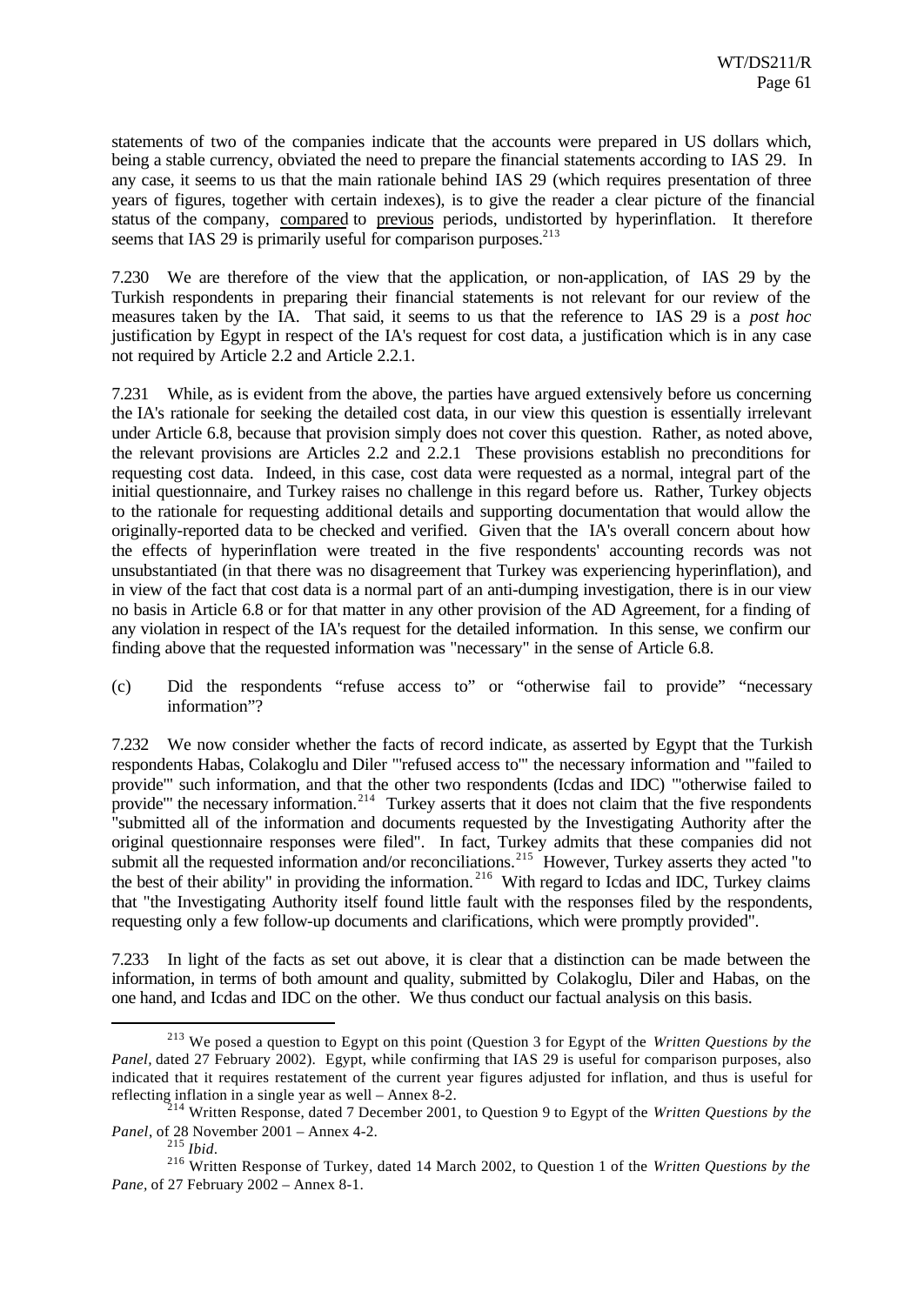## *(i) Colakoglu, Diler and Habas*

7.234 In reviewing the documentation submitted by Turkey as Exhibits TUR-34A, TUR-34B and TUR-34C, containing the full response of Diler, Colakoglu and Habas, respectively, to the IA's 19 August 1999 request for information, it is clear to us that a great deal of the requested information was not submitted. From the documents submitted by these three respondents, it appears that rather than submitting, or even attempting to submit, all of the information and documents requested by the IA, only selected information was submitted. In the case of Colakoglu and Habas, for example, Appendix 9A – Factory Cost and Profit for Domestic Sales, the sales price ex-factory and profit/loss before tax were not provided. In the case of Diler, only information on direct material, direct labor and factory overhead, but not the breakdown, as requested, was submitted. Of particular note, and emphasized by the IA in its reports, these companies did not submit underlying source documents (purchase orders, invoices, etc.).

7.235 Furthermore, very few of the headings of the submitted documents were translated and no reconciliation of the different cost elements to the audited financial statements were submitted. To clarify the exact situation concerning the requested reconciliations, we posed the following written question to Turkey:

"Turkey asserts that the respondents submitted all the requested information and documents, including the requested reconciliations of data to the financial statements. Could Turkey indicate for each of the respondent companies (Habas, Diler, Colakoglu, IDC and Icdas) where in the record these reconciliation could be found and for each one explain exactly, in a step-by-step fashion, how the reconciliations were done?"<sup>217</sup>

7.236 In response to this question, Turkey submitted a detailed step-by-step explanation of how the reconciliations could be done for each of the producers<sup>218</sup>. However, Turkey failed to indicate where in the record any such reconciliations could be found in the case of Colakoglu, Diler and Habas. It is thus clear that the reconciliations were not submitted to the IA.

7.237 Instead, the three Turkish producers submitted the raw data as is, without any explanatory narrative or translations, in spite of the IA's clear request. We are of the view that the request to translate the documents did not put an unreasonable burden on the exporters, as the narrative parts of the documents were quite limited. Furthermore, the translations could have been provided in handwritten form on the documents themselves without extraordinary effort.

7.238 The extent of the deficiencies of the responses of these three producers is evident from the follow-up requests sent by the IA to Colakoglu, Diler and Habas on  $23$  September 1999.<sup>219</sup> Then, in response to the IA's request of 23 September 1999, the three respondents made no attempt to provide the information identified as missing. Instead they claimed that that information constituted a "new" request (not previously made) to provide a break-down of the companies' billet costs into a number of separate components.<sup>220</sup> However, a close reading of the requests of 19 August and However, a close reading of the requests of 19 August and 23 September 1999 shows that the request of 23 September 1999, which attached a list of the cost components for which information was required, was a follow-up request to the 15 September submissions of these respondents, requesting for a second time the details underlying the originally reported costs, including documentation of raw material purchases. The fact that this list was attached

<sup>217</sup> Question 1 to Turkey of the *Written Questions by the Panel*, dated 27 February 2002 – Annex 8-1.

<sup>218</sup> Written Response to Question 1 to Turkey, dated 14 March 2002, of the *Written Questions by the Pane*l, of 27 February 2002 – Annex 8-1.

 $^{219}$  Exh. TUR-13.

<sup>220</sup> First Written Submission of Turkey, p.68.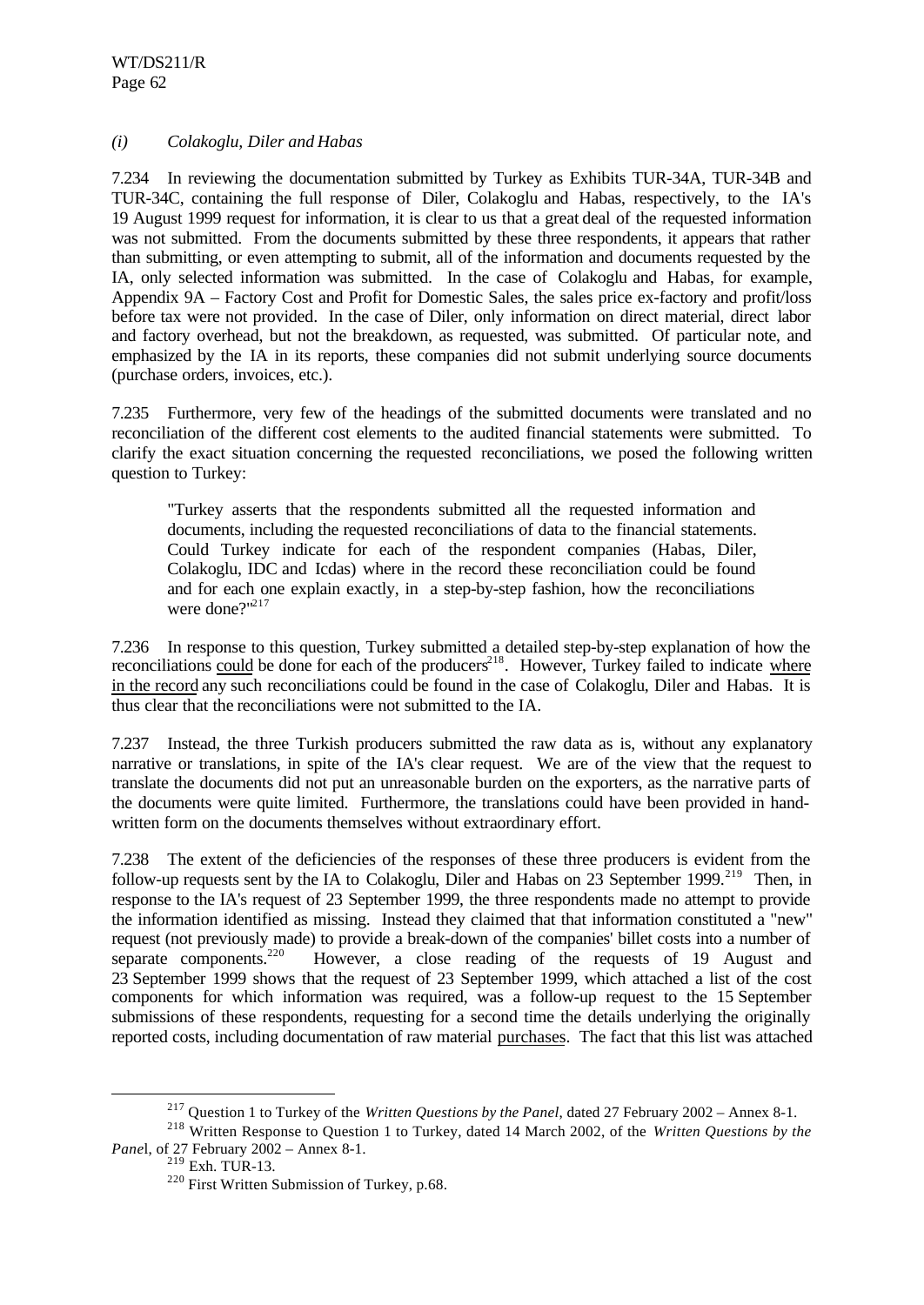only to the 23 September 1999 request does not detract from the fact that the very same information, albeit in a less explicit manner, had already been requested in the 19 August letter.

7.239 We next consider Turkey's claim that although these three respondents did not submit all of the information requested by the IA, they "acted to the best of their ability" in the sense of Annex II, paragraph 5, and that therefore the IA's resort to facts available was not justified. Turkey thus appears to argue that the fact of acting to the best of one's ability should override any substantive flaws in the information submitted, in determining whether resort to facts available is justified under Article 6.8.

7.240 Egypt argues that these respondents did not supply the requested information and did not act to the "best of their ability". Therefore, Egypt argues, the IA's resort to facts available in respect of these respondents was fully justified. In particular, Egypt states, these exporters explicitly informed the Investigating Authority that they refused to submit the information requested in the Investigating Authority's letter of 23 September 1999 which requested them to fill the gaps of their previous submission, thus effectively terminating their co-operation with the IA on that date. It is clear to Egypt that those respondents cannot therefore be considered to have acted to the best of their ability since they declined to submit information which was readily available to them. Egypt states in this regard that the evidence which Diler, Habas and Colakoglu refused to submit was provided by the two other respondents within the time-limit set by the Investigating Authority, confirming that the requested documentation could have been submitted by Diler, Habas and Colakoglu had they agreed to do so. In consequence, Egypt considers, the IA was fully entitled to make use of the provisions of Article 6.8 of the AD Agreement with respect to these respondents as they refused to provide necessary information and, as a consequence, significantly impeded the investigation.

7.241 Paragraph 5 of Annex II provides, in relevant part:

"[E]ven though information provided may not be ideal in all respects, this should not justify the authorities from disregarding it, *provided the interested party has acted to the best of its ability.*" (emphasis added)

7.242 We recall that our finding above that the provisions of Annex II, paragraph 5 form part of the substantive basis for interpreting Article 6.8. That is, we found that this paragraph *in conjunction with* other paragraphs of Annex II provides certain substantive parameters that must be followed by an investigating authority in making its assessment of whether, in a particular case, resort to "facts available" pursuant to Article 6.8, in respect of certain elements of information, is justified. In other words, paragraph 5 does not exist in isolation, either from other paragraphs of Annex II, or from Article 6.8 itself. Nor, *a fortiori*, does the phrase "acted to the best of its ability". In particular, even if, with the best possible intentions, an interested party has acted to the very best of its ability in seeking to comply with an investigating authority's requests for information, that fact, by itself, would not preclude the investigating authority from resorting to facts available in respect of the requested information. This is because an interested party's level of effort to submit certain information does not necessarily have anything to do with the substantive *quality* of the information submitted, and in any case is not the *only* determinant thereof. We recall that the Appellate Body, in *US – Hot-Rolled Steel*, recognized this principle (although in a slightly different context), stating that "parties may very well 'cooperate' to a high degree, even though the requested information is, ultimately, not obtained. This is because the fact of 'cooperating' is in itself not determinative of the end result of the cooperation". <sup>221</sup>

7.243 Furthermore, even if*, arguendo,* acting to the best of one's ability by itself were sufficient to preclude an investigating authority from resorting to facts available in respect of certain information, we do not find that Turkey has established as a *factual* matter that the three respondents – Habas,

<sup>221</sup> Appellate Body Report*, US – Hot-Rolled Steel,* para.99.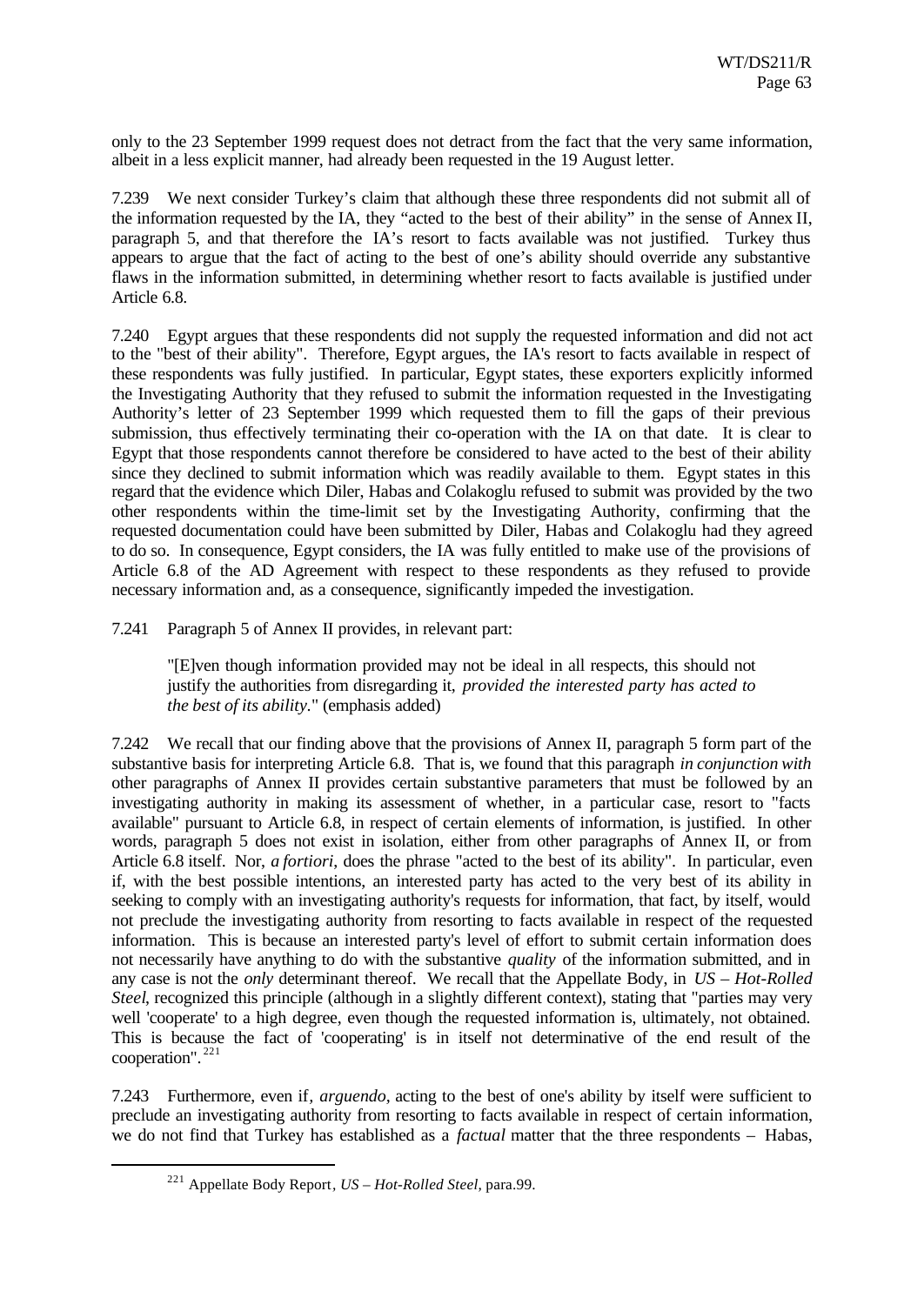Diler, and Colakoglu – did act to *the best* of their abilities in responding to the IA's requests for costrelated information in the rebar investigation. We recall that the Appellate Body stated that the phrase "to the best of its ability" suggests a *high* degree of cooperation by interested parties<sup>222</sup>, and we agree.

7.244 Considering in more detail the concrete meaning of the phrase to the "best" of an interested party's ability, we note that the *Concise Oxford Dictionary* defines the expression "to the best of one's ability" as "to the *highest level* of one's *capacity* to do something"*<sup>223</sup>* (emphasis added). In similar vein, the *Shorter Oxford Dictionary* defines this phrase as "to the *furthest extent* of one's *ability*; so far as one can do". We note that in a legal context, the concept of "best endeavours", is often juxtaposed with the concept of "reasonable endeavours" in defining the degree of effort a party is expected to exert. In that context, "best endeavours" connotes efforts going beyond those that would be considered "reasonable" in the circumstances. We are of the opinion that the phrase the "best" of a party's ability in paragraph 5 connotes a similarly high level of effort. <sup>224</sup>

7.245 In applying this test to the actions of Diler, Habas and Colakoglu in responding to the IA's requests for cost information in the rebar investigation, in our view an unbiased and objective investigating authority could find that it *was* within the capacity of these respondents to submit the requested information (particularly the supporting documentation substantiating the reported costs, and the reconciliations of those costs to financial statements). The information undeniably was at their disposal, and they never argued, or submitted, that it was not, or that for some other reason it would be impossible to provide it, or even that it would cause them some hardship to do so. The fact that other respondents provided most, if not all, of the requested information (particularly concerning scrap costs) also indicates that provision of such information was within the three respondents' ability.

7.246 Indeed, these points were made by the IA in the *Final Report*. For example, concerning scrap, the IA stated:

"[t]hese three respondents refused to provide any such evidence of the cost of scrap, or, in fact, of any other materials. *The fact that other respondents supplied such information indicates that the materials are readily available; indeed, these respondents do not contend otherwise*."<sup>225</sup>

Similarly, concerning labour cost, the IA stated:

l

"As another example, the Investigating Authority requested that the respondents reconcile reported labor costs with the companies' financial statements. None of these respondents supplied the requested *reconciliation or explained why such reconciliation could not be provided*. Similarly, the Investigating Authority requested that the respondents reconcile monthly sales amounts to the companies' financial statements. Once again, neither the *data nor an adequate explanation was provided by these companies.*"<sup>226</sup>

7.247 To summarize, we are of the view that the nature and extent of the deficiencies identified in the IA's 23 September letter, none of which any of the three respondents attempted to rectify, were

<sup>&</sup>lt;sup>222</sup> Ibid, para.100. The Appellate Body further noted in this paragraph that "investigating authorities" are entitled to expect a very significant degree of effort – to the 'best of their abilities' – from investigated exporters.

<sup>&</sup>lt;sup>223</sup> Pages 3 and 128 of *The Concise Oxford Dictionary* (10<sup>th</sup> ed).

<sup>&</sup>lt;sup>224</sup> Black's Law Dictionary, Revised 4<sup>th</sup> Edition, defines "best" as, inter alia: "of the highest quality", and states further that "[w]here one covenants to use his 'best endeavours,' there is no breach if he is prevented by causes wholly beyond his control and without any default on his part [reference omitted]". "Reasonable" is defined, *inter alia*, as "ordinary or usual".

 $225$  Exh. TUR-16, para.3.2.1.4 (emphasis added).

<sup>226</sup> Exh. TUR-16, para.3.2.1.5 (emphasis added).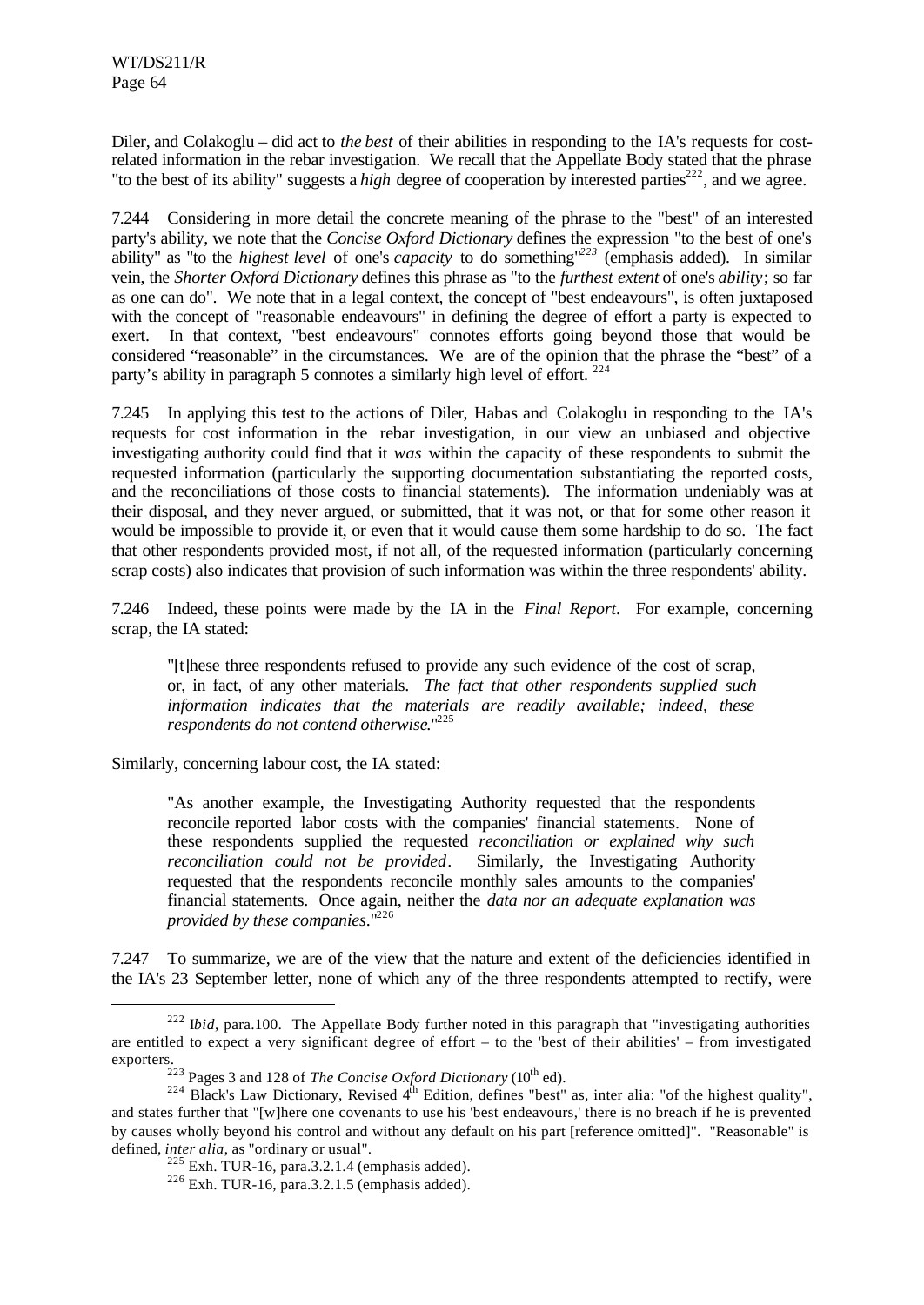such that the IA was justified in considering that information "necessary" to make an analysis of whether domestic sales were made below cost, as provided for in Article 2.2 and 2.2.1 of the AD Agreement, had not been provided. That is, the information submitted was substantially incomplete, lacking in particular underlying documentation and reconciliations to audited financial statements which the IA had identified as the information required to render "verifiable" the respondents' reported cost data. Moreover, in addition to the substantive flaws in the information, we do not find that these companies acted to the best of their ability in responding to the IA's requests of 19 August and 23 September, 1999.

7.248 For the foregoing reasons, we find that an unbiased and objective investigating authority could have found that Habas, Diler and Colakoglu failed to provide necessary information in the sense of Article 6.8. As a consequence, we find that Egypt did not violate Article 6.8 or paragraph 5 of Annex II in resorting to facts available in respect of these respondents' cost of production calculations.

#### *(ii) Icdas and IDC*

l

7.249 In the case of Icdas and IDC it is clear from the record that these companies submitted almost all, if not all, of the requested information. Nor did the IA clearly indicate in the Essential Facts and Conclusions Report which specific information these companies had failed to provide, which in turn formed the basis of the IA's decision to resort to facts available in respect of those companies. Indeed, in respect of IDC, neither the *Essential Facts and Conclusions Report* nor the *Final Report* identifies any single piece of requested information that was not submitted.

7.250 To clarify this issue in respect of Icdas, we posed the following written question to Egypt:

"… . Could Egypt please precisely identify the documents containing the IA's requests for the information referred to in the Final Report as not having been submitted. Please describe the documents that were provided by Icdas on these points and indicate how, in the light of those documents, the IA was satisfied that AD Article 6.8 could be applied".  $227$ 

7.251 Although Egypt pointed out certain deficiencies in the information submitted by Icdas in response to our question, Egypt failed to identify the documents containing the IA's requests for the information referred to in the Final Report as not having been submitted.<sup>228</sup> In other words, the IA apparently never requested of Icdas the documents referred to in the Final Report as missing.

7.252 Moreover, looking at the evidence overall as submitted by Icdas and IDC, it is clear to us that these two producers responded quite comprehensively to the IA's 19 August 1999 request. It is also clear from the record that after receipt of these companies' responses, the IA on 23 September requested from each of them only two or three items of a minor nature, and identified no fundamental problems with, or deficiencies in, the information that they had submitted. These respondents complied with these follow-up requests within the time specified by the IA. In respect of IDC, neither of the IA's published reports identifies any single requested document or piece of information that IDC failed to submit. In respect of Icdas, while the published reports refer to a few documents purportedly not submitted by Icdas, that company was never so informed by the IA.

7.253 This brings us to a further related element of Turkey's claims in respect of the use of facts available for Icdas and IDC, namely, that in resorting to facts available, Egypt violated Annex II, paragraph 6, in that the IA failed to inform these companies that their cost information submitted in

<sup>227</sup> *Written Questions by the Panel* to the Parties, 27 February 2002, Question 8 to Egypt – Annex 8-2.

<sup>228</sup> Written Response of Egypt, dated 13 March 2002, to Question 8 of the *Written Questions by the Panel,* of 27 February 2002 – Annex 8-2.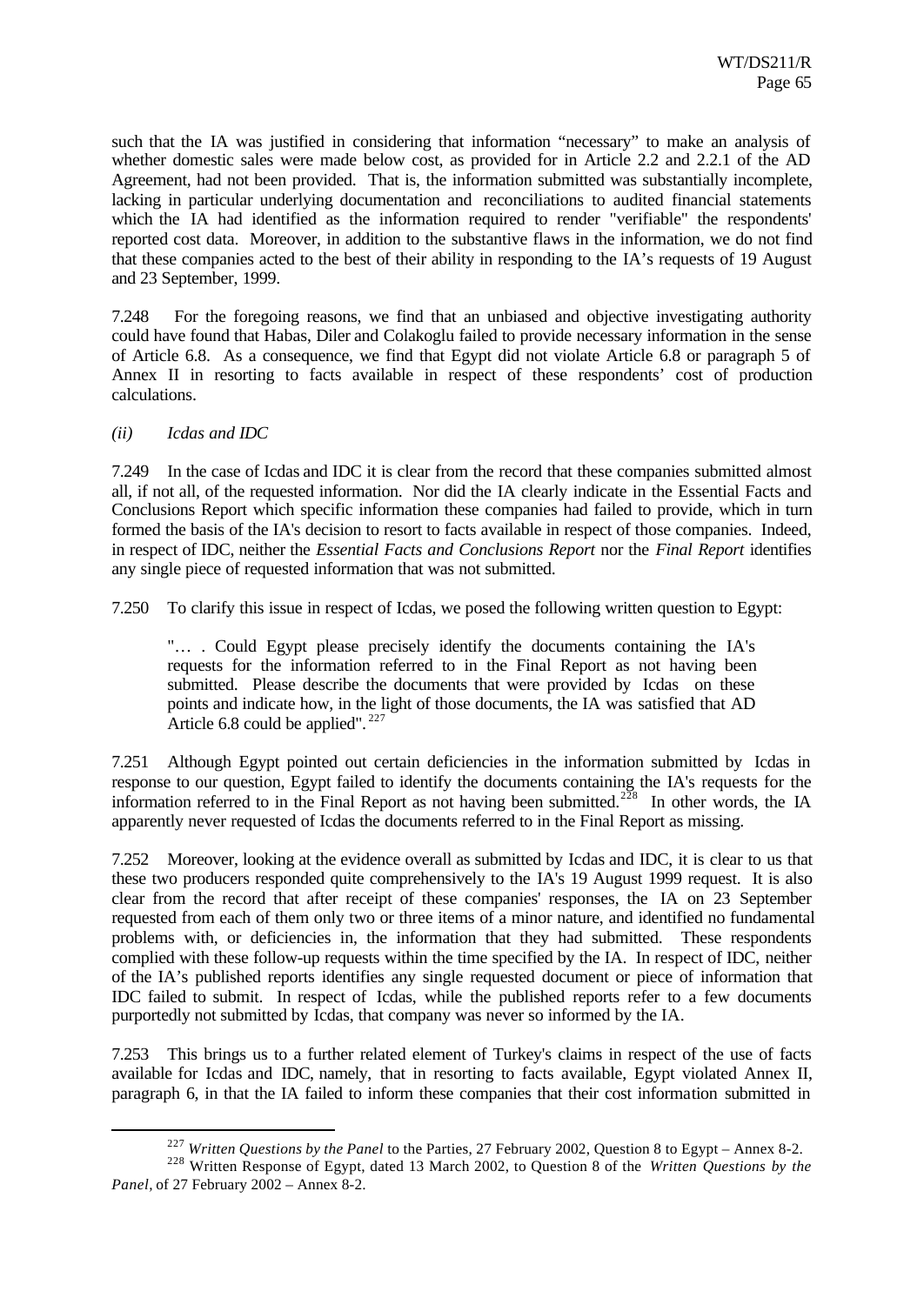response to the 19 August and 23 September requests was not accepted, and that the IA in addition failed to give them the opportunity to provide further explanations.

7.254 To recall the facts, on 23 September 1999, the IA sent letters to respondents IDC and Icdas identifying for each company a few items which according to the IA had not been submitted in these companies' responses to the 19 August questionnaire. According to Turkey, these companies submitted the requested information within the time allowed. Neither company received any further communication from the IA. These respondents' cost data as submitted were rejected by the IA, and certain "facts available" were used instead.

7.255 Egypt argues that in their responses to the 19 August request, these respondents had indicated that their costs of materials were not adjusted for inflation, and that IDC's response did not indicate that the financial statements had been prepared in accordance with International Accounting Standard 29 dealing with the effects of hyperinflation. According to Egypt, it was therefore clear to the IA that the reported costs did not reflect the hyperinflation and could therefore not be used to determine the costs of production and sale of rebar, and given this, it was not necessary to further investigate this matter. According to Egypt, the IA gave IDC and Icdas ample opportunity to present their views in writing, and the IA therefore acted in full compliance with Annex II, paragraph 6.

7.256 Annex II, paragraph 6 provides as follows:

"If evidence or information is not accepted, the supplying party should be informed forthwith of the reasons therefor, and should have an opportunity to provide further explanations within a reasonable period, due account being taken of the time-limits of the investigation. If the explanations are considered by the authorities as not being satisfactory, the reasons for the rejection of such evidence or information should be given in any published determinations."

7.257 At issue is first, whether the IA was under an obligation to inform IDC and Icdas that their evidence and information submitted in response to the 19 August request was being rejected and to give them an opportunity to provide further explanations, and second, if so, whether the IA did so.

7.258 Turning to the first aspect, we note that the applicability of this obligation to the responses to the 19 August request is somewhat ambiguous. In particular, it is clear on its face that the 19 August request itself is a communication of the type referred to in Annex II, paragraph 6, at least in so far as the original questionnaire responses on cost were concerned. That is, in that letter as sent to each respondent, the IA identified various problems that it perceived in the cost data originally reported by that respondent in its questionnaire response, indicated that the IA intended to adjust those data for hyperinflation, and then gave the respondent the chance to provide further information on cost of production if it wished to avoid the IA's performing the mentioned inflation adjustment. Thus, the 19 August request informed the respondents that their information was being rejected and provided them an opportunity to submit further explanations, as well as certain additional information.

7.259 The question is then whether the IA, having in the 19 August request informed respondents of its intention to reject their previously-submitted cost information and provided an opportunity for, *inter alia*, further explanations in respect of that information, was under a new obligation to take these steps again in respect of the responses to the 19 August letter. Put another way, was it sufficient at that point for the IA to simply explain in the *Final Report*, in accordance with the last sentence of Annex II, paragraph 6, why Icdas' and IDC's responses to the 19 August request were rejected?

7.260 Here again we believe that this issue can only be decided in the light of the particular situation at the time. While we have concluded in Section VII.D.5, *infra*, that the 19 August request was not a questionnaire in the sense of Article 6.1.1, there is nevertheless no doubt that it was a request *by the IA* for the provision of a great deal of detailed information. The responses to it by IDC and Icdas were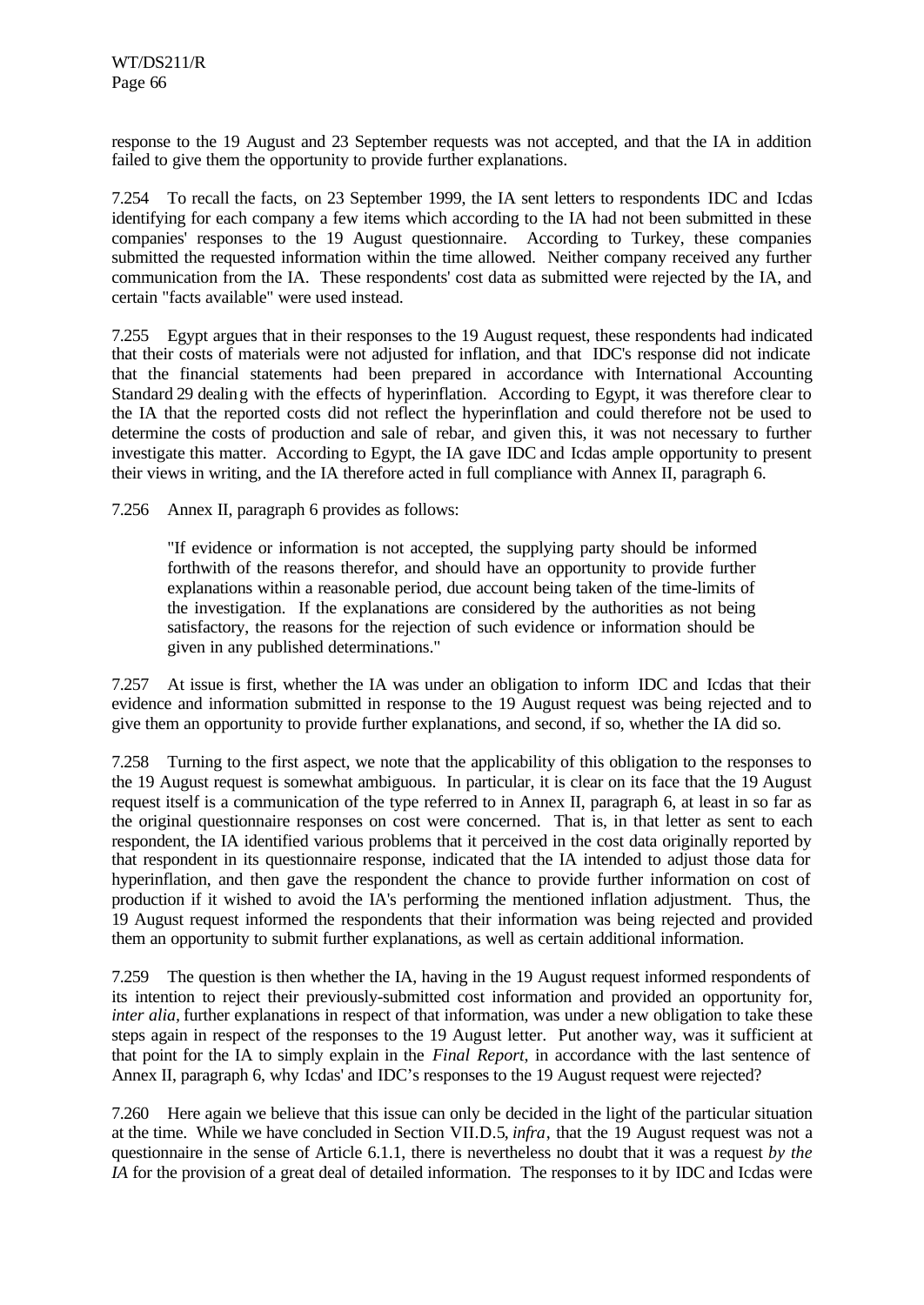quite lengthy, and contained many pages of accounting and other documentation. The IA's 23 September letters following up on these responses identified no fundamental problems in them, but rather identified a few apparently minor missing items that were to be (and were) submitted within two to five days.

7.261 Given the nature of the 19 August communication and of these companies' responses thereto, in our view the IA continued to be bound by the obligation to inform the respondents that their information submitted in response to the 19 August request was being rejected and to give them a final opportunity to explain. For us, the determinative factor in this regard is that the 19 August letter not only gave respondents the opportunity to provide *explanations* concerning their originallysubmitted cost data, it also requested them to submit extensive further *information*, which they in fact did. Because the 19 August request was a request for "information" as referred to in Annex II, paragraph 6 (and not just an opportunity for explanation), and because IDC and Icdas provided extensive "information" in response to it, the IA was bound by the first sentence of Annex II, paragraph 6 in respect of that "information". Thus, these companies should have been informed that their responses to the 19 August request were being rejected, and given an opportunity to "provide further explanations". This did not happen. On 23 September, these companies were simply requested to provide a few missing pieces of information, and thus certainly were left with the impression that their responses to the 19 August requests had been accepted by the IA.

7.262 We must emphasize in this connection that it was the IA itself that requested the information at issue (i.e., the information submitted in response to the 19 August letters). As we have found above, it is within the discretion of an investigating authority to determine, subject to the requirements of Annex II, paragraph 1, what information it needs from interested parties. Furthermore, there is nothing in the AD Agreement that precludes an investigating authority from requesting information during the course of an investigation, including after the questionnaire responses have been received.<sup>229</sup> The fact that an investigating authority may request information in several tranches during an investigation cannot, however, relieve of it of its Annex II, paragraph 6 obligations in respect of the second and later tranches, as that requirement applies to "information and evidence" without temporal qualification.<sup>230</sup>

7.263 We note that, at least in respect of Habas, Diler and Colakoglu, the IA itself apparently considered that it had the obligation to explicitly indicate that the information submitted in response to the 19 August request was being rejected. In particular, the 23 September letters identify, as discussed above, a number of very serious inadequacies in the responses of these companies and contain long lists of missing items that would need to be submitted within two to five days. Given these companies' reactions to the 23 September letter, in their own letter of 28 September to the IA, it is evident that they were in no doubt that the IA intended to reject the cost information they had submitted. Nevertheless, the IA sent these three companies one final letter, dated 28 September 1999<sup>231</sup>, informing them that they had not fully responded in respect of six items<sup>232</sup>, and that therefore the IA "will use other data provided by your clients which were satisfactory, but will use facts available for the above-mentioned items". No similar communication was ever sent to IDC or Icdas.

<sup>229</sup> *See* para.7.320, *infra.*

<sup>&</sup>lt;sup>230</sup> We do not mean to imply here that an interested party can impose on an investigating authority an Annex II, paragraph 6 requirement simply by submitting new information *sua sponte* during an investigation. Rather, the role of paragraph 6 of Annex II, namely that it forms part of the basis for an eventual decision pursuant to Article 6.8 whether or not to use facts available, makes it clear that its requirements to inform interested parties that information is being rejected and to give them an opportunity to provide explanations, pertain to "necessary" information in the sense of Article 6.8. As discussed above, "necessary" information is left to the discretion of the investigating authority to specify, subject to certain requirements, notably those in Annex II, paragraph 1.

 $231$  Exh. EGT-13.6.

<sup>232</sup> Materials, labour, overhead, SG&A, interest expense, and detailed cost sheet.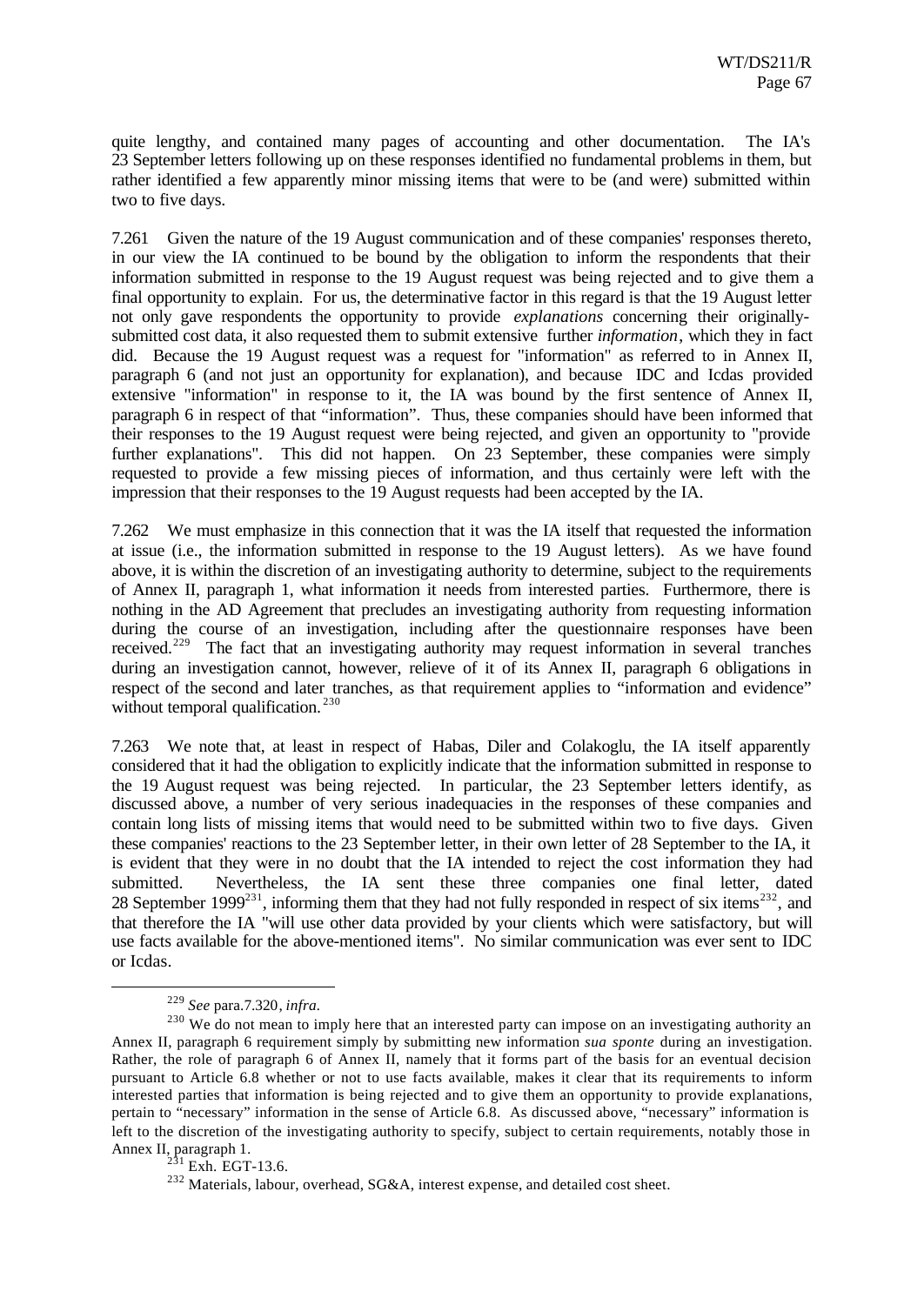7.264 Finally, the IA gave no indication in the *Essential Facts and Conclusions Report* or in the *Final Report* that either Icdas and IDC had at any point failed to act to the best of its ability. To the contrary, the record shows that these companies responded on time and comprehensively to the 19 August request, and did so once again in response to the IA's 23 September follow-up requests.

7.265 To summarize in respect of Icdas and IDC, we have found that the IA in the 19 August request not only informed these respondents of problems with their originally-submitted cost data, but informed them of what information would be needed for their costs to be verifiable. Thus, in the 19 August letter, the IA established the standard for verifiability of the respondents' cost data. Icdas and IDC responded in a timely manner, and as evidenced by the narrow scope of the 23 September follow-up requests that they received, their responses also were largely complete. Furthermore, they supplied the further information requested on 23 September within the deadlines set by the IA. Thus, the record evidence indicates that as of their responses to the 23 September requests, these two respondents had submitted all of the information that the IA itself had defined as what was necessary to render their cost information "verifiable". There is no indication whatsoever that the IA considered either of these companies to have failed to act to the best of its ability. Nevertheless, the IA rejected the submitted cost information on the grounds that the IA still was not convinced that the cost data reflected hyperinflation – that is, in effect, it simply did not believe the costs reported by these companies, although the information they submitted complied fully with what the IA itself had defined as necessary to verify those costs. The IA failed to inform these companies that it was rejecting the information submitted in response to the 19 August and 23 September requests, and failed to give them an opportunity to provide further explanations.

7.266 For the foregoing reasons, we find that Egypt violated Article 6.8 and Annex II, paragraph 6, in respect of IDC and Icdas, because the IA, having identified to these respondents the information "necessary" to verify their cost data, and having received that information, nevertheless found that they had failed to provide "necessary information"; and further, did not inform these companies of this finding and did not give them an opportunity to provide further explanations.

# **4. Claim under Article 2.2.1.1, 2.2.2 and 2.4 due to alleged unjustified resort to facts available**

7.267 Under this claim, Turkey cites Articles 2.2.1.1, 2.2.2 and 2.4 as being violated "because the IA was not justified in resorting to facts available". Article 2.2.1.1 requires that costs shall normally be calculated on the basis of records kept by the exporter or producer under investigation, provided such records are kept in accordance with generally accepted accounting principles of that country, and reasonably reflect the relevant costs. Article 2.2.2 deals with calculations of general, selling and administrative costs, and profits, and how these calculations should be done in the case of a constructed normal value. Turkey alleges that the methodologies set forth in those provisions were not followed by the IA. In response to a question from the Panel, Turkey clarified that this was an "alternative" claim to that under Article 6.8 and Annex II. In particular, Turkey stated that this claim was intended to avoid a situation where the Panel might find that even if resort to facts available had not been technically justified, the particular facts that were used could have been used, i.e., that only a harmless error had been committed.

7.268 Given Turkey's characterization and explanation of the rationale for this claim, we understand the claimed violations of Article 2.2.1.1 and Article 2.2.2 to be entirely subsidiary to the claimed Article 6.8 violation. In this regard, we recall that we have found that the IA was justified in resorting to facts available in respect of Habas, Diler and Colakoglu. This can only mean that the IA was justified to use facts *other than* those as submitted by the respondents, i.e, that Articles 2.2.1.1 and 2.2.2 do not apply. We also recall that we have found that the IA was not justified in resorting to facts available, in violation of Article 6.8 and Annex II, paragraph 6, as regards IDC and Icdas. For these two companies, we need not and do not reach the issue of which particular information of the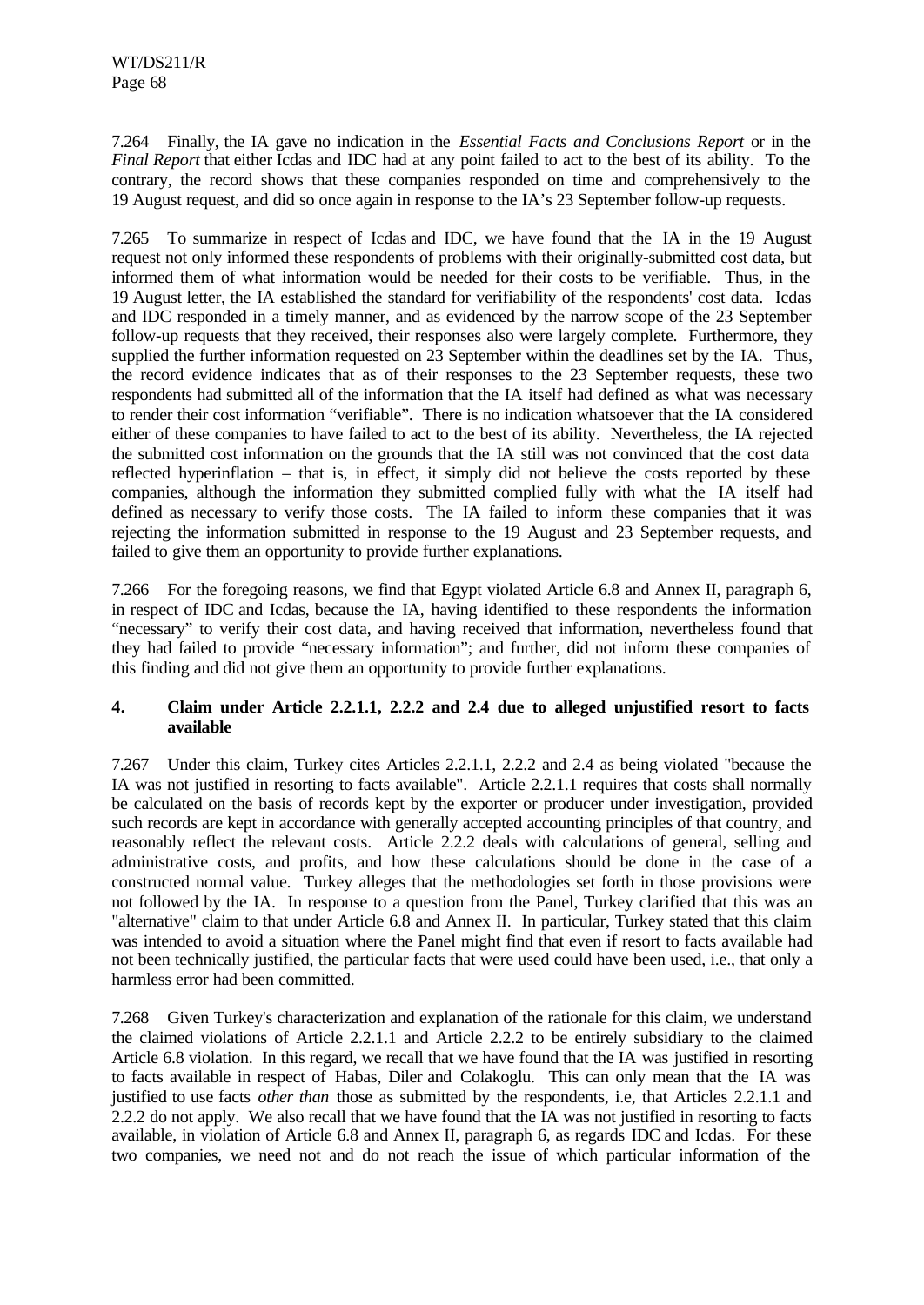respondents was not used. We therefore exercise judicial economy in respect of the claimed violations of Articles 2.2.1.1 and 2.2.2 in respect of all of the respondents.

7.269 Concerning its Article 2.4 claim in this context, Turkey argues that "[e]ven if there were some basis to conclude that respondents did not respond fully to the IA's 19 August or 23 September information requests, the respondents provided a full explanation of how their submitted costs and prices reflected inflation in Turkey and [ ] the IA's rejection of those well-founded reasons imposed an unreasonable burden of proof in violation of Article 2.4". As discussed in Section VII.E.2, *infra*, Article 2.4 has to do with the *comparison* of export price to normal value, and does not create a generally applicable rule as to burden of proof, and we thus find that Article 2.4 is not applicable to the IA's decision to resort to facts available. Furthermore, even if this provision were applicable, we have found elsewhere<sup>233</sup> that there is no basis in the evidence of record on which to conclude that the information requirements imposed by the IA in respect of costs were unreasonable. We therefore find that Turkey has not established that there is a violation of Article 2.4 under this claim.

## **5. Claim under Article 6.1.1, Annex II, paragraph 6, and Article 6.2 – Deadline for response to 19 August 1999 request**

7.270 Turkey argues that Article 6.1.1 requires that a party must be given 37 days to reply "after receiving a questionnaire used in an anti-dumping investigation[]" and that "due consideration" must then be given to any request for an extension of the original period for a response. According to Turkey, Egypt violated these provisions by first setting a 13-day rather than a 37-day deadline, and then by granting an inadequately short extension.

7.271 Turkey claims in the alternative that Egypt violated Annex II, paragraph 6, which provides that parties receiving supplemental request for information should be given "an opportunity to provide further explanations within a reasonable period …", and Article 6.2 which provides that "[t]hroughout an anti-dumping investigation all interested parties shall have a full opportunity for the defence of their interests". In particular, Turkey argues that the original 13-day deadline was plainly inadequate given the nature and magnitude of the 19 August request, and was more so in light of the earthquake that had occurred in Turkey on 18 August. Turkey argues that the "denial" of the respondents' requests for extensions to 11 and 22 October thus violated Annex II, paragraph 6 and Article 6.2.

7.272 Egypt responds that the 19 August requests did not constitute "new questionnaires", in that they were, in the first place, not "new". Rather, according to Egypt, they re-requested information that already had been requested in the foreign manufacturers' and exporters' questionnaires, which normally should have been readily available to the respondents. Nor, Egypt argues, were they "questionnaires" in the sense of Article 6.1.1, meaning that they were not subject to the minimum response time requirements of that provision. Rather, they were intended to provide an additional opportunity for respondents to report cost data for the full period of investigation, and to clarify whether and to what extent the reported costs reflected the effects of hyperinflation. Egypt further argues that the respondents were given a reasonable period of time in which to respond, noting in particular the 14-day extension that was granted by the IA, a more than doubling of the initial 13-day period.

(a) Claim under Article 6.1.1

7.273 We consider first Turkey's allegation of violation of Article 6.1.1. Article 6.1.1 provides as follows:

"Exporters or foreign producers receiving questionnaires used in an anti-dumping investigation shall be given at least 30 days for reply.<sup>15</sup> Due consideration should be

<sup>233</sup> Section VII.E.2, *infra .*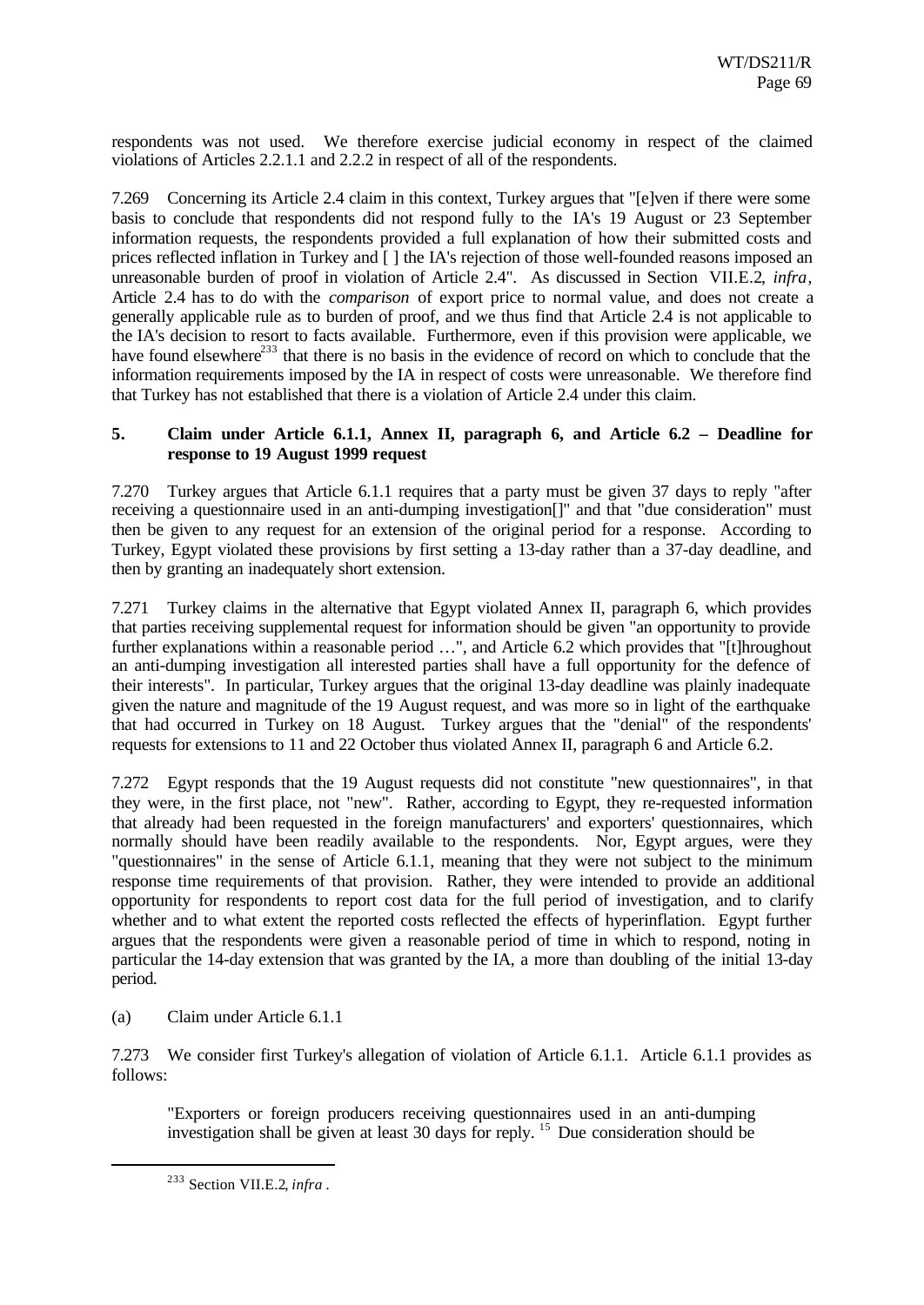\_\_\_\_\_\_\_\_\_\_\_\_\_

given to any request for an extension of the 30-day period and, upon cause shown, such an extension should be granted whenever practicable.

7.274 We note first, as a point of clarification, that the time-limit requirement specified in Article 6.1.1 is 30 days, not 37 days. Moreover, footnote 15 provides that (only) in the case of questionnaires sent to exporters is it necessary to count the time-limit from date of receipt, which in turn is deemed (only) for exporters to be seven days from transmittal. In effect, therefore, Turkey's statement that Article 6.1.1 requires a minimum time-limit of 37 days from date of receipt, is not entirely accurate.

7.275 This, however, is not the central issue in this claim. Rather, this claim turns on whether the 19 August requests were "questionnaires" in the sense of Article 6.1.1, because only if so would any specific minimum time-limit (whether 30 or 37 days) apply. Put another way, the question is whether "questionnaires" as referred to in Article 6.1.1 are only the original questionnaires in an investigation, or whether this term also includes all other requests for information, or certain types of requests, including requests in addition and subsequent to original questionnaires.

7.276 The term "questionnaire" as used in Article 6.1.1 is not defined in the AD Agreement, and in fact, this term only appears in Article 6.1.1, and in paragraphs 6 and 7 of Annex I. In our view, the references in Annex I, paragraphs 6 and 7 provide strong contextual support for interpreting the term "questionnaires" in Article 6.1.1 as referring only to the original questionnaires sent to interested parties at the outset of an investigation. In particular, both of these provisions refer to "the questionnaire" in the singular, implying that there is only one document that constitutes a "questionnaire" in a dumping investigation, namely the initial questionnaire, at least as far as the foreign companies (producers and exporters) that might be visited are concerned. Paragraph 6 refers to visits by an investigating authority to the territory of an exporting Member "to explain *the questionnaire*". Paragraph 7 provides that "on-the-spot investigation … should be carried out after the response to *the questionnaire* has been received…"

7.277 If any requests for information other than the initial questionnaire were to be considered "questionnaires" in the sense of Article 6.1.1, a number of operational and logistical problems would arise in respect of other obligations under the AD Agreement. First, there is no basis in the AD Agreement on which to determine that some, but not all, information requests other than the initial questionnaire also would constitute "questionnaires". Thus, even if an investigating authority was not obligated to provide the minimum time-period in Article 6.1.1 in respect of every request for information, it would not be able to determine from the Agreement which of its requests were and were not subject to that time-period. On the other hand, if all requests for information in an investigation were "questionnaires" in the sense of Article 6.1.1, this could make it impossible for an investigation to be completed within the maximum one year (or exceptionally, 18 months) allowed by the AD Agreement in Article 5.10. Moreover, a 30- or 37-day deadline for requests for information made in the context of an on-the-spot verification -- i.e., the "obtain [ing of] further details" explicitly referred to in Article 6.7 to as one of the purposes of such verifications -- obviously would be completely illogical as well as unworkable. Finally, such an interpretation would render superfluous the requirement in Annex II, paragraph 6 to allow a "reasonable period …" for the provision of any explanations concerning identified deficiencies in submitted information.

<sup>&</sup>lt;sup>15</sup>As a general rule, the time-limit for exporters shall be counted from the date of receipt of the questionnaire, which for this purpose shall be deemed to have been received one week from the date on which it was sent to the respondent or transmitted to the appropriate diplomatic representative of the exporting Member or, in the case of a separate customs territory Member of the WTO, an official representative of the exporting territory."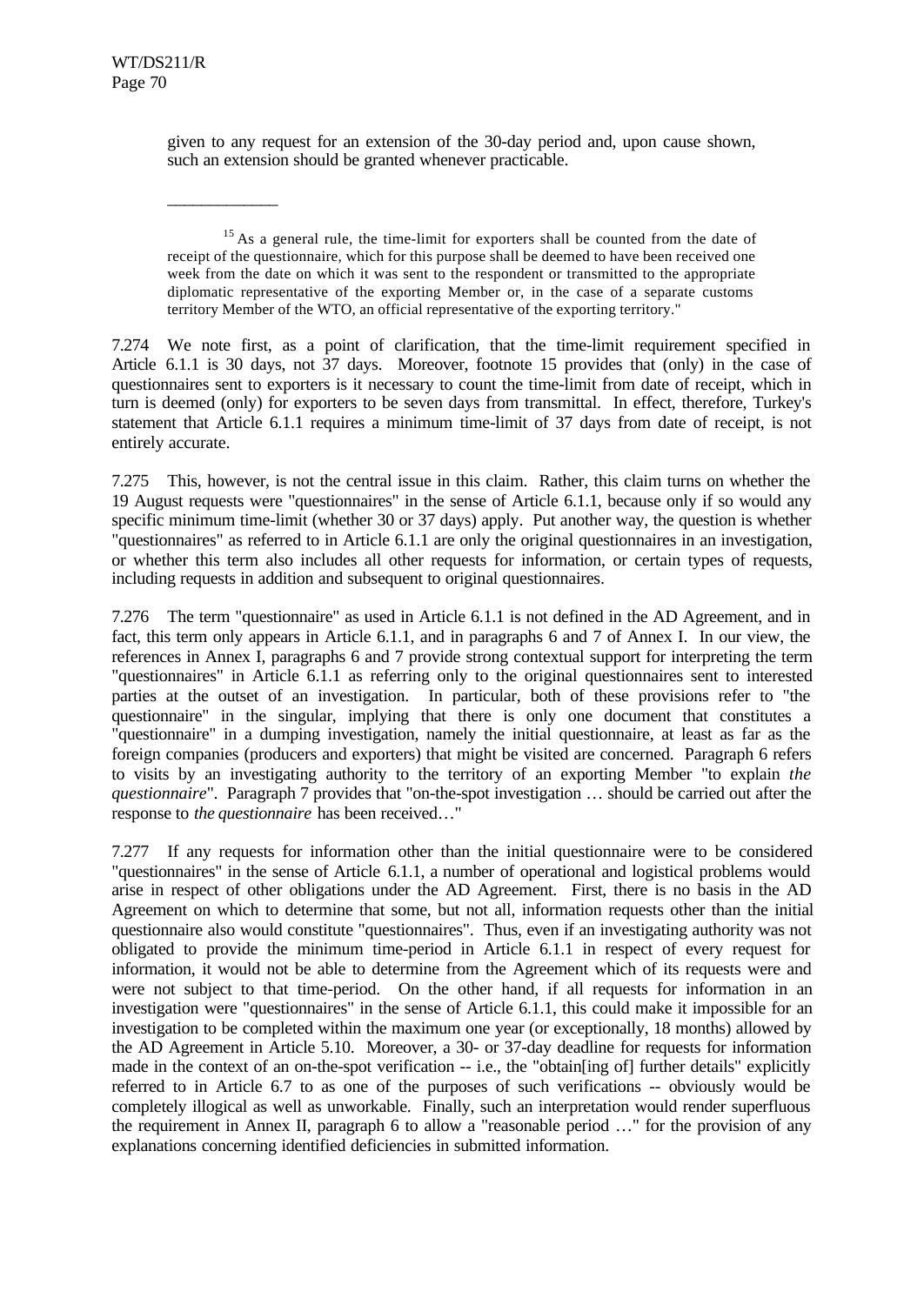7.278 Considering the substance of the 19 August requests, particularly in comparison to the original questionnaires, further persuades us that the 19 August requests did not constitute new "questionnaires" in the sense of Article 6.1.1. In particular, as we have noted<sup>34</sup>, *supra*, while the questions posed are rather detailed, they are in the nature of follow-up questions to the original questionnaire responses, in that they request cost data for the months for which such data were not originally provided by certain respondents, and they request underlying documentation, reconciliations and explanations of the originally submitted cost data and of the additional cost data being requested.

7.279 For the foregoing reasons, we conclude that the 19 August requests did not constitute questionnaires in the sense of Article 6.1.1, and that therefore the deadline imposed for responses to those requests was not inconsistent with that Article.

(b) Alternative claim under Annex II, paragraph 6 and Article 6.2

7.280 We now turn to Turkey's alternative claim in respect of the deadline for responses to the 19 August requests, that the time allowed did not constitute a "reasonable period", in violation of Annex II, paragraph 6, and that therefore the IA failed to provide the Turkish respondents a "full opportunity for the defence of [their] interests", in violation of Article 6.2.

7.281 Because the claimed violation of Article 6.2 is entirely dependent on the claimed violation of Annex II, paragraph 6, we turn first to Annex II, paragraph 6. We note that the relevant part of this provision reads as follows:

"If evidence or information is not accepted, the supplying party should be informed forthwith of the reasons therefor, and should have an opportunity to provide further explanations within a reasonable period, *due account being taken of the time-limits of the investigation* … ." (emphasis added)

7.282 This text makes clear that the obligation for an investigating authority to provide a reasonable period for the provision of further explanations is not open-ended or absolute. Rather, this obligation exists within the overall time constraints of the investigation. Thus, in determining a "reasonable period" an investigating authority must balance the need to provide an adequate period for the provision of the explanations referred to against the time constraints applicable to the various phases of the investigation and to the investigation as a whole.

7.283 We recall that in the rebar investigation, the IA initially set a 13-day deadline for any responses to the 19 August requests. After receiving the requests for extensions from the respondents, the IA extended by 14 days the time-period that was allowed for the responses.<sup>235</sup> After the IA informed the respondents of the extended deadline, no respondent came back with any additional request for more time, nor did any respondent argue that the new deadline was unreasonable or otherwise object to it. All of the respondents in fact made lengthy submissions in response to the 19 August request on or before the deadline.

7.284 On the basis of the foregoing considerations, we do not find that, as a factual matter, the deadline for responses to the 19 August request was unreasonable. We note that this claim concerns in part Annex II, paragraph 6 outside the context of Article 6.8. Given our finding that the deadline established was not unreasonable, i.e., that the factual basis for this claim does not exist, we need not and do not rule on whether Annex II, paragraph 6 can be invoked outside the context of Article 6.8. As a consequence, we also do not find that in establishing a 27-day deadline for the provision of these

<sup>234</sup> *See* para.7.238, *supra.*

<sup>&</sup>lt;sup>235</sup> Exh. EGT-14.1(Icdas), EGT-14.2(IDC) and EGT-14.3(Diler, Colakoglu and Habas), respectively.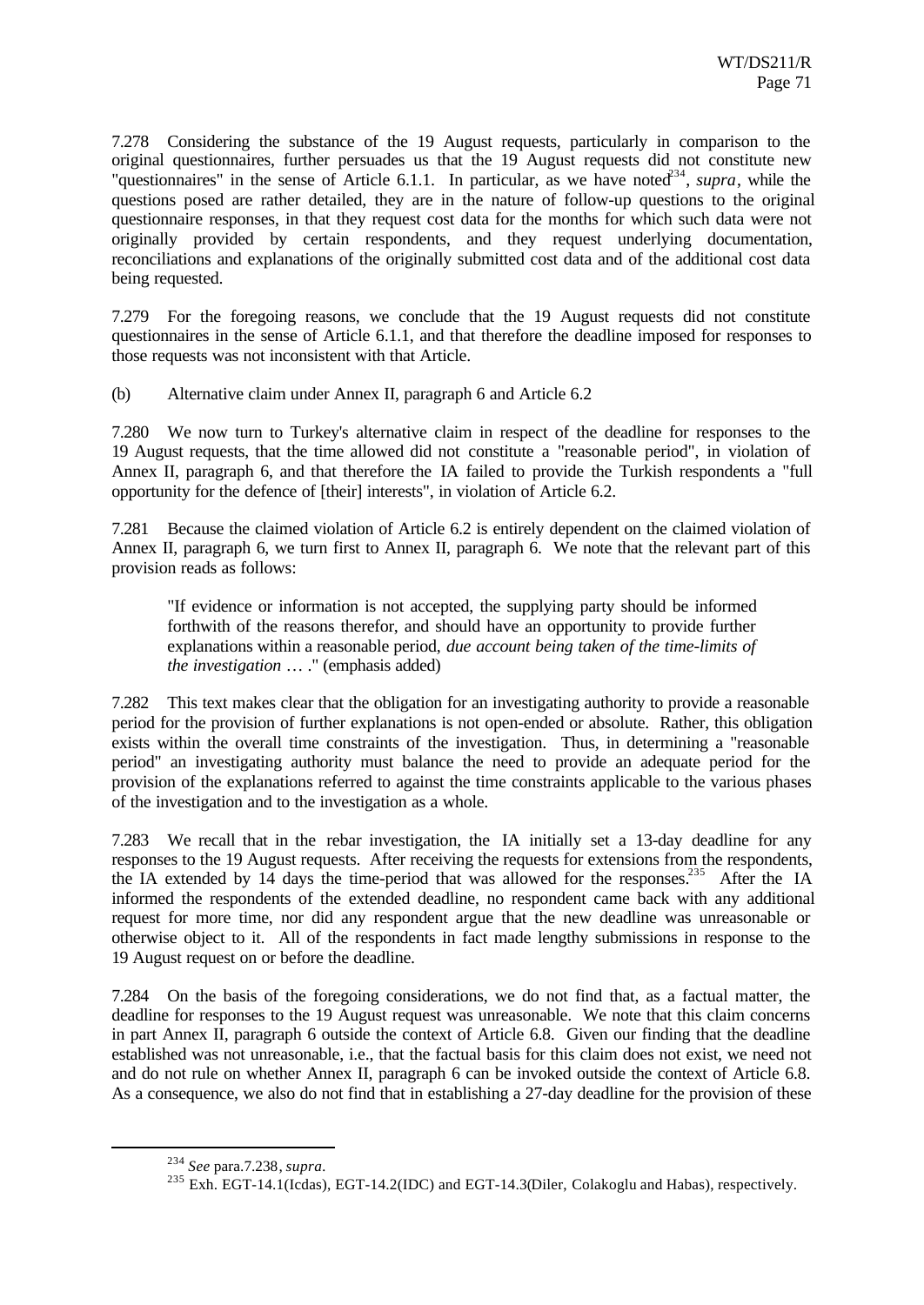responses, the IA failed to provide the respondents with a full opportunity for the defence of their interests, and we thus find no violation of Article 6.2 in this respect.

## **6. Claim under Article 6.1.1, Annex II, paragraph 6, and Article 6.2 - Deadline for the responses of Habas, Diler and Colakoglu to the 23 September letter of the IA**

7.285 On 23 September, i.e., approximately one week after receiving the responses to the 19 August request, the IA sent letters to each respondent identifying information and documentation which, according to the IA, that particular respondent had "not yet furnished" in response to the 19 August request. The IA gave all of the respondents the same time-frame in which to furnish the identified information, namely 2 days for some of the listed items and 5 days for the rest.

7.286 Turkey claims that in the 23 September letter to Habas, Diler and Colakoglu, the IA for the first time required these companies to provide a monthly breakdown of all costs to produce billet, and also demanded that the companies translate each page of the hundreds of pages of documentation that they had been required to provide in their responses to the 19 August request. According to Turkey the two-to-five days allowed these three companies to respond to the 23 September letter was manifestly inadequate, and was contrary to Articles 6.1.1, 6.2 and Annex II, paragraph 6.

7.287 For the same reasons set forth in respect of the preceding claim, we do not find that the 23 September letters constituted "questionnaires" in the sense of Article 6.1.1, and thus we find no violation of that provision.

7.288 As for the claim of violation of the requirement in Annex II, paragraph 6 to provide a "reasonable period", we recall that this provision forms part of the required procedural and substantive basis for a decision as to whether resort to facts available pursuant to Article 6.8. We further recall that we have found, *supra <sup>236</sup>*, that the IA's decision to resort to facts available in respect of Habas', Diler's and Colakoglu's costs of production and constructed normal values did not violate Article 6.8, based on considerations under Annex II, paragraphs 3 and 5. Thus, we would not necessarily need to address this aspect of this claim for its own sake. Nonetheless, a full analysis of Annex II, paragraph 6 as it pertains to the factual basis of this claim, appears necessary to evaluate the merits of the claimed violation of Article 6.2 resulting from the deadline for responses to the 23 September requests. In performing this analysis, however, we note that we again do not here take a position on whether Annex II, paragraph 6 can be invoked separately from Article 6.8. We would need to do so only if we find that as a factual matter, the deadline in question was unreasonable.

7.289 We thus turn first to this factual question, i.e., whether the two-to-five day deadline as it applied to Habas, Diler and Colakoglu was unreasonable. We believe that this issue must be judged on the basis of the overall factual situation that existed at the time. Here, it appears that the key element raised by Turkey is whether the information requested was "new" information that was being requested for the first time. In this regard, Turkey complains in particular about the IA's request for a monthly breakdown of costs to produce steel billet (the feedstock used in rebar production).

7.290 In considering whether this was an entirely new information request, we note that item 4 of the "list of supplemental materials" in the 19 August letters requested detailed listings of raw material "purchases" as well as copies of payment ledgers showing payments for those purchases, and copies of the underlying purchase orders. The main information provided by these companies in response to the request for data on raw material costs was their internal transfer price data for billet, a product they make themselves, rather than purchasing it as a raw material. Thus, the 23 September request for a monthly breakdown of the costs to produce steel billet, rather than constituting a new request for previously-unrequested information, in fact, was in essence a restatement of the request in the 19 August letters for data and documentation on raw material *purchases*. The other items listed in the

<sup>236</sup> Para.7.248.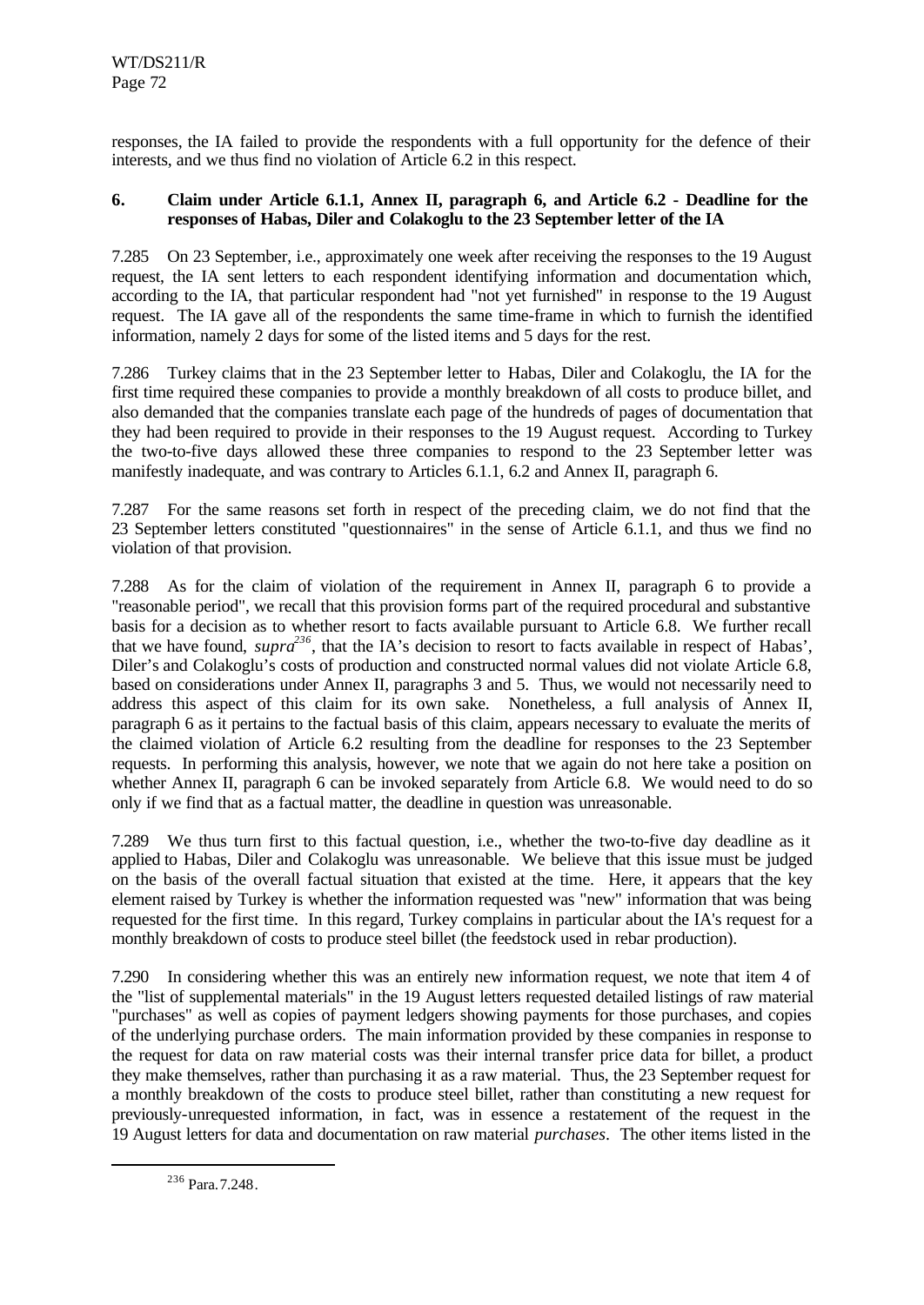23 September letter similarly were items previously requested. Thus we conclude that the 23 September request was a follow-up to the responses to the 19 August request rather than a new request.

7.291 A further consideration concerning the "reasonableness" of the 23 September request is whether any of the other respondents received a longer period in which to respond to the letters they received from the IA on 23 September. Here the answer is "no"; all respondents were given the same amount of time to respond to those letters. The fact that more information was requested in the letter to Habas, Diler and Colakoglu than in the letters to the other two respondents, IDC and Icdas, is a reflection of the fact that, according to the record, the latter two companies' responses to the 19 August request were much more complete than those of the first three companies. For the IA to have given Habas, Diler and Colakoglu more time than IDC and Icdas to respond to the 23 September follow-up request arguably would have been less than fair, and indeed would have rewarded precisely the companies whose responses to the 19 August request were the least adequate.

7.292 In this context it must be remembered that all five respondents received essentially equivalent information requests on 19 August, and were given an identical period in which to respond. All five respondents then again were given an identical period in which to respond to the 23 September follow-up (deficiency) requests. Thus, for equivalent requests for information, the five respondents received, in total, equivalent (and considerable) time-periods to respond. Thus, the two-to-five-day deadline for responses to the 23 September simply forms part of the overall time granted for responses to the basic request for cost information that was sent on 19 August. The three respondents mentioned in this claim chose to use their initial 27-day response period in a different way from the other two respondents. It was these decisions by the two groups of respondents (not by the IA) that fundamentally gave rise to the different scopes of the 23 September follow-ups that they respectively received.

7.293 We note further that in any case, Habas, Diler and Colakoglu never even attempted to submit any of the information identified in the 23 September letters or sought any extension of the deadline for responding. To the contrary, they made it clear in their response to the  $IA^{237}$  that they had no intention of submitting further information.

7.294 The factual situation thus was: (1) that the 23 September letter was essentially a restatement of previous requests that had not been responded to in full, rather than a new request, (2) that all five respondents, including Habas, Diler and Colakoglu, received overall the same amount of time to provide the cost data specified in the 19 August request, and (3) that unlike Icdas and IDC, which had used the initial 27 day period to full advantage, these three respondents stated explicitly that they would not provide the information referred to in the 23 September request, (i.e., they made no attempt to comply with the request nor did they request an extension of the two-to-five day period).

7.295 As a consequence, we do not find that Turkey has established that the two-to-five day period provided to Habas, Diler and Colakoglu for responding to the 23 September request was unreasonable, and thus we do not find that Turkey has established the factual basis for a possible violation of Annex II, paragraph 6 in that regard. As a result, we also do not find that the IA failed to provide Habas, Diler and Colakoglu with a full opportunity for the defence of their interests, and thus find no violation of Article 6.2 in this respect.

## **7. Claim under Annex II, paragraph 7 due to the addition of 5 per cent for inflation to Habas' highest reported monthly costs**

7.296 Turkey claims that the Investigating Authority violated Annex II, paragraph 7 by adding an arbitrary 5 per cent to Habas' reported costs when constructing Habas' normal value. Habas submitted

<sup>237</sup> Exh. EGT-2.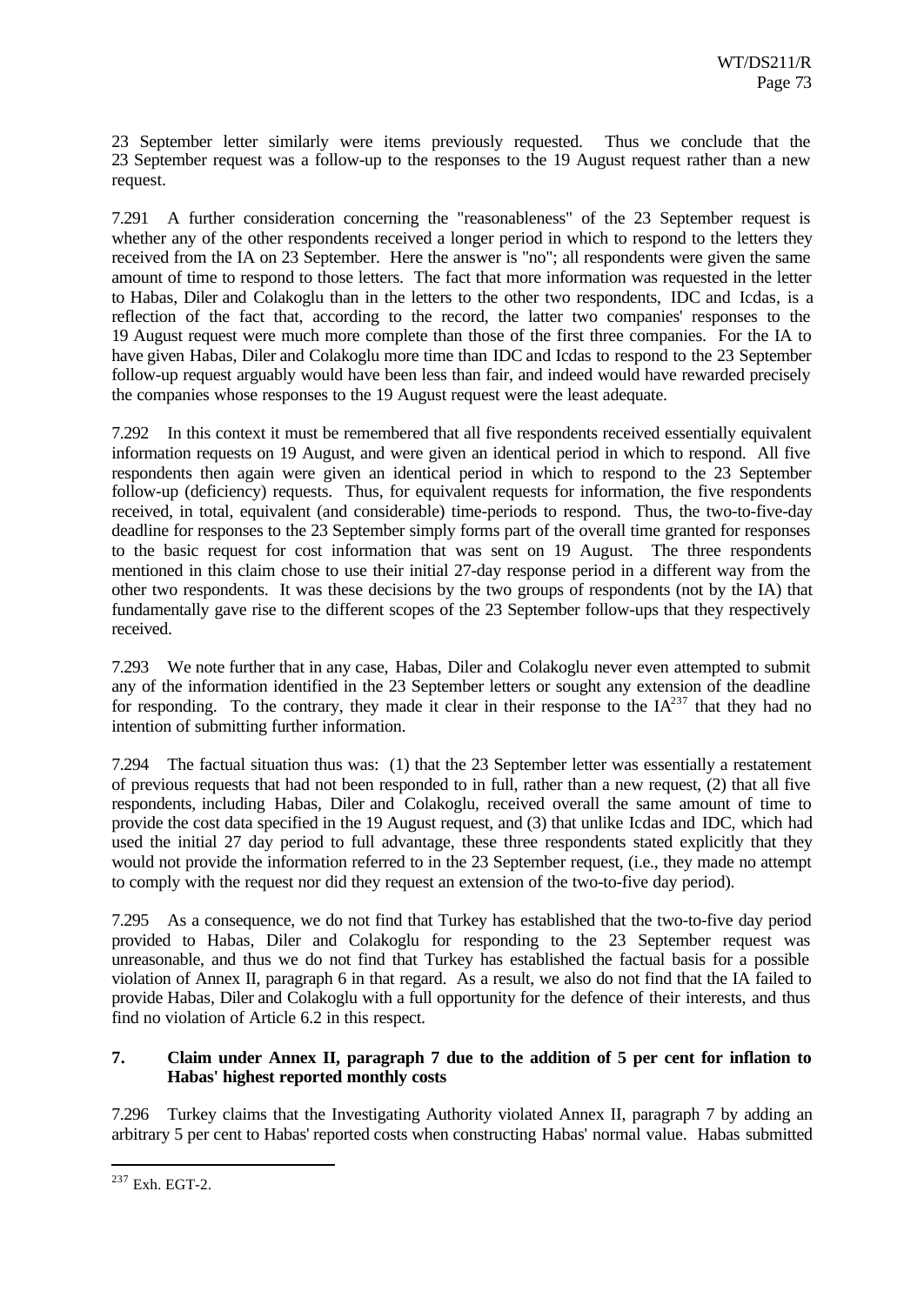cost data for only two of the 12 months of the period of investigation. As a proxy for the effects of hyperinflation, the IA constructed Habas' normal value by using the highest (of the two reported) monthly costs for each cost element as submitted by Habas, and then added to these 5 per cent, the monthly rate of inflation considered by the Investigating Authority as reflecting the ruling rate of inflation during the period of investigation. Turkey claims that in doing this, Egypt violated Annex II, paragraph 7, as this amount which was based on a "secondary source", was wholly arbitrary, was contradicted by data supplied to Egypt by the Government of Turkey, was not corroborated by any other data on the record, and thus was an inappropriate basis for facts available under the AD Agreement.

7.297 Egypt argues that it determined the "facts available" in such a manner that the respondents would still benefit from their own data, by taking the highest monthly cost of production reported by the respondents during the investigation period. In the case of Habas, because Habas had provided costs for two selected months only, and had failed to submit satisfactory evidence that these two months were representative of the period of investigation or had been adjusted for inflation, the IA added 5 per cent to each cost element except interest to account for inflation. For interest, no adjustment was made to the data reported by Habas, as it was found that Habas's interest cost was determined in the marketplace and therefore would reflect inflation. According to Egypt, the IA would have been entitled to reject entirely the reported cost data, and base its determinations on information from secondary sources, as explicitly contemplated by Annex II, paragraph 7, but instead it decided to use the respondents' submitted data to the extent possible.

7.298 Paragraph 7 of Annex II states, in relevant part:

"If the authorities have to base their findings, including those with respect to normal value, on information from a secondary source, including the information supplied in the application for the initiation of the investigation, they should do so with special circumspection. In such cases, the authorities should, where practicable, check the information from other independent sources at their disposal, such as published price lists, official import statistics and customs returns and from the information obtained from other interested parties during the investigation. … ."

7.299 Concerning the "facts available" used in the case of Habas, the IA stated in its *Final Report:*<sup>238</sup>

"The Investigating Authority first attempted to compare the net home market to the cost of production. Although the Investigating Authority twice requested full costs of production for the entire POI, the company only provided costs for two selected months, and there is no evidence on the record that these were representative of the period. Therefore, as facts available for the COP, the Investigating Authority used for each cost element (except interest) the highest of the company's submitted costs and added 5 per cent to account for inflation during the period of each month."

7.300 We understand that the main issue raised by this claim is the factual validity and accuracy of the estimated 5 per cent for inflation that was used in the cost of production and constructed value calculations for Habas. In particular, Turkey argues that the official statistics published by the Government of Turkey show a lower monthly average rate of inflation, in that in only two months of 1998 did inflation exceed 5 per cent, fluctuating in the other months between 1.6 and 4.6 per cent.<sup>239</sup> This issue was raised during the investigation, namely in the comments of the Government of Turkey on the *Essential Facts and Conclusions Report*. Along with these comments, the Turkish

<sup>238</sup> Exh.TUR-16, para.3.2.2.1.

<sup>239</sup> Written Response, dated 15 October 1999, of the Government of Turkey on the *Essential Facts and Conclusions Report,* submitted by Turkey as Exh. TUR-30, p.2.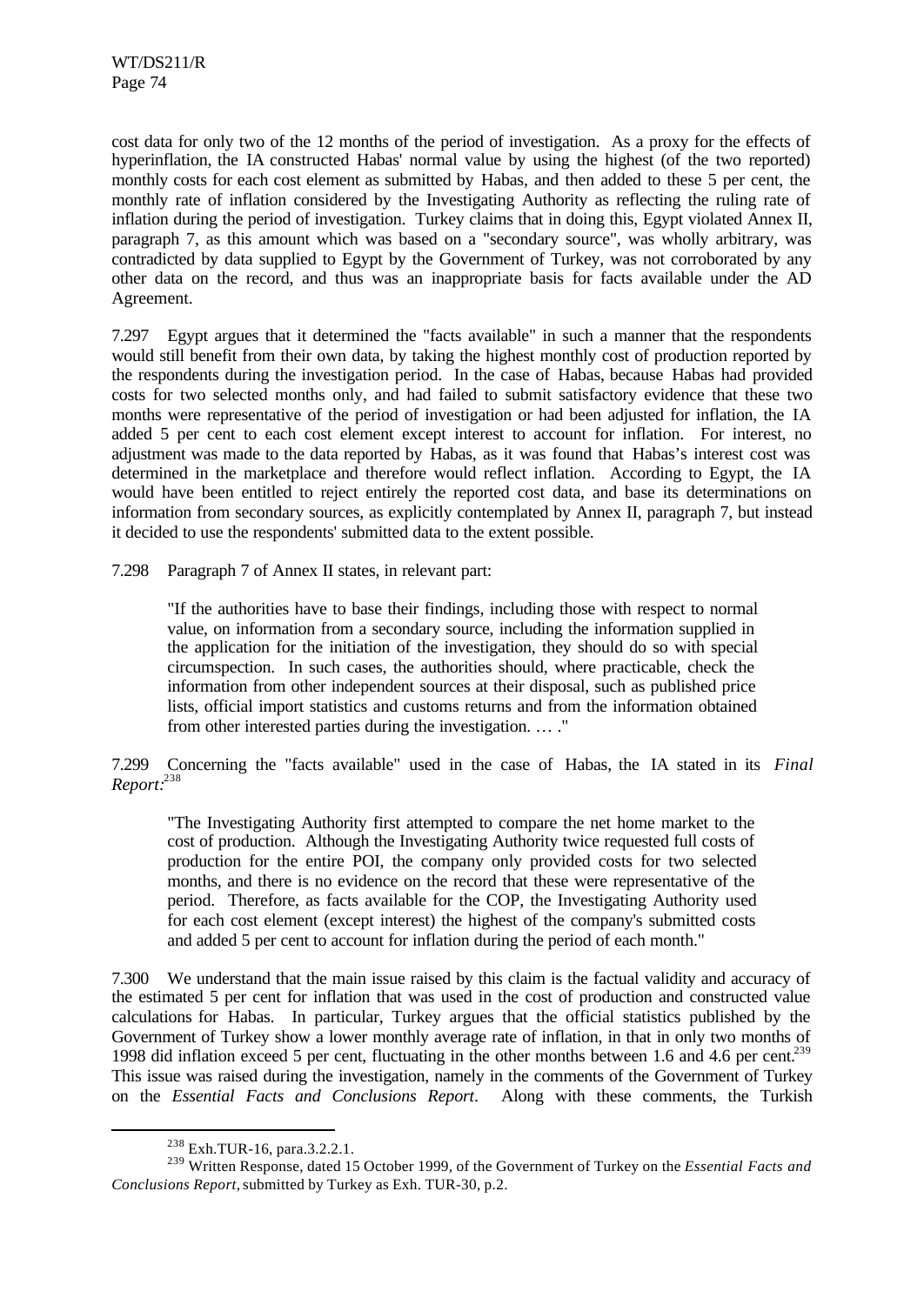Government, provided wholesale price index data published by the Turkish State Institute of Statistics. In its *Final Report*, the IA indicated that it had rejected the inflation information submitted by the Turkish Government as "new" and "untimely"<sup>240</sup>, and stated that it was continuing to apply the estimated 5 per cent inflation rate on the basis that it had other information at its disposal that showed an even higher monthly rate.

7.301 We requested Egypt to submit to us the information on inflation the IA had referred to in the Final Report,<sup>241</sup> and to explain how the IA had arrived at the 5 per cent figure based on the data at its disposal.<sup>242</sup> Egypt replied that it had used the same data source as that submitted by the Turkish Government (i.e., the price indices published by the Turkish State Institute of Statistics), but that the 5 per cent rate was the average of the official wholesale and consumer price indices during the period of investigation, whereas the Turkish Government had referred in its comments only to the wholesale price index.

7.302 We recall that the claim before the Panel is that the addition of 5 per cent to Habas' costs was arbitrary, finds no support anywhere in the record and, as information from a "secondary source", should have been used with "special circumspection", and in particular, should have been "check[ed] … from other independent sources at [the IA's] disposal". Turkey also argues that under the AD Agreement, if data from a company cannot be used, they must be replaced with data from a secondary source. According to Turkey, there is no authority in the AD Agreement to make purely arbitrary adjustments to a respondent's costs. Turkey cites no provision of the AD Agreement in this context, however.

7.303 In considering this claim, we note that the 5 per cent figure was derived from a secondary source, in fact the same secondary source as was proffered by the Government of Turkey during the investigation. Thus, the source of the information as such is not at issue. Given this, there was no need for the IA to check the validity of that source. Rather, the only issue is whether the 5 per cent figure that was derived from that source was calculated and used with "special circumspection". In this regard, the relevant fact is that the 5 per cent figure represents an average of the 1998 wholesale and consumer price indices for Turkey.

7.304 Turkey asserted during this dispute that a consumer price index is "irrelevant" to rebar.<sup>243</sup> Turkey offered no specific argumentation or information in support of this point, however. We note that in its communications with respondents during the investigation concerning the effects on the respondents of hyperinflation in Turkey, the IA appears to have been referring to the general, economy-wide rate of inflation. It is not illogical that such a broad measure of inflation should reflect both wholesale and consumer prices. Nor is it illogical that a company's cost to produce a product would be influenced by both consumer and wholesale prices. In short, to us it is not evident on its face that consumer prices would be wholly irrelevant to a company's production costs. Nor has Turkey advanced any argumentation or evidence to demonstrate that this is so, either as a matter of general principle or in respect of the companies that were respondents in the rebar investigation.

7.305 For these reasons, we do not find that the IA failed to use "special circumspection" in estimating inflation in Turkey at 5 per cent per month, and in applying this figure to Habas. We thus do not find that Egypt violated Annex II, paragraph 7 in this regard. We find, rather, that on the basis of the evidence of record, an objective and unbiased investigating authority could have reached the conclusion that 5 per cent was the approximate average monthly inflation rate in Turkey during the period of investigation. In this regard, it should be emphasized that applying "special

<sup>240</sup> Exh. TUR-16, *Final Report*, p.21.

<sup>241</sup> Question 10 to Egypt of the *Written Questions by the Panel*, dated 28 November 2001 – Annex 4-2.

<sup>242</sup> Question 4 to Egypt of *the Written Questions by the Panel*, dated 27 February 2002 - Annex.8-2.

<sup>243</sup> Written Comments, dated 14 March 2002, by Turkey on Question 4 to Egypt of the *Written Questions by the Panel*, of 27 February 2002 – Annex 8-1.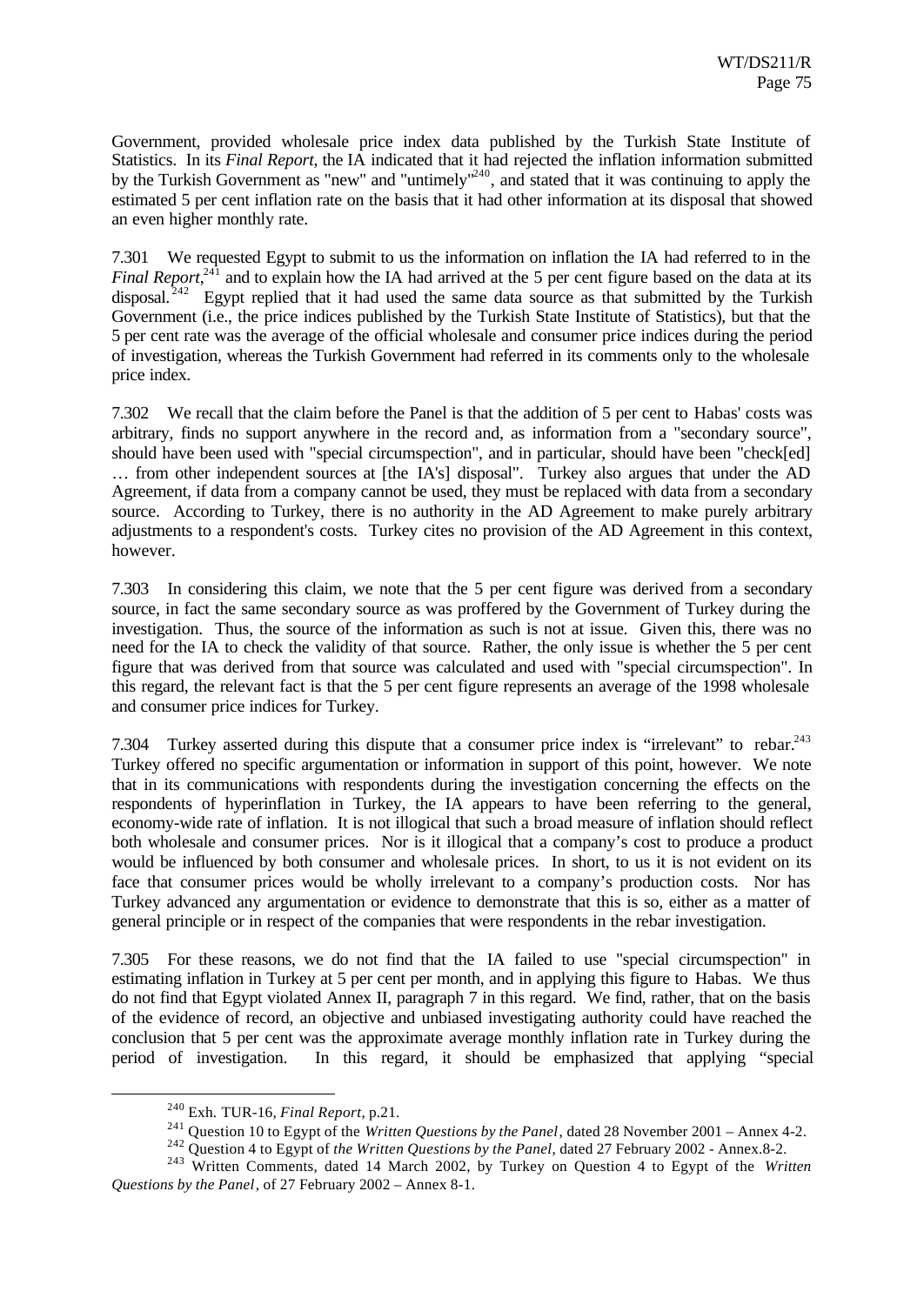l

circumspection" does not mean that only one outcome is possible on a given point in an investigation. Rather, even while using special circumspection, an investigating authority may have a number of equally credible options in respect of a given question. In our view, when no bias or lack of objectivity is identified in respect of the option selected by an investigating authority, the option preferred by the complaining Member cannot be preferred by a panel.

# **8. Claim under Annex II, paragraphs 3 and 7 due to failure to use Icdas' September-October 1998 scrap costs**

7.306 Turkey claims that in constructing Icdas normal value on the basis of facts available, the IA declined to use the scrap costs as reported by Icdas for September-October 1998 (the months in which it exported to Egypt), and instead used Icdas' January 1998 scrap cost (the highest in the period of investigation). Because, according to Turkey, Icdas had provided all of the requested data and documentation concerning its scrap costs in a timely manner and these data were "verified" (clarified by Turkey to mean "verifiable"<sup>244</sup>), the IA should have used those scrap costs as submitted. Its failure to do so, Turkey argues, was a violation of Annex II, paragraph 3. In addition, Turkey argues that the IA violated the spirit, if not the letter, of paragraph 7 of Annex II, in that a comparison with the "verified" data submitted by Icdas shows that the scrap cost data used by the IA in its calculations were "grossly distorted".

7.307 Egypt argues that Turkey's invocation of Annex II, paragraph 3 is misplaced. In Egypt's view, this provision is only concerned with the circumstances in which the data submitted by the respondents have to be accepted or can be rejected, and says nothing about the selection of appropriate facts available once the data submitted by respondents has been rejected.

7.308 Paragraph 3 of Annex II states, in relevant part:

"All information which is verifiable, which is appropriately submitted so that it can be used in the investigation without undue difficulties, …, should be taken into account when determinations are made. … ."

7.309 We recall that in our assessment of Turkey's claim that Egypt violated Article 6.8 in resorting to the use of "facts available", we found that the provisions of Annex II, paragraph 3 form part of the substantive parameters for the interpretation of Article 6.8. That is, we found that this paragraph *in conjunction with* other paragraphs of Annex II must be followed by an investigating authority in making its assessment of whether, in a particular case and in respect of certain elements of information, it is justified in resorting to "facts available" pursuant to Article 6.8. In other words, paragraph 3 applies to an IA's decision to use "facts available" in respect of certain elements of information. It does not have to do with determining which particular facts available will be used for those elements of information once that decision has been made. Thus, we find that this provision does not apply to the situation that is the subject of this claim. This said, we recall that we have found, *supra*, in part based on an analysis of Annex II, paragraph 3, that the IA was not justified in resorting to facts available in respect of Icdas. We thus do not need to address this claim further.

7.310 Turning to Turkey's claim of violation of Annex II, paragraph 7, given that we have found, in the context of Turkey's Article 6.8 claim, that the IA's resort to "facts available" in respect of Icdas was not justified, we do not need to address this claim, which concerns the selection of particular facts available.

<sup>244</sup> Written Response, dated 14 March 2002, to Question 4 to Turkey of the *Written Questions by the Panel*, of 27 February 2002 – Annex 8-1.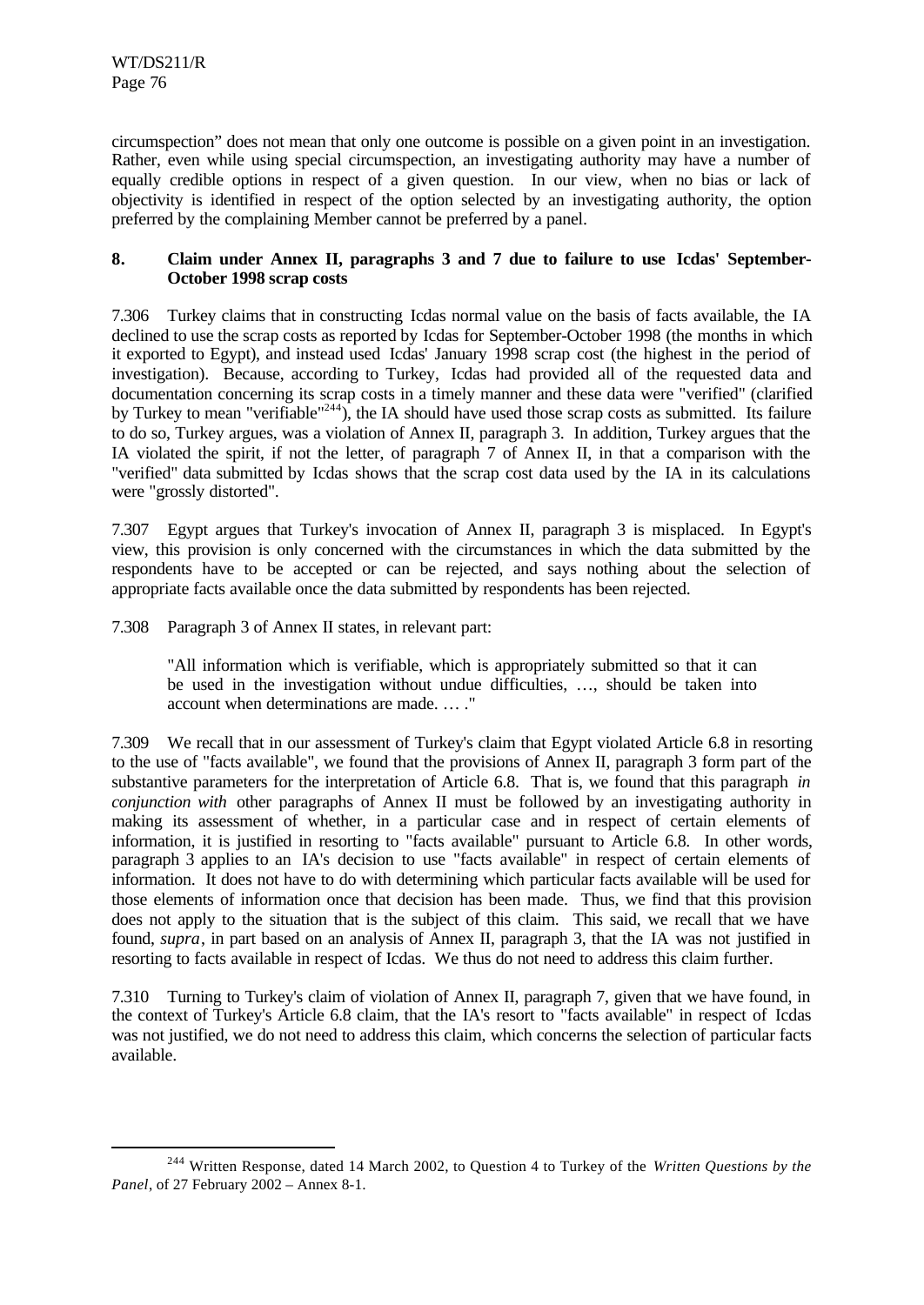### **9. Claim under Annex II, paragraphs 3 and 7 due to calculation of the highest monthly interest cost for IDC**

7.311 Turkey claims that the IA violated Annex II, paragraph 3 in calculating the amount of interest expense to use as facts available in constructing IDC's normal value. In particular, according to Turkey, the IA calculated the interest expense by dividing IDC's total interest expense by rebar production in April 1998. Turkey states that because IDC produces and sells on the market other products (namely billets), and because the April rebar production figures were abnormally low, the result was a distorted, very high, interest component, which overstated the constructed normal value. Turkey argues that the IA should have divided total interest cost by total sales during the period of investigation, based on the audited financial statement, instead of choosing the month with the highest interest cost and dividing that cost by that month's rebar production, which was abnormally low. According to Turkey, IDC's audited financial statement shows that its interest expense expressed as a percentage of the total cost of manufacturing would be much lower. Because the IA failed to use verifiable information (the interest expense as reflected in the audited financial statement), in Turkey's view, the IA violated Annex II, paragraph  $3^{245}$ 

7.312 Egypt responds that there are no requirements in the AD Agreement for any particular methodology for calculating interest expense for a constructed value, and that therefore, provided that the methodology used is not partial or biased, the IA's calculation should be upheld. Moreover, Egypt disagrees with the calculation methodology proposed by Turkey, which in Egypt's view would have been totally inappropriate in the context of the rebar investigation, as IDC's reported costs had been found to be unreliable.<sup>246</sup> Egypt argues, having selected April as the appropriate month for calculation of interest expense, it had to use the production for that month as the denominator, as any other choice for allocation would have been arbitrary.

7.313 Concerning Turkey's claim of violation of Annex II, paragraph 3, we find, for the same reasons as stated in Section VII.D.8, *supra*, that this provision does not apply to the situation that is the subject of this claim, and we similarly recall our findings, *supra*, in part based on an analysis of Annex II, paragraph 3, that the IA was not justified in resorting to facts available in respect of IDC. We thus do not consider this claim further.

7.314 Concerning Turkey's claim of violation of Annex II, paragraph 7, as was the case in respect of the claim concerning Icdas discussed in Section VII.D.8, *supra*, Turkey's exact claim is that Egypt violated the "considerations underlying Annex II, paragraph 7", i.e., once again, that this provision was violated "in spirit". In our view, the factual situation about which Turkey complains in respect of IDC is precisely analogous to that raised in respect of Icdas under the same provision. Our basic reasoning and conclusions therefore are the same.

7.315 In particular, given that we have found, in the context of Turkey's Article 6.8 claim, that the IA's resort to "facts available" in respect of IDC was not justified, we do not need to address this claim, which concerns the selection of particular facts available.

# **E. OTHER CLAIMS RELATING TO THE DUMPING INVESTIGATION**

## **1. Claim under Annex II, paragraph 1; Annex II, paragraph 6; and Article 6.7, Annex I, paragraph 7 – Alleged failure to verify the cost data during the "on-the-spot" verification, and conduct of "mail order" verification instead**

7.316 Turkey claims that by failing to request the basic cost data identified in its 19 August letter in its original questionnaire, the IA violated Annex II, paragraph 1. Turkey further claims that by

<sup>&</sup>lt;sup>245</sup> First Written Submission of Turkey, p.74-76 and Second Written Submission of Turkey, p.77-82.

<sup>&</sup>lt;sup>246</sup> First Written Submission of Egypt, p.87-88.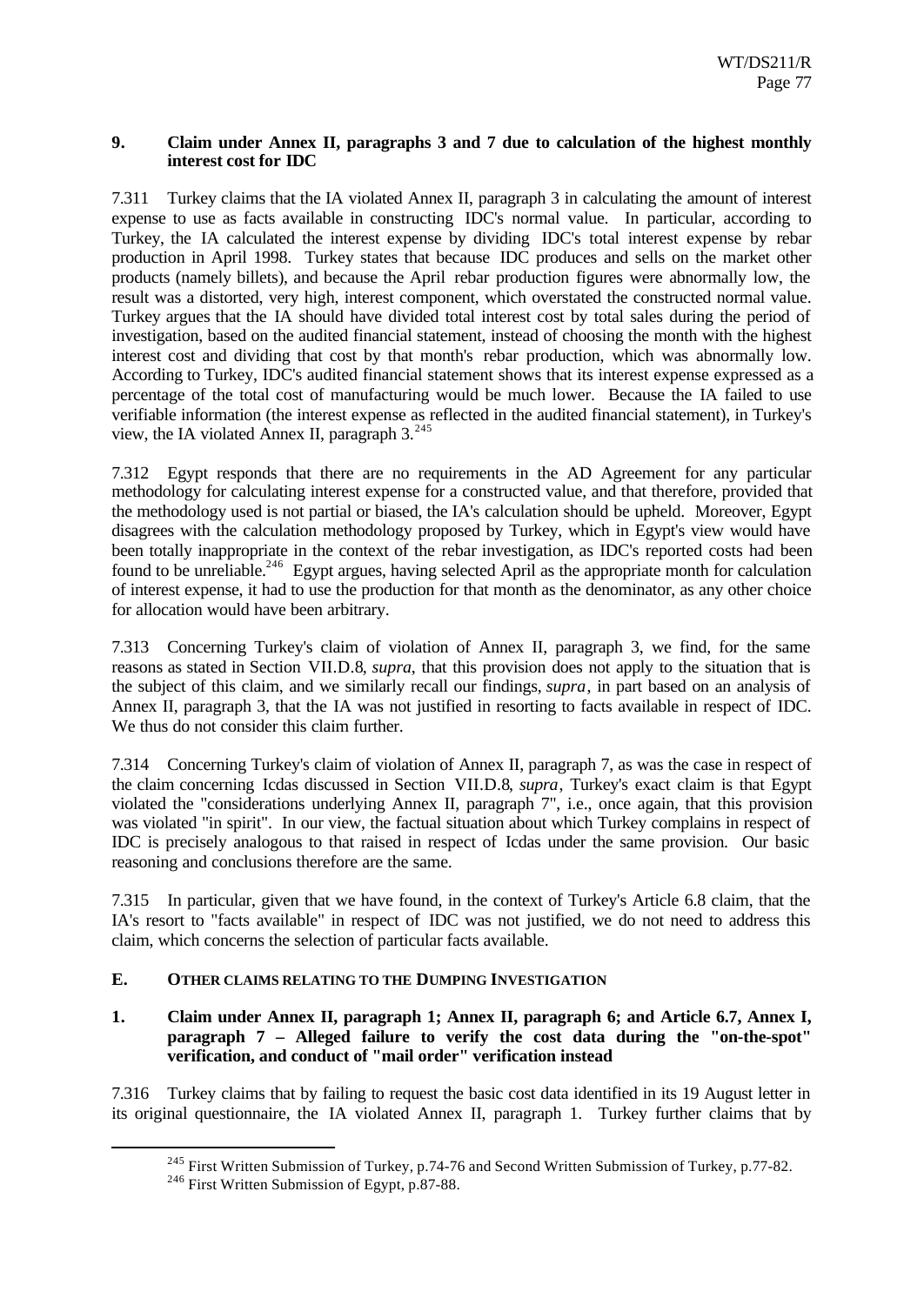waiting until after the verification to raise these issues and then insisting that respondents provide full "mail order" verification of previously-submitted cost responses and the information requested on 19 August, Egypt violated Annex I, paragraph 7 and Article 6.7. According to Turkey, by taking these steps, Egypt also seriously prejudiced the rights of respondents and impaired their "opportunity to provide further explanations" in violation of Annex II, paragraph 6.

7.317 Egypt argues that the AD Agreement permits, but does not require, on-the-spot verification. Egypt further argues that the IA did request cost data from the outset, in the questionnaires, that the additional data was requested by the IA on 19 August due to possible problems in the cost data as originally reported by the Turkish respondents, and that nothing in the AD Agreement prevents an investigating authority from seeking information during the course of an investigation.

7.318 Turning first to the claim of violation of Annex II, paragraph 1, we note that the relevant text of this provision reads as follows:

"As soon as possible after the initiation of the investigation the investigating authorities should specify in detail the information required from any interested party, and the manner in which that information should be structured by the interested party in its response."

7.319 We recall that in the context of Article 6.8, we found that the various provisions of Annex II contain substantive parameters for the application of Article 6.8.

7.320 In the rebar investigation, the IA sent questionnaires to the Turkish respondents shortly after initiating the investigation, and these questionnaires did request cost information. Furthermore, the import of the 19 August letter was to request certain supplemental cost information as well as explanations concerning certain of the cost information originally submitted in response to the questionnaires. We find no basis on which to conclude that an investigating authority is precluded by paragraph 1 of Annex II or by any other provision from seeking additional information during the course of an investigation.

7.321 We note that this claim concerns in part Annex II, paragraph 1 outside the context of Article 6.8. Given our finding that Annex II, paragraph 1 does not contain the obligation asserted by Turkey, we need not and do not rule on whether Annex II, paragraph 1, can be invoked separately from Article 6.8.

7.322 We turn next to Turkey's claim that Egypt violated Article 6.7 and Annex I, paragraph 7 by waiting until after the on-the-spot verification to raise the cost issues in the 19 August letters, and then by attempting to conduct what Turkey refers to as a "mail order" verification. In evaluating this claim we note that it depends on an interpretation of Article 6.7 and Annex I, paragraph 7 as *requiring* an on-the-spot verification. We thus consider these provisions in detail to determine whether they contain any such requirements.

7.323 Article 6.7 reads in relevant part as follows:

"In order to verify information provided or to obtain further details, the authorities *may* carry out investigations in the territory of other Members. ...." (emphasis added)

7.324 Annex I, paragraph 7 provides in relevant part:

"As the main purpose of the on-the-spot investigation is to verify information provided or to obtain further details, it should be carried out after the response to the questionnaire has been received unless the firm agrees to the contrary and the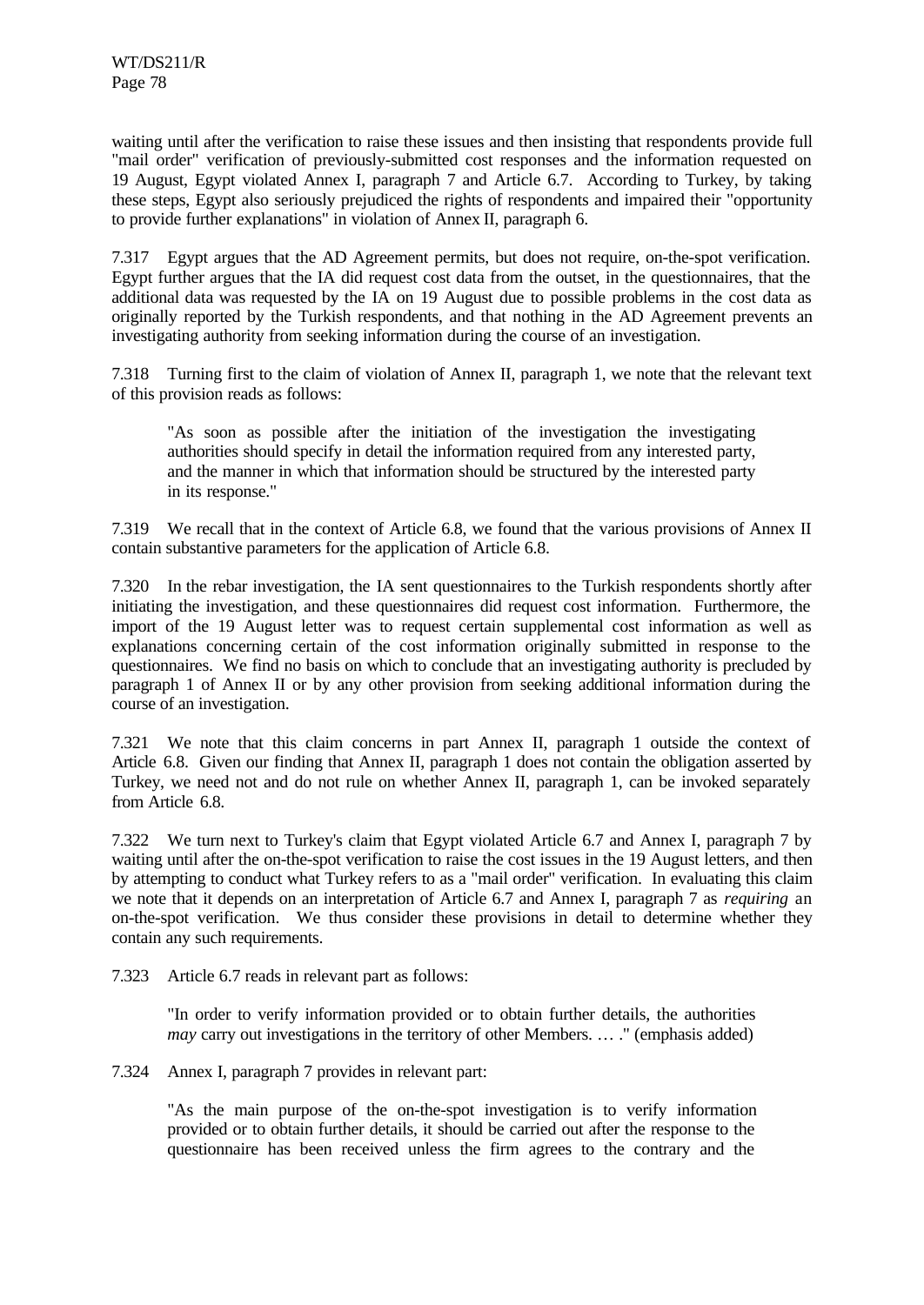government of the exporting Member is informed by the investigating authorities of the anticipated visit and does not object to it; ... ."

7.325 Concerning the relationship of Annex I to Article 6.7, we come to the same conclusion as in respect of Annex II and Article  $6.8^{247}$  In particular, we note Article 6.7's explicit cross-reference to Annex I: "[T]he procedures described in Annex I shall apply to investigations carried out in the territory of other Members". This language thus establishes that the specific parameters that must be respected in carrying out foreign verifications in compliance with Article 6.7 are found in Annex I. Thus, we must analyze the relevant provisions of Article 6.7 and Annex I together to determine if the requirement claimed by Turkey exists.

7.326 Considering Article 6.7, we find determinative the use of the word "may" (that is, that authorities "may" carry out investigations in the territory of other Members). This language makes clear that on-the-spot verifications in the territory of other Members are permitted, but not required, by Article 6.7.

7.327 The relevant portion of Annex I, paragraph 7 deals with the *timing* of a foreign verification visit, *if* one is made (i.e., "after the response to the questionnaire has been received"). This provision thus cannot be construed as containing a requirement to conduct such a visit *per se*. We note that our reading of these provisions is consistent with the findings of the panel in *Argentina – Ceramic Tiles*, which stated that the AD Agreement contains no requirement to conduct foreign verifications, but rather that Article 6.7 merely provides for this possibility, and that such on-site visits are neither the only way nor even the preferred way for investigating authorities to meet their obligation under Article 6.6 to "satisfy themselves as to the accuracy of the information supplied by interested parties upon which their findings are based".<sup>248</sup>

7.328 For the foregoing reasons, we find that Turkey has not established that Egypt violated Annex II, paragraph 1, Article 6.7, or Annex I, paragraph 7, as these provisions do not contain the obligations asserted by Turkey.

7.329 This brings us to Turkey's final allegation of a violation in connection with this claim, of Annex II, paragraph 6, regarding the alleged impairment of the respondents' "opportunity to provide further explanations". We note that this alleged violation is entirely dependent on and derivative from the other alleged violations raised by Turkey in connection with this claim. Given that we have found no violation of these provisions, we conclude in this instance as well that Turkey has not established the factual basis for the alleged violation by Egypt of violated Annex II, paragraph 6 in respect of the factual situation that is the subject of this claim.

## **2. Claim under Article 2.4 – Request for detailed cost information late in the investigation allegedly imposed an unreasonable burden of proof on the respondents**

7.330 Turkey claims that by waiting until late in the investigation to raise issues requiring the submission of new factual information and then imposing an unduly burdensome "mail order" verification requirement on the respondents, the IA imposed an "unreasonable burden of proof" upon respondents in violation of Article 2.4 of the AD Agreement.

7.331 Egypt argues that Article 2.4 pertains exclusively to the requirement to make a fair comparison between export price and normal value, and that its requirement not to impose an unreasonable burden of proof applies to the collection of information concerning allowances required

<sup>247</sup> *See* paras.7.152-7.154.

<sup>248</sup> Panel Report, *Argentina – Ceramic Tiles,* footnote 65.

<sup>&</sup>lt;sup>249</sup> Because of this, we again do not opine on whether it is possible to invoke Annex II, paragraph 6 outside the context of Article 6.8.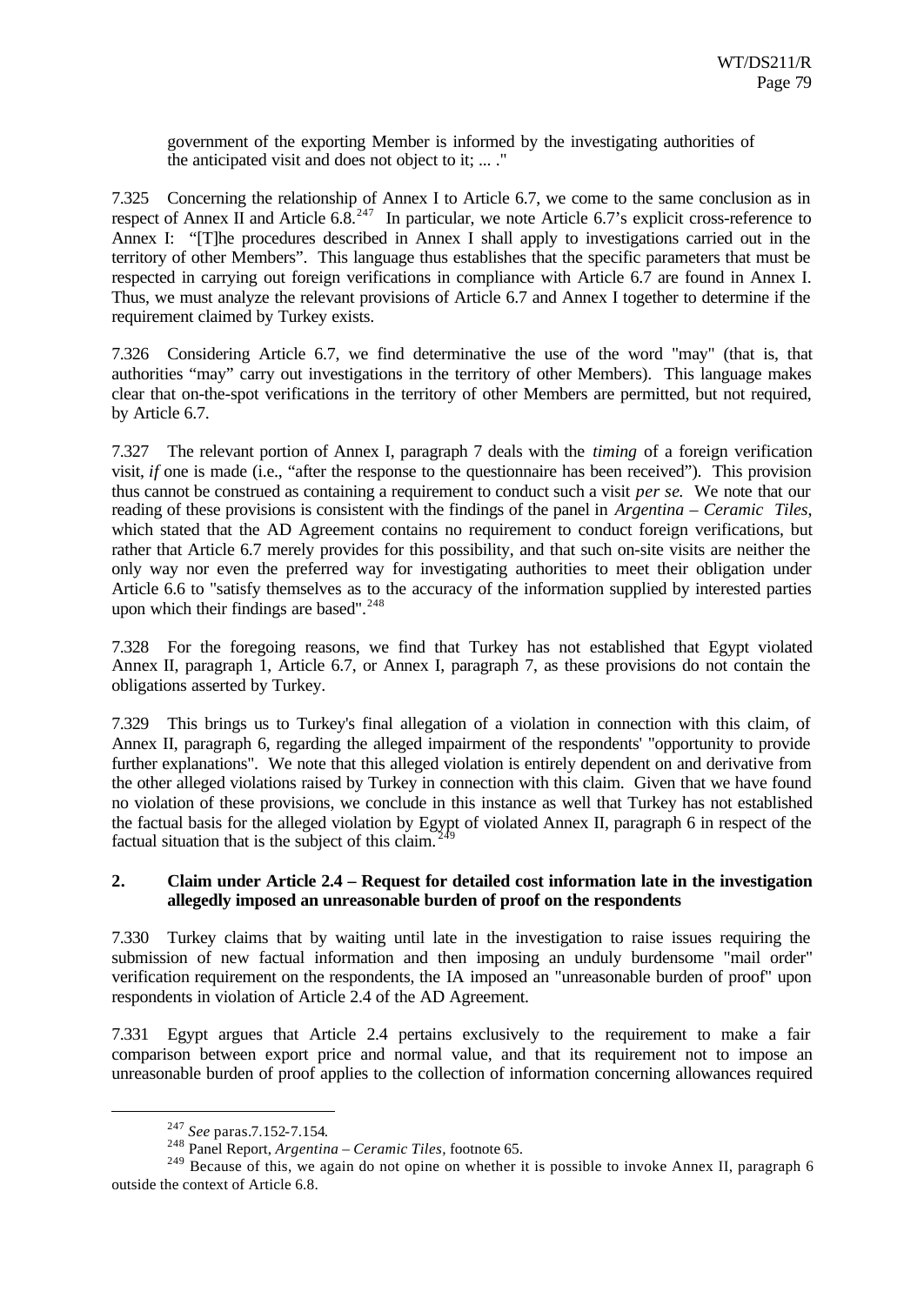to ensure a fair comparison. Egypt argues in the alternative that should the Panel consider that Article 2.4 must be interpreted as being of general application to data collection in the course of an investigation, the claim of violation is factually incorrect and that the burden of proof imposed upon the respondents did not exceed the limits of reasonableness.

7.332 We start with the text of Article 2.4, which reads as follows:

\_\_\_\_\_\_\_\_\_\_\_\_\_\_\_\_\_

l

"A fair comparison shall be made between the export price and the normal value. This comparison shall be made at the same level of trade, normally at the ex-factory level, and in respect of sales made at as nearly as possible the same time. Due allowance shall be made in each case, on its merits, for differences which affect price comparability, including differences in conditions and terms of sale, taxation, levels of trade, quantities, physical characteristics, and any other differences which are also demonstrated to affect price comparability.<sup>7</sup> In the cases referred to in paragraph 3, allowances for costs, including duties and taxes, incurred between importation and resale, and for profits accruing, should also be made. If in these cases price comparability has been affected, the authorities shall establish the normal value at a level of trade equivalent to the level of trade of the constructed export price, or shall make due allowance as warranted under this paragraph. The authorities shall indicate to the parties in question what information is necessary to ensure a fair comparison and shall not impose an unreasonable burden of proof on those parties."

7.334 The immediate context of this provision, namely Articles 2.4.1 and 2.4.2 confirms that Article 2.4 and in particular its burden of proof requirement, applies to the comparison of export price and normal value, that is, the calculation of the dumping margin. Article 2.4.1 contains the relevant provisions for the situation where "the *comparison* under paragraph 4 requires a conversion of currencies" (emphasis added). Article 2.4.2 specifically refers to Article 2.4 as "the provisions governing fair comparison", and then goes on to establish certain rules for the method by which that

 $<sup>7</sup>$  It is understood that some of the above factors may overlap, and authorities shall ensure that they do</sup> not duplicate adjustments that have been already made under this provision.

<sup>7.333</sup> Article 2.4, on its face, refers to the *comparison* of export price and normal value, i.e., the calculation of the dumping margin, and in particular, requires that such a comparison shall be "fair". A straightforward consideration of the ordinary meaning of this provision confirms that it has to do not with the basis for and basic establishment of the export price and normal value (which are addressed in detail in other provisions)<sup>250</sup>, but with the nature of the comparison of export price and normal value. First, the emphasis in the first sentence is on the *fairness* of the *comparison*. The next sentence, which starts with the words "[t]his comparison", clearly refers back to the "fair comparison" that is the subject of the first sentence. The second sentence elaborates on considerations pertaining to the "comparison", namely level of trade and timing of sales on both the normal value and export price sides of the dumping margin equation. The third sentence has to do with allowances for "differences which affect *price comparability*", and provides an illustrative list of possible such differences. The next two sentences have to do with ensuring "price comparability" in the particular case where a constructed export price has been used. The final sentence, where the reference to burden of proof at issue appears, also has to do with "ensur[ing] a fair comparison". In particular, the sentence provides that when collecting from the parties the particular information necessary to ensure a fair comparison, the authorities shall not impose an unreasonable burden of proof on the parties.

<sup>&</sup>lt;sup>250</sup> In this regard, we note that earlier provisions in Article 2, namely Article 2.2 including all of its subparagraphs, and Article 2.3, have to do exclusively and in some detail with the establishment of normal value and export price, and in addition that Article 2.1 has to do in part with the establishment of the export price.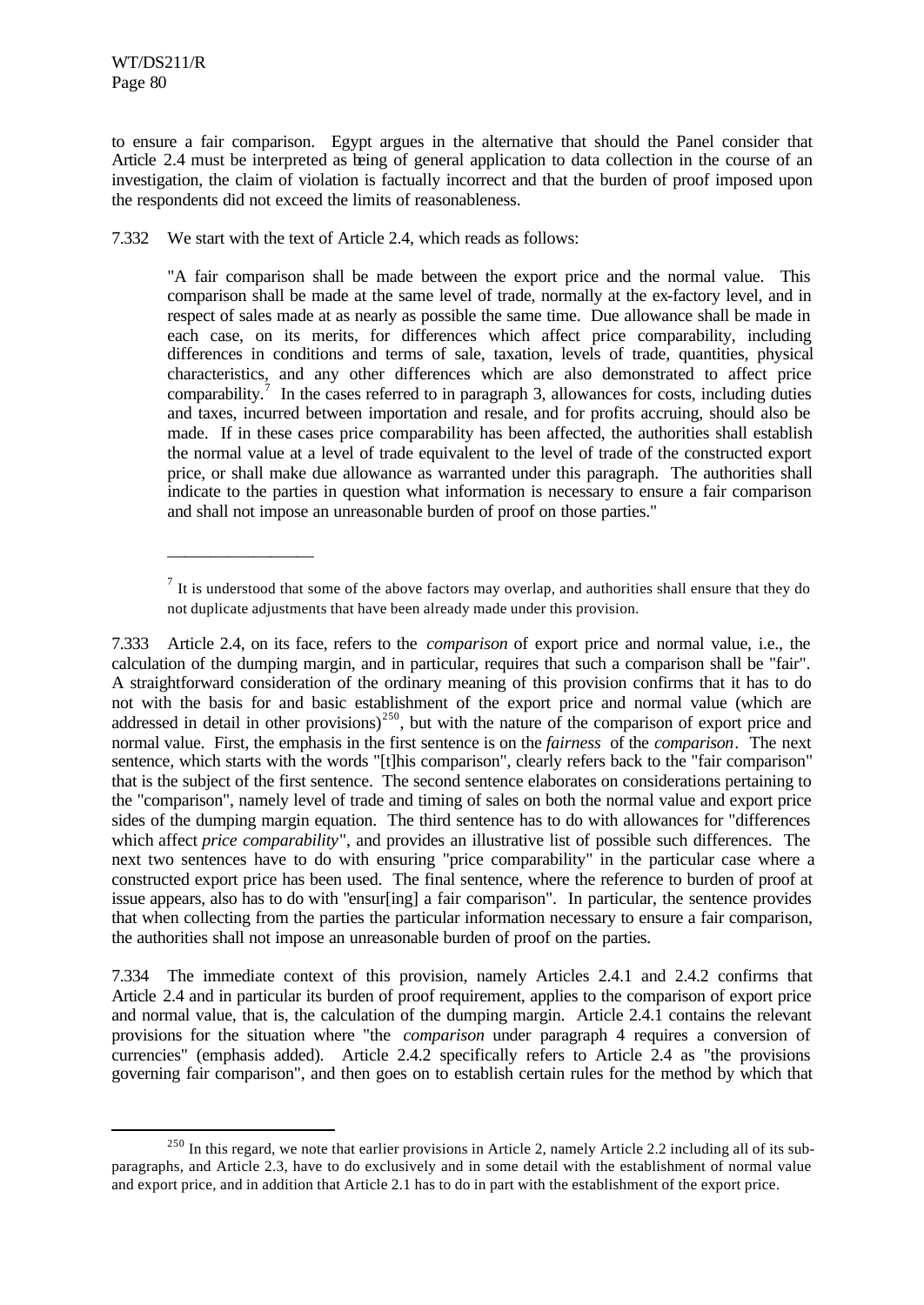comparison is made (i.e., the calculation of dumping margins on a weighted-average to weightedaverage or other basis).

7.335 In short, Article 2.4 in its entirety, including its burden of proof requirement, has to do with ensuring a fair comparison, through various adjustments as appropriate, of export price and normal value. Thus, we find that it does not apply to the investigating authority's establishment of normal value as such, which was the main (if not only) purpose of the Egyptian IA's 19 August request for certain cost-related information.

7.336 Moreover, even if the burden of proof requirement in Article 2.4 were considered to apply to requests for information for the establishment of normal value, and even if some of the information contained in the IA's 19 August request potentially could have been relevant to the fair comparison exercise that is the subject of Article 2.4, we do not find that Turkey has established that that request imposed an unreasonable burden of proof on the respondents. That is, we agree with Egypt that the factual basis for a claim of violation does not exist. In particular, we note that the request concerned the amplification or clarification of cost information provided or meant to have been provided in the questionnaire responses, and no respondent argued at the time that it received the 19 August request that it was unreasonably burdensome. Moreover, while all of the respondents requested (and received)<sup>251</sup> extensions of the original deadline for responses, and then on or before the deadline submitted responses including relatively voluminous documentation, in no case did any respondent indicate that more time was needed, or otherwise argue or attempt to justify that it simply did not find it possible to comply with the request. While respondents Habas, Diler and Colakoglu did present certain argumentation in their responses to the 19 August request, that argumentation had to do with the alleged illegality of the request under WTO rules, rather than with its burdensomeness.

7.337 For the foregoing reasons, we find that Turkey has not established that the IA's 19 August request for certain cost information imposed an unreasonable burden of proof in violation of Article 2.4.

## **3. Claim under Article 6.2 and Annex II, paragraph 6 – Alleged denial of requests for meetings**

7.338 Turkey submits that the three respondents Habas, Diler and Colakoglu requested a meeting with the IA after receiving the IA's letter of 23 September 1999, during which "they could explain how the information submitted in their 15 September responses [to the 19 August request] replied to the Investigating Authority's information requests"<sup>252</sup>. Turkey further argues that IDC stated that it was available for a further verification of its cost data if the IA so desired.<sup>253</sup> According to Turkey, the denial of these requests violated Article 6.2, which Turkey quotes as "provid[ing], *inter alia*, that '[i]nterested parties shall … have the right … to present … information orally'"<sup>254</sup>. In addition, Turkey claims, the denial of these requests violated Annex II, paragraph 6 by denying the Turkish respondents the basic right, where "evidence or information is not accepted", to be "informed forthwith of the reasons therefor, and … given an opportunity to provide further explanations within a reasonable period … ."

<sup>&</sup>lt;sup>251</sup> The extensions granted were, however, shorter than those requested.

<sup>252</sup> Written Response, dated 7 December 2001, to Question 1 to Turkey of *the Written Questions by the Panel,* of 28 November 2001 – Annex 4-1.

<sup>&</sup>lt;sup>253</sup> Turkey also initially argued that Icdas had requested a hearing as soon as it had reviewed the *Essential Facts and Conclusions Report*. In response to a question from the Panel as to where in the record that request was found, Turkey informed the Panel that Icdas had not in fact made such a request. (*See* Written Response, dated 14 March 2002, to Question 4 to Turkey of the *Written Questions by the Panel, of 27 February 2002.)*

<sup>254</sup> Written Response, dated 7 December 2001, to Question 1 to Turkey of the *Written Questions by the Panel*, of 28 November 2001 – Annex 4-1.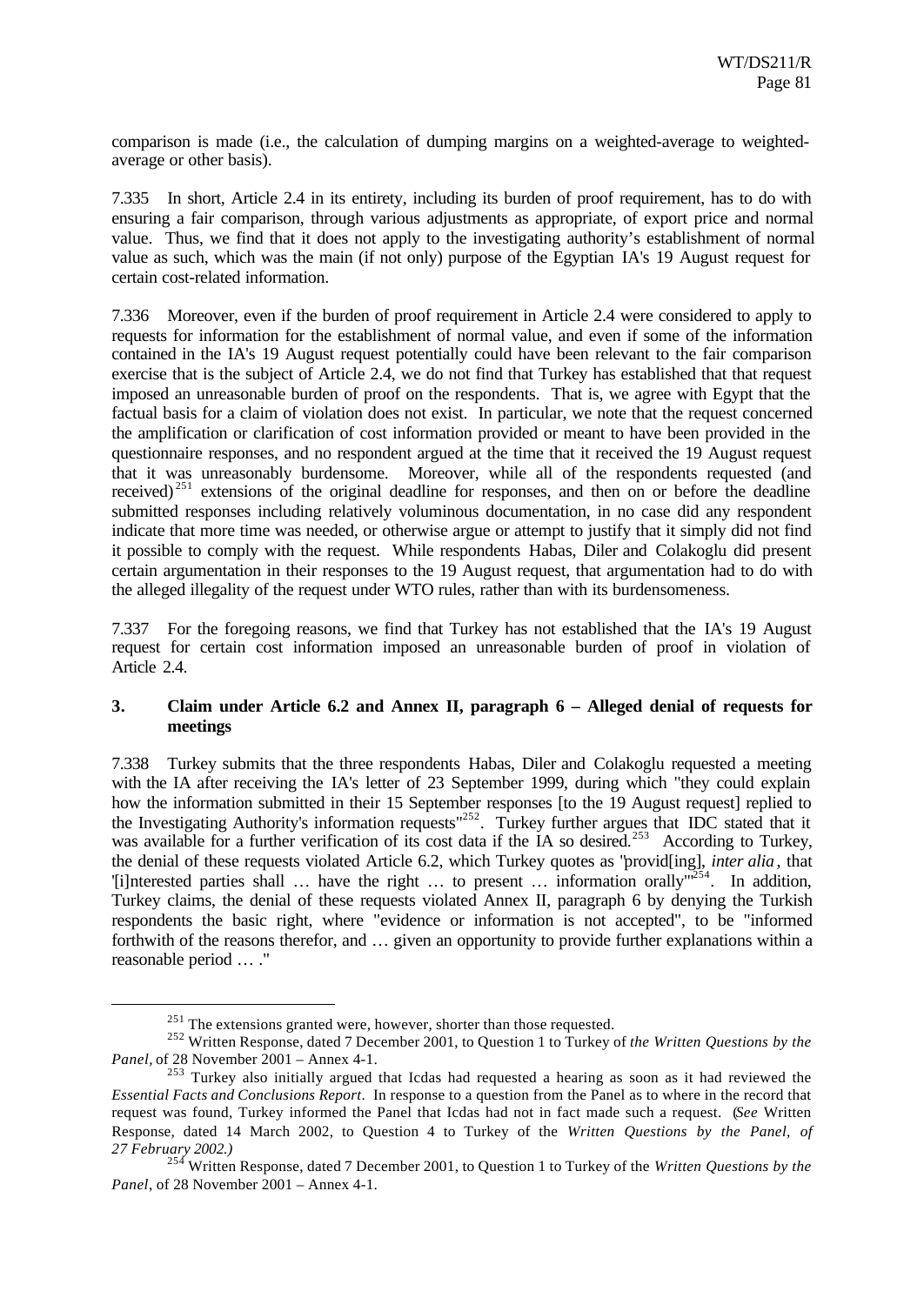7.339 Egypt counters that the IA was under no obligation to organize a meeting with Habas, Diler and Colakoglu at that stage of the investigation in the absence of any valid justification, in accordance with the last sentence of Article 6.2. Egypt further states that the meeting was requested after those respondents had informed the IA that they would not submit the information requested in the 23 September letter. Egypt argues that according to those respondents, the purpose of such a meeting would have been to explain the information in their responses to the 19 August request, but in Egypt's view that information was largely deficient, meaning that such a meeting was not justified. Egypt states that the IA indicated to those respondents that the explanation of the data submitted in response to the 19 August request should have been provided by submitting a written response to the 23 September letter, which the respondents had explicitly refused to do. Egypt notes that in any event, even if a meeting had been held, these respondents would not thereby have been excused from submitting in writing the explanations proffered orally. during such a meeting, due to Article 6.3's requirement that "[o]ral information provided under [Article 6.2] shall be taken into account by the authorities only in so far as it is subsequently reproduced in writing … ." Concerning IDC, Egypt argues that the IA's denial to conduct a verification visit at that company's premises cannot be examined under Article 6.2 of the AD Agreement, as that provision is not concerned with verification visits. Finally, Egypt argues that Annex II, paragraph 6 is inapplicable to the organizing of hearings, and that Egypt had demonstrated in connection with other claims that the IA had acted in full compliance with the obligations in that provision.

7.340 Turning first to the claim of violation of Article 6.2, we note that the full text of the relevant part of that provision, namely the last sentence, reads as follows:

"Interested parties shall also have the right, on *justification*, to present other information orally." (emphasis added)

7.341 We note that the words "also" and "other" in this sentence refer to other provisions of Article 6.2 concerning the right of interested parties to meet with opposing parties to present views and rebuttal arguments. Thus, with respect to the claim before us, the operative part of this sentence is the nature of the "right" of interested parties to "present information orally" outside the setting of an adversarial hearing. In this regard, while the partial quotation set forth by Turkey would imply that the right in question is open-ended and absolute, the full text of the provision makes clear that the right exists only upon "justification". It is perhaps axiomatic that an interested party seeking to invoke its Article 6.2 right must attempt to exercise that right before it can claim that it has been denied.

7.342 Thus, the first question that must be addressed is whether the respondents in question in fact requested meetings, and if so, whether any such requests were substantiated (i.e., whether justification was presented). Turning first to Habas, Diler and Colakoglu, their reference to a meeting was contained in their 28 September 1999 letter in which they indicated that they would not provide the additional information requested in the 23 September letter. The relevant passage concerning the possibility of a meeting is as follows:

"If ITPD remains unable to locate the original translations or to identify the pages of the 15 September response where translations are provided, or it ITPD requires any additional explanations, we will be pleased to come to Cairo to review these documents with ITPD. Such a meeting could be arranged after the third week of November, if desired. Before that time, counsel's time is fully booked, but we would expect the ITPD to afford us this scheduling courtesy in view of the events herein since verification was concluded."<sup>255</sup>

 $255$  Exh EGT-2, p.3.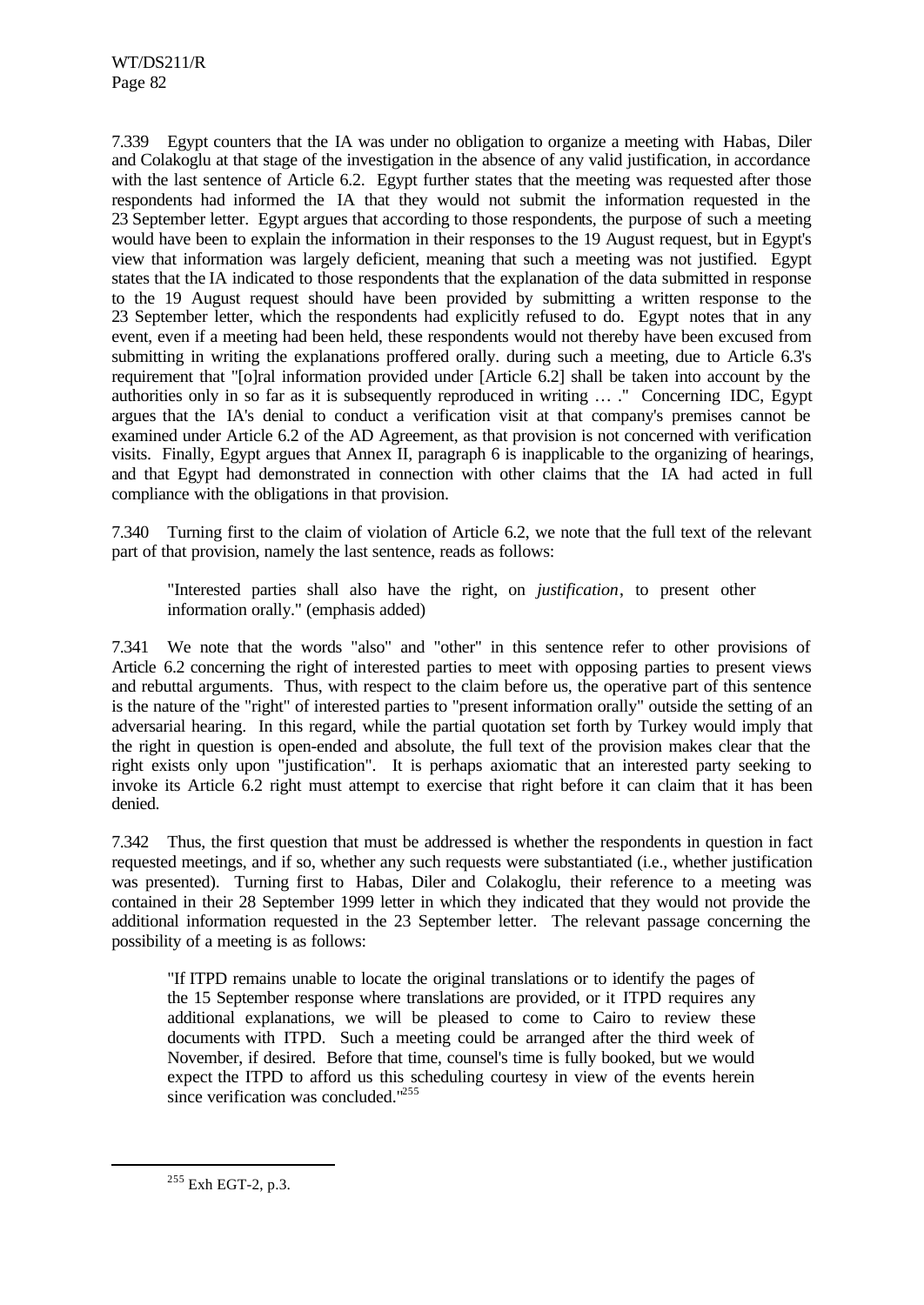7.343 We do not consider that the above passage can be viewed as an attempt by these interested parties concerned to exercise their Article 6.2 rights to a meeting. Nor does it deal adequately, or at all, with the justification for such a meeting, upon which the right to have such a meeting is conditioned. Rather, it seems plainly to be an *offer* to travel to Cairo to participate in a meeting should the IA decide that such a meeting would be useful. Indeed, that this was an offer, rather than a request, was explicitly confirmed by these three respondents in their 15 October 1999 comments on the *Essential Facts and Conclusions Report*, in which they state that it was to provide the IA with an understanding of the "meanings and linkages" of the documents that they had submitted that their "counsel *offered* to come to Cairo to assist in the explanation of documents. That *offer* still stands"(emphasis added).<sup>256</sup> Moreover, we question the seriousness of the offer that was made, given that the proposed earliest possible date for such a meeting, due to the stated unavailability of the companies' counsel, was fully two months later. Nor, even if a meeting was requested, do we find that these companies provided any justification for such a meeting. Indeed, while the express purpose of the last sentence of Article 6.2 is the oral provision of *information*, we note that these respondents raised the possibility of a meeting in the context of their informing the IA that they intended to provide *no* further information. Rather they were prepared only to assist the IA in locating any original translations that had been previously submitted or identify where additional translations had been provided, and to furnish any explanations that the IA might need. The IA in fact made these points in its response to these respondents' 28 September letter, as follows:

"In your letter dated 28 September, 1999, you referred to a possible meeting in Cairo to explain the data submitted by Habas, Diler and Colakoglu. Please note that any further comments or explanations regarding the request of ITPD for supplemental information should have been included in your responses, the deadline for which has passed. We will consider any further information to be untimely. Regarding your concern that ITPD may not understand the submission, the ITPD understands the data that has been submitted. The fact is your clients did not completely respond to the requests for supplemental information, which required the ITPD's use of facts available for portions of the submission."<sup>257</sup>

7.344 Concerning IDC, we note that here again, IDC did not in fact request a meeting with the IA. Rather, it informed the IA that it was available for a further verification at its premises if the IA so wished. In particular, the relevant passage from IDC's 15 October 1999 letter commenting on the *Essential Facts and Conclusions Report* reads as follows:

"Finally, we kindly request, the Authority to contact us anytime they wish and kindly note that all our files, reports, general ledgers are ready for verification by your authorised investigators."<sup>258</sup>

Here again, this passage cannot in any way be construed as containing a request for a meeting, nor a justification for any such request.

7.345 For the foregoing reasons, we do not find that the IA denied requests of respondents Habas, Diler, Colakoglu, and IDC for meetings, and thus did not act inconsistently with the last sentence of Article 6.2.

7.346 In view of our findings in the preceding paragraph, in respect of the claim under the last sentence of Article 6.2, that the IA did not reject requests for meetings, we also do not that Turkey has

 $256$  Exh. TUR-20, p.10.

 $257$  Exh. EGT-10.

<sup>258</sup> Exh. TUR-27, p.3.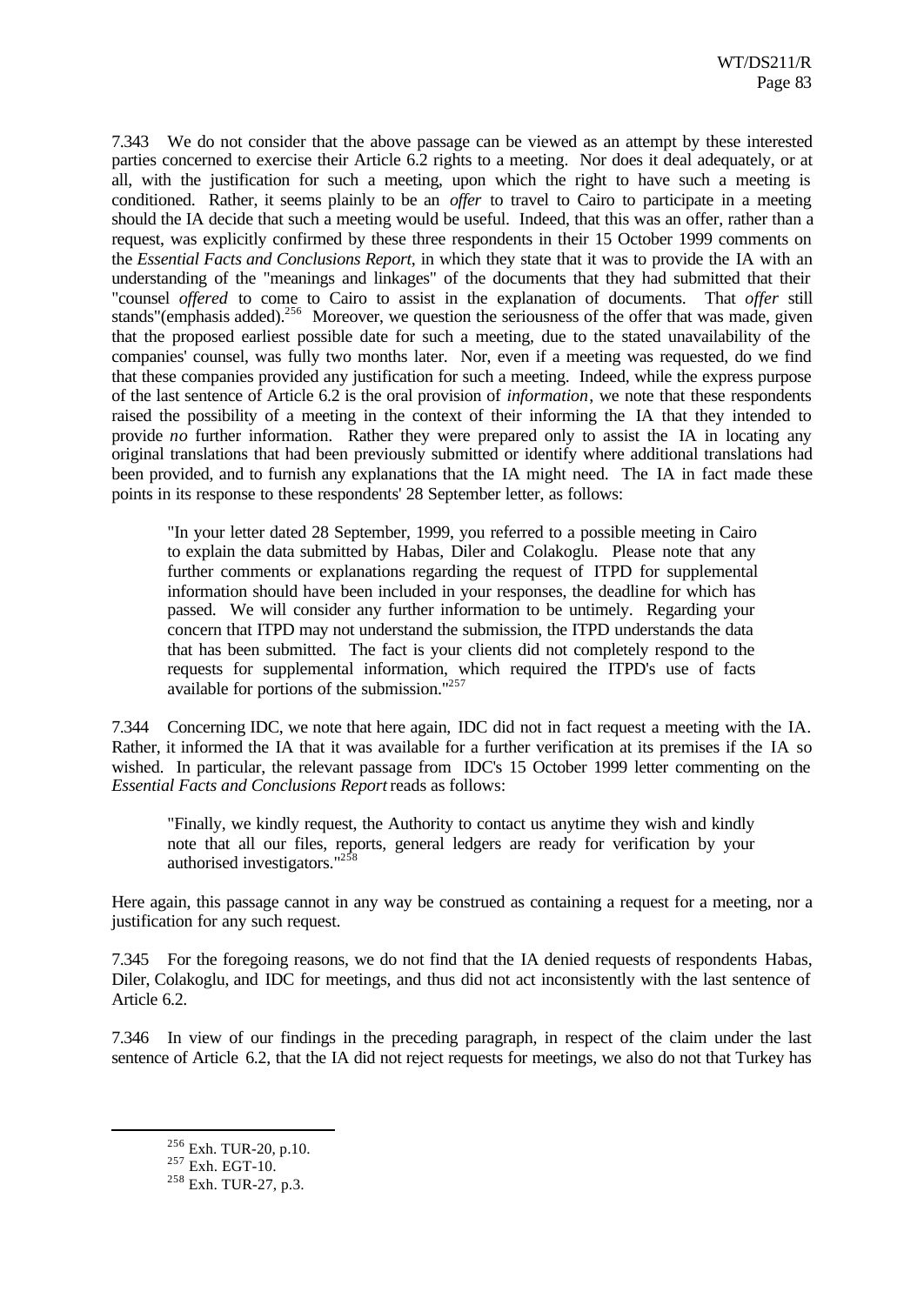established the factual basis for a possible violation of Annex II, paragraph 6 resulting from the alleged rejection of such requests. $25$ 

## **4. Claim under Article 2.4 – Alleged failure to make an adjustment to normal value for differences in terms of sale**

7.347 Turkey claims that Egypt violated Article 2.4 in that the IA failed to make a credit cost adjustment to normal value for differences in payment terms between home market sales and exports sales to Egypt. According to Turkey, an imputed credit cost adjustment was claimed by the respondents to adjust export prices and home market prices with deferred payment terms to a common sight price basis in order to ensure an "apples-to-apples" comparison. Turkey argues that such a credit cost adjustment is normally granted by the United States, the European Communities, Canada, Chile and Australia. According to Turkey, the Third Party Submission of the European Communities states that it is EC policy to make such an adjustment where constructed normal value is used because that constructed normal value "will typically include an element for costs relating to the granting of credit terms". Turkey argues in this respect that the interest expense that is included in the Turkish companies' administrative, selling and general costs includes interest expenses related to the financing of outstanding receivables, and therefore that a credit cost adjustment should have been made to normal value, as was done to the respondents' export prices to Egypt. Turkey considers that by making a credit cost adjustment to the export price, but not to normal value, Egypt produced a distorted comparison in violation of Article 2.4.

7.348 Egypt argues that the absence of an adjustment for credit expenses to the normal value is based on a permissible interpretation of the AD Agreement. In particular, Egypt notes, due allowances should be made for differences that affect price comparability, and with respect to terms and conditions of sale, in Egypt's view an allowance is normally warranted when normal value is based on actual domestic sales prices, as only then would the prices be affected by contractual conditions and terms of sales. By contrast, constructed normal value is based on cost of production, i.e., items which cannot be influenced by conditions and terms of sale. According to Egypt, this is particularly true with respect to credit terms, as when negotiating a price, the buyer and seller will in principle take into account the credit period granted for deferred payment compared with payment in cash. Thus, according to Egypt, by comparing export price net of credit costs and a constructed normal value without an adjustment for credit costs, the IA compared prices on a comparable basis. Furthermore, Egypt argues, should the Panel consider that Article 2.4 requires that constructed normal value be adjusted for credit costs, all Turkish domestic rebar sales were made at a loss and therefore there were no domestic sales with relevant credit terms in the ordinary course of trade that the IA could have used to determine the credit cost adjustment. Lastly, for Egypt, the fact that some other jurisdictions may deduct credit costs from constructed normal values does not render Egypt's practice inconsistent with Article 2.4.

7.349 We view both parties as arguing that this issue can be resolved purely as a matter of legal interpretation. That is, Turkey argues, in essence, that in *all* cases, constructed normal value should be adjusted for credit costs. By contrast, Egypt argues in essence that it is permissible as a matter of policy *never* to adjust constructed normal value for credit costs.

7.350 We recall that Article 2.4 provides as follows:

l

"A fair comparison shall be made between the export price and the normal value. This comparison shall be made at the same level of trade, normally at the ex-factory level, and in respect of sales made at as nearly as possible the same time. Due allowance shall be made in each case, on its merits, for differences which affect price

<sup>&</sup>lt;sup>259</sup> Once again, we need not and do not opine on whether it is possible to invoke Annex II, paragraph 6 outside the context of Article 6.8.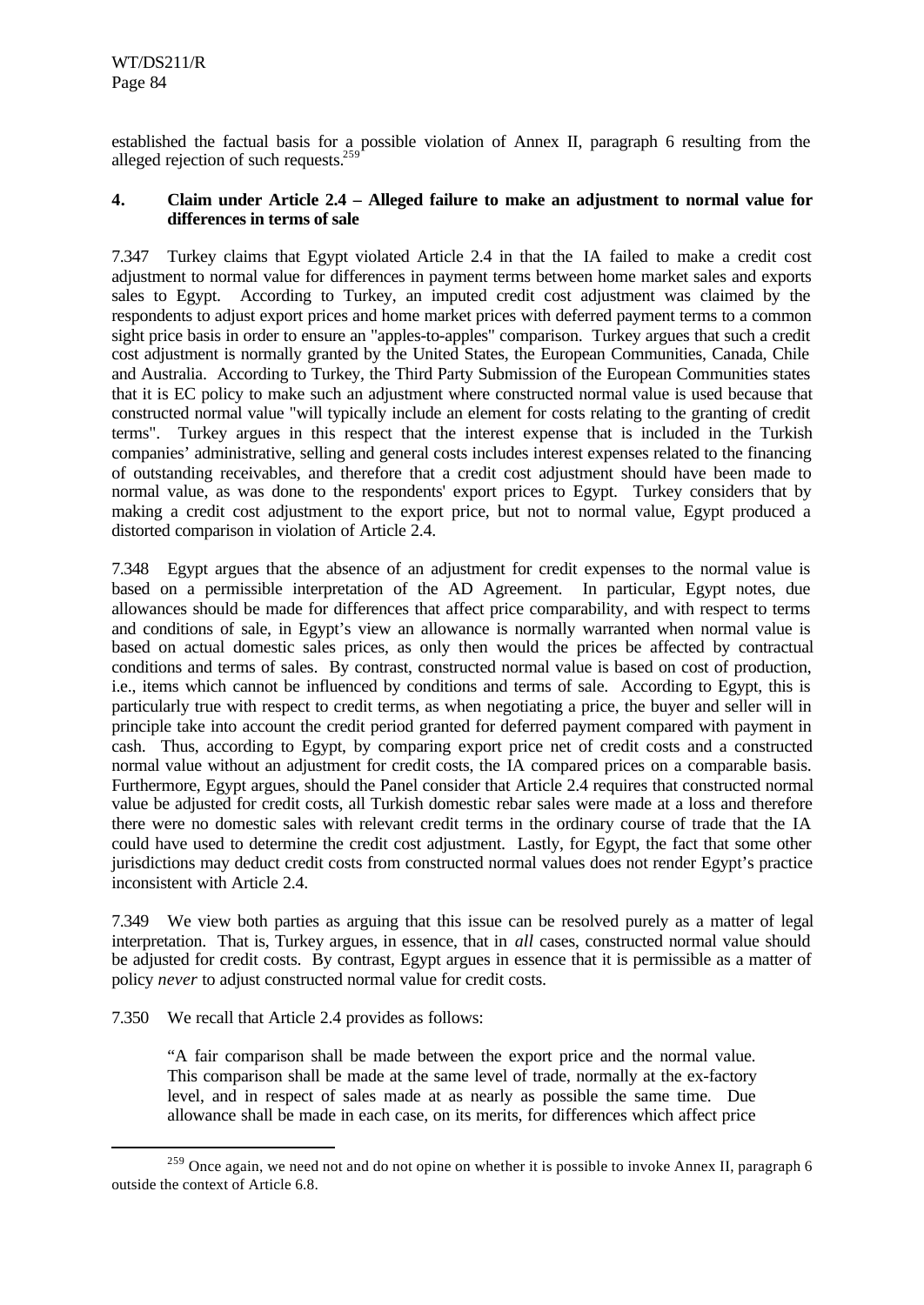comparability, including differences in conditions and terms of sale, taxation, levels of trade, quantities, physical characteristics, and any other differences which are also demonstrated to affect price comparability [footnote omitted]. In the cases referred to in paragraph 3, allowances for costs, including duties and taxes, incurred between importation and resale, and for profits accruing, should also be made. If in these cases price comparability has been affected, the authorities shall establish the normal value at a level of trade equivalent to the level of trade of the constructed export price, or shall make due allowance as warranted under this paragraph. The authorities shall indicate to the parties in question what information is necessary to ensure a fair comparison and shall not impose an unreasonable burden of proof on those parties."

7.351 In considering this claim, we note the parties' arguments that Article 2.4 *always* requires on the one hand, or permits a policy of *never* making, on the other hand, a credit cost adjustment to constructed normal value. To us, reading Article 2.4 in this way is not possible, i.e., this claim cannot be resolved on the basis of a judgement as to whether a given legal interpretation of that provision is permissible, in the abstract, and without considering the specific facts of an individual case.

7.352 To the contrary, we read Article 2.4 as explicitly requiring a fact-based, case-by-case analysis of differences that affect price comparability. In this regard, we take note in particular of the requirement in Article 2.4 that "[d]ue allowance shall be made *in each case, on its merits*, for differences which affect price comparability" (emphasis added). We note as well that in addition to an illustrative list of possible such differences, Article 2.4 also requires allowances for "any other differences which are also *demonstrated* to affect price comparability" (emphasis added). Finally, we note the affirmative information-gathering burden on the investigating authority in this context, that it "shall indicate to the parties in question *what information is necessary* to ensure a fair comparison and shall not impose an unreasonable burden of proof on those parties" (emphasis added). In short, where it is demonstrated by one or another party in a particular case, or by the data itself that a given difference affects price comparability, an adjustment must be made. In identifying to the parties the data that it considers would be necessary to make such a demonstration, the investigating authority is not to impose an unreasonable burden of proof on the parties. Thus, the process of determining what kind or types of adjustments need to be made to one or both sides of the dumping margin equation to ensure a fair comparison, is something of a dialogue between interested parties and the investigating authority, and must be done on a case-by-case basis, grounded in factual evidence.

7.353 Our analysis of this claim thus focuses on whether the IA met its burden under Article 2.4 in the process that ultimately resulted in its decision not to adjust constructed normal values for credit costs, i.e., whether that decision was justified on the basis of the evidence of record, and whether, including in the light of the respondents' actions and submissions concerning the issue of credit costs, the IA fulfilled its obligations in developing that evidence. We start by considering the chronology of relevant events during the investigation, beginning with the questionnaires that were sent to the foreign manufacturers and the exporters. Here we note that both of these questionnaires contain questions concerning possible allowances for certain differences that might affect price comparability, including credit costs. In the manufacturer's questionnaire, the question of terms of trade, including credit, is raised in sections 4.3 and 4.4 (domestic sales) and 5.2 and 5.3 (exports to Egypt). In the exporter's questionnaire, the same questions are contained in sections 3.6 and 3.7 (domestic sales) and 4.4 and 4.5 (exports to Egypt). Thus, the IA invited the Turkish respondents' input on the issue of credit at the outset of the investigation, and each respondent included in its questionnaire response certain information and argumentation concerning how a credit cost adjustment should be calculated and applied.<sup>260</sup> The issue of credit costs also was addressed in the verification reports, and was further referred to in letters dated 12 August 1999 from the IA concerning certain problems identified by the

<sup>&</sup>lt;sup>260</sup> In response to a request from the Panel, Turkey provided certain excerpts from the respondents' questionnaire responses (Exh. TUR-42) which according to Turkey reflect the requests made by the respondents for a credit cost adjustment to normal value.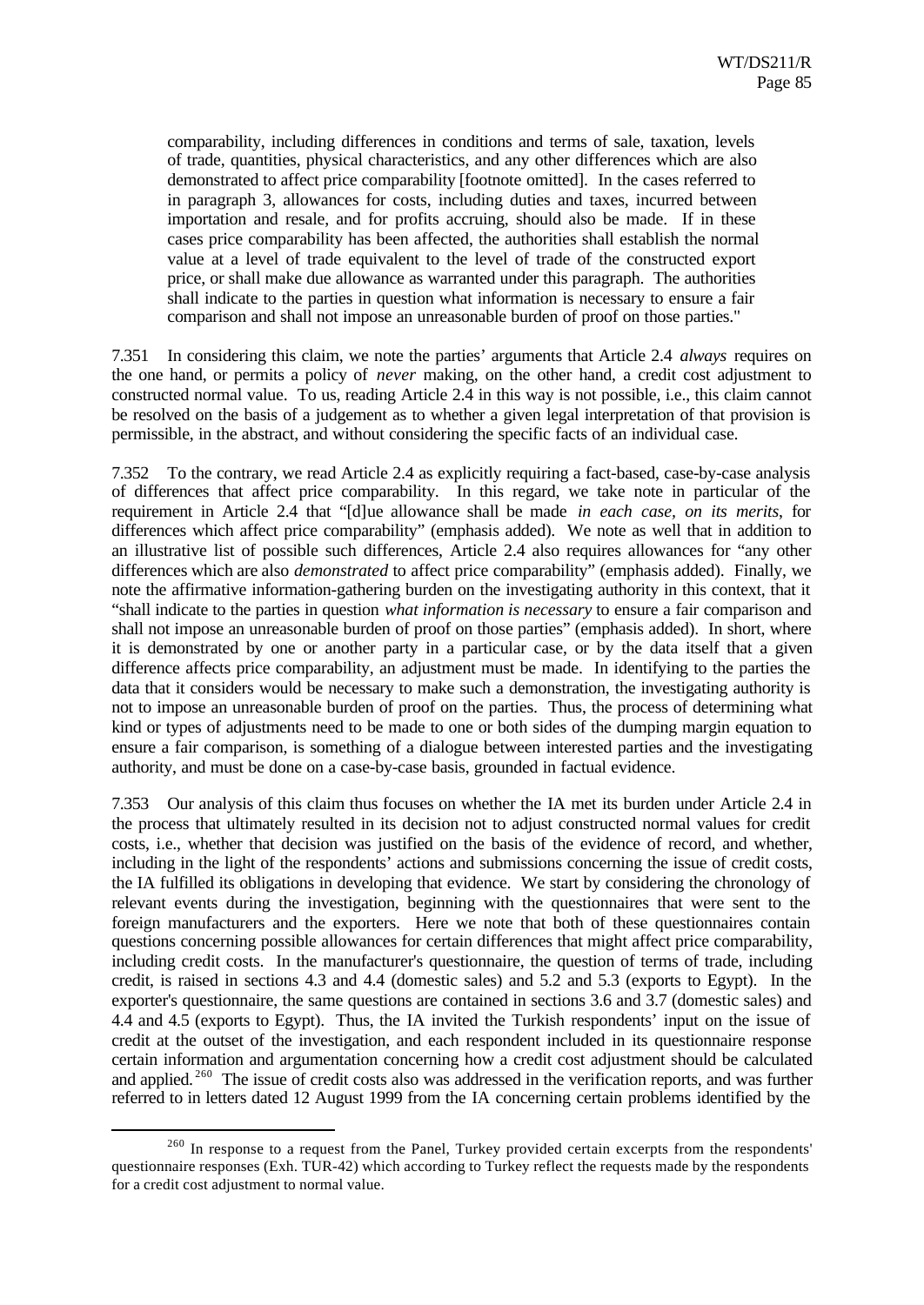IA after verification, and in the 13 August 1999 response on behalf of three respondents to those letters.

(a) Factual background

7.354 A chronology of the references to imputed credit costs from all of these documents is set forth below for each respondent separately.

*(i) Icdas*

### **Questionnaire response**

7.355 The relevant portion of Icdas' questionnaire response reads as follows:

"Payments of domestic sales of reinforcing bars are usually received at a later date then [sic] the date on the invoice. The duration between the date of invoice and the date of the receipt of the payment usually varies between 7 and 90 days.

While deciding on the price, the date the customer will make the payment are taken into account and an additional charge is included in the price to offset the depreciation of Turkish Lira. (All sales in domestic market are made in Turkish Lira).

Exact date receipt of payment can not be determined in the recording procedure of Icdas since the accounts receivable are followed by customer basis rather than invoice basis. Therefore we based our calculations on average number of days outstanding.

For calculation of average number of days outstanding for the six months reported, we obtained the accounts receivable balance of and total sales to each customer on a monthly basis. Then we indexed these figures to the end of period of investigation i.e. to December 1998. (Republic of Turkey State Institute of Statistics Wholesale Price Indexes and calculated indexation figures to end of period of investigation are provided as Attachment 2.

After indexation of these figures to the end of period of investigation we added up monthly indexed figures and finally by dividing the total indexed monthly accounts receivable to total indexed sales, we determined an average number of days outstanding for the reported period. For calculation of these figures please see Table 4.

To get a unit interest expense by transaction basis, we used actual short term TL borrowing rate of Icdas. During the reported period Icdas used only one short term loan. Copies of the documents showing the usage of this loan are provided in Attachment 3.

With this interest rate by using the following equation we calculated the unit cost of credit computed at the actual cost of short-term debt borrowed:

(Average number of days outstanding x Average interest rate x Gross unit price)/360)."<sup>261</sup>

<sup>261</sup> Exh. TUR-42, p.4-5.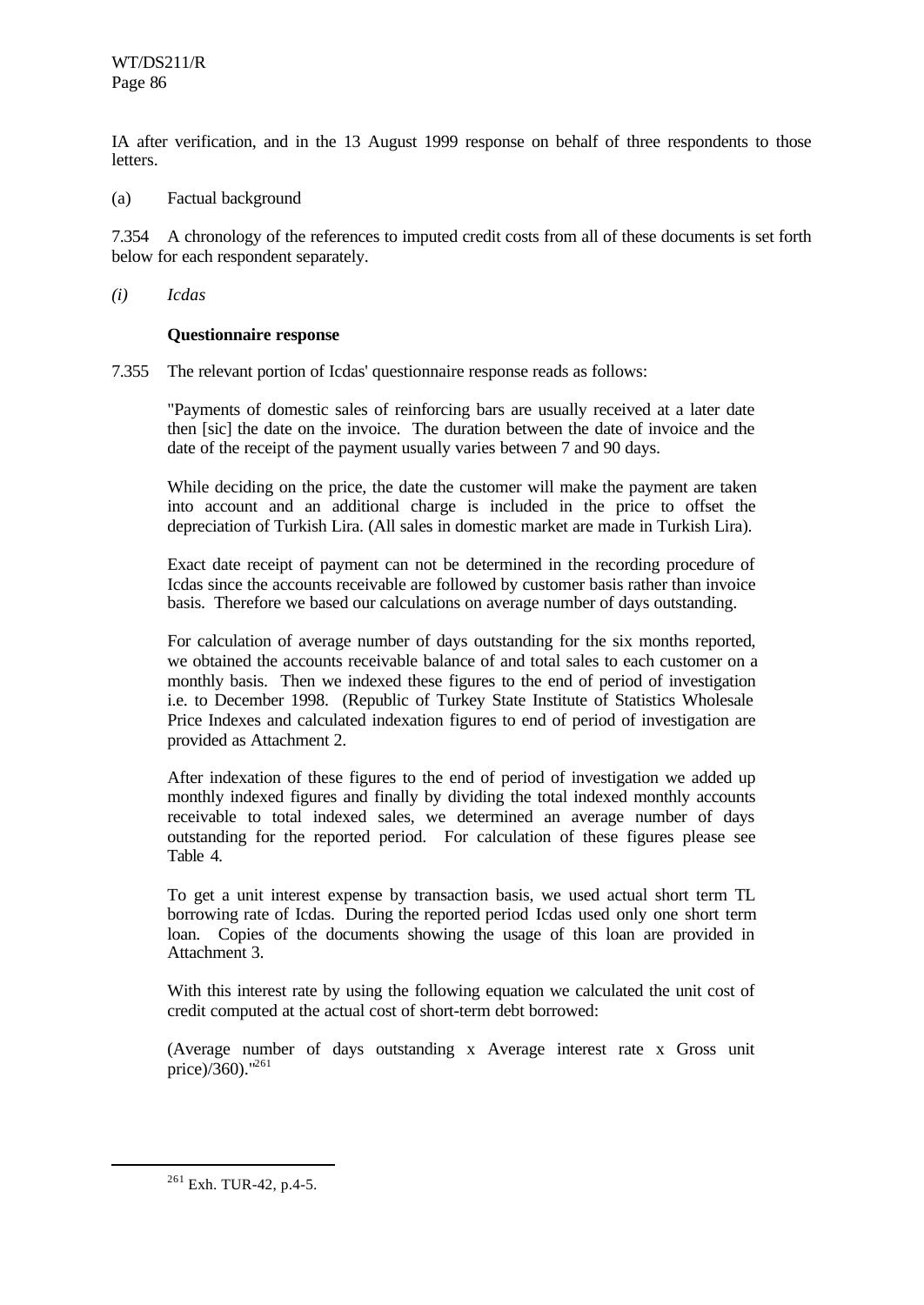### **Verification report**

7.356 The verification report for Icdas contains the following text concerning credit cost in respect of home market sales:

### "*Cost of Credit*

The accounts for sales in Turkey can be received later than the date of the invoice. … The period between due date of settlement of the account and the actual date of payment was established from the accounts outstanding ledger. The average days outstanding per ton was calculated and an adjustment made. The interest used was established from the company records of short term loans."<sup>262</sup>

## **12 August 1999 letter from the IA**

7.357 In its 12 August letter to Icdas, the IA stated in respect of credit cost:

"With regard to the cost of credit for normal values, the investigating authority decided not to adjust this cost for lack of reliable evidence concerning this adjustment."<sup>263</sup>

## **Response to the 12 August 1999 letter**

7.358 Turkey states that on 17 August 1999, Icdas submitted a response to the IA's 12 August, challenging, among other things, the IA's stated intention not to make a credit cost adjustment. Although in its first written submission Turkey quoted what it indicated were excerpts from that letter, it did not submit that letter to the Panel, either as an exhibit to that submission or otherwise. Thus, we have not seen the 17 August letter in original. According to Turkey, Icdas argued that the proposed denial of a credit cost adjustment was contrary to Article 2.4 of the AD Agreement, and noted that all of its home market sales were on "'deferred payment terms'", such that not making a credit cost adjustment to home market prices would "'seriously deteriorate the fair comparison between the export and domestic prices".<sup>264</sup>

### **19 August request; 15 September response to the 19 August request; 23 September follow-up request from the IA; 28 September letter from the IA;** *Essential Facts and Conclusions Report***; 15 October comments on** *Essential Facts and Conclusions Report***; and** *Final Report*

7.359 There is no reference to the issue of a credit cost adjustment in any of the above-captioned documents. That is, once the cost and constructed value issue arose (as reflected in the 19 August request), this issue was not mentioned further, either by Icdas or by the IA.

*(ii) IDC*

l

### **Questionnaire response**

7.360 The relevant portion of IDC's questionnaire response reads as follows:

 $262$  Exh. TUR-4, p.6.

 $263$  Exh. TUR-10.

<sup>264</sup> First Written Submission of Turkey, Section IV.A, para.20-23.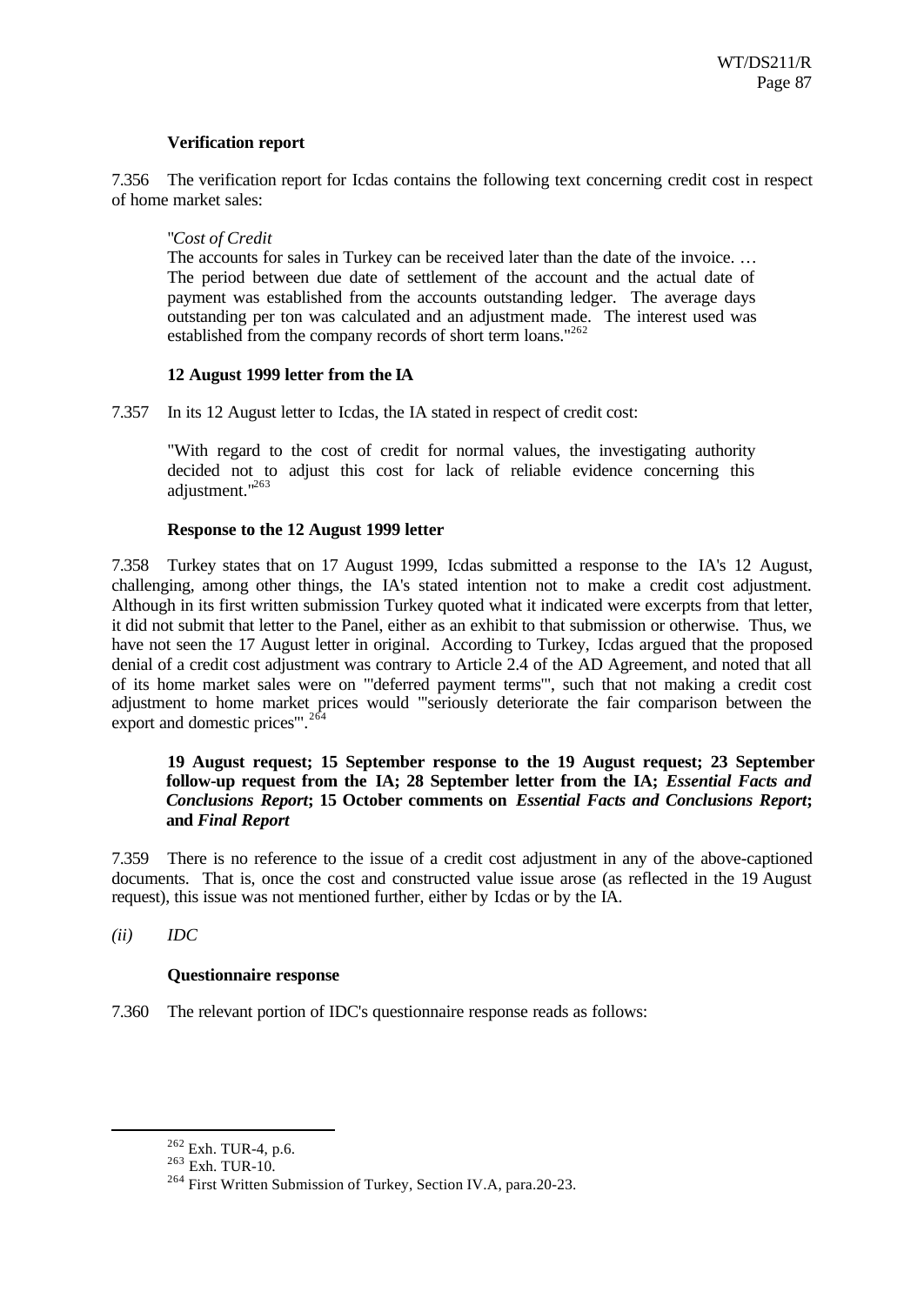"Other (credit) expenses: As explained in response to 4.3 which is credit expenses due to deferred payments in home market sales. IDC used the following equation to calculate home market credit expenses:

#### No. of days x Interest Rate x(Gross Invoice Value-1.5% Discount) 360

IDC calculated the weighted average number of days between invoice date and payment date for sales of rebar for each month. Based on the monthly calculations, IDC calculated the average number of days between invoice date and payment date during the investigation period. A worksheet summarizing the results of these calculations is attached in Exhibit B-1. Weighted-average short-term in the home market interest rate is shown in the worksheets attached to Exhibit B-1". <sup>265</sup>

7.361 We note that in IDC's Appendix 9A concerning cost of production of rebar, IDC reported no data for the line item entitled "Financing Costs".<sup>266</sup> Other documents of record clarify that this was because IDC reported no interest cost component of cost of production. We note Turkey's explanation that IDC was indicating thereby that it had no net financial expense after the application of interest income.<sup>267</sup>

## **Verification report**

7.362 The verification report contains the following passage concerning IDC's credit cost on home market sales:

### "*Cost of Credit*

Izmir has stated that its terms of sale are ex-works. The invoice is issued the same day as the goods are picked up from the mill. The company provided details of the credit period for the sales under review in Turkey. The verification team verified the days credit outstanding from the company records. The interest rate applying was verified from a bank document. The [illegible] used in the calculation was clarified and an adjustment for the cost of credit on local sales was made.<sup>1268</sup>

### **12 August letter**

7.363 In its 12 August letter to IDC, the IA stated in respect of credit cost:

"With regard to the cost of credit for normal values, the investigating authority decided not to adjust this cost for lack of reliable evidence concerning this adjustment."<sup>269</sup>

### **Response to the 12 August letter**

7.364 Turkey states that on 13 August 1999, IDC submitted a faxed response to the IA's 12 August letter, expressing "surprise" at the IA's stated decision not to grant a credit cost adjustment to normal value, and indicating that " 'on your verification report (sent to us on 17.07.1999) you have already verified the cost of credit and your verification team confirmed [the adjustment at the verification]' ".<sup>270</sup> Although Turkey's first written submission presents these passages as verbatim excerpts from

<sup>265</sup> Exh. TUR-42. p.7-10.

<sup>266</sup> Exh. TUR-42, p.29.

<sup>267</sup> *See* para.7.399, *infra*.

 $268$  Exh. TUR-5, Section 4.3.

 $269$  Exh. TUR-10.

<sup>&</sup>lt;sup>270</sup> First Written Submission of Turkey, Section IV.A, para.24.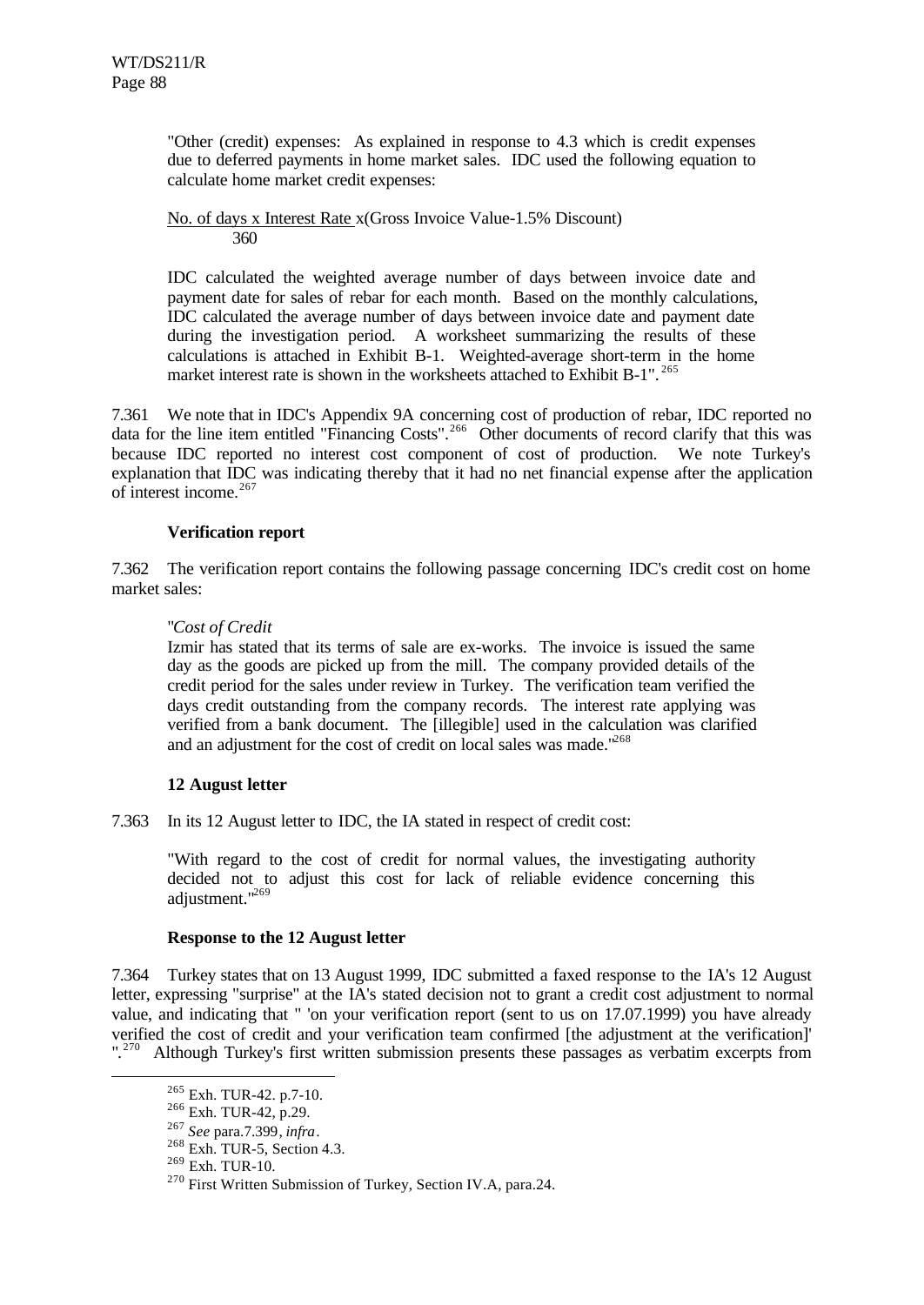IDC's 13 August fax to the IA, Turkey did not submit that fax to the Panel, either as an exhibit to that submission or otherwise. Thus, we have not seen the 13 August fax in original.

### **19 August request; 15 September response to the 19 August request; 23 September follow-up request from the IA; 28 September letter from the IA;** *Essential Facts and Conclusions Report***; 15 October comments on** *Essential Facts and Conclusions Report***; and** *Final Report*

7.365 There is no reference to the issue of a credit cost adjustment in any of the above-captioned documents. That is, once the cost and constructed value issue arose (as reflected in the 19 August request), this issue was not mentioned further, either by IDC or by the IA.

*(iii) Diler*

#### **Questionnaire response**

7.366 The relevant portion of Diler's questionnaire response concerning imputed credit reads as follows:

"We add a field (column M) in which we calculate the imputed interest expense according to the formula:

### (T1-T2)/360 x INT x UNIT PRICE

where T1 is the date of invoice, T2 is the date of receipt of payment, INT is the shortterm commercial interest rate in Turkey (80% per annum), and UNIT PRICE is the unit price on the invoice. This field, then, is the unit imputed interest expense for the given line item in the database, and it should be subtracted from the domestic market selling price.

We add a field showing the net price for the cost test (column N). This field reports the gross unit price minus movement charges (i.e., minus inland freight). Under usual antidumping methodologies, the administering authority tests whether the home market sale is above cost of production. To do this, one uses the ex-factory price exclusive of the imputed interest expense. Imputed interest is excluded from price for purposes of the cost test because a company's financial statement and cost accounts do not contain any entry for imputed expenses, and so the sales price for cost test purposes should also be without imputed interest."<sup>271</sup>

7.367 In another section of its questionnaire response, Diler further elaborates on selling expenses, general and administrative expenses, and interest expense, as follows:

"Selling expenses is the total indirect selling expenses incurred in the sale of rebar in the stated months of 1998, divided by the total cost of goods sold for rebar for the stated months of 1998. We have subtracted direct selling expenses from total selling expenses, since the direct expenses (freight, handling charges and the like) are reported in Apps. 3B and 5 as adjustments to price. Keeping the direct expenses in the cost would result in comparison of a selling-expense-included cost with a sellingexpense-excluded price, which would be inappropriate.

General and administrative expenses are the Diler G&A for the full year 1998, divided by total COGS for 1998. We report this on an annual basis because G&A

 $271$  Exh. TUR-42, p.12-13.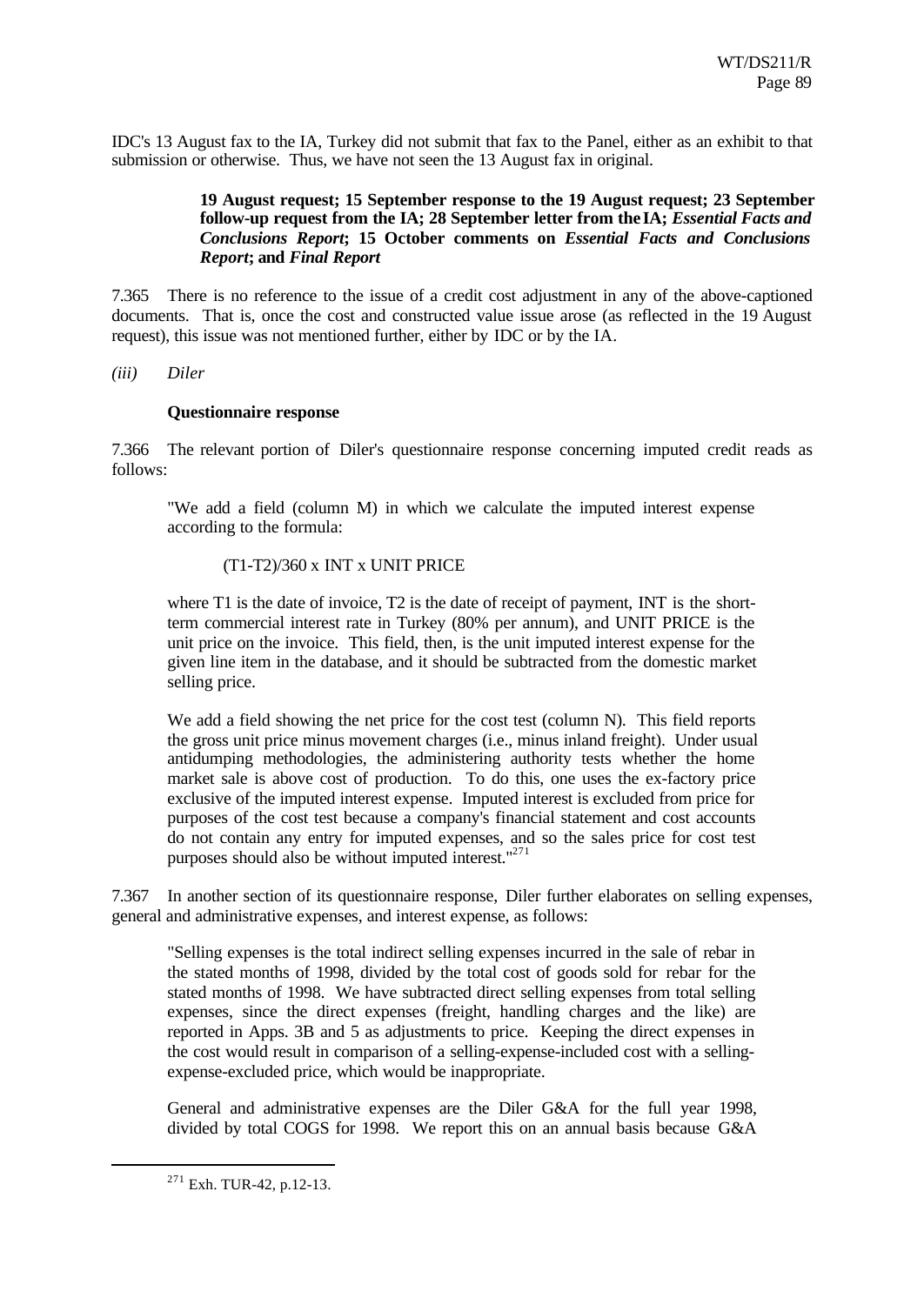expenses are 'period' costs, i.e., costs which vary greatly in particular months and therefore must be analyzed on an annual basis.

Interest expense is reported in a manner similar to G&A expense, i.e., on an annual basis, since it is also a period cost. Interest expenses is on a consolidated basis (Group interest expense, offset by Group interest income), as this is the practice in antidumping investigations, because of the fungibility of money. $1272$ 

### **Verification report**

7.368 The passage from the verification report on Diler contains the following passage concerning credit cost on home market sales:

## "*Cost of Credit*

The company provided details of the credit period for the sales under review in Turkey. The team verified the difference between the date of sale and the date of payment from accounting records. Because the company has no short-term loan finance on its books the short-term loan interest rate from the Economist was taken as an independent source, and used for the applicable interest rate. The result of the calculation using this data gave the cost of credit for local sales. An adjustment for the cost of credit on local sales was made."<sup>273</sup>

# **12 August letter from the IA**

7.369 In its 12 August 1999 letter to Diler, Habas and Colakoglu, the IA stated concerning credit cost:

"With regard to the cost of credit for normal values for the three companies (Habas, Diler and Colakoglu) the investigating authority decided not to adjust this cost for Habas and Colakoglu for lack of evidence concerning this adjustment. The purchase order provided by Diler as an evidence for credit period is unreliable."<sup>274</sup>

### **Response to 12 August letter**

7.370 On 13 August 1999, counsel for the three respondents (Diler, Habas and Colakoglu) responded to the IA's 12 August letter.<sup>275</sup> Concerning the IA's indication that it was rejecting the claimed credit cost adjustment for each of the companies, these companies complained that such a rejection was unjustifiable given that the credit cost figures had been verified. In particular, they argued that the verification reports' indications that adjustments for credit costs had been made constituted legally binding findings of fact by the IA. They noted further that the stated reason for rejecting the adjustment was lack of evidence, and they argued that the evidence had been fully verified as to the number of days credit granted by each company on its home market sales and as to the prevailing interest rate. $276$ 

**19 August request; 15 September response to the 19 August request; 23 September follow-up request from the IA; 28 September letter from the IA;** *Essential Facts and Conclusions Report***; 15 October comments on** *Essential Facts and Conclusions Report***; and** *Final Report*

<sup>272</sup> Exh. TUR-42, p.21.

<sup>273</sup> Exh. TUR-6, p.7.

 $274$  Exh. TUR-10.

 $275$  Exh. TUR-25.

<sup>276</sup> *Ibid*, p.14-16.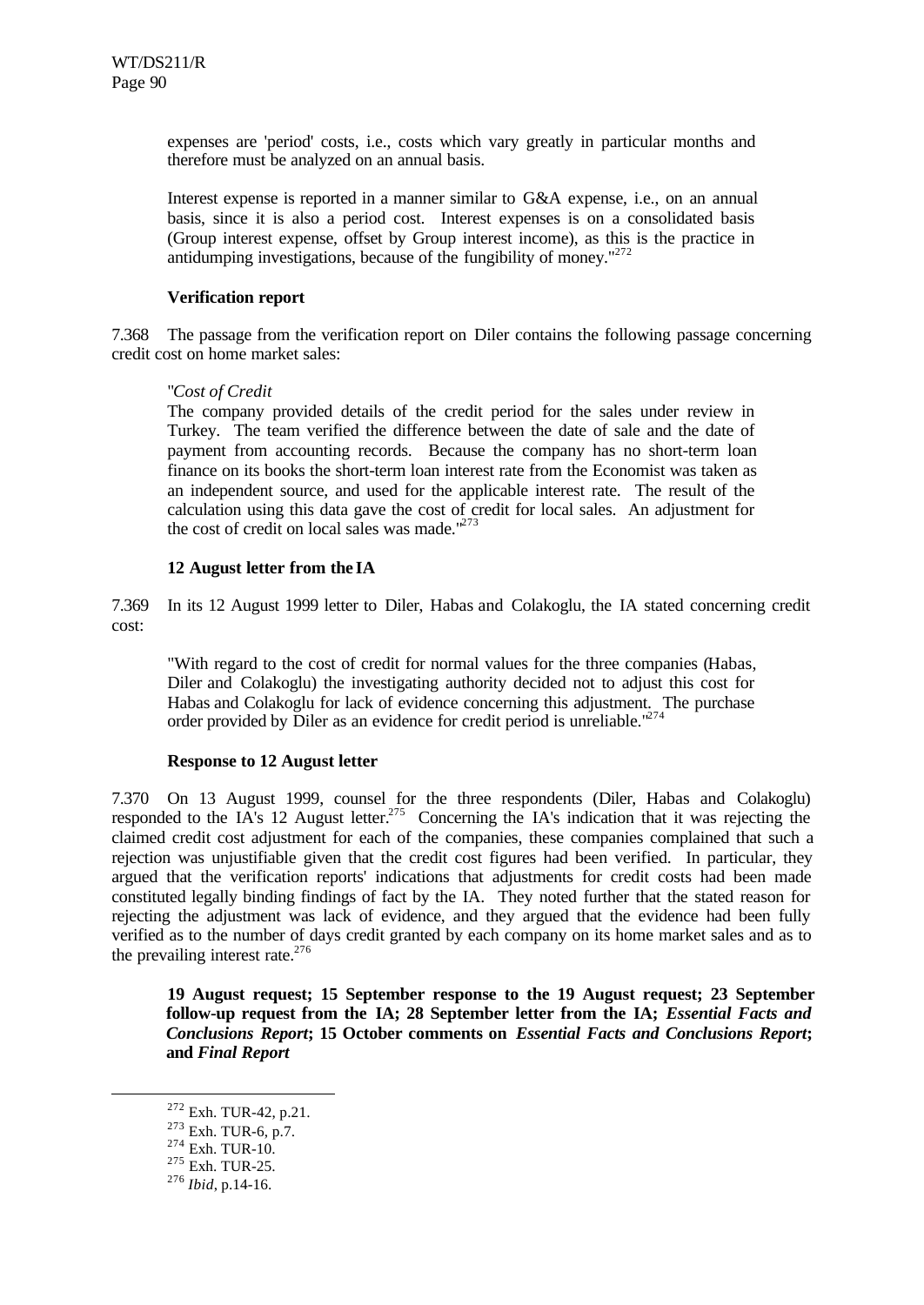7.371 There is no reference to the issue of a credit cost adjustment in any of the above-captioned documents. That is, once the cost and constructed value issue arose (as reflected in the 19 August request), there was no further mention of this issue, either by Diler or by the IA.

#### *(iv) Colakoglu*

#### **Questionnaire response**

7.372 The relevant portion of Colakoglu's questionnaire response reads as follows:

"We add a field in which we calculate the net interest expense according to the formula:

#### (T1-T2)/360 x INT x UNIT PRICE

where T1 is the date of invoice, T2 is the date of receipt of payment, INT is the short term commercial interest rate in Turkey (equal to 80% per annum – see Exhibit 4 hereto), and UNIT PRICE is the unit price on the invoice. This field, then, is the unit imputed interest expense for the given line item in the database. Under typical antidumping practice, the imputed credit should be subtracted from unit price for purposes of making price-to-price comparisons between domestic price and export price (since both such prices have, or can have, imputed credit). However, imputed credit should *not* be subtracted from unit price in determining whether a sale is above cost, since there is not imputed credit component of cost of production, and both sides of the comparison should be viewed *in pari materia.*" 277

#### **Verification report**

7.373 The verification report concerning Colakoglu contains the following passage concerning credit cost:

#### "*Cost of Credit*

The credit cost for the sales in Turkey during the period of export (April-August 1998) has been calculated for the domestic sales sold on deferred payment. The deferred payment refers to the waiting time for payment the company has before the post-dated cheque can be presented for payment. The investigating team obtained the details of the maturity date for individual sales over the period thus establishing the period of credit from the firm's records. The interest rate was established from the published rate found in the Economist for the period. The company had no shortterm borrowing during the period".<sup>278</sup>

### **12 August letter from the IA, and Response to the 12 August letter**

7.374 The passages from the 12 August letter from the IA, and the response thereto, pertaining to Colakoglu are as reflected, *supra,* in respect of Diler.

**19 August request; 15 September response to the 19 August request; 23 September follow-up request from the IA; 28 September letter from the IA;** *Essential Facts and Conclusions Report***; 15 October comments on** *Essential Facts and Conclusions Report***; and** *Final Report*

<sup>277</sup> Exh. TUR-42, p.15-16.

 $278$  Exh. TUR-7, p.6.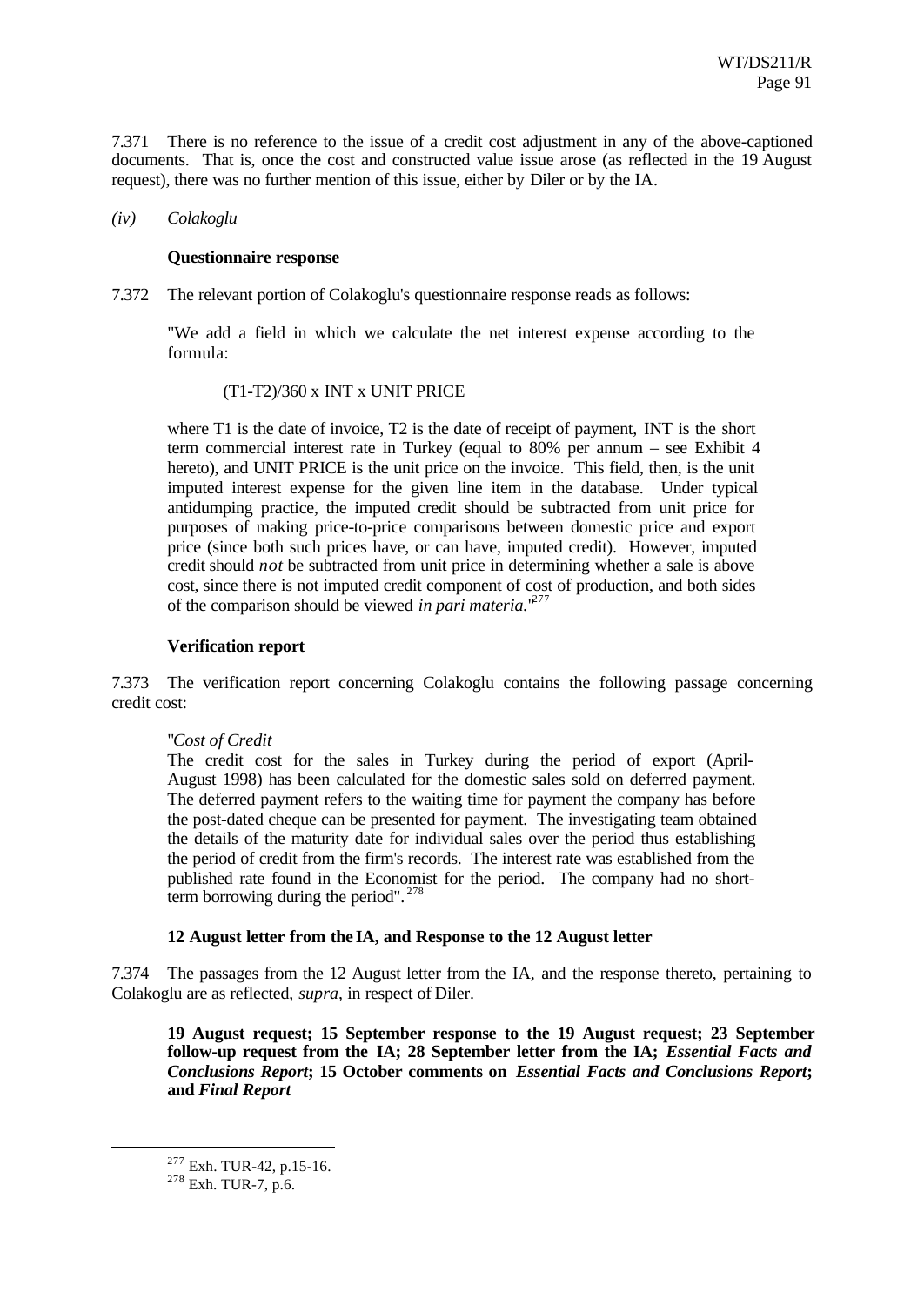7.375 There is no reference to the issue of a credit cost adjustment in any of the above-captioned documents. That is, once the cost and constructed value issue arose (as reflected in the 19 August request), there was no further mention of this issue, either by Colakoglu or by the IA.

### *(v) Habas*

#### **Questionnaire response**

7.376 The relevant portion of Habas' questionnaire response reads as follows:

"We add a field for the interest component of the invoice price, since, as explained above, the interest component depends on the terms of payment and is a material part of the price.

We add a field showing the number of days from invoice to payment (the time-period for imputed interest expense).

We add a field in which we calculate the net interest expense (credit expense, column M) according to the formula:

#### N/360 x INT x UNIT PRICE

where N is the imputed credit period. INT is the short-term commercial interest rate in Turkey (80%), and UNIT PRICE is the unit price on the invoice. This field, then, is the unit imputed interest expense for the given line item in the database, and it should be subtracted from the domestic market selling price.

We add a field for comparing price with cost of production, namely, column J. This is the invoice value without imputed credit. This is the appropriate figure to use for the cost test, since cost data are also exclusive of imputed credit. $1279$ 

7.377 Habas' questionnaire also contains the following passage concerning selling, general and administrative expenses:

"Selling expenses is the total indirect selling expenses incurred in the sale of rebar in November and December 1998, divided by the cost of goods sold for rebar for November and December 1998. We have subtracted directed selling expenses from total selling expenses, since the direct expenses (freight, handling charges and the like) are reported in Apps. 3B and 5 as adjustments to price. Keeping the direct expenses in the cost would result in a comparison of a selling-expense-included cost with a selling-expense-excluded price, which would be inappropriate.

General and administrative expenses are the G&A of the Iron and Steel plant for the full year 1998, divided by total COGS for 1998. We report on this on an annual basis because G&A expenses are 'period' costs, i.e., costs which vary greatly in particular months and therefore must be analyzed on an annual basis.

Interest expense is reported in a manner similar to G&A expense, i.e., on an annual basis, since it is also a period cost. Interest expense is on a consolidated basis (Group interest expense, offset by Group interest income)."<sup>280</sup>

<sup>279</sup> Exh. TUR-42, p.18-19.

<sup>280</sup> Exh. TUR-42, p.26.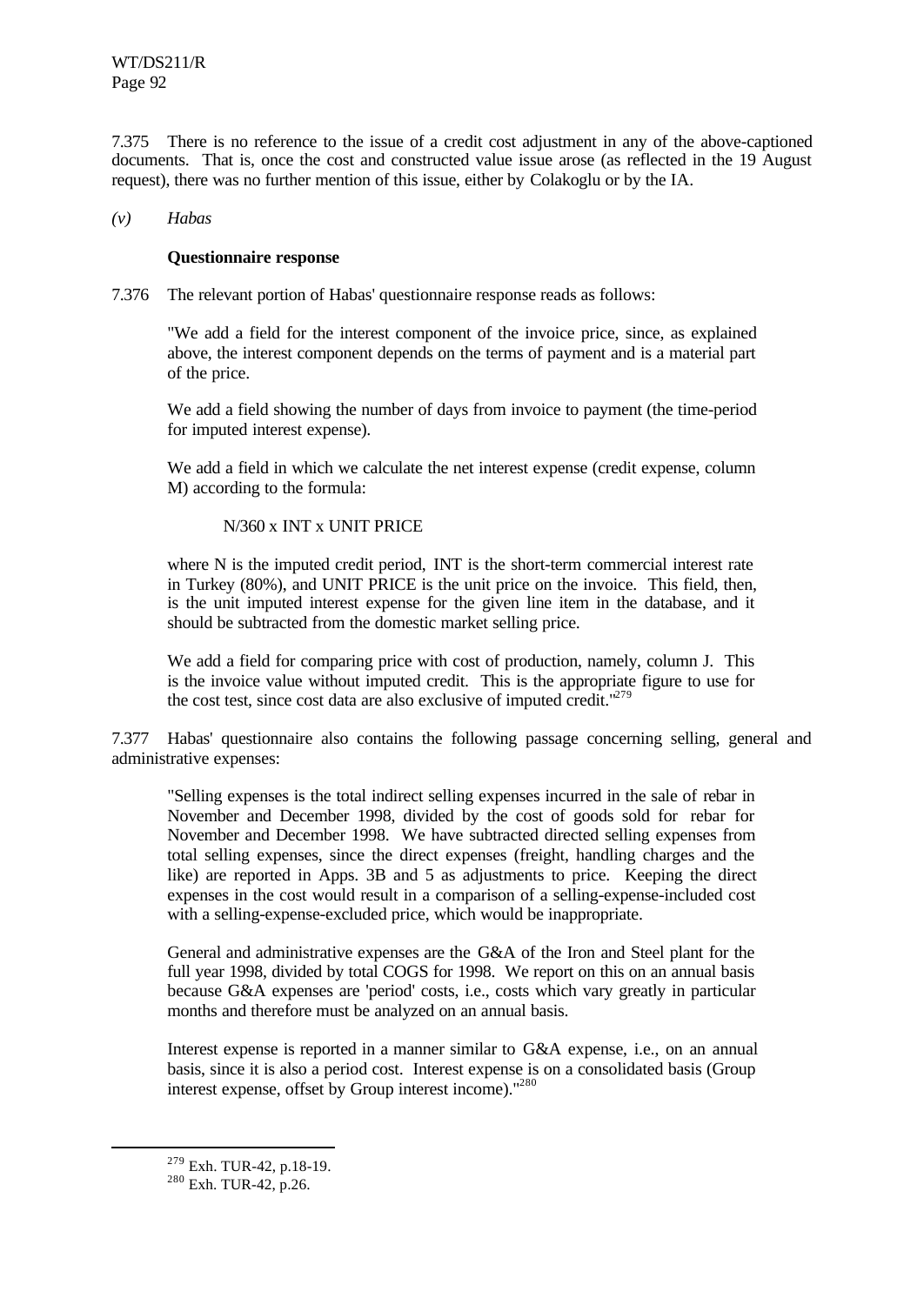## **Verification report**

7.378 The verification report for Habas contains the following passage concerning credit cost:

## "*Cost of Credit*

The credit cost for the sales in Turkey during the period of export (Nov-Dec 1998) was verified from the company's records. The method of calculation using the formula, N/360 x interest rate x unit price, was accepted. As the company had no short-term borrowings, the short-term borrowing rate published in the *Economist* was accepted as the interest rate used. An adjustment for the cost of credit on local sales was made".<sup>281</sup>

# **12 August letter from the IA, and Response to the 12 August letter**

7.379 The passages from the 12 August letter from the IA, and the response thereto, pertaining to Habas are as reflected, *supra,* in respect of Diler.

## **19 August request; 15 September response to the 19 August request; 23 September follow-up request from the IA; 28 September letter from the IA;** *Essential Facts and Conclusions Report***; 15 October comments on** *Essential Facts and Conclusions Report***; and** *Final Report*

7.380 There is no reference to the issue of a credit cost adjustment in respect of Habas in any of the above-captioned documents. That is, once the cost and constructed value issue arose (as reflected in the 19 August request), there was no further mention of this issue, either by Habas or by the IA.

(b) Assessment by the Panel

7.381 We recall that this claim can only be resolved on the basis of the facts of record as to whether, during the course of the investigation, the respondents demonstrated on the merits (subject to the requirement that the IA not impose an unreasonable burden of proof in respect of such an adjustment) that constructed normal value needed to be adjusted for credit costs to ensure a fair comparison of normal value and export price. Here, we take note that at the outset of the investigation, the IA invited respondents to identify in their questionnaire responses any adjustments which they felt the IA should make to the reported domestic and export prices and to provide information concerning such adjustments including explicitly for credit costs. We also note that all of the respondents asserted in their questionnaire responses that a credit cost adjustment should be made to domestic selling prices to account for the number of days of delay in receiving payment after invoices were issued. All of them provided formulas by which such credit cost could be calculated, and information on the values of certain of the variables in those formulas. That information was discussed in the verification reports, and then, when informed that ultimately it had been rejected, at least three of the respondents submitted comments complaining about that course of action. All of these exchanges of information and correspondence between the respondents and the IA took place in the context of the examination of normal value based on domestic selling prices in Turkey.

7.382 Once the focus of the dumping investigation shifted to constructed value, however, no further reference was made to the question of a credit cost adjustment to normal value, either by any respondent or by the IA. Thus, in the context of the constructed value phase of the investigation, it is clear that no explicit request for or claim of such an adjustment was made by any respondent. The question for us thus becomes whether, in the light of the information of record concerning this issue from the earlier phase of the investigation, the respondents had demonstrated that such an adjustment

<sup>281</sup> Exh. TUR-8, p.7.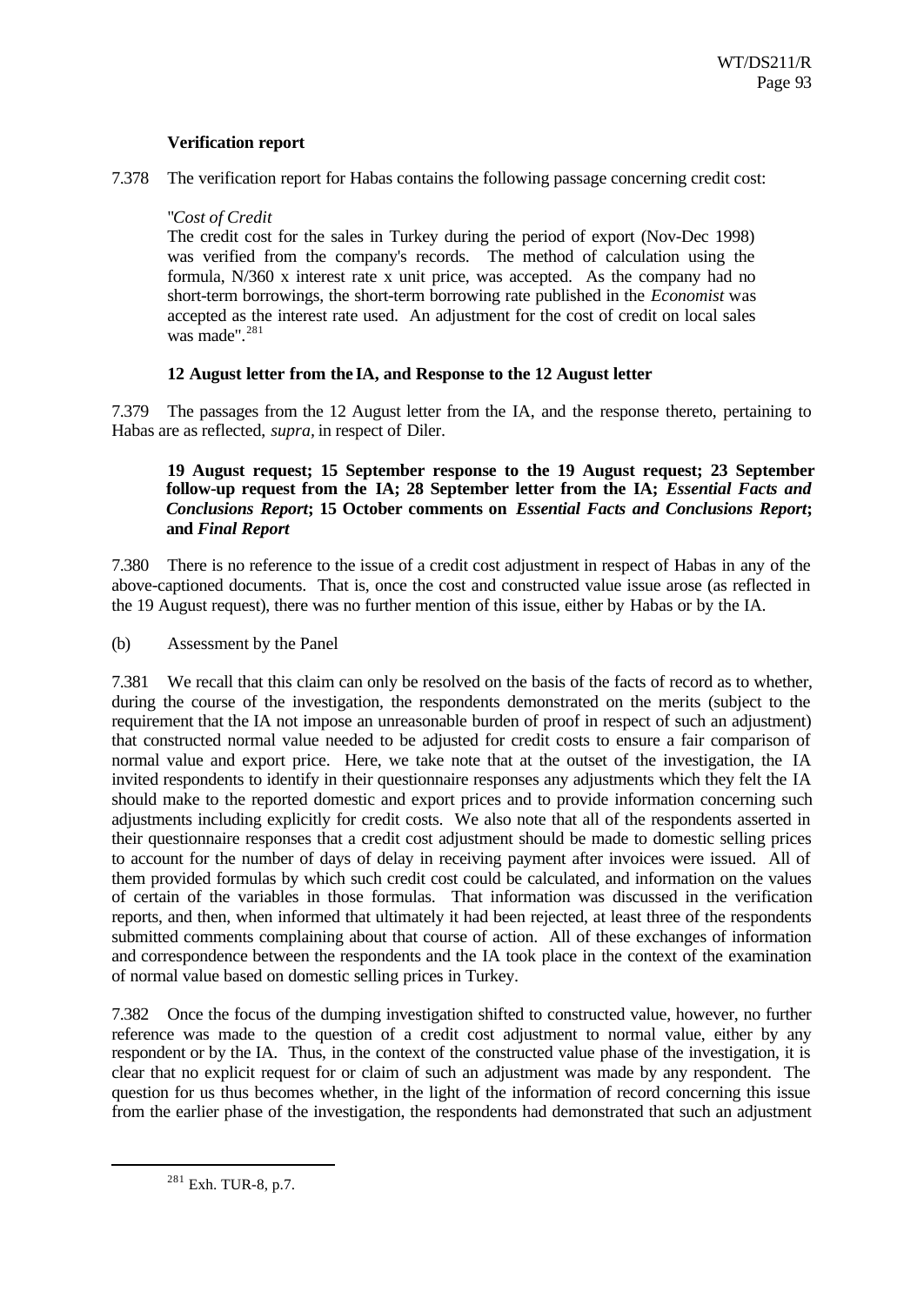should apply regardless of whether normal value was determined based on price or based on constructed value.

7.383 Here we recall that the IA on 12 August informed the respondents that their claims of credit cost adjustment (to domestic selling prices) would be rejected essentially for lack of evidence, and we also recall that the three respondents who shared the same counsel (Diler, Colakoglu and Habas) protested this decision of the IA, insisting that their credit cost information had been verified, and that the IA was legally bound by the verification findings. We note as well Turkey's representation that Icdas and IDC also submitted written responses to the 12 August letters that they received from the IA in which they argued that a credit cost adjustment should be made to their domestic selling prices, as such an adjustment had been verified.

7.384 Considering further the credit cost information submitted by Diler, Colakoglu and Habas, we note the references to this issue in their original questionnaire responses concerning the cost of production information to be used for the below-cost sales test (which they refer to as the "cost test"). They indicated that there was no credit cost included, and that therefore cost of production should be compared with a domestic selling price unadjusted for credit expense, to ensure a correct comparison. In particular, Diler stated:

"Imputed interest is excluded from price for purposes of the cost test because a company's financial statement and cost accounts *do not contain* any entry for imputed expenses, and so the sales price for cost test purposes should also be without imputed interest." (emphasis added) <sup>282</sup>

Colakoglu stated:

"However, imputed credit should *not* be subtracted from unit price in determining whether a sale is above cost, since there is not imputed credit component of cost of production, and both sides of the comparison should be viewed *in pari materia.*"  $\overline{u}$  (underline emphasis added; italic emphasis in original)<sup>283</sup>

### Habas stated:

"We add a field for comparing price with cost of production, namely, column J. This is the invoice value without imputed credit. This is the appropriate figure to use for the cost test, since cost data are also *exclusive of* imputed credit." (emphasis added)<sup>284</sup>

7.385 The way in which the question of determining normal value in this case evolved had the potential to cause the IA to consider a number of important technical issues about the differences between the normal value assessed on the basis of domestic selling prices and the constructed normal values arrived at, and the need for any adjustment as between the constructed normal value and the export price. As it turned out, the consideration undertaken by the IA appears to have been limited to the context of credit cost adjustment to domestic selling prices, in which context the credit term information submitted by the respondents was rejected, because it was (in the view of the IA) insufficient and/or unreliable. The Turkish respondents objected to this in communications to the IA. No further consideration of the question of a credit cost adjustment after this point in time in the investigation appears in any document of record provided to the Panel, whether submitted by the respondents or created by the IA. The IA appears not to have considered whether an adjustment for credit cost should be made to the constructed normal values at all. In this dispute, the parties did not provide us with evidence of the consideration of that issue as it might relate to constructed normal

<sup>282</sup> Exh. TUR-42, p.12.

<sup>283</sup> *Ibid*, p.15.

<sup>284</sup> *Ibid*, p.18.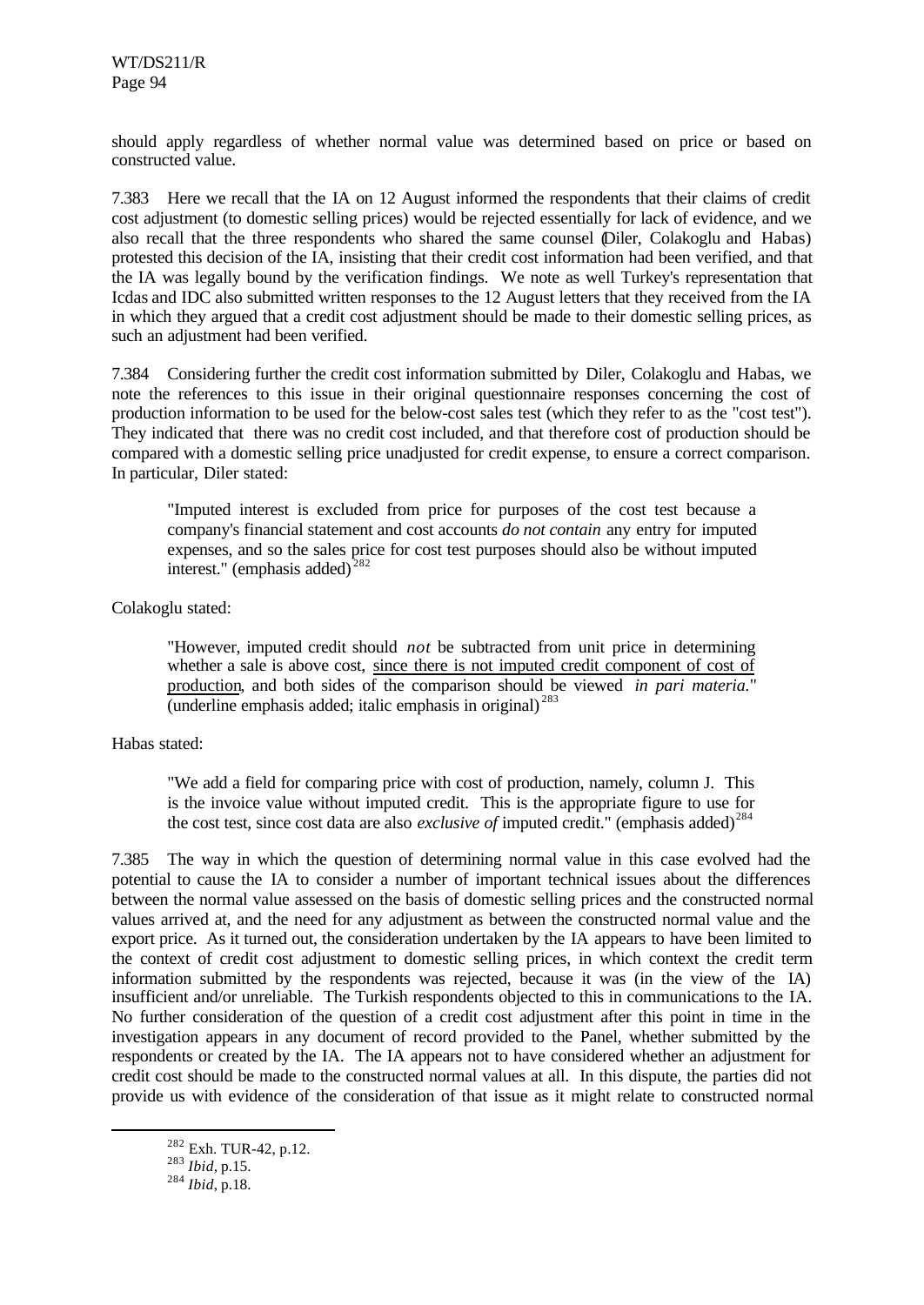values, and we thus must proceed on the basis that the final interchange on the issue was notification to the respondents of rejection of the claim for an adjustment to the domestic selling price-based normal values, and their complaints which then followed.

7.386 Beyond this factual analysis of what actually happened in the investigation, the parties have engaged in a debate about adjustments to constructed normal values, and whether Article 2.4 applies to require such adjustments to be made. Comparative precedent from various jurisdictions has been presented to the Panel, and arguments about economic rationale and the correct appreciation of what a constructed normal value should be taken to represent have been made. It seems to us that these issues are being raised for the first time by the parties before us: they were not dealt with before the IA. The Panel is not the IA, nor does it stand in the shoes of the IA. In this regard we recall our discussion about the relationship between what an investigating authority is obligated by the AD Agreement to do with regard to procedural issues in an anti-dumping investigation, and what interested parties must themselves contribute, in the way of evidence and argumentation, for issues of concern to them to be considered and taken into account in the authority's determinations.<sup>285</sup> In this case, when confronted with the *Essential Facts and Conclusions Report*, which clearly identified that a constructed normal value had been applied without any adjustment for credit terms, the respondents did not take any action to protect their interests.

7.387 This claim by Turkey is an example of the difficulty which is presented for a complaining Member where it comes before a Panel and claims that an investigating authority committed a breach of a merits-based matter, but the merits were not addressed with the investigating authority. The facts and circumstances of each case will vary. Here we find that certain information concerning the respondents' imputed credit costs, and how those costs should be treated, was before the IA. This information was requested in the Exporter's Questionnaire, no doubt for consideration as a possible adjustment to be taken into account at some point in the investigation. However, the issue of an adjustment was then dealt with between the parties in relation to a normal value based on domestic selling prices. When the IA's normal value assessments shifted to a constructed approach, and this was communicated to the respondents, nothing more was said by either the respondents or the IA about the question of whether a credit cost adjustment to the constructed value was necessary, and if so, how it should be calculated. On balance, we consider that the respondents should have raised their concerns at that point in time. In the absence of such a claim and, we reiterate, within the confines of the facts of this case, we do not think that a *prima facie* violation of its obligations by the IA has been made out by Turkey.

7.388 Having said that, and in deference to the efforts of the parties in researching and presenting their respective arguments to the Panel on this point, we would add that we do not think that the construction of a normal value under Article 2.2 precludes consideration of the making of various adjustments as between that normal value and the export price with which it is to be compared. A constructed normal value is, in effect, a notional price, "built up" by adding costs of production, administrative, selling and other costs, and a profit. In any given case, such a built-up price might or might not reflect credit costs. Thus, what might be necessary to take into account by way of due allowance in a particular investigation in order to comply with the obligation to ensure a fair comparison under Article 2.4 cannot be limited by the simplistic characterisation of a normal value as being one arrived at by way of a construction under Article 2.2.

# **5. Claim under of Articles 2.2.1.1 and 2.2.2 – Interest income offset**

7.389 Turkey claims that by failing to deduct short-term interest earnings from interest expense in computing the net interest expense which it included in the cost of production and constructed normal value, the IA violated Article 2.1.1.1, which provides that "'costs shall normally be calculated on the basis of records kept by the exporter or producer under investigation, provided that such records are in

<sup>285</sup> Section VII.A, *supra*.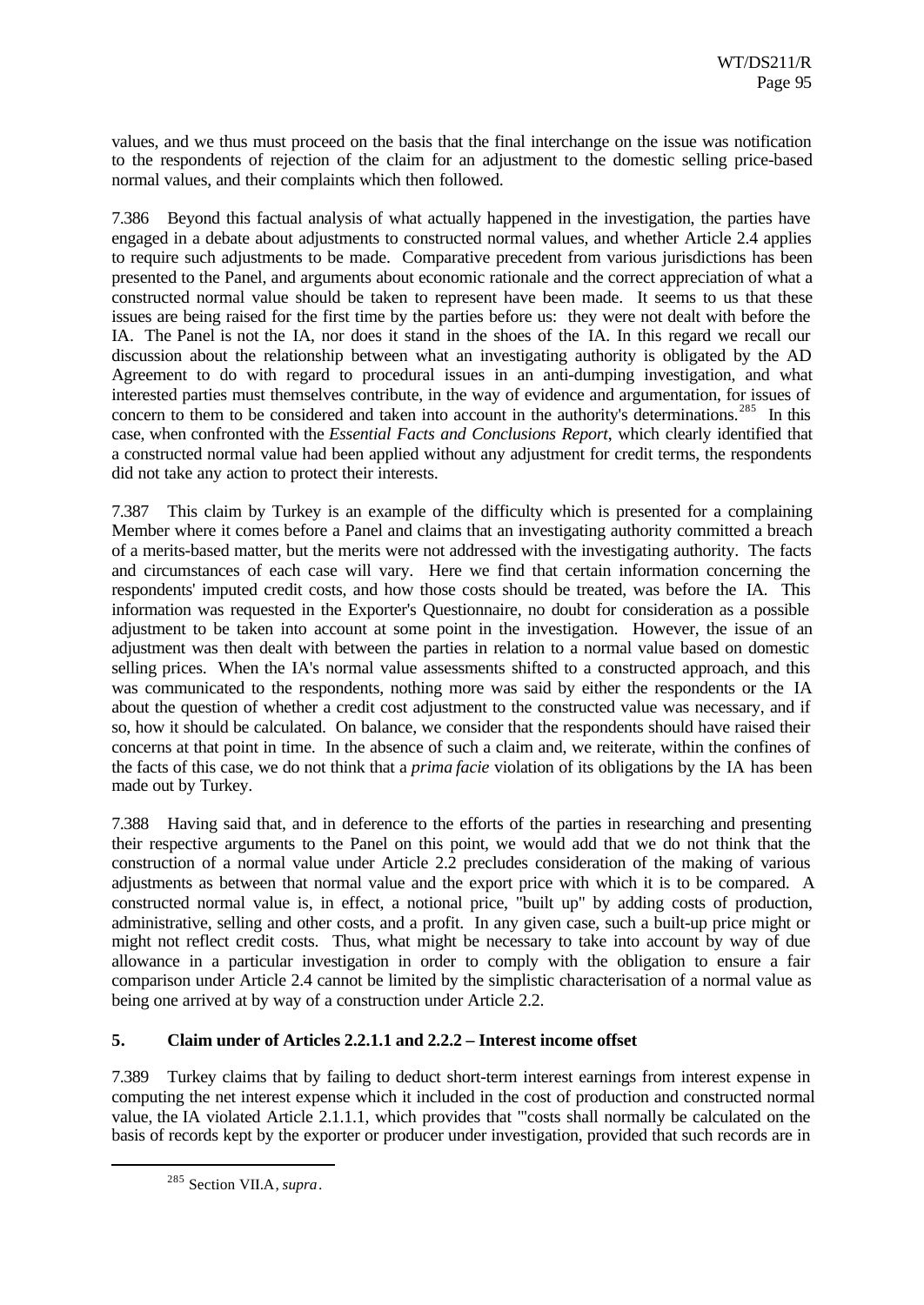accordance with the generally accepted accounting principles of the exporting country and reasonably reflect the costs associated with production and sale of the product under consideration' ". Turkey claims in addition that the IA's failure to deduct short-term interest expense also violated Article 2.2.2, which provides that " 'amounts for administrative, selling and general costs … shall be based on actual data pertaining to the production and sales in the ordinary course of trade by the exporter or producer under investigation' ". According to Turkey, the respondents' financial statements were prepared in accordance with generally accepted accounting practices in Turkey, and these statements separate operating and non-operating income, classifying short-term interest income as operating income. Turkey argues that this classification means that this income is related to the companies' core operations involving production and sale of rebar. Furthermore, Turkey argues, short-term interest income is offset against interest expense and other expenses in arriving at the companies' net income, meaning that to arrive at an accurate picture of the fully distributed cost of production, this income must be deducted. Finally Turkey argues that such an interest income offset is given in other jurisdictions because companies commonly maintain a working capital reserve in interest-bearing accounts in order to meet daily case and working capital requirements. Turkey states in this regard that a NAFTA panel reviewing a decision by Revenue Canada instructed Revenue Canada to offset interest expense with short-term interest income, explaining that under generally accepted accounting rules, short-term interest income is considered part of the current operating cycle. Turkey also argues that a US court decision also supports Turkey's point of view.

7.390 Egypt contends that the IA's decision to disallow interest income in the calculation of cost of production, because these revenues were found not to be sufficiently related to the respondents' costs of production was consistent with Articles 2.2.1.1 and 2.2.2 of the AD Agreement, and that Turkey's claims are both legally incorrect and based on a misunderstanding of the practice of other jurisdictions. Egypt notes that the text of Article 2.2.1.1 refers to "costs associated with the production and sale of the product concerned", and that the text of Article 2.2.2 instructs investigating authorities to use, when determining the amounts of administrative, selling and general costs, and profits, "data pertaining to production and sales". Egypt notes that Article 2.2.1.1 also authorises investigating authorities to adjust cost of production for non-recurring items during the period of investigation. For Egypt, the cited provisions confirm that an authority must determine the cost of production normally incurred, and must disregard exceptional items. For Egypt, the exclusion from the cost calculation of expenses that are not related to the production or sale of the product, but which pertain to the financial activities of a company as a whole is based on a permissible interpretation of the provisions at issue and therefore is consistent with the AD Agreement. Furthermore, Egypt argues, other jurisdictions (namely the United States, the EC and Canada) allow an offset for shortterm interest income only when it is demonstrated that it is related to production or sale of the product concerned.

7.391 The full text of Article 2.2.1.1 reads as follows:

"For the purpose of paragraph 2, costs shall normally be calculated on the basis of records kept by the exporter or producer under investigation, provided that such records are in accordance with the generally accepted accounting principles of the exporting country and reasonably reflect the costs associated with the production and sale of the product under consideration. Authorities shall consider all available evidence on the proper allocation of costs, including that which is made available by the exporter or producer in the course of the investigation provided that such allocations have been historically utilized by the exporter or producer, in particular in relation to establishing appropriate amortization and depreciation periods and allowances for capital expenditures and other development costs. Unless already reflected in the cost allocations under this sub-paragraph, costs shall be adjusted appropriately for those non-recurring items of cost which benefit future and/or current production, or for circumstances in which costs during the period of investigation are affected by start-up operations." (footnote omitted)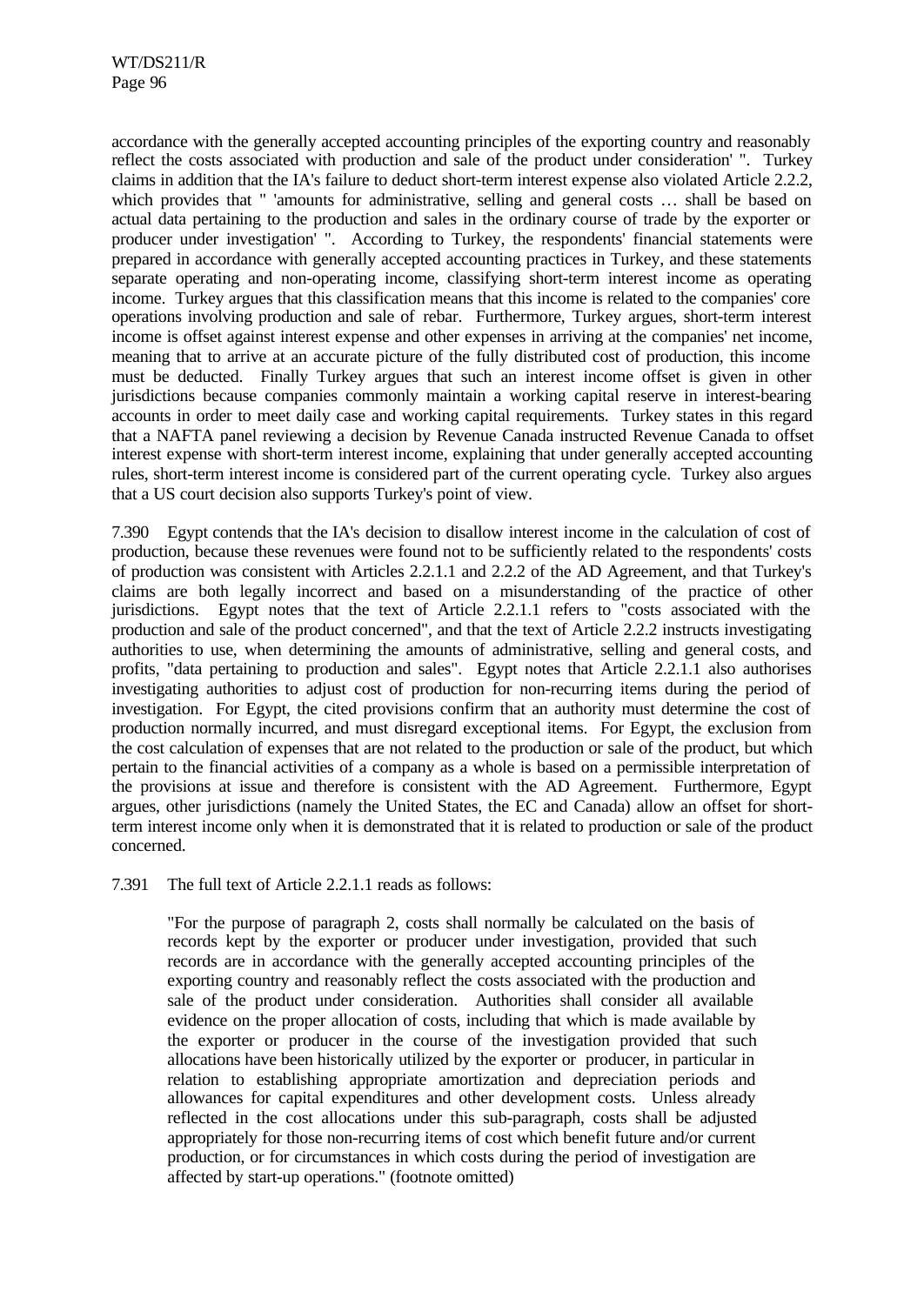7.392 The relevant part of Article 2.2.2 reads as follows:

"For the purpose of paragraph 2, the amounts for administrative, selling and general costs and for profits shall be based on actual data pertaining to production and sales in the ordinary course of trade of the like product by the exporter or producer under investigation … ."

7.393 We note that both of these provisions emphasize two elements, first, that cost of production is to be calculated based on the actual books and records maintained by the company in question so long as these are in keeping with generally accepted accounting principles but that second, the costs to be included are those that reasonably reflect the costs *associated with* the production and sale of the product under consideration. While Egypt argues in the first instance that the IA's decision not to offset interest expense with interest income was based on a permissible interpretation of the relevant provisions, we do not believe that the issue raised by this claim can be resolved on this basis. Rather, here again, we believe that the provision itself makes clear that the calculation of costs in any given investigation must be determined based on the merits, in the light of the particular facts of that investigation. This determination in turn hinges on whether a particular cost element does or does not pertain, in that investigation, to the production and sale of the product in question *in that case*. Thus, in particular, we must consider the details of the evidence of record in order to reach a conclusion as to whether, in the rebar investigation, there was evidence in the record that the short-term interest income was "reasonably" related to the cost of producing and selling rebar, and that the IA thus should have included it in the cost of production calculation.

- (a) Factual background
- *(i) Icdas*

### **Questionnaire response**

7.394 The relevant part of Icdas' questionnaire response reads as follows:

"Interest revenue

For late payments Icdas usually charges a new invoice. This invoices are collected under account numbers 602 7000003 and 602 7000004 in the recording procedure of Icdas. This late payment invoices cannot be tied to invoices therefore we distributed this total figures on a monthly basis. Total monthly figure is distributed to all transactions in a given month respecting the quantity. For calculation and allocation of these expenses please see Table 5".

7.395 This particular passage is not referred to in any of the other documents of record that have been submitted to us, and thus it is not clear to what it refers specifically, and how if at all it relates to this claim.

### **19 August request; response to 19 August request; 23 September follow-up request, reply to 23 September follow-up request**

7.396 There is no reference, in any of the above-captioned documents that were sent to or submitted by Icdas, to the issue of interest income.

### *Essential Facts and Conclusions Report*

7.397 The *Essential Facts and Conclusions Report* contains the following text in respect of Icdas' interest expense: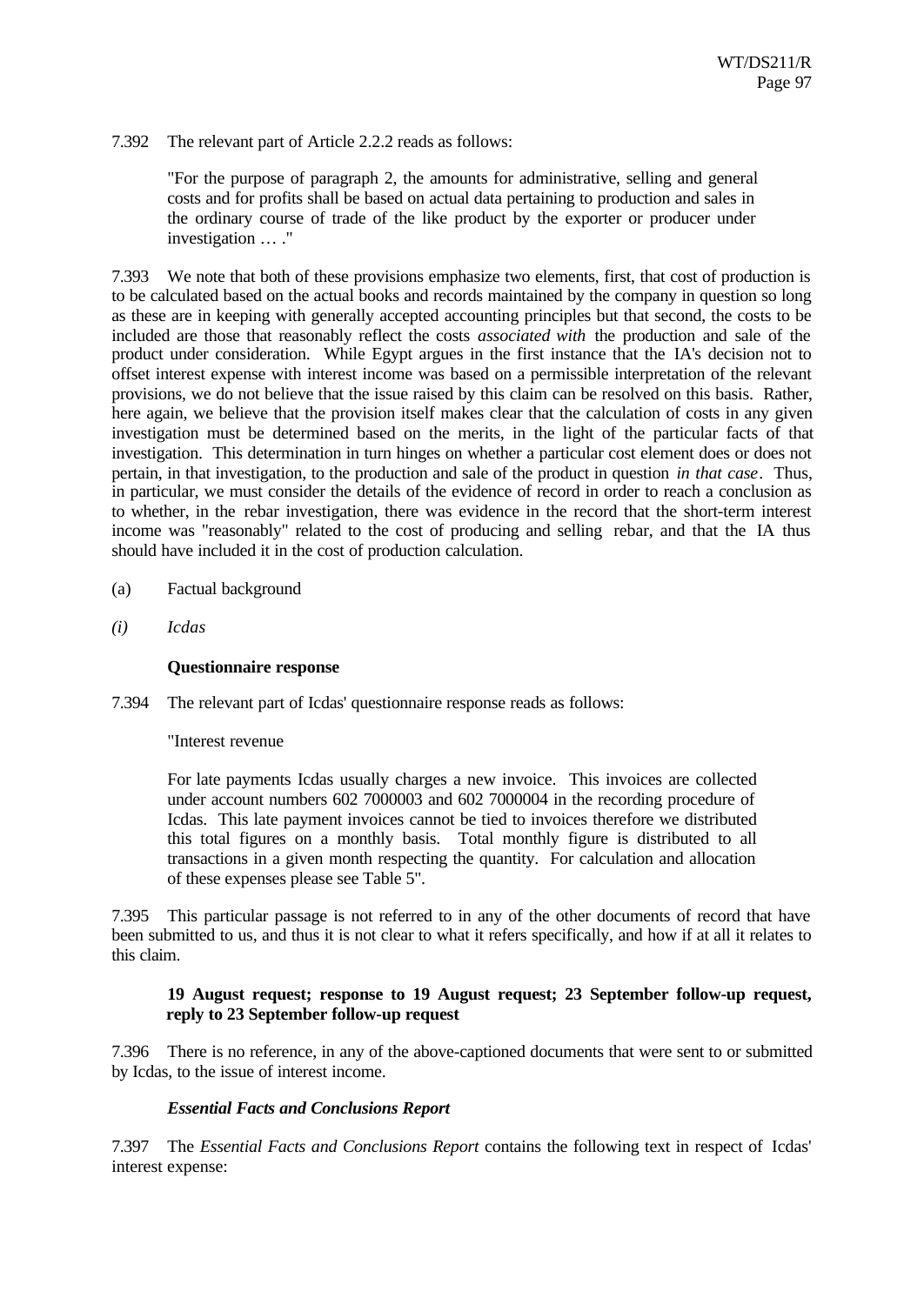"To the above costs the Investigating Authority added an amount for interest expense. The Investigating Authority did not offset this amount by interest revenue, as the Investigating Authority does not consider interest revenue as sufficiently related to production to be includable in the calculation of constructed value."<sup>286</sup>

## *Final Report*

7.398 The text in the *Final Report* concerning Icdas' interest expense<sup>287</sup> is identical to that in the *Essential Facts and Conclusions Report*.

*(ii) IDC*

### **Questionnaire response**

7.399 Turkey has provided no narrative excerpt from IDC's questionnaire response referring to interest income, so we must presume that no such narrative was included in that response. Turkey has simply provided IDC's Appendix 9A to its questionnaire response, which contains no entries whatsoever for the line item entitled "Financing Costs". According to Turkey, this indicates that IDC thereby was indicating that it had no net financial expense after the application of interest income. Turkey notes in this regard that the income statement attached to IDC's 9 September 1999 response to the 19 August request shows that interest revenues offset virtually all of the company's interest expense. 288

## **23 September follow-up request**

7.400 In its 23 September 1999 request based on IDC's response to the 19 August request, the IA made the following request in respect of interest expense:

"1 – Interest Expense:

Furnish a list identifying separately interest expenses from interest income."<sup>289</sup>

### **28 September follow-up request**

7.401 In its 28 September 1999 letter to IDC following up on IDC's response to the IA's 23 September request, the IA requested the following in respect to interest:

"Please furnish a list identifying separately interest expenses from interest income showing the difference between both interest and interest income per ton during 1998 on monthly basis."<sup>290</sup>

### *Essential Facts and Conclusions Report*

7.402 Concerning IDC, the *Essential Facts and Conclusions Report* states as follows in respect to interest expense, in paragraph 3.2.5.2:

"To the above costs the Investigating Authority added an amount for interest expense. The Investigating Authority did not offset this amount by interest revenue, as the

<sup>286</sup> Exh. TUR-15, p.23(para.3.2.5.2).

<sup>287</sup> Exh. TUR-16, p.29.

<sup>288</sup> Written Response, dated 14 March 2002, to Question 10 to Turkey of the *Written Questions by the Panel*, of 27 February 2002 – Annex 8-1.

 $^{289}$  Exh. EGT-13.1.2.

<sup>290</sup> Exh. EGT-13.1.3.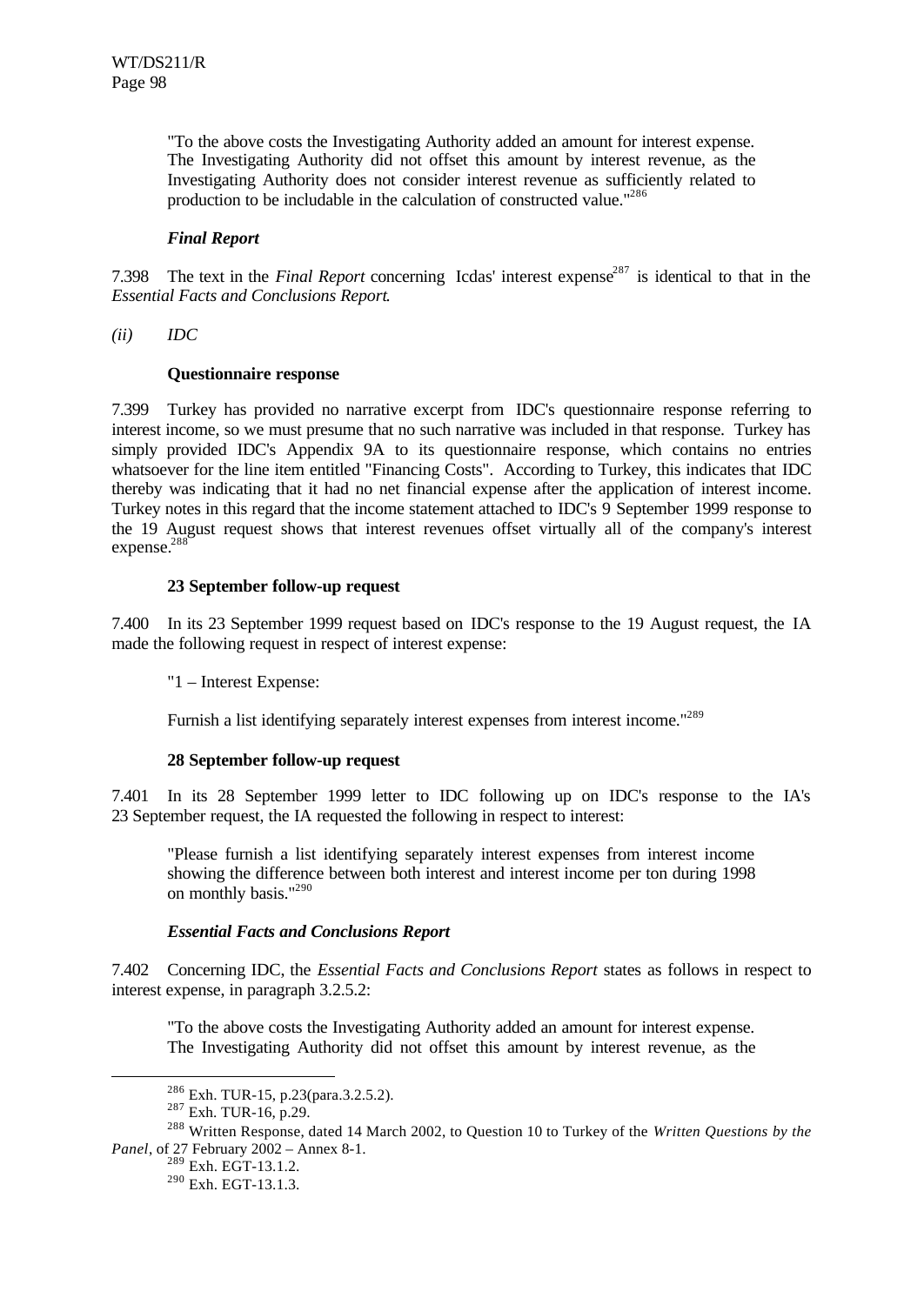Investigating Authority does not consider interest revenue as sufficiently related to production to be includable in the calculation of constructed value  $\ldots$ ."<sup>29</sup>

#### **IDC's comments on the** *Essential Facts and Conclusions Report*

7.403 In its 15 October comments on the *Essential Facts and Conclusions Report*, IDC makes the following statement concerning the IA's treatment of IDC's interest expense and income<sup>292</sup>:

"3 – We disagree with you that the Authority does not consider interest revenue as sufficiently related to production.

Even if, we suppose that this argument is correct, the Authority should not have taken the figure out of the period of investigation and long term interest expenses.

As you requested, we separated all our interest expenses at the worksheet given to you on  $29<sup>th</sup>$  September 1999. As seen from the worksheet, our long term interest expenses are related to ship procurement of which bank documents for both ships "IDC-1" and "IDC-2" are attached. (Attachment 1)

Most importantly, as you know interest expenses must be related to all products which can be sold, such as plain bars, deformed bars, billets, non-quality products, products in short length, scrap products and miss rolled products. Additionally, interest expenses can not be related to deformed bars only, this can not be understood.

The Authority should have considered the months of the period of investigation.

Also, the Authority has taken *the profit figure* from our income statement. This figure includes our *financial profits* which was not taken into consideration by the Authority in the cost of production. This is also contradictory and not understandable."

### *Final Report*

7.404 In the *Final Report*, the text concerning IDC's interest expense is identical to that in the *Essential Facts and Conclusions Report*. 293

*(iii) Diler*

l

#### **Questionnaire response**

7.405 Diler's questionnaire contains the following text concerning interest expense in the section pertaining to cost of production:

> "Interest expense is reported in a manner similar to G&A expense, i.e., on an annual basis, since it is also a period cost. Interest expense is on a consolidated basis (Group interest expense, offset by Group interest income), as is the practice in antidumping investigations, because of the fungibility of money."<sup>294</sup>

<sup>291</sup> Exh. TUR-15, p.23.

 $292$  Exh. TUR-27, p.2-3.

<sup>293</sup> Exh. TUR-16, p.29.

 $294$  Exh. TUR-42, p.21.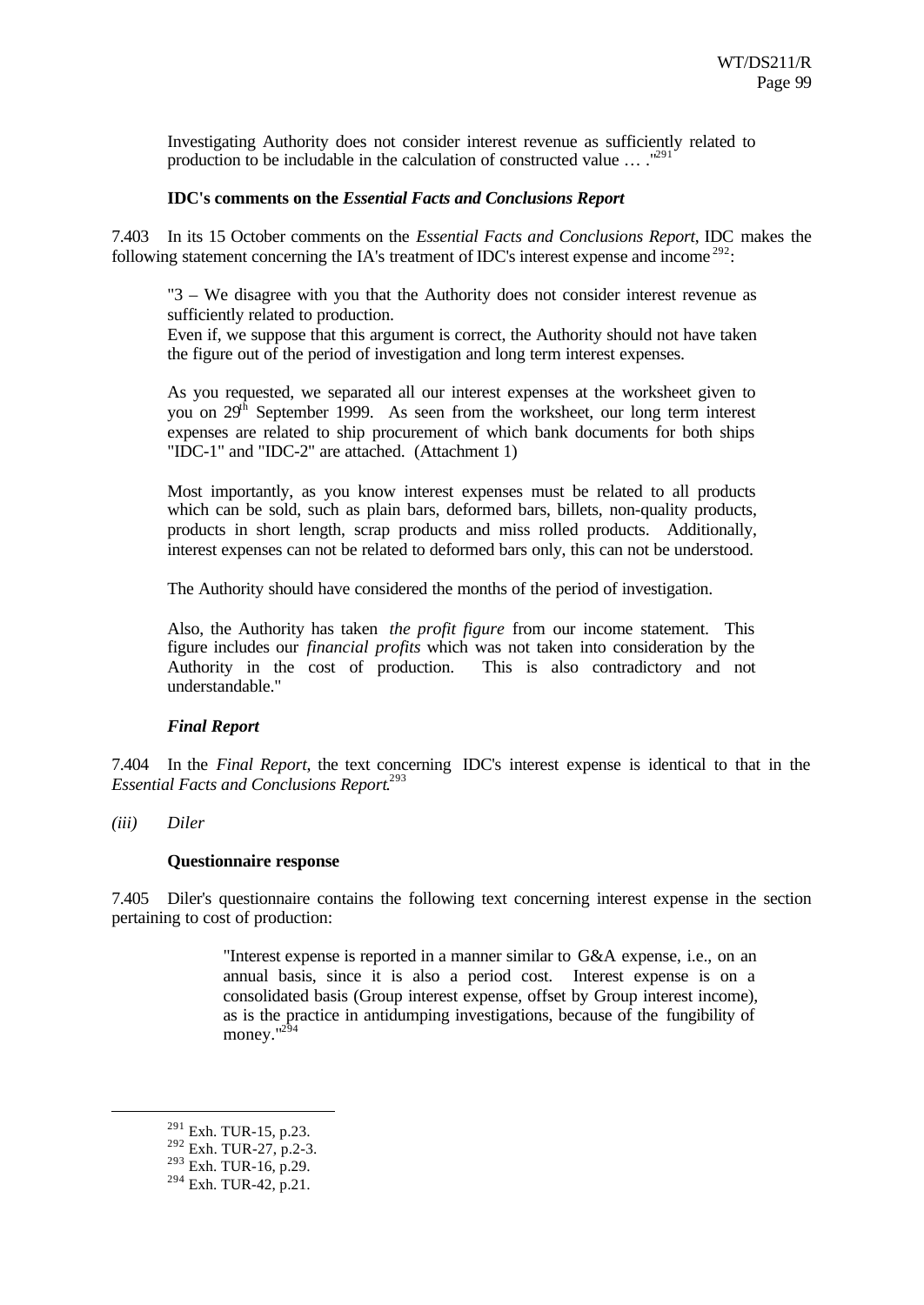Diler's Appendix 9A to its questionnaire response<sup>295</sup> contains a column for "Interest Expense" (revenue)" which contains negative numbers (i.e., indicating net revenue) for all of the months for which data are provided.

### **19 August request**

7.406 The 19 August request sent to Diler contains the following passage pertaining to interest income and expense:

"The costs reported included no finance cost, yet the income statement that Diler supplied indicated significant financing expenses. The costs reported include a deduction for 'interest expense', the Investigating Authority would need an explanation for this cost and why it is deducted from cost of production."<sup>296</sup>

#### **15 September response to 19 August request**

7.407 Diler replied on 15 September to the 19 August request. This response included a joint cover letter on behalf of Diler, Habas and Colakoglu. That letter contained the following statement in respect of the negative interest expense that these companies had reported in their questionnaire responses:

"Regarding the issue of negative interest expense, the fact is that interest income exceeded interest expense. Companies regularly invest their working capital in very short-term interest income instruments, such as overnight ("repo") loans, on which the interest income can be as high as  $120\%$  per year.<sup>297</sup>

….

Regarding respondents' interest expense factors, each respondent has provided its financial statements in the file "mfr income stmt" included in Exhibit 2 of the questionnaire response (the data base submissions). [footnote omitted.] From these income statements, as well as worksheets embedded in the cost submissions (dlsapp9A), it is apparent that sort-term interest income exceeded total interest expense. This is the reason respondents' interest expense for purposes of cost of production is a net negative figure.

As for ITPD's question of why respondents deduct short-term interest income from the interest expense component of cost of production, the answer is simply that, in any reasonable measure of cost, interest income is netted against interest expense. This is true in dumping cases as well as in any other accounting exercise. If a company pays out \$100 in interest expense and earns \$120 in interest income, then the company obviously has a net interest expense of -\$20, that is, net interest income of +\$20. Just as a positive interest expense is an element of cost, so a negative interest expense is an element of cost. The former increases cost, and the later [sic] reduces cost, but there is no reason in accounting or in law why an adjustment to cost may be only made on the upward side. Indeed, scrap revenue is always deducted from material cost, in the same way interest revenue is deducted from interest cost.

<sup>…</sup>

<sup>295</sup> *Ibid*, p.22.

 $296$  Exh. TUR-11.

 $297$  Exh. TUR-34 A, B and C, cover letter at p.2.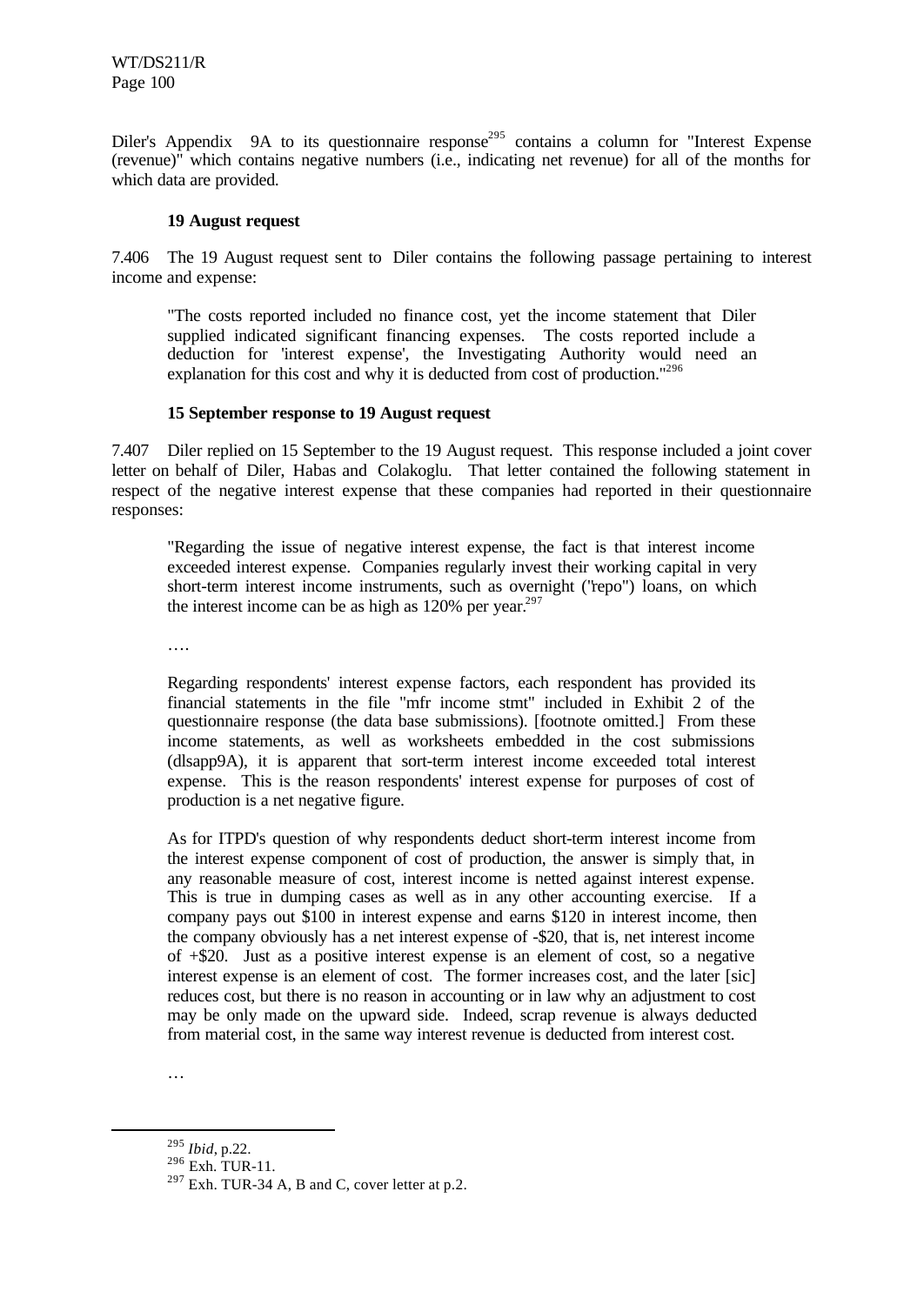Indeed, we point out that Colakoglu, Diler and Habas have each submitted not only complete cost databases on a monthly basis – exceeding the requirements of the questionnaire – but they have also provided their financial statements and detailed analyses of their selling, general and administrative, and interest expenses to enable ITPD to evaluate each of these elements. See each company's Exhibit 2 of the questionnaire response, containing tables of financial statements and detailed SGA expense tables." $2^{98}$ 

#### **23 September follow-up request from the IA**

7.408 In its 23 September 1999 follow-up request to Diler's response to the 19 August request, the IA made the following request in respect of interest expense:

#### "*7. Interest Expense:*

Please, furnish a list identifying separately interest expenses from interest income."<sup>299</sup>

#### **28 September letter from the IA**

7.409 In its letter to Diler, Habas and Colakoglu dated 28 September, the IA indicated the following:

"With reference to your fax messages of  $15<sup>th</sup>$  and  $28<sup>th</sup>$  September 1999, we note that you did not fully respond to the following items:

… - Interest expense, and …"<sup>300</sup>

#### *Essential Facts and Conclusions Report*

7.410 At section 3.2.1.6, the *Essential Facts and Conclusions Report* states:

"In addition, these respondents [Diler, Habas and Colakoglu] have asserted that the COP should be reduced in an amount by which investment income exceed finance expenses. The Investigating Authority believes that such an adjustment would not be appropriate. Decisions by respondents to invest funds in interest-bearing accounts do not, in the Investigating Authority's view, bear a sufficiently close relationship to the company's cost of producing the subject products. As such, the Investigating Authority disregarded such income in the calculation of COP.<sup>1301</sup>

7.411 For each of the three respondents the *Essential Facts and Conclusions Report* indicates that an amount for interest expense was included in cost of production, and that no offset was made for interest income, for the same reason as outlined in section 3.2.1.6, quoted above. These statements appear at sections  $3.2.2.1$  and  $3.2.2.2$  (Habas)<sup>302</sup>,  $3.2.3.2$  (Diler)<sup>303</sup>, and  $3.2.4.2$  (Colakoglu) of the *Final Report*. 304

#### **15 October comments on the** *Essential Facts and Conclusions Report*

<sup>298</sup> *Ibid*, p.7 and 8.

<sup>299</sup> Exh. TUR-12.

<sup>300</sup> Exh. EGT-13.6.

<sup>301</sup> Exh. TUR-15, p.20.

<sup>302</sup> *Ibid*, p.21.

<sup>303</sup> *Ibid.*

<sup>304</sup> *Ibid*, p.22.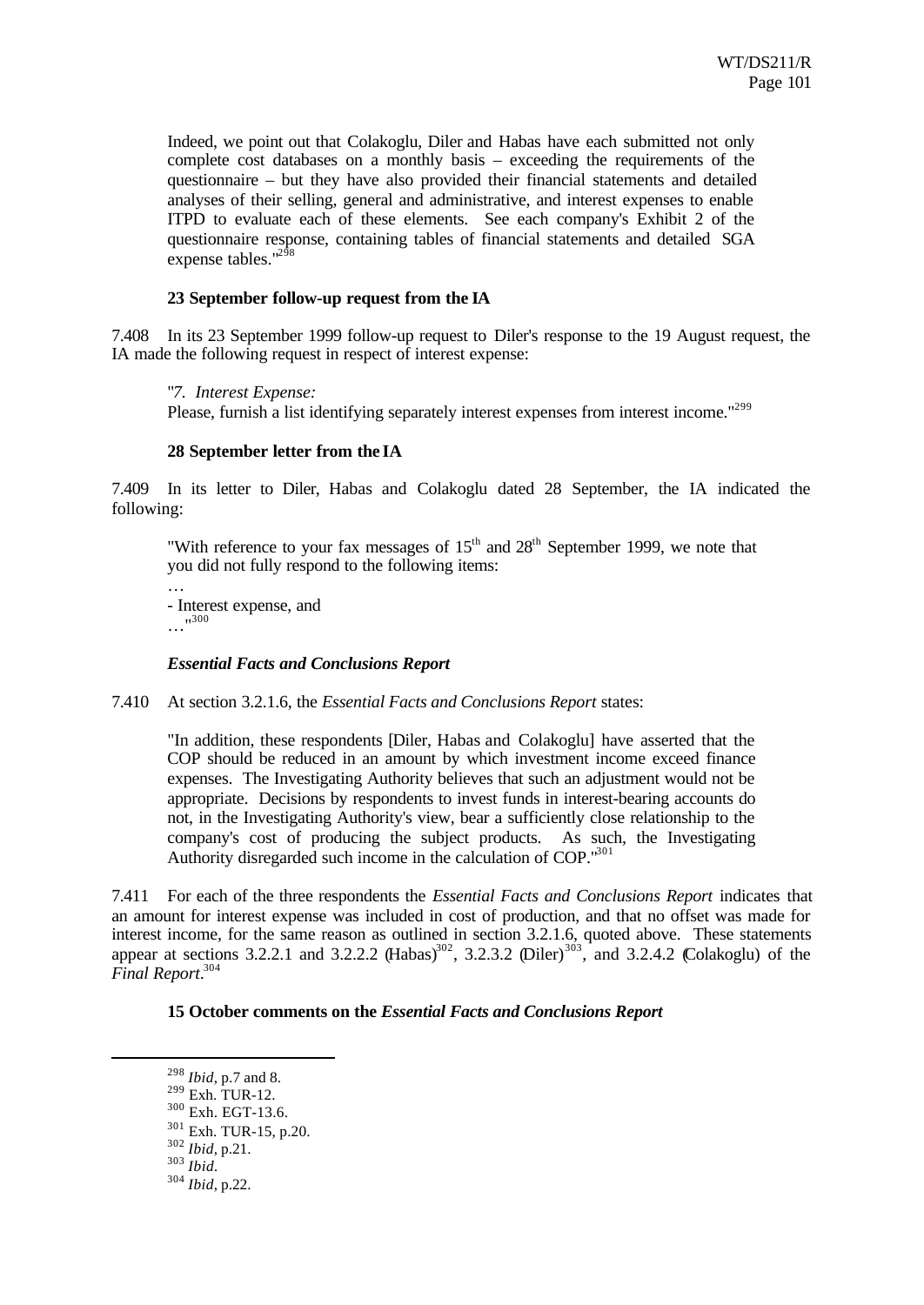7.412 In their joint comments on the *Essential Facts and Conclusions Report*<sup>305</sup>, Diler, Habas and Colakoglu state:

"Regarding §3.2.1.6 and cognate paragraphs, Colakoglu, Diler and Habas reject as a matter of law the Report's statement that interest income should not offset interest expense for cost purposes. This is a universal practice; see, for example, the US *Rebar* case cited above. The Report states that a company's purchase of short-term instruments does not 'bear a sufficiently close relationship to the cost of the company's producing the subject products' to warrant the offset. This test, namely, a 'sufficiently close relationship to the cost of the company's producing the subject merchandise', is not the appropriate test. If the respondent's interest *expense* were unrelated to production, ITPD would surely consider the expense to be an expense for purposes of antidumping cost accounting. In other words, ITPD would not use a linkage-to-production test mathematically, and there is no reason to apply to interest income a test different from the test applied to interest expense. In sum, ITPD's exclusion of interest income from the calculation of net interest expense violates precedents in other GATT countries, is contrary to accounting practices, and is without justification on any normative ground**.**" 306

## *Final Report*

7.413 The statements in the *Final Report* on this issue are identical to those in the Essential Facts and Conclusions Report.

*(iv) Colakoglu*

#### **Questionnaire response**

7.414 Turkey has provided no narrative excerpt from Colakoglu's questionnaire response referring to interest income, so we must presume that no such narrative was included in that response. Turkey has simply provided Colakoglu's Appendix 9A to its questionnaire response, which contains one column entitled "Interest Expense", in which positive numbers are reported, and another column entitled "Short-term interest income", in which (larger) negative numbers are reported. $307$ 

### **19 August request**

7.415 The 19 August request sent to Colakoglu contains the following passage pertaining to interest income and expense:

"The costs reported included interest expenses that does not reflect the inflation rate. The costs reported include a deduction for 'short term interest income', the Investigating Authority would need an explanation for this cost and why it is deducted from cost of production."<sup>308</sup>

**15 September response to the 19 August request; 23 September follow-up request from the IA; 28 September letter from the IA;** *Essential Facts and Conclusions Report***; 15 Octobe r comments on the** *Essential Facts and Conclusions Report***; and** *Final Report*

<sup>305</sup> Exh. TUR-20.

<sup>306</sup> *Ibid*, p.15 and 16.

<sup>307</sup> *Ibid*, p.24.

<sup>308</sup> Exh. TUR-11.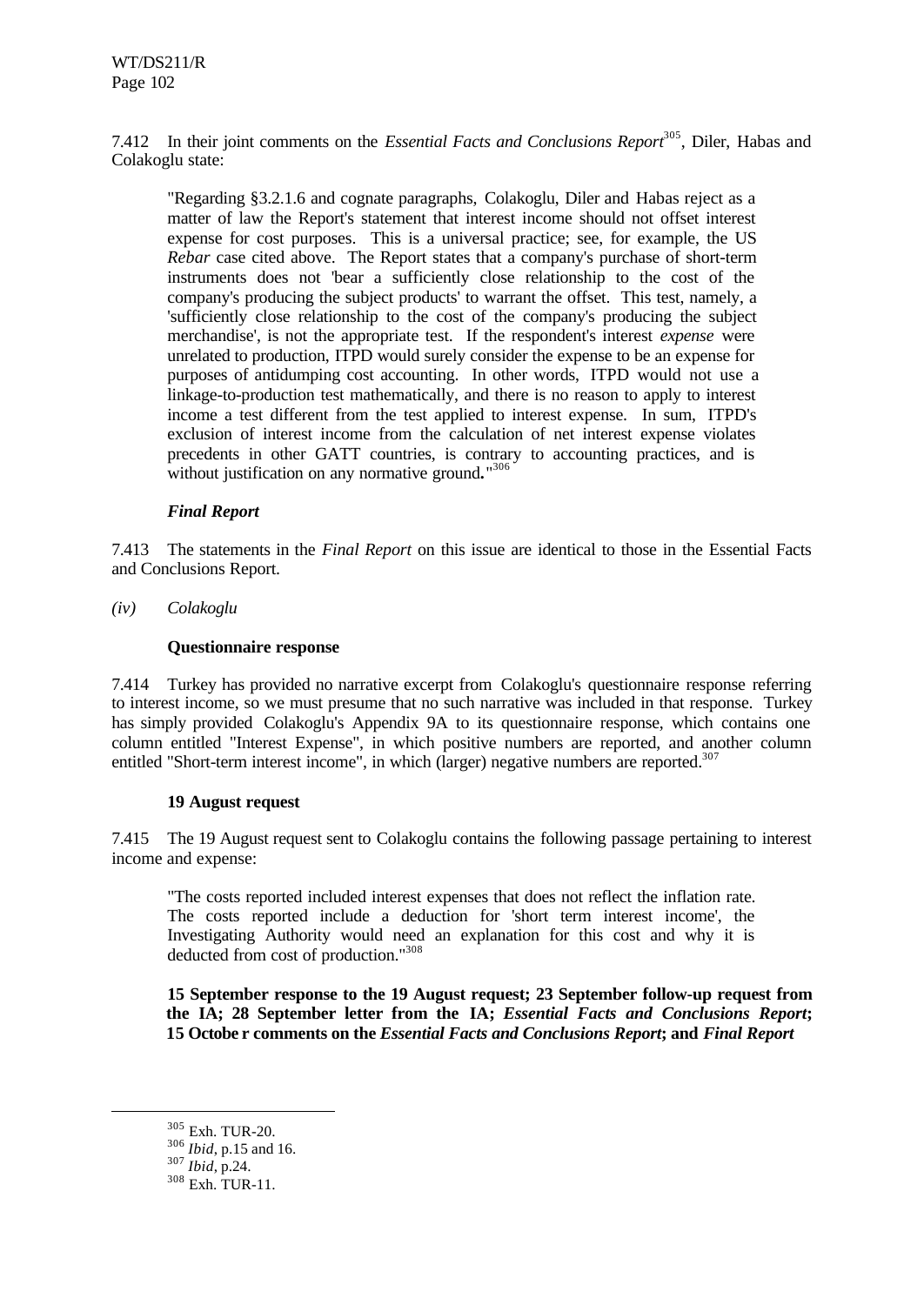7.416 The relevant passages concerning Colakoglu in the 15 September response to the 19 August request, the 23 September follow-up request from the IA, the 28 September letter from the IA, the *Essential Facts and Conclusions Report*, the 15 October comments on the *Essential Facts and Conclusions Report*, and the *Final Report*, are identical to those set forth above in respect of Diler.<sup>309</sup>

#### *(v) Habas*

#### **Questionnaire response**

7.417 Habas' questionnaire response contains the following text pertaining to interest expense in the section pertaining to cost of production:

"Interest expense is reported in a manner similar to G&A expense, i.e., on an annual basis, since it is also a period cost. Interest expense is on a consolidated basis (Group interest expense, offset by Group interest income)."<sup>310</sup>

7.418 Habas's Appendix 9A contains a column entitled "Interest Expense", in which negative numbers are reported.

#### **19 August request**

7.419 The 19 August request sent to Habas contains the following passage pertaining to interest income and expense:

"The costs reported included no finance cost, yet the income statement that Habas supplied indicated significant financing expenses. The costs reported include a deduction for 'interest expense', the Investigating Authority would need an explanation for this cost and why it is deducted from cost of production."<sup>311</sup>

## **23 September follow-up request**

7.420 In its 23 September 1999 follow-up request to the Habas's response to the 19 August request, the IA made the following request concerning interest expense:

## "*Interest Expense:*

Please furnish a list identifying separately interest expense from interest income."<sup>312</sup>

## **15 September response to the 19 August request; 23 September follow-up request from the IA; 28 September letter from the IA;** *Essential Facts and Conclusions Report***; 15 October comments on the** *Essential Facts and Conclusions Report***; and** *Final Report*

7.421 The relevant passages concerning Habas in the 15 September response to the 19 August request, the 23 September follow-up request from the IA, the 28 September letter from the IA; the *Essential Facts and Conclusions Report*, the 15 October comments on the *Essential Facts and Conclusions Report*, and the *Final Report*, are identical to those set forth above in respect of Diler.<sup>313</sup>

l

<sup>309</sup> *See* paras.7.407, *et seq., supra.*

<sup>310</sup> Exh. TUR-42, p.26.

 $311$  Exh. TUR-11.

<sup>312</sup> Exh. TUR-12.

<sup>313</sup> *See* paras.7.407, *et seq.*, *supra*.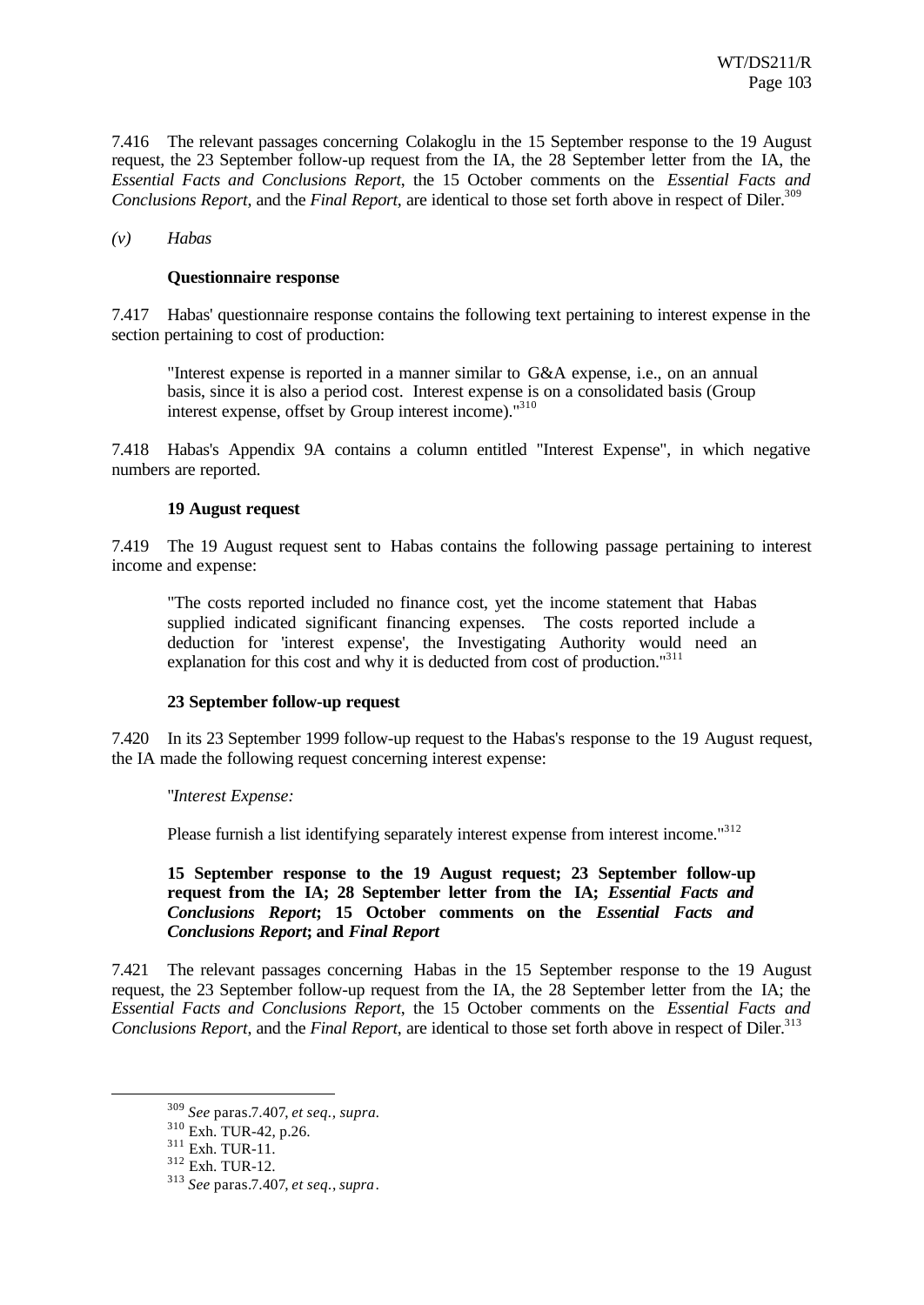# (b) Assessment by the Panel

7.422 We recall that to resolve this claim, we must consider whether the evidence of record indicates that the short-term interest income is related to the production and sale of rebar in the Turkish home market. In this regard, we note that it was the respondents who initially advocated (at least implicitly) for an interest income offset, by reporting in their questionnaire responses on cost their net interest expense figures, which ranged from zero to negative numbers (the latter indicating net interest income). With two exceptions -- Diler and Habas -- the respondents simply reported the net figures without indicating how they were arrived at or what their components were. Diler and Habas, for their part, indicated that their reported interest figures were "consolidated" item reflecting "Group" interest expense offset by "Group" interest income (suggesting that it was broader than the companies or operations producing rebar), but did not offer further explanations or breakdowns.

7.423 Concerning Diler, Habas and Colakoglu, the IA requested in its 19 August requests explanations of why interest expense was reported as a negative number. These companies provided the narrative explanations noted above  $314$ , (which does not address the relationship of the interest income to production and sale of rebar)<sup>315</sup>. Rather, this narrative simply explains, in some detail, the mathematical reason for interest having been reported by each company as a negative figure, i.e., that interest income exceeded interest expense. The narrative then asserts that just as a positive interest expenses is an element of cost, so too is a negative interest expense, and that there is no accounting or legal reason why an adjustment to cost can be made only on the upward side. The IA then requested in its 23 September follow-up requests that these companies provide lists separately identifying the interest income and expense items. As discussed above, these companies provided no information on any item in response to the 23 September requests. Then, in their comments on the relevant portion of the *Essential Facts and Conclusions Report* that indicates that no interest income offset was allowed because that income was not sufficiently closely related to the companies' costs to produce rebar, these companies made no attempt to demonstrate, or even to argue, that the IA was factually incorrect and that indeed the interest income was related to the cost of producing rebar. To the contrary, they argued that the "'sufficiently close relationship to the cost of the company's producing the subject merchandise' is *not* the appropriate test" (emphasis added).<sup>316</sup> We note however, that the "relationship" test is precisely the test articulated by the relevant provisions of the AD Agreement.

7.424 Concerning IDC, the IA requested in the 19 August request that IDC requested a list separately identifying interest income and interest expense, and in its 28 September letter to IDC, the IA requested a list separately identifying interest income and interest expense showing the difference on a per ton basis monthly for 1998. IDC, in commenting on the indication in the *Essential Facts and Conclusions Report* that no interest income offset would be made due to the insufficient relationship to cost of producing rebar, noted that long-term interest expense should not have been used, that IDC had provided the breakout that the IA had requested on 28 September, which showed that long-term interest expenses were related to ship procurement, and that interest expenses were related to all products of the company, not just rebar. In addition, IDC argued that the profit figure that was used by the IA in constructed value included the company's financial profits, but had not been included in the cost of production, which according to IDC was "contradictory". These comments thus clearly are aimed at demonstrating the weakness or absence of any relationship to production of the interest *expense* that was used in the constructed value calculation, rather than at demonstrating any relationship of interest *income* to production.

7.425 Concerning Icdas, other than a passage in its original questionnaire response entitled "Interest Revenue" (having to do with invoices for late payments), to which there is no further reference in the record before us, there is no indication that Icdas asserted any particular approach to or data regarding

l

<sup>314</sup> *Ibid.*

<sup>315</sup> We note that this issue was raised by the IA later in the investigation (*See para.*7.426).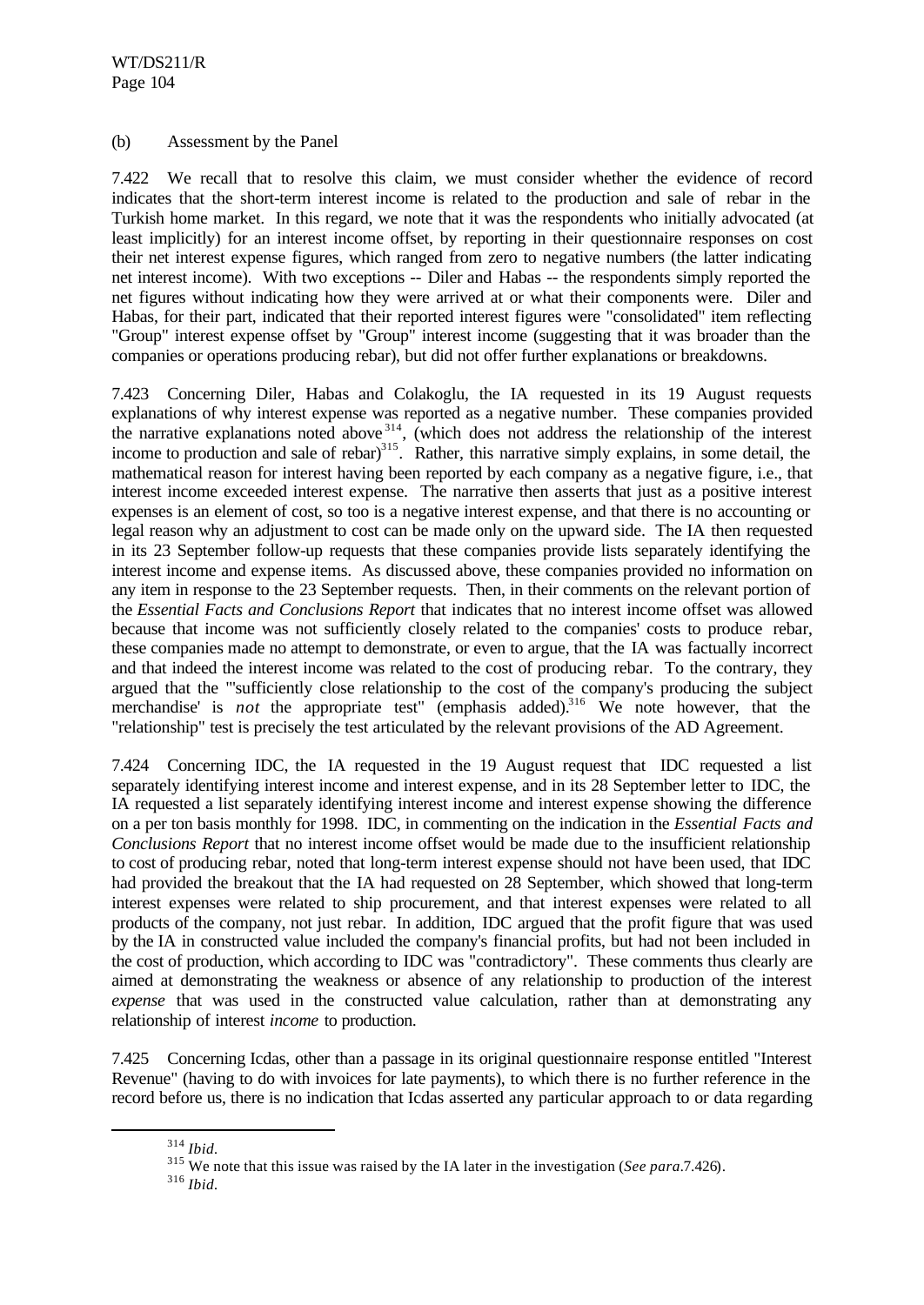an interest income offset. Nor did the IA pose any specific questions to Icdas in this regard. While the IA noted briefly in the *Essential Facts and Conclusions Report* that no such offset was made in the constructed value calculation, Icdas made no comment on this point. We see, moreover, no evidence in the record otherwise that appears relevant to the existence of a relationship, if any, between interest income and the cost of producing and selling rebar. We note in this regard that when we asked Turkey to identify any such evidence, Turkey replied:

"Specific information was not requested by the Investigating Authority on the nature of the interest income at issue. If the Investigating Authority had any doubt as to the validity of the offset in question, it was incumbent upon the Investigating Authority to request additional information. The Investigating Authority cannot justify the denial of an adjustment based on the failure to provide clarifications or supporting evidence that it itself did not seek. We note that the Investigating Authority never cited any evidence that the interest income was not related to production, nor has Egypt produced such evidence to the Panel".<sup>317</sup>

7.426 We note in this regard that three of the respondents simply refused to provide even a breakout of interest income from interest expense, when such a breakout was specifically requested by the IA. Then, in their comments on the *Essential Facts and Conclusions Report* they advanced an incorrect legal argument concerning the relationship-to-production test applied by the IA in deciding not to make an interest income offset, rather than trying to establish factually that their accounting records of the interest income reasonably reflected costs associated with the production and sale of rebar, and not some other aspect of the respondent's operations. The IA thus explicitly identified this issue during the course of the investigation, and provided the respondents with an opportunity to address it, which these companies chose to do in a certain way. The other respondent that commented on this aspect of the *Essential Facts and Conclusions Report* tried to *disprove* the relationship between interest *expense* and the cost of producing rebar, rather than trying to *prove* the existence of a relationship between interest *income* and cost of production. The fifth respondent made no comments or arguments at all on this issue at any point during the investigation (other than the somewhat ambiguous paragraph in its questionnaire response concerning "Interest Revenue"). In short, Turkey has not identified, and we have not found, evidence of record that would demonstrate any relationship of short-term interest income to the cost of producing rebar, nor any indication that any respondent attempted to submit such evidence or advance such an argument during the course of the investigation, in spite of the IA's providing them the opportunity to do so. We therefore find that Turkey has not established a *prima facie* case that the IA violated Article 2.2.1.1 or 2.2.2 in deciding not to make an interest income offset in calculating cost of production and constructed normal value.

## **F. CLAIM UNDER ARTICLE X:3 OF GATT 1994**

7.427 Turkey claims a violation of Article X:3 of GATT 1994 in "connection with Egypt's refusal to schedule a meeting with the Turkish respondents to discuss the adequacy of their responses on September 15, 1999.<sup>318</sup> Turkey contends that this decision was "administrative" in nature and based directly on a substantive law or rule. $319$ 

7.428 Article X:3 of GATT 1994 provides:

l

<sup>317</sup> Written Response, dated 14 March 2002, to Question 10 to Turkey of the *Written Questions by the Panel*, of 27 February 2002.

<sup>&</sup>lt;sup>318</sup> First Written Submission of Turkey, Section IV.D.2.

<sup>319</sup> Written Response, dated 7 December 2001, to Question 2 to Turkey of *the Written Questions by the Panel*, of 28 November 2001.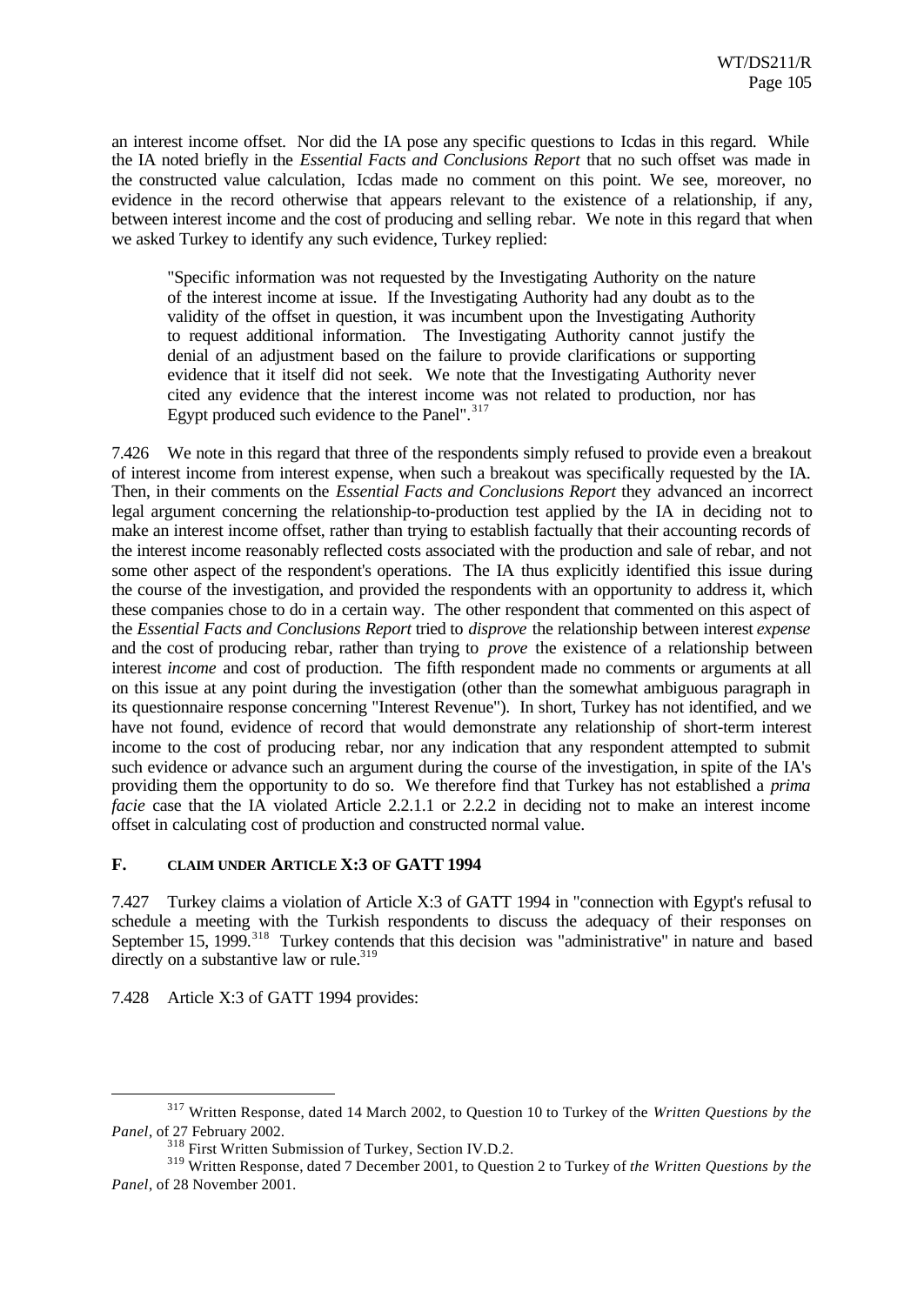"(a) Each contracting party shall administer in a uniform, impartial and reasonable manner all its laws, regulations, decisions and rulings of the kind described in paragraph 1 of this Article."

7.429 We recall that in the present dispute, we have found that Turkey has not established that the respondents "requested" a meeting with the IA, but rather that they offered to travel to Cairo if the IA would find it useful. We see nothing non-uniform, non-impartial or unreasonable in the IA's decision not to accept this offer of the respondents. Accordingly, we find that Turkey has not established that Egypt violated Article X:3.

# **VIII. CONCLUSIONS**

8.1 In light of the foregoing findings, we conclude that Egypt did not act inconsistently with its obligations under:

- (a) Article 3.4 of the AD Agreement, as Turkey has not established that the Egyptian Investigating Authority was required to examine and evaluate the particular factors identified by Turkey as "relevant factors and indices having a bearing on the state of the domestic industry";
- (b) Article 3.2 of the AD Agreement, as Turkey has not established that there was a legal obligation on the Egyptian Investigating Authority to perform the price undercutting analysis in the way asserted by Turkey;
- (c) Article 3.1 of the AD Agreement, as Turkey has not established that the Egyptian Investigating Authority's price undercutting finding was not based on positive evidence;
- (d) Articles 6.1 and 6.2 of the AD Agreement in respect of the alleged change in scope of the injury investigation from threat of material injury to present material injury and notice thereof to the Turkish exporters;
- (e) Articles 3.1 and 3.5 of the AD Agreement, as Turkey has not established that the Egyptian Investigating Authority violated the positive evidence requirement of Article 3.1 by virtue of the Investigating Authority not developing certain specific kinds of evidence, nor has Turkey established that, as a consequence, Egypt violated the requirement of Article 3.5 to demonstrate a causal relationship between the dumped imports and the injury to the domestic industry;
- (f) Article 3.5 of the AD Agreement, as Turkey has not established that the Egyptian Investigating Authority's evaluation of the possible causation of injury by factors other than the dumped imports was inconsistent with Article 3.5;
- (g) Article 3.1 and 3.5 of the AD Agreement, as Turkey has not established that the Egyptian Investigating Authority was obligated by Articles 3.1 and 3.5 to perform an analysis and make a finding of the type asserted by Turkey in respect of whether the imports caused injury "through the effects of dumping";
- (h) Article 6.8 of the AD Agreement and paragraph 5 of Annex II thereto, with regard to three of the Turkish exporters, as an unbiased and objective investigating authority could have found that these three exporters failed to provide necessary information and that resort to facts available was therefore justified in calculating the cost of production in respect of these three exporters;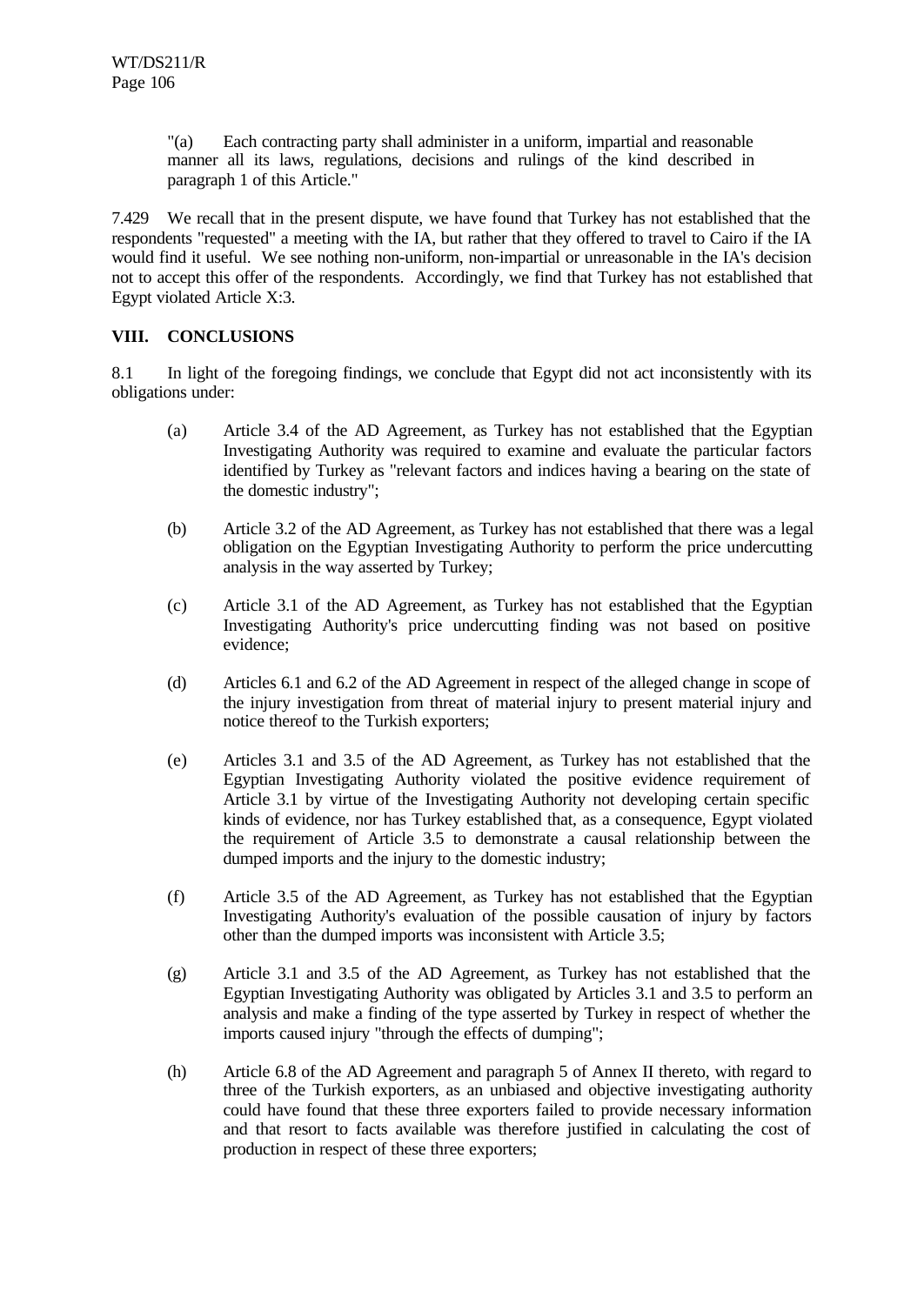- (i) Article 6.1.1 of the AD Agreement, as the request for information at issue was not a "questionnaire" in the sense of this provision, and the minimum time-period provided for in Article 6.1.1 was therefore not applicable to this request for information;
- (j) Article 6.2 of the AD Agreement, or paragraph 6 of Annex II thereto, with regard to the 19 August 1999 request for information, as Turkey has not established that the time-period allowed by the Egyptian Investigating Authority for submission of the requested information was unreasonable or, as a consequence, that the Egyptian Investigating Authority failed to provide the Turkish exporters with a full opportunity for the defence of their interests;
- (k) Article 6.2 of the AD Agreement, or paragraph 6 of Annex II thereto, with regard to the 23 September 1999 request for information, as Turkey has not established that the time-period allowed by the Egyptian Investigating Authority for the submission of the requested information was unreasonable or, as a consequence, that the Egyptian Investigating Authority failed to provide the Turkish exporters with a full opportunity for the defence of their interests;
- (l) Paragraph 3 of Annex II to the AD Agreement, as this provision does not apply to the selection of particular information as "facts available";
- (m) Paragraph 7 of Annex II to the AD Agreement, as Turkey has not established that the Egyptian Investigating Authority failed to use "special circumspection" in estimating the prevailing inflation rate in Turkey, which was applied to the data reported by one respondent, at 5 per cent per month;
- (n) Article 6.7 of the AD Agreement, paragraph 7 of Annex I thereto, and paragraphs 1 and 6 of Annex II thereto, as Turkey has not established that these provisions contain the obligations asserted by Turkey, i.e., Turkey has not established that it is mandatory for investigating authorities to conduct "on-the-spot" verification of information submitted, that investigating authorities are precluded from requesting additional information during the course of the investigation, that the rights of the Turkish exporters were seriously prejudiced, or that the actions of the Egyptian Investigating Authority impaired their "opportunity to provide further explanations";
- (o) Article 2.4 of the AD Agreement, as Turkey has not established that the burden of proof requirement of that provision is applicable to the request for certain cost information by the Egyptian Investigating Authority in its letter of 19 August 1999, nor, even if that requirement were applicable, that the request imposed an unreasonable burden of proof on the Turkish respondents;
- (p) Article 6.2 of the AD Agreement and paragraph 6 of Annex II thereto, as Turkey has not established that the Egyptian Investigating Authority denied requests of Turkish exporters for meetings;
- (q) Article 2.4 of the AD Agreement, as Turkey has not made a *prima facie* case that the Egyptian Investigating Authority violated this provision in failing to make an adjustment to normal value for differences in terms of sale;
- (r) Articles 2.2.1.1 and 2.2.2 of the AD Agreement, as Turkey has not made a *prima facie* case that the Egyptian Investigating Authority violated these provisions in deciding not to make an interest income offset in calculating cost of production and constructed normal value; and